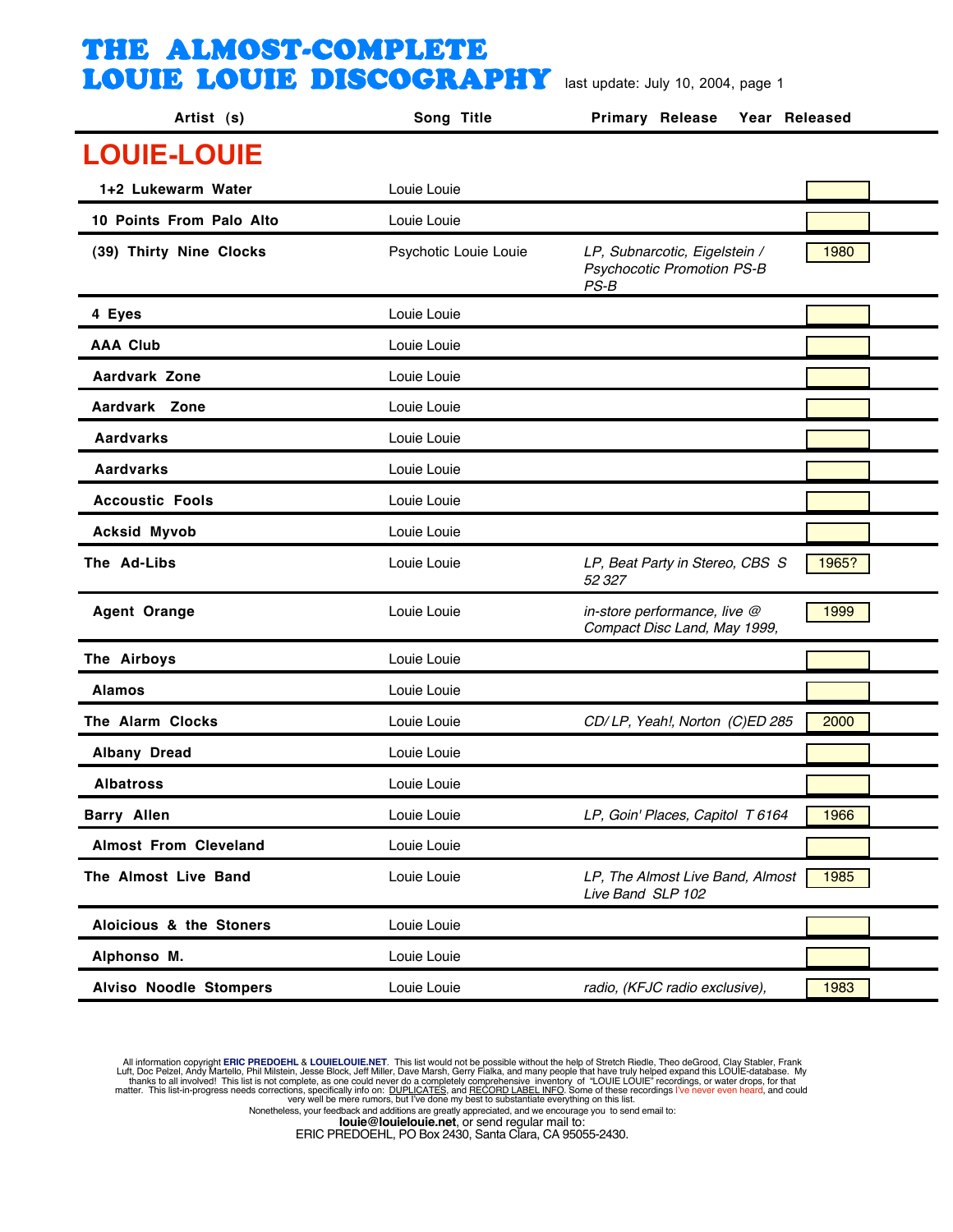| Artist (s)                      | Song Title                         | <b>Primary Release</b><br>Year Released                         |        |
|---------------------------------|------------------------------------|-----------------------------------------------------------------|--------|
| Anarchy 6                       | Louie Louie                        | cassette, Live Like A Suicidal,<br>Dutch East India DEI2012     | 1990 ? |
| Vince Andrae                    | Louie Louie                        | CD, Spaced Out,                                                 | 1992   |
| <b>Tuck Andress</b>             | Louie Louie                        | CD, Reckless Precision,<br>Windham Hill Jazz Records<br>WD-0214 | 1990   |
| The Angels                      | Louie Louie                        | LP, A Halo to You, Smash<br>Records MG 27048                    | 1964   |
| The Angry Samoans               | Louie Louie                        | LP, Return to Samoa, Shakin'<br>Street Yuppy 008                | 1990   |
| Angst                           | Louie Louie                        |                                                                 |        |
| Los Animales De Redwood City    | Louie Louie                        |                                                                 |        |
| The Animals (not Eric Burdon)   | Louie Louie                        |                                                                 |        |
| The Anoms                       | Louie Louie                        | LP, Beatwettbewerb der Stadt<br>Frankfurt, CBS 552 330          |        |
| <b>Anonymous</b>                | Louie Louie                        | radio, KFJC Maximum Louie,                                      |        |
| Anonymous (16 Top Tunes)        | Louie Louie                        | LP, 16 Top Tunes, MG-2444/Mg                                    | 1963   |
| Anonymous (Karaoke)             | Louie Louie                        | cassette, You Can Sing Party<br>Songs!, Priddis Music           |        |
| Anonymous (Richard Simmons)     | Louie Louie                        | VHS, Sweatin To The Oldies 3,<br>Goodtimes Home Video           | 1993   |
| Anti Complacency League         | Louie Louie                        |                                                                 |        |
| The Apostles                    | Louie Louie                        | LP, An Hour Of Prayer With The<br>Apostles, SRS-AN 228          | 1965   |
| Aprhodeziax                     | Louie Louie                        |                                                                 |        |
| Los Apson                       | Ya No Lo Hagas                     | 45 rpm, Ya No Lo Hagas,<br>Peerless Records EDP1263             |        |
| Anthony Apton                   | Louie Louie                        |                                                                 |        |
| Arkansas Man                    | Louie Louie                        |                                                                 |        |
| Arkansas Man                    | Louie Louie (version 2-<br>syntho) |                                                                 |        |
| The Arnold-Hedgecock Experience | Louie Louie                        | 45 rpm, Louie Louie, Charade<br>Records CH-186434               | 1987   |
| The Arondies                    | Louie Louie                        | CD, Introducing the Arondies, Get<br>Hip Records GHAS 5069 CD   | 1999   |

All information copyright **ERIC PREDOEHL & LOUIELOUIE.NET**. This list would not be possible without the help of Stretch Riedle, Theo deGrood, Clay Stabler, Frank Luft, Doc Pelzel, Andy Martello, Phil Mislistin, Jesse Block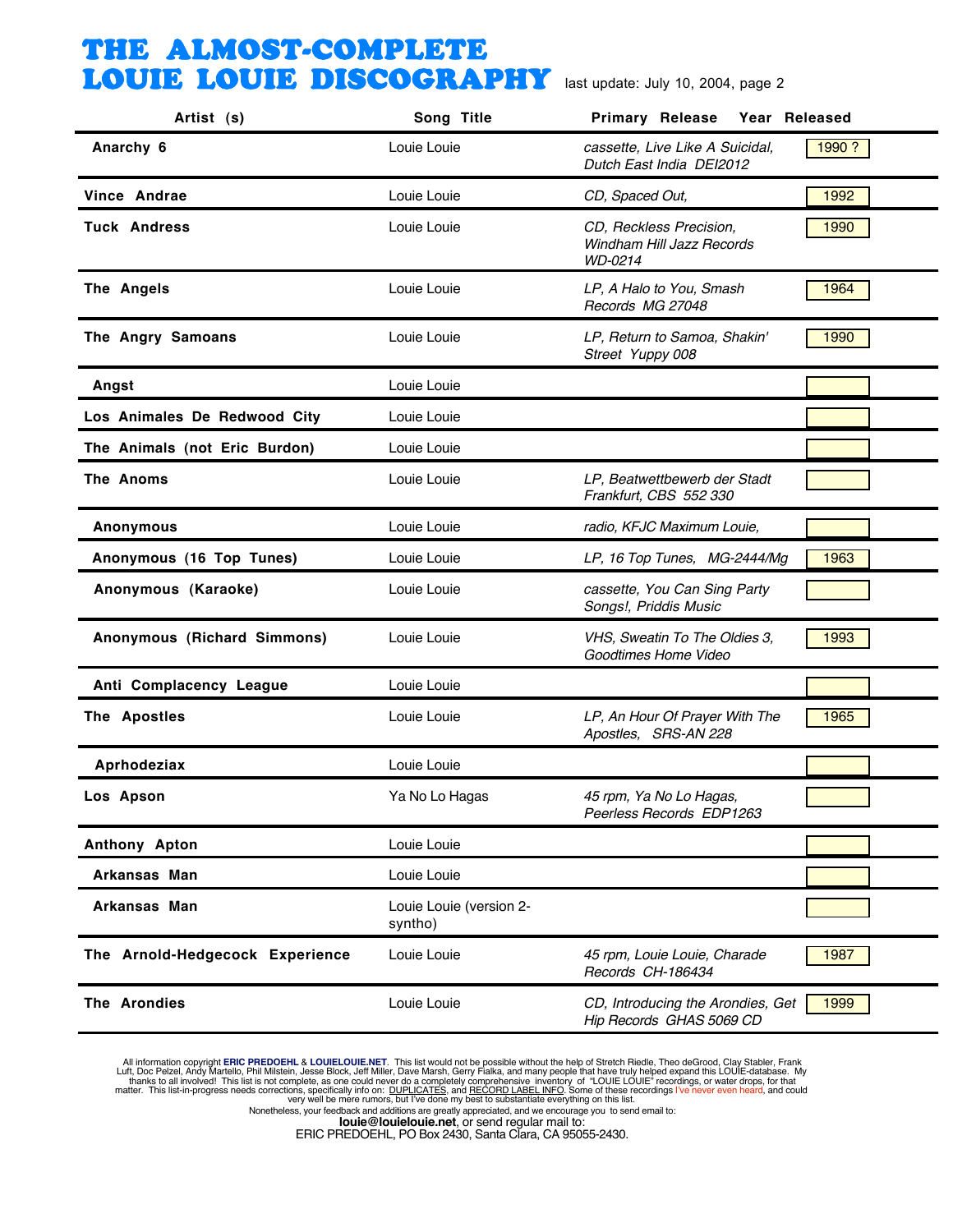| Artist (s)                                            | Song Title              | <b>Primary Release</b><br>Year Released                                            |           |
|-------------------------------------------------------|-------------------------|------------------------------------------------------------------------------------|-----------|
| <b>The Arousers</b>                                   | Louie Louie             | 45 rpm, (special 4 song/ 4 band<br>EP),                                            | 1998      |
| Art Ensemble of Los Altos                             | Louie Louie             |                                                                                    |           |
| The Astro Knots                                       | Louie Louie             | radio, KFJC Maximum Louie,                                                         | 1983      |
| <b>Astro Naughts</b>                                  | Louie Louie             |                                                                                    |           |
| At the Mercy of the Machines                          | Louie Louie             |                                                                                    |           |
| The Athenians                                         | Louie Louie             | EP, Louie Louie, Edinburgh<br><b>Students Charities Appeal EP</b><br><b>ESC 02</b> | 1965      |
| <b>Australian Crawl</b>                               | The Last Louie Louie    | LP, The Final wave / Phalnyx",<br>Freestyle Records SFL1 0142                      | 1986      |
| <b>Autistic Vic &amp; the Robots</b>                  | Louie Louie             |                                                                                    |           |
| <b>Auto Hypes</b>                                     | Louie Louie             |                                                                                    |           |
| Autumn & the Triple A's                               | Louie Louie             | radio, KFJC Maximum Louie,                                                         |           |
| <b>Avant Gods</b>                                     | Louie Louie             |                                                                                    |           |
| The Avenging Clowns                                   | Louie Louie             |                                                                                    |           |
| <b>Awful Truth</b>                                    | Louie Louie- version #1 |                                                                                    |           |
| <b>Awful Truth</b>                                    | Louie Louie- version #2 |                                                                                    |           |
| <b>Babilon Boys</b>                                   | Louie Louie             | CD, First LOUIE LOUIE Spanish<br>Compilation, Louie Records Louie<br>009           | 1997      |
| The Backdoor Men                                      | Louie Louie             | cassette, Allnighter Gig, Fab<br>Records BM-T 1013                                 | 1986      |
| The Bad Habits                                        | Louie Louie             | 45 rpm, , Paula 374                                                                | early 70s |
| <b>Bad Manners</b>                                    | Louie Louie             | ??, Tossing in my sleep,                                                           |           |
| The Bad Popes                                         | Louie Louie             |                                                                                    |           |
| <b>Bad Religion</b>                                   | Louie Louie             | 45 rpm?, Fanclub recording,                                                        |           |
| <b>Bad Religion</b>                                   | Louie Louie             | bootleg LP, Hell on Earth, Bootleg                                                 | 1983      |
| <b>Bald Spots</b>                                     | Louie Louie             |                                                                                    |           |
| Barb & the Trendees                                   | Louie Louie             |                                                                                    |           |
| George Barner and the Original<br><b>Trendsetters</b> | Louie Louie             | 45 rpm, Louie Louie, Breadline<br>Records 3528597                                  | 1985      |

All information copyright **ERIC PREDOEHL & LOUIELOUIE.NET**. This list would not be possible without the help of Stretch Riedle, Theo deGrood, Clay Stabler, Frank Luft, Doc Pelzel, Andy Martello, Phil Mislistin, Jesse Block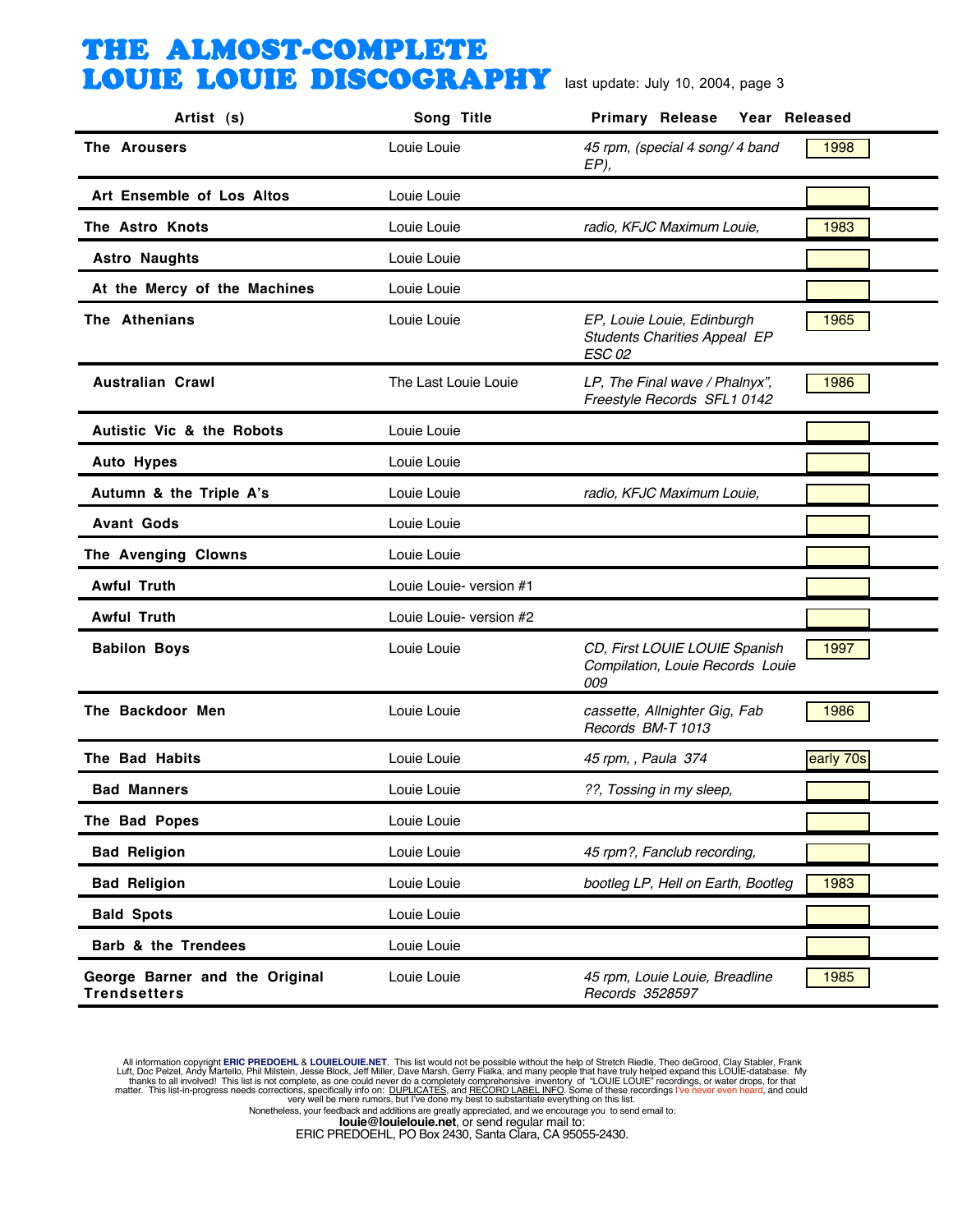| Artist (s)                                  | Song Title                | Primary Release<br>Year Released                                                   |       |
|---------------------------------------------|---------------------------|------------------------------------------------------------------------------------|-------|
| <b>Basement Wall</b>                        | Louie Louie               | LP, Texas Punk Volume 8,<br>Cicadelic Records CIC 978                              | 1986  |
| <b>Batteries Not Included</b>               | Louie Louie               |                                                                                    |       |
| The Beach Boys                              | Louie Louie               | LP, Shut down Vol. 2, Capitol<br>Records T2027                                     | 1964  |
| The Beach Combers                           | Louie Louie               | LP,                                                                                |       |
| The Legendary Beachcombers                  | Louie Louie               | CD, Live in the Northwest, Re Co                                                   | 1997  |
| John Beam                                   | Louie Louie               |                                                                                    |       |
| The Beat Street Band                        | Louie Louie               |                                                                                    |       |
| The Beatchers                               | Louie Louie               | LP, Beat Hits Vol. 1, Bellaphon<br><b>BWS 301</b>                                  | 1965  |
| The Beatgrinders                            | Louie Louie               | MP3, ,                                                                             | 1999  |
| The Beatniks                                | Louie Louie               | LP, The Beatniks' Beat, London<br>LLC-38919                                        | 1967  |
| The Beau Brummels                           | Louie Louie               |                                                                                    |       |
| The Beau Brummels                           | Louie Louie               | LP, Beau Brummels '66, Warner<br>Brothers Records W 1644                           | 1966  |
| The Beau Brummels                           | Louie Louie               | LP, Volume 44, Vault Records 121                                                   | 1967  |
| The Beavers                                 | Louie Louie               | LP, Meet the Beavers- Doc<br>Maynard's Pioneer Square,<br>Seattle, no record label |       |
| Jack Bedient and the Chessmen               | Louis Louis               | LP, Live at Harvey's, Fantasy<br>Records 8365                                      | 1965  |
| Dick Beet & Donna Cared                     | Louie Louie               |                                                                                    |       |
| <b>Belushi</b><br>John                      | Louie Louie               | 45 rpm, "Animal House" single,<br>MCA Records MCA 3046                             | 1978  |
| John Belushi                                | Louie Louie               | LP, Animal House (soundtrack),<br>MCA Records MCA 3046                             | 1978  |
| <b>Beots</b>                                | Louie Louie               |                                                                                    |       |
| Gary Ellen Berg & His Amazing Freak<br>Show | Louie Louie               | KFJC, the shortest louie ever<br>recorded,                                         |       |
| <b>Richard Berry</b>                        | Louie Louie (Casino Club) | LP, Casino Club Presents Richard<br>Berry Combo Live Sess,<br>PR151-02             | circa |

All information copyright **ERIC PREDOEHL & LOUIELOUIE.NET**. This list would not be possible without the help of Stretch Riedle, Theo deGrood, Clay Stabler, Frank Luft, Doc Pelzel, Andy Martello, Phil Mislistin, Jesse Block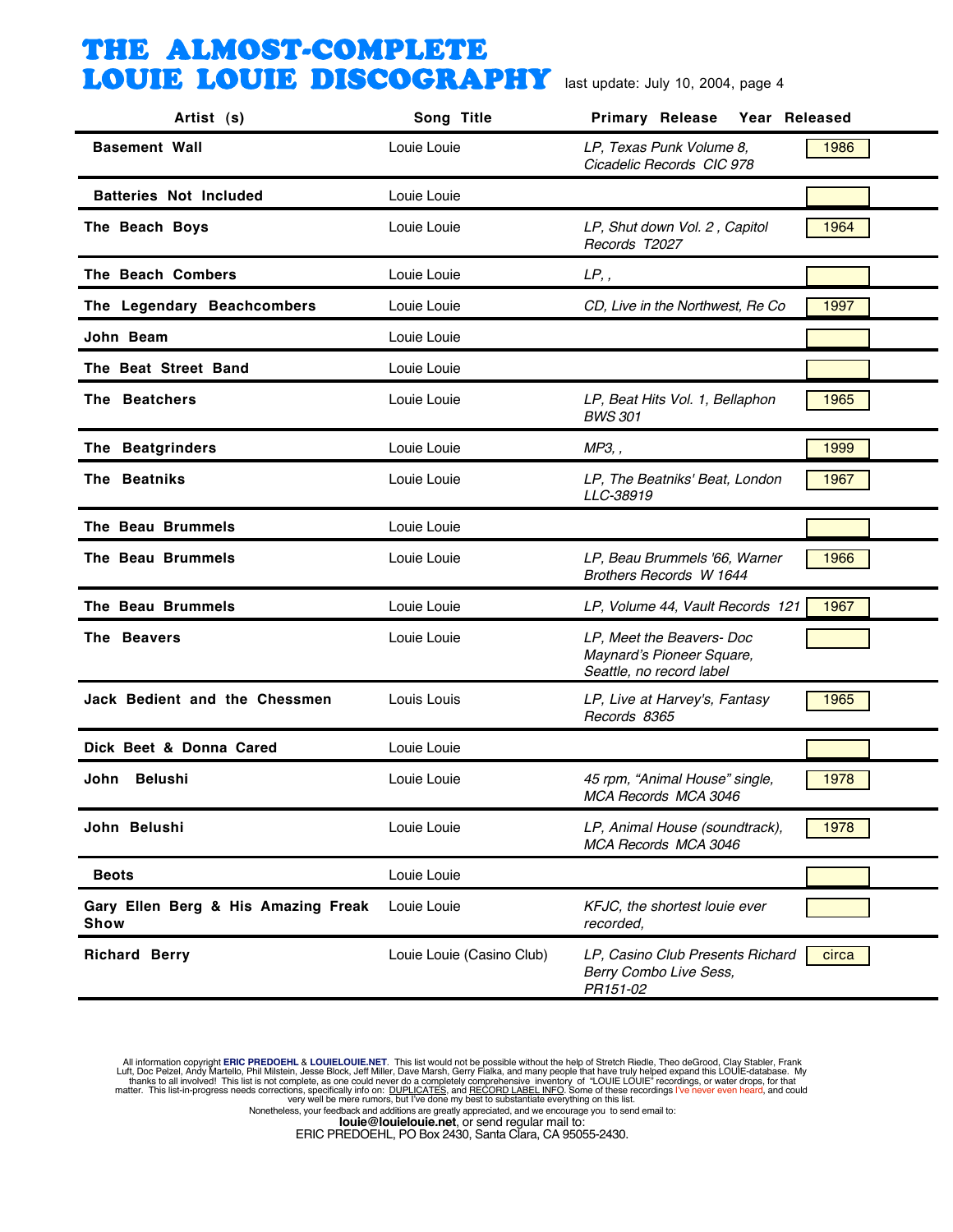| Artist (s)                                                      | Song Title                    | <b>Primary Release</b><br>Year Released                                            |      |
|-----------------------------------------------------------------|-------------------------------|------------------------------------------------------------------------------------|------|
| <b>Richard Berry</b>                                            | Louie Louie (Johnny Otis)     | LP, Great R&B Oldies Vol.12,<br><b>Blues Spectrum Records BS112</b>                | 1977 |
| <b>Richard Berry</b>                                            | Louie Louie (live TV)         | television show, "Words & Music"<br>April 1, 1994, BBC                             | 1994 |
| <b>Richard Berry</b>                                            | Louie Louie (live UK radio)   | live radio, live on Greater London<br>Radio w/ Mary Costello- October<br>23, 1993, | 1993 |
| <b>Richard Berry</b>                                            | Louie Louie (Rhino)           | LP, Best of Louie Louie, Rhino<br>Records RNEP 605                                 | 1983 |
| <b>Richard Berry</b>                                            | Louie Louie (Slim's)          | unreleased, live @ Slim's, San<br>Francisco, April 1,1989,                         | 1989 |
| Richard & Marcel Berry                                          | Louie Louie 89                | cassette, (niightclub casssette<br>sold by Richard Berry),                         | 1989 |
| <b>Robert Berry</b>                                             | Louie                         | LP, Back To Back, Big Cheese<br>LPBC-1005                                          | 1984 |
| Richard<br>Berry, Jack Ely & The Lady<br><b>Bo Trio</b>         | Maximum Louie Louie           | CD-R, Phil Dirt re-mix of KFJC live<br>show,                                       | 1983 |
| Richard Berry jam w/ Jack Ely, Lady<br>Bo, and the KFJC hangers | Louie Louie                   | KFJC, (live @ KFJC Maximum<br>LOUIE LOUIE- exclusive),                             | 1983 |
| Berry & Supersonics<br><b>Pierre</b>                            | Louie Louie                   |                                                                                    |      |
| Richard Berry & the Pharaohs                                    | Louie Louie (1957- original)  | 45 rpm, Louie Louie / You Are My<br>Sunshine, Flip 321                             | 1957 |
| Richard Berry & the Pharaohs                                    | Louie Louie (1996 reunion)    | unreleased, 1996 live reunion at<br>Long Beach, CA,                                | 1996 |
| Richard Berry & the Pharaohs                                    | Louie Louie (radio singalong) | live radio, radio; KPCC @<br>Pasadena- March 1, 1996,                              | 1996 |
| Richard Berry & The Simplistics                                 | Louie Louie (1956/1989)       | unreleased, live @ JJ's, Mt. View,<br>Nov. 17, 1989,                               |      |
| Richard Berry & The Simplistics                                 | Louie Louie tease @ JJ's      | unreleased, live @ JJ's, Mt. View,<br>Nov. 17, 1989,                               |      |
| Richard Berry & The Simplistics                                 | Louie Louie (w/ yodeller)     | unreleased, live @ JJ's, Mt. View,<br>Nov. 17, 1989,                               |      |
| Berry's Mom- Bertha Harris<br><b>Richard</b>                    | Louie Louie                   | live radio, live telephone on KFJC<br>radio- August 1983,                          | 1983 |
| <b>Cindy Lee Berryhill</b>                                      | Louie Louie                   | unreleased, EP exclusive- live @<br>Anaheim ABA Convention<br>5/25/92,             | 1992 |
| <b>Betts</b><br>John                                            | Louie Louie                   |                                                                                    |      |

All information copyright **ERIC PREDOEHL & LOUIELOUIE.NET**. This list would not be possible without the help of Stretch Riedle, Theo deGrood, Clay Stabler, Frank Luft, Doc Pelzel, Andy Martello, Phil Mislistin, Jesse Block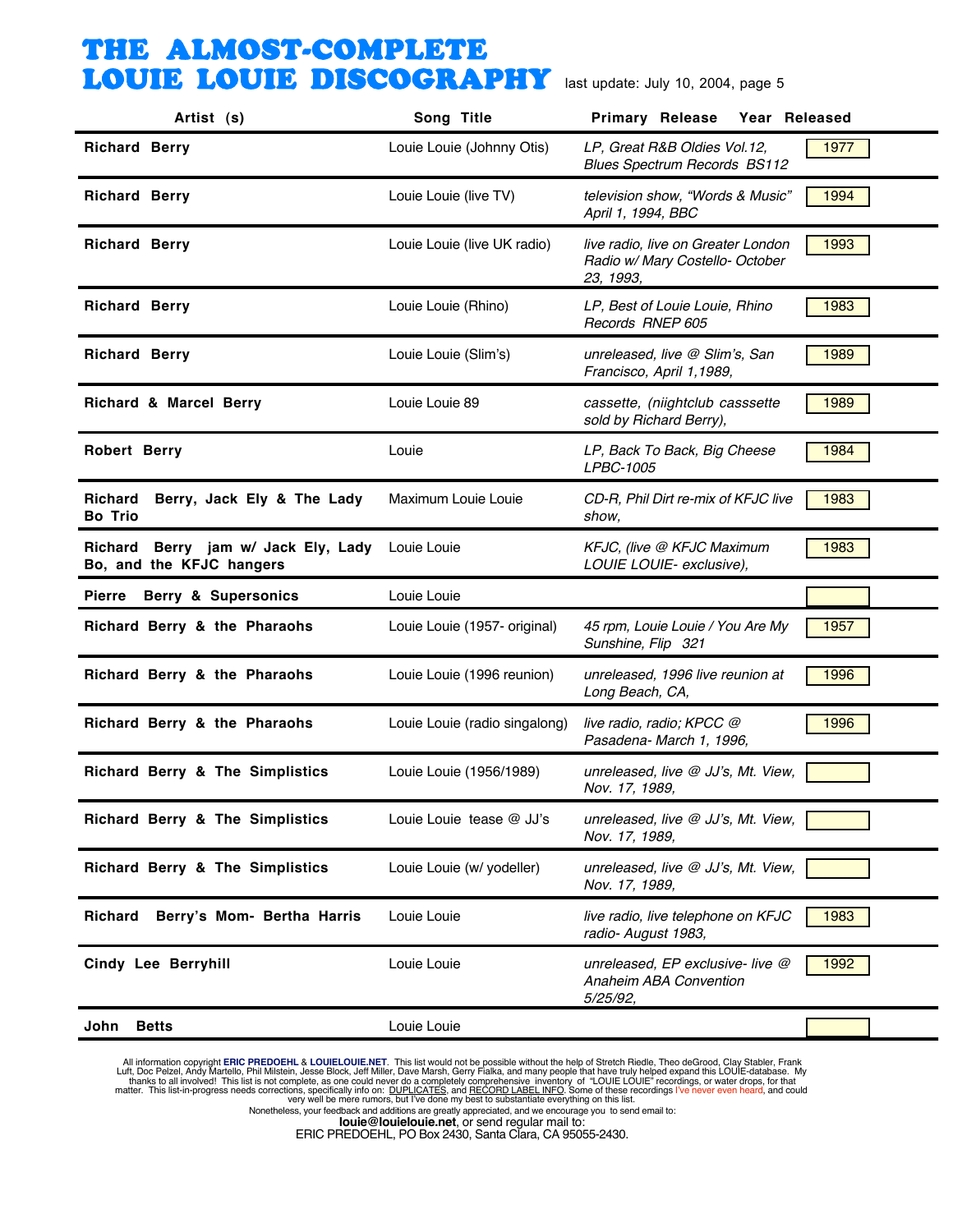| Artist (s)                               | Song Title  | <b>Primary Release</b><br>Year Released                             |      |
|------------------------------------------|-------------|---------------------------------------------------------------------|------|
| <b>Beyond</b>                            | Louie Louie |                                                                     |      |
| The Bi-Tonals                            | Louie Louie | radio, KFJC Maximum Louie,                                          | 1983 |
| <b>Billy Billy</b>                       | Louie Louie |                                                                     |      |
| Doug Birdwell & the Texas Tea<br>Quartet | Louie Louie |                                                                     |      |
| <b>Black Flag</b>                        | Louie Louie | , 2nd version??,                                                    | 198x |
| <b>Black Flag</b>                        | Louie Louie | ??, Live Last Show,                                                 |      |
| <b>Black Flag</b>                        | Louie Louie | 45 rpm, Damaged/Louie Louie,<br>Poshboy Records PBS 13              | 1981 |
| <b>Black Flag</b>                        | Louie Louie | LP, Who's got the 10 1/2, SST<br>Records SST CD060                  | 1985 |
| <b>Blanche Catholics</b>                 | Louie Louie |                                                                     |      |
| The Blank                                | Louie Louie | LP, Killed By Death - Rare Punk<br>77-78, Redrum Records            |      |
| <b>Blind Billy</b>                       | Louie Louie |                                                                     |      |
| <b>Blind Sisters</b>                     | Louie Louie |                                                                     |      |
| Blink Play? (can't read this)            | Louie Louie |                                                                     |      |
| <b>Blondie</b>                           | Louie Louie | bootleg LP, Wet Lips Shapely<br>Hips, Old London Records<br>OL91011 | 1979 |
| Johnny Blood                             | Louie Louie |                                                                     |      |
| The Blood Clots                          | Louie Louie | LP, Raw Deal (compilation), Raw<br>Records RAWL 1                   | 1977 |
| <b>The Blue Comets</b>                   | Louie Louie | LP, This Is Young Beat, CBS<br>Columbia YS-1008                     | 1967 |
| <b>Blue Scooter</b>                      | Louie Louie |                                                                     |      |
| <b>Blueberry Boys</b>                    | Louie Louie |                                                                     |      |
| The Bluescasters                         | Louie Louie | CD, Banned in Soho, (no label- no<br>number)                        | 2000 |
| <b>Bo Peep</b>                           | Louie Louie |                                                                     |      |
| Joe Bob & the Cold Turkeys               | Louie Louie |                                                                     |      |
| Bobby Jay & the Jayhawks                 | Louie Louie |                                                                     |      |
| The Boogers                              | Louie Louie | radio, KFJC Maximum Louie,                                          | 1983 |

All information copyright **ERIC PREDOEHL & LOUIELOUIE.NET**. This list would not be possible without the help of Stretch Riedle, Theo deGrood, Clay Stabler, Frank Luft, Doc Pelzel, Andy Martello, Phil Mislistin, Jesse Block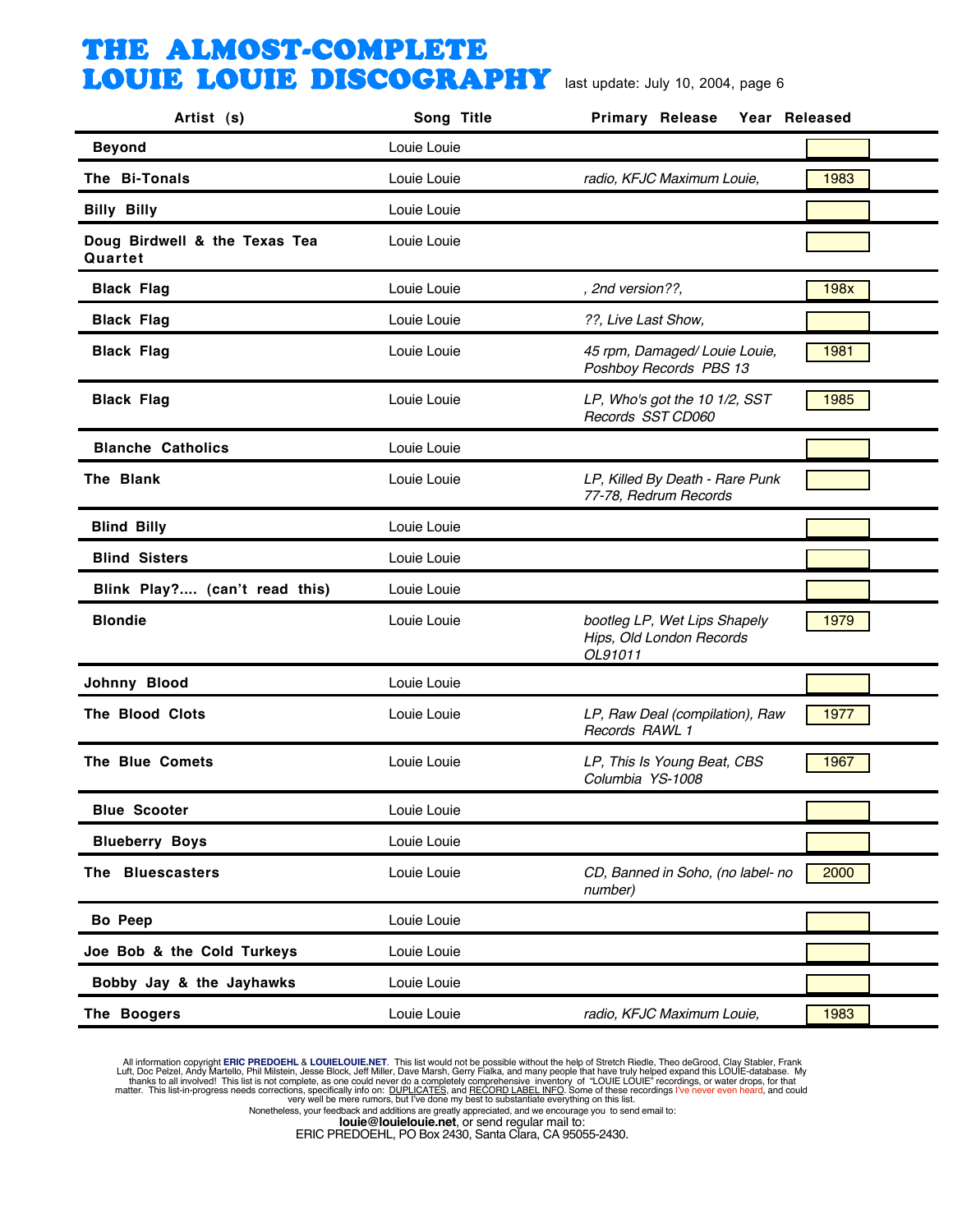| Artist (s)                         | Song Title  | Primary Release<br>Year Released                                                  |                  |
|------------------------------------|-------------|-----------------------------------------------------------------------------------|------------------|
| Doobie Bop & the Dew Drops         | Louie Louie |                                                                                   |                  |
| <b>Christian Boree</b>             | Louie Louie | $12"EP,$ ,                                                                        | <b>FIND THIS</b> |
| <b>Bosnich</b>                     | Louie Louie |                                                                                   |                  |
| The Bourbons                       | Louie Louie | LP, House Party-Rockin' Sounds<br>From Boston's South Shore<br>1964-1966, #AA-058 | 1996             |
| <b>Bovine Flatulents</b>           | Louie Louie |                                                                                   |                  |
| <b>Bowl of Slugs</b>               | Louie Louie |                                                                                   |                  |
| <b>Box Drums</b>                   | Louie Louie |                                                                                   |                  |
| <b>Box Office Poison</b>           | Louie Louie | CD, Louie Louie, Future Legend<br>Records FLBOP4CDS                               | 1997             |
| <b>Box Office Poison</b>           | Louie Louie | CD, Generation To Generation,<br>Dr.Martens Records DRM01CD                       | 1997             |
| <b>Box Office Poison</b>           | Louie Louie | CD, That Instrumental Vibe,<br><b>Future Legend Records</b><br>FLEG.15CD          | 1999             |
| Box Office Poison featuring Mouse  | Louie Louie | CD, Girl Zone UK Vol. 1, Future<br>Legend Records FLEG9CD                         | 1999             |
| <b>Boy Trouble</b>                 | Louie Louie | radio, live @ The Stud, SF (KFJC<br>exclusive),                                   | 1983             |
| Katy Boyd Band                     | Louie Louie | radio, (KFJC radio exclusive),                                                    | 1983             |
| Katy Boyd Band                     | Louie Louie | radio, KFJC Open Mike archives,                                                   | 1983             |
| Katy Boyd Band                     | Louie Louie | live radio, (live @ KFJC Maximum<br>LOUIE LOUIE- exclusive),                      | 1983             |
| <b>Bozos</b>                       | Louie Louie |                                                                                   |                  |
| Brad & Candy & Tylenols            | Louie Louie |                                                                                   |                  |
| <b>Brain Damage</b>                | Louie Louie |                                                                                   |                  |
| <b>Brain Damage</b>                | Louie Louie |                                                                                   |                  |
| <b>Brain Damage</b>                | Louis/Louie | unreleased, 1984 @ San<br>Francisco,                                              | 1984             |
| Brain Damage & the Inner Ear Corps | Louie Louie |                                                                                   |                  |
| Jonathon Brandmeier                | Louie Louie | VHS, Poplar Creek Music<br>Theater,                                               |                  |
| <b>Broken Needles</b>              | Louie Louie |                                                                                   |                  |

All information copyright **ERIC PREDOEHL & LOUIELOUIE.NET**. This list would not be possible without the help of Stretch Riedle, Theo deGrood, Clay Stabler, Frank Luft, Doc Pelzel, Andy Martello, Phil Mislistin, Jesse Block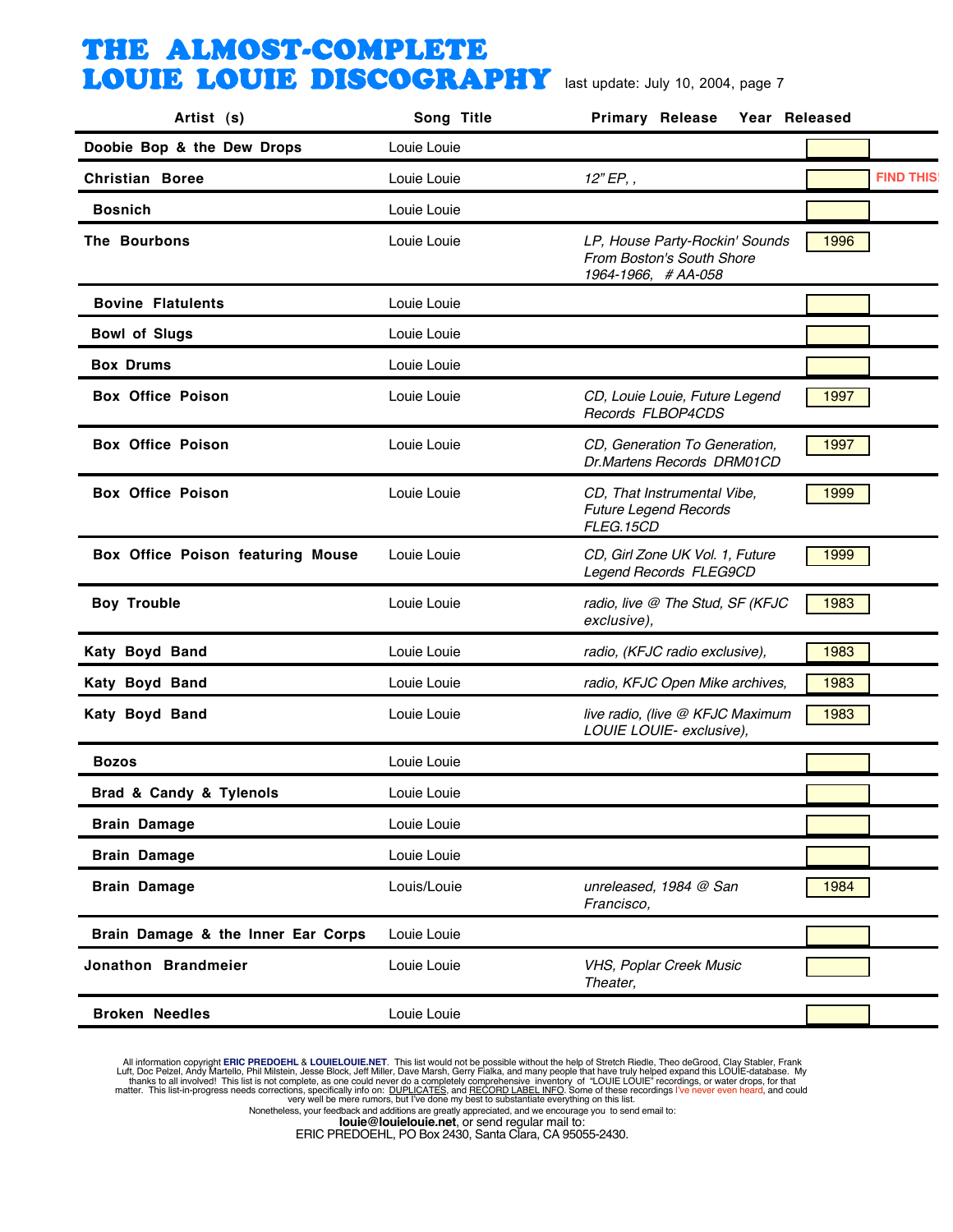| Artist (s)                    | Song Title             | <b>Primary Release</b><br>Year Released             |                  |
|-------------------------------|------------------------|-----------------------------------------------------|------------------|
| Bromo & the Boo Boops         | Louie Louie            |                                                     |                  |
| Bromo & the Boo Boops         | Louie Louie #9         |                                                     |                  |
| The Brooklyn Boys             | Louie Around the World | radio, (KFJC radio exclusive),                      | 1983             |
| <b>Broth</b>                  | Louie Louie            | LP, Broth, Mercury Records SR<br>61298              | 1967             |
| <b>Matt Brown</b>             | Louie Louie            |                                                     |                  |
| <b>Matt Brown</b>             | Louie Louie            |                                                     |                  |
| Ray Brown and the Whispers    | Louie Louie            | LP, Dance, dance, dance,<br>Leddon LL-31924         | 1966             |
| Bryan and the Brunelles       | Louie Louie            | 45 rpm, , His Master's Voice POP<br>1394 (or 1390?) | 1965             |
| Lindsey Buckingham            | Louie Louie            | bootleg CD, Rare and Alive Vol. 2,                  |                  |
| <b>Bud Moon Fan Club</b>      | Louie Louie            |                                                     |                  |
| Bud & the Rest                | Louie Louie            |                                                     |                  |
| The Buffalo Chips             | Louie Louie- version 1 | radio, (KFJC radio exclusive),                      | 1983             |
| The Buffalo Chips             | Louie Louie- version 2 | radio, (KFJC radio exclusive),                      | 1983             |
| The Buffalo Chips             | Louie Louie- version 3 | radio, (KFJC radio exclusive),                      | 1983             |
| Jim Burgess                   | Louie Louie            |                                                     |                  |
| Jim Burgett                   | Louie Louie            | LP, Live at Lake Tahoe, Wolfgang<br>Records LP 4321 | mid 60s          |
| <b>Burn Victims</b>           | Louie Louie            |                                                     |                  |
| The Bush Magnets              | Louie Louie            |                                                     |                  |
| The Bush Magnets              | Louie Louie            |                                                     |                  |
| The Bush Magnets              | Louie Louie            |                                                     |                  |
| The Bush Magnets              | Louie Louie #1         | radio, KFJC Maximum Louie,                          | 1983             |
| The Bush Magnets              | Louie Louie #2         | radio, KFJC Maximum Louie,                          | 1983             |
| <b>Buto Chambers Ensemble</b> | Louie Louie            |                                                     |                  |
| The Byrds                     | Louie Louie            | television show, Shindig on June<br>23, 1965,       | <b>FIND THIS</b> |
| Cab City Combo                | Louis Louis            | CD, Pork Side Of The Moon,<br>Rubin Bros, Audio     | 1999             |
| <b>Caffeine Junkies</b>       | Louie Louie            | radio, (KFJC radio exclusive),                      | 1983             |

All information copyright **ERIC PREDOEHL & LOUIELOUIE.NET**. This list would not be possible without the help of Stretch Riedle, Theo deGrood, Clay Stabler, Frank Luft, Doc Pelzel, Andy Martello, Phil Mislistin, Jesse Block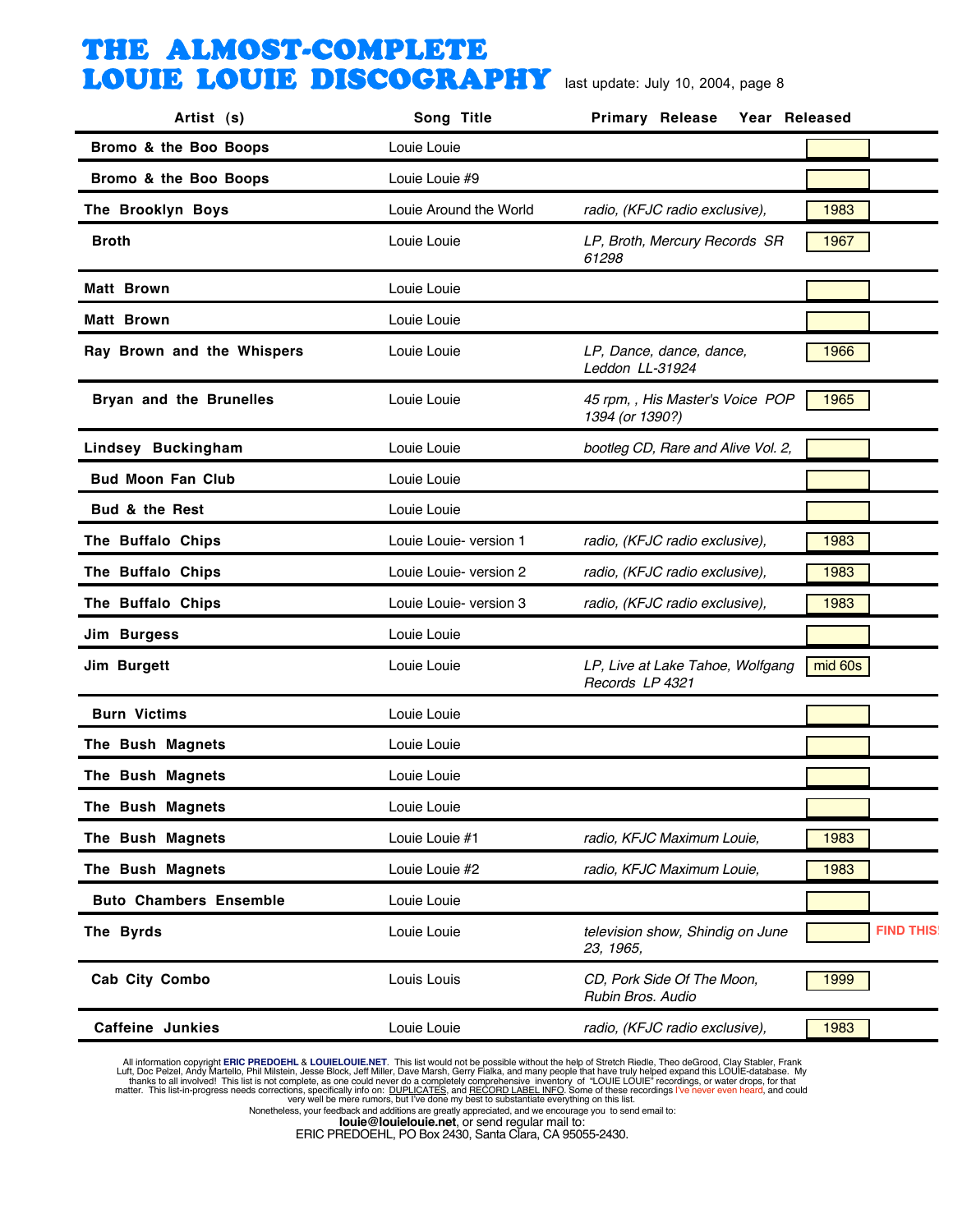| Artist (s)                        | Song Title  | <b>Primary Release</b><br>Year Released                                  |                  |
|-----------------------------------|-------------|--------------------------------------------------------------------------|------------------|
| <b>Calzones</b>                   | Louie Louie |                                                                          |                  |
| The Candidates                    | Louie Louie | LP, Boom Boom, Baccarola<br>74301 ZT                                     | 1965             |
| Ace Cannon                        | Louie Louie | LP, Sweet 'n' Tough, Hi Records<br><b>SHL 32030</b>                      | 1966             |
| <b>Eddie Cano and his Quintet</b> | Louie Louie | LP, Brought Back Live from PJ's,<br>Dunhill Records DS50018              | late 60s         |
| Jim Capaldi                       | Louie Louie | LP, Let The Thunder Cry, Carrere<br>/ Cleopatra CA 651 67.675            | 1981             |
| Captain Porko & the Dyzmals       | Louie Louie |                                                                          |                  |
| Captain Porko & the Dyzonics      | Louie Louie |                                                                          |                  |
| T. Carver & the Flim Flams        | Louie Louie |                                                                          |                  |
| Cat Eyes                          | Louie Louie |                                                                          |                  |
| <b>Cats Under the Stars</b>       | Louie Louie | 45 rpm, Louie Louie, Monkey<br><b>Business Records MBR 001</b>           | 1982             |
| Nick Cave                         | Louie Louie | CD, The Boys Next Door,                                                  | <b>FIND THIS</b> |
| <b>Central Park Zoo</b>           | Louie Louie |                                                                          |                  |
| <b>Chad Braundersoother</b>       | Louie Louie |                                                                          |                  |
| The Challengers                   | Louie Louie | LP, California Kicks, GNP<br>Crescendo GNP 2025                          | 1966             |
| The Chan Dells                    | Louie Louie | 45 rpm, Louie Louie, Arc Records<br>8102                                 | 1963             |
| The Chandells                     | Louie Louie | CD,                                                                      | 19xx             |
| Charlie and the Tunas             | Louie Louie | CD, The Louie Louie Collection,<br>Jerden JRCD 7011                      | 1994             |
| Charlie & the Tunas               | Louie Louie | LP, Rock & Roll", Rain Records<br>RR 002                                 | 1986             |
| Checkmates Inc.                   | Louie Louie | LP, Too much, Ikon Records IER<br>$121 - 4$                              | circa            |
| <b>Chester Molester</b>           | Louie Louie |                                                                          |                  |
| The Chiefs                        | Louie Louie | LP, Sound Off,                                                           |                  |
| <b>Chihuahua and Friends</b>      | Louie Louie | CD, First LOUIE LOUIE Spanish<br>Compilation, Louie Records Louie<br>009 | 1997             |

All information copyright **ERIC PREDOEHL & LOUIELOUIE.NET**. This list would not be possible without the help of Stretch Riedle, Theo deGrood, Clay Stabler, Frank Luft, Doc Pelzel, Andy Martello, Phil Mislistin, Jesse Block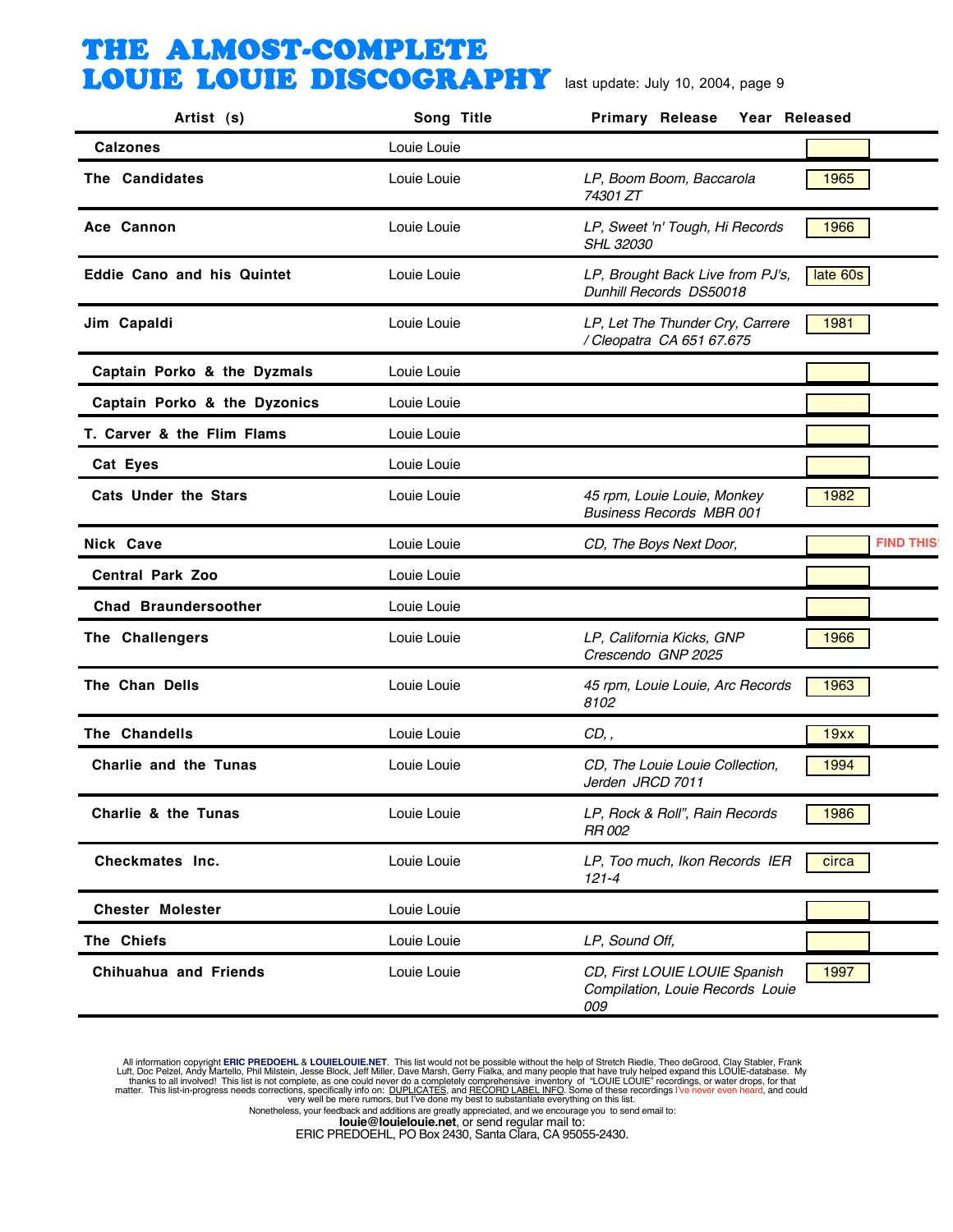| Artist (s)                            | Song Title              | <b>Primary Release</b><br>Year Released                                                               |      |                  |
|---------------------------------------|-------------------------|-------------------------------------------------------------------------------------------------------|------|------------------|
| Billy Childish & The Blackhands       | Louie Louie             |                                                                                                       | 1993 |                  |
| Louie Ching                           | Louie Louie Woman       |                                                                                                       |      |                  |
| Chip Tooth                            | Louie Louie             |                                                                                                       |      |                  |
| Marcel Chouinard & the Nocturnals     | Louie Louie             | television show, Let's Go!,<br>Canadian TV                                                            | 1964 |                  |
| <b>Chow Molesters</b>                 | Louie Louie             |                                                                                                       |      |                  |
| <b>Chow-Bucket</b>                    | Louie Louie             |                                                                                                       |      |                  |
| The Chows                             | Louie Louie             |                                                                                                       |      |                  |
| Jesus Chrysler                        | Louie Louie             |                                                                                                       |      |                  |
| City of Industry (can't read this)    | Louie Louie             |                                                                                                       |      |                  |
| Stanley Clarke & George Duke          | Louie Louie             | LP, The Clarke/Duke Project,<br>Epic Records FE 36918                                                 | 1981 |                  |
| The Clash                             | Louie Louie             | 45 rpm, (bootleg outtake from<br>Sandanista sessions),                                                |      | <b>FIND THIS</b> |
| Beaver Cleaver & the Big Wallys       | Louie Louie             |                                                                                                       |      |                  |
| Cliff & the Cleartones                | Louie Louie (version 1) |                                                                                                       |      |                  |
| Cliff & the Cleartones                | Louie Louie (version 2) |                                                                                                       |      |                  |
| Bill Clinton & Dover High School Band | Louie Louie             | unreleased, ,                                                                                         |      | <b>FIND THIS</b> |
| <b>Clotted Phlegm</b>                 | Louie Louie             |                                                                                                       |      |                  |
| <b>CMP</b>                            | Louie Louie             |                                                                                                       |      |                  |
| The Coalition of Unified Men          | Louie Louie             | LP, Methods of Male Bonding and<br><b>Stress Bonding, Hot Productions</b><br>2 Nuts Records HTLP 3357 | 1992 |                  |
| <b>Colored Monkeys</b>                | Louie Louie             |                                                                                                       |      |                  |
| <b>Combo Plate</b>                    | Louie Louie (version 1) |                                                                                                       |      |                  |
| <b>Combo Plate</b>                    | Louie Louie (version 2) |                                                                                                       |      |                  |
| Rex Commie                            | Louie Louie (version 1) |                                                                                                       |      |                  |
| Rex Commie                            | Louie Louie (version 2) |                                                                                                       |      |                  |
| Complexion                            | Louie Louie             |                                                                                                       |      |                  |
| J.J. Connor                           | Louie Louie             |                                                                                                       |      |                  |
| <b>Control Data Institute</b>         | Louie Louie             |                                                                                                       |      |                  |

All information copyright **ERIC PREDOEHL & LOUIELOUIE.NET**. This list would not be possible without the help of Stretch Riedle, Theo deGrood, Clay Stabler, Frank Luft, Doc Pelzel, Andy Martello, Phil Mislistin, Jesse Block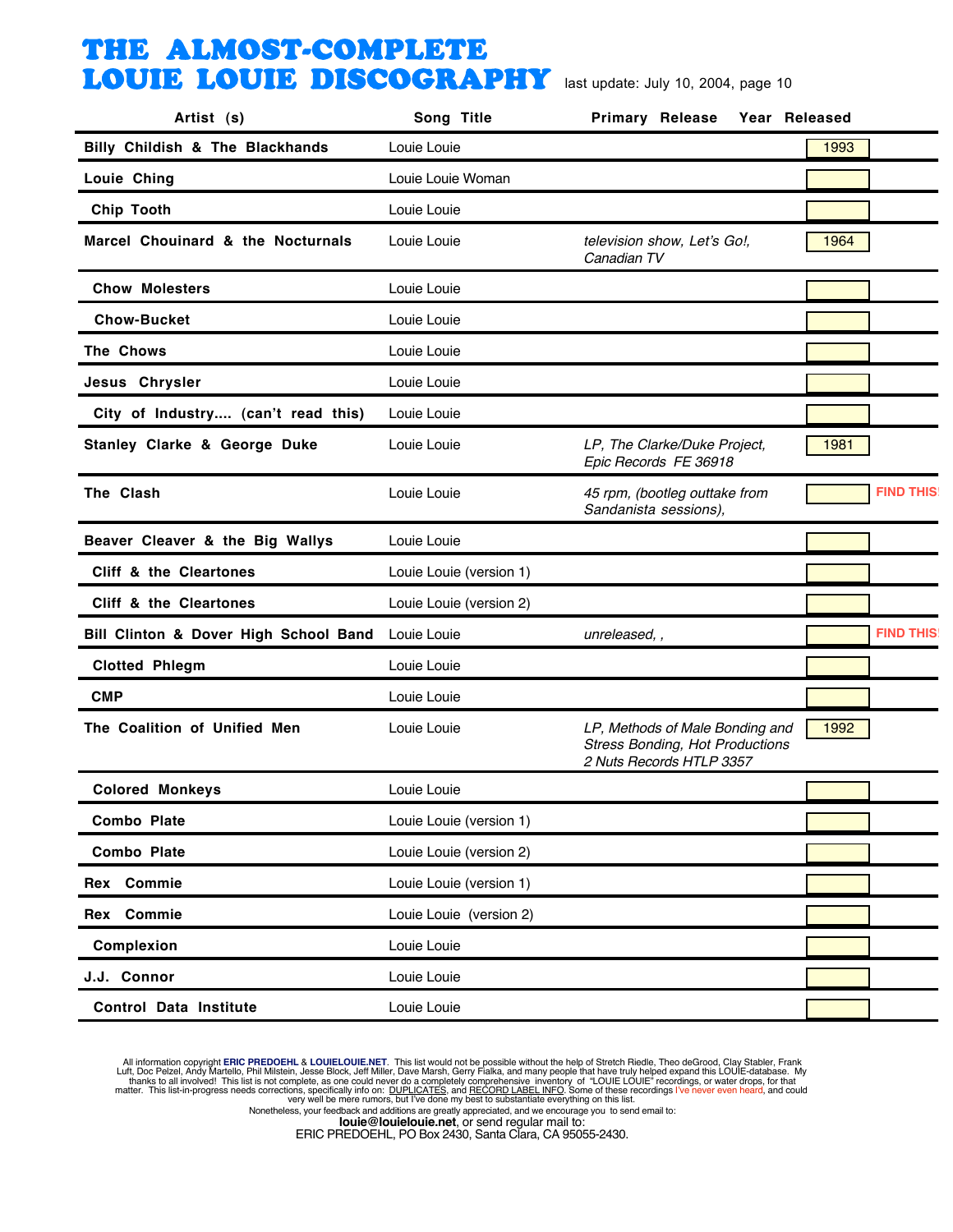| Artist (s)                                             | Song Title               | <b>Primary Release</b><br>Year Released                                                       |          |
|--------------------------------------------------------|--------------------------|-----------------------------------------------------------------------------------------------|----------|
| Cookie & the Slime Pits                                | Louie Louie              |                                                                                               |          |
| <b>Cooney Vision Choir</b>                             | Louie Louie              |                                                                                               |          |
| The Coppertones                                        | Louie Louie              |                                                                                               |          |
| Los Corbs                                              | Loui Loui                | EP,, Marfer M 622                                                                             | 1966     |
| <b>Council Rock Marching Band</b>                      | Louie Louie              | MP3 via internet, ,                                                                           | 1999     |
| The Countdown Players                                  | Louie Louie              | CD, 16 Absolute Rock Jams, BMG                                                                | 1999     |
| Crab Louie & the Harvard on the Hill<br><b>Players</b> | Louie Louie              |                                                                                               |          |
| <b>Crabs</b>                                           | Louie Louie              |                                                                                               |          |
| The Craftsmen                                          | Lewis Louie              | 45 rpm, Lewis Louie, ZAP<br>ZLP-C-3009                                                        | 1966     |
| <b>Floyd Cramer</b>                                    | Louie Louie              | LP, Here's What's Happening,<br>RCA Records LPM 3746                                          | 1967     |
| The Cramps                                             | Louie Louie              | 45 rpm, Louie Louie, PAN-VOX<br>PV1619                                                        | 1980     |
| The Cramps                                             | Louie Louie              | cass, Daze Of Future Passed, no<br>label                                                      | 1981     |
| The Cramps                                             | Louis Louis              | LP, Live on Venus (Live at Venue<br>'80), no label                                            | 1983     |
| <b>Crawatte</b>                                        | <b>ABCD</b>              | CD, Knickerbockerbingo, RPC<br>RPC 598021                                                     | 1998     |
| The Creaturesof the Golden Dawn                        | Louie Louie              | cassette, (band provided tape),                                                               | 1993     |
| The Crescent City Stompers                             | Louie Louie              | 45 rpm, Louie Louie, Aquarius<br>Records AQ5041                                               | 197x     |
| Dick Crest Orchestra                                   | Louie Louie              | LP, Would you believe, Mar-Tur<br>Records S1001                                               | late 60s |
| <b>Bing "Louie" Crosby</b>                             | Louie Louie              |                                                                                               |          |
| <b>Molly Curtise</b>                                   | Louie Louie              |                                                                                               |          |
| D.D. Downer Street Project                             | Louie Louie              |                                                                                               |          |
| Da Monz                                                | Multi-LOUIE jam on white | unreleased, live @ KFOG Louie<br>parade, April 1, 1989,                                       | 1989     |
| Da Monz (w/ Richard Berry)                             | Louie Louie              | EP, Louies4Youie- live @ KFOG<br>Louie parade, April 1, 1989, Two<br>Louies Records TLEP 7005 | 1989     |

All information copyright **ERIC PREDOEHL & LOUIELOUIE.NET**. This list would not be possible without the help of Stretch Riedle, Theo deGrood, Clay Stabler, Frank Luft, Doc Pelzel, Andy Martello, Phil Mislistin, Jesse Block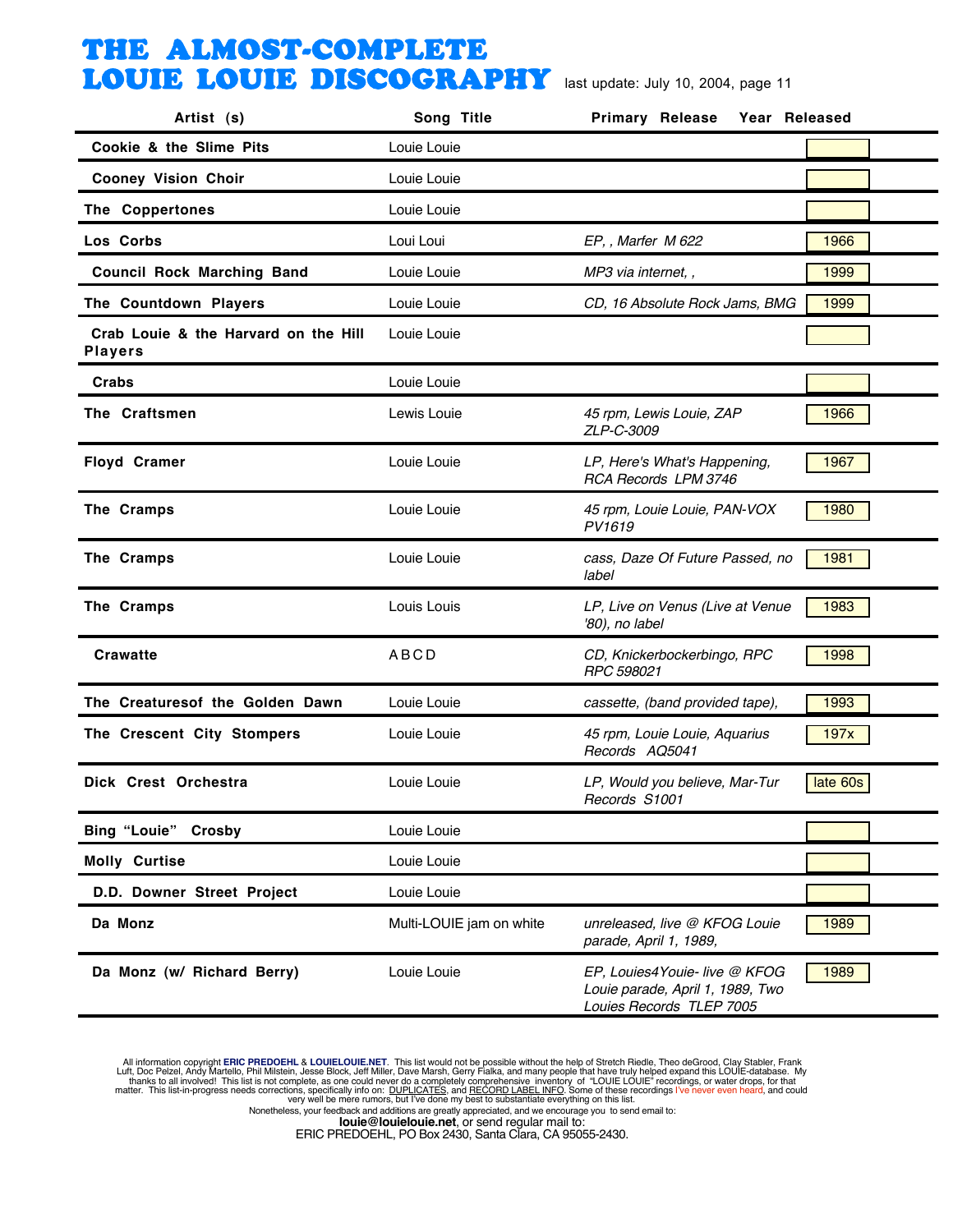| Artist (s)                      | Song Title                  | <b>Primary Release</b><br>Year Released                      |      |
|---------------------------------|-----------------------------|--------------------------------------------------------------|------|
| Alan Dale                       | Louie Louie                 | radio, (KFJC radio exclusive),                               | 1983 |
| Alan Dale                       | Louie Louie (version 1)     | live radio, (live @ KFJC Maximum<br>LOUIE LOUIE- exclusive), | 1983 |
| The Dallas Four                 | Louie Louie                 | 45 rpm, , Allied Int. JAR 509                                | 1964 |
| Ed Dance & his Dead Aunts       | Louie Louie (long Louie?)   |                                                              |      |
| Ed Dance & His Dead Aunts       | Louie Louie (short Louie)   |                                                              |      |
| <b>Dangling Louies</b>          | Louie Louie                 |                                                              |      |
| Danz & His Orchestra<br>Les     | Louie Louie                 | LP, Best of Louie Louie, Rhino<br>Records RNEP 605           | 1983 |
| Tom Darling                     | Louie Louie                 |                                                              |      |
| Das Butt Band                   | Louie Louie                 |                                                              |      |
| David and the High Spirits      | Louie Louie                 | CD, The Complete Party Music<br>Collection,                  |      |
| May Day                         | Louie Louie                 |                                                              |      |
| Otis Day and the Knights        | Louie Louie                 | VHS, Otis My Man, MCA Home<br>Video 80392                    | 1986 |
| Johnny Day & the Dialtones      | Louie Louie                 |                                                              |      |
| Day-Glo Abortions               | Louie Louie                 |                                                              |      |
| <b>DD</b> Downer                | Louie Louie                 |                                                              |      |
| Dead Aunts w/ Ed Dance          | Louie Louie                 |                                                              |      |
| <b>Dead Carpenters</b>          | Louie Louie (fast version)  |                                                              |      |
| <b>Dead Carpenters</b>          | Louie Louie (naked version) |                                                              |      |
| <b>Dead Carpenters</b>          | Louie Louie (newsreel)      |                                                              |      |
| <b>Dead Duck</b>                | Louie Louie                 |                                                              |      |
| Dead Duck #1 (formerly Boogers) | Louie Louie                 | radio, KFJC Maximum Louie,                                   | 1983 |
| Dead Duck #2 (formerly Boogers) | Louie Louie                 | radio, KFJC Maximum Louie,                                   | 1983 |
| Dead Garage                     | Louie Louie                 |                                                              |      |
| The Dead Twits                  | Louie Louie                 |                                                              |      |
| Dead Weasel Smegma              | Louie Louie                 |                                                              |      |
| <b>Deadly Utensils</b>          | Louie Louie                 |                                                              |      |
| Debbie & the Pantylines         | Louie Louie                 |                                                              |      |

All information copyright **ERIC PREDOEHL & LOUIELOUIE.NET**. This list would not be possible without the help of Stretch Riedle, Theo deGrood, Clay Stabler, Frank Luft, Doc Pelzel, Andy Martello, Phil Mislistin, Jesse Block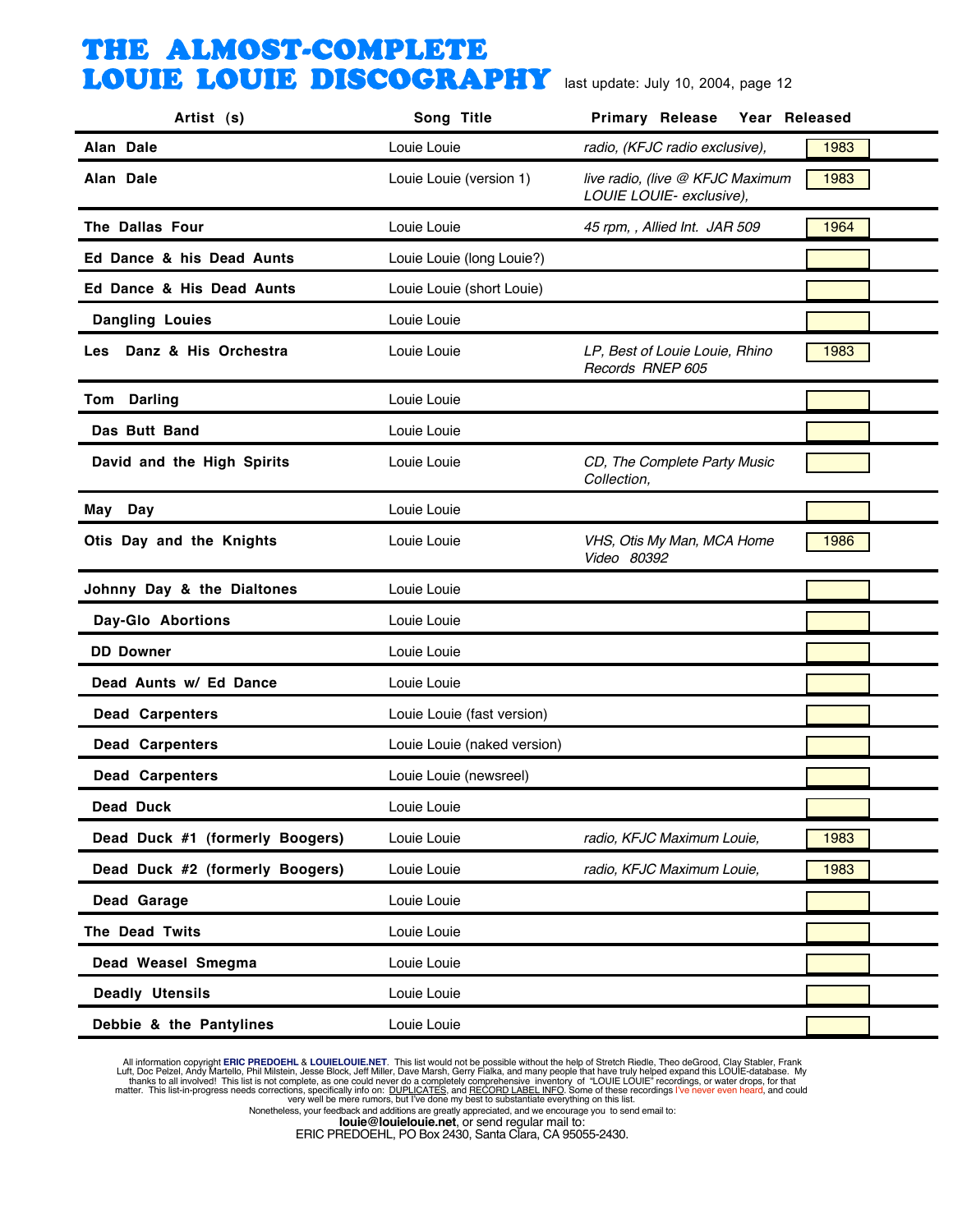| Artist (s)                              | Song Title                    | <b>Primary Release</b><br>Year Released                                           |      |
|-----------------------------------------|-------------------------------|-----------------------------------------------------------------------------------|------|
| Dee Jay and the Runaways                | Louie Louie                   | CD, Peter Rabbitt, Arf! Arf! AA-067                                               | 1997 |
| Delinski & the Ray-Dells<br>Ray         | Louie Louie                   |                                                                                   |      |
| Descendents of Dudley DooRight or<br>3D | Louie Louie                   |                                                                                   |      |
| Deserai & Digitals                      | Louie Louie                   |                                                                                   |      |
| <b>Destinoxity</b>                      | Louie Louie                   |                                                                                   |      |
| <b>Destinoxity</b>                      | Louie Louie                   |                                                                                   |      |
| <b>Neil Diamond</b>                     | Louie Louie                   | unreleased, NYU Graduation<br>home video,                                         |      |
| Elias Dias                              | Louie Louie                   |                                                                                   |      |
| <b>Digital Citizen</b>                  | Louie Louie                   | radio, KFJC Maximum Louie,                                                        | 1983 |
| The Dimernsions                         | Louie Louie                   | 45 rpm, , Lemco 864L-1004)                                                        |      |
| <b>Disco Twits</b>                      | Louie Louie                   |                                                                                   |      |
| Django Reinhardt Memorial Ensemble      | Louie Louie                   |                                                                                   |      |
| Doesn't Matter                          | Louie Louie                   |                                                                                   |      |
| Don and the Goodtimes                   | Louie Louie                   | LP, The Hitmakers, Jerden JRL<br>7005                                             | 1965 |
| Dickie Don't & the 1/2 Notes            | Louie Louie                   |                                                                                   |      |
| "Donovan"                               | Louie Louie                   |                                                                                   |      |
| The Doors                               | Louie Louie                   | cassette, live @ San Diego @<br>Aug 22, 1970,                                     | 1970 |
| <b>The Doors</b>                        | Louie Louie                   | bootleg LP, Celebration Some<br>Are Born In The Endless Night, Eli<br>Z 1909/2010 | 1982 |
| Kim Dorrell                             | Louie Louie                   |                                                                                   |      |
| Michael<br>Doucet & Beausoleil          | Louie Louie (Saratoga - 1995) | unreleased, EP exclusive- live @<br>Saratoga,                                     | 1995 |
| Michael Doucet & Cajun Brew             | Louie Louie                   | LP, Cajun Brew, Rounder<br>Records 6017                                           | 1988 |
| Dove Killers                            | Louie Louine                  |                                                                                   |      |
| The Downbeats                           | Louie Louie                   |                                                                                   | 1965 |
| Dr Rhythm & the Goofy Dix               | Louie Louie                   |                                                                                   |      |
| Dr. Rhythmm & the Goofy Dix             | Louie Louie                   |                                                                                   |      |

All information copyright **ERIC PREDOEHL & LOUIELOUIE.NET**. This list would not be possible without the help of Stretch Riedle, Theo deGrood, Clay Stabler, Frank Luft, Doc Pelzel, Andy Martello, Phil Mislistin, Jesse Block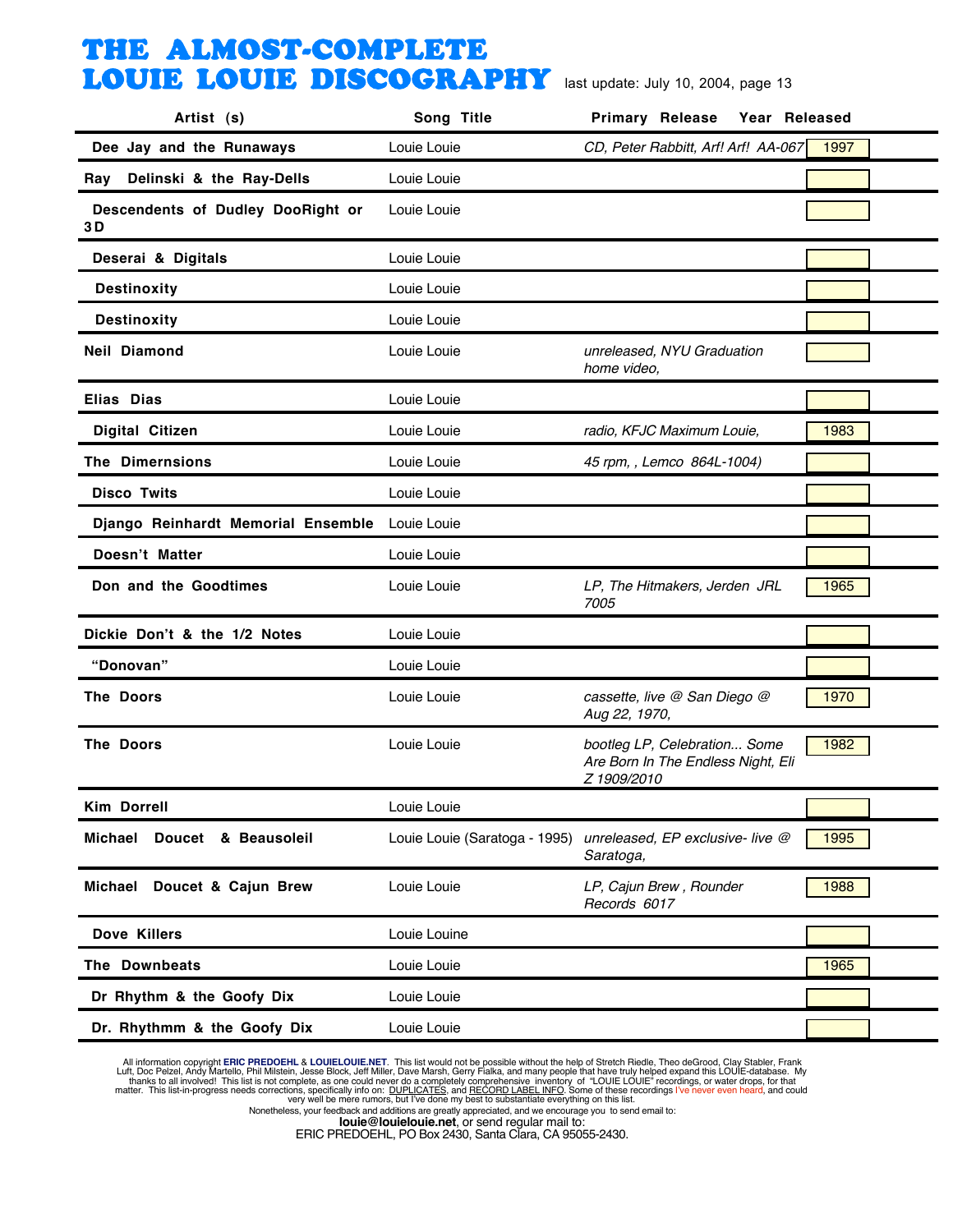| Artist (s)                               | Song Title             | <b>Primary Release</b>                                  | Year Released |
|------------------------------------------|------------------------|---------------------------------------------------------|---------------|
| Dr. Scholl's Corns                       | Louie Louie            |                                                         |               |
| Dream of Grandeur                        | Louie Louie            |                                                         |               |
| Michael<br><b>Dresbach</b>               | Louie Louie version #1 | radio, (KFJC radio exclusive),                          | 1983          |
| Michael<br><b>Dresbach</b>               | Louie Louie version #2 | radio, (KFJC radio exclusive),                          | 1983          |
| <b>Dresbach</b><br><b>Michael</b>        | Louie Louie version #3 | radio, (KFJC radio exclusive),                          | 1983          |
| <b>Drone Research</b>                    | Louie Louie            |                                                         |               |
| <b>Drool Cup</b>                         | Louie Louie            |                                                         |               |
| Dubbo (Drone Research)                   | Louie Louie            | radio, KFJC Maximum Louie,                              | 1983          |
| Kevin<br><b>Dummett</b>                  | Louie Louie            |                                                         |               |
| Kevin Dunn                               | Louie Louie            | LP, Tanzfeld, Press Records<br>P4007                    | 1985          |
| <b>Duplex</b>                            | Louie Louie            | LP, Battle of the bands, Star<br>Records SRM101         | 1964          |
| DV8                                      | Louie Louie            |                                                         |               |
| <b>Dxslexic Youth</b>                    | Louie Louie            |                                                         |               |
| Bob Dylan & Tom Petty                    | Louie Louie            | unreleased, rehearsal @<br>Live-Aid,                    | 198x          |
| Roberta<br><b>Dylanez</b>                | Louie Louie            |                                                         |               |
| <b>DYS</b>                               | Louie Louie            | CD, Live from CBGB,                                     | 1982          |
| East Palo Alto Early Music<br>Consortium | Louie Louie            |                                                         |               |
| Echo & the Sunnyvales                    | Louie Louie            |                                                         |               |
| Ed (aka Ed Hatch aka The Humans)         | Louie Louie            | unreleased, rehearsal- May 20,<br>1987.                 | 1987          |
| <b>Eddie and the Otters</b>              | Louie Louie            | CD, Otterbiography,<br>Psychoactive PA-001              | 1999          |
| <b>Eddie and the Otters</b>              | Louie Louie            | CD, Otterbiography,<br>Psychoactive PA-001              | 1999          |
| <b>Eddie &amp; the Subtitles</b>         | Louie Louie            | LP, Skeletons in the closet, No<br><b>Label Records</b> | 1981          |
| The Edits                                | Louie Louie            | radio, KFJC Maximum Louie,                              | 1983          |
| Edsel & the Wailing Mallet               | Louie Louie            |                                                         |               |
| Egad                                     | Louie Louie            |                                                         |               |

All information copyright **ERIC PREDOEHL & LOUIELOUIE.NET**. This list would not be possible without the help of Stretch Riedle, Theo deGrood, Clay Stabler, Frank Luft, Doc Pelzel, Andy Martello, Phil Mislistin, Jesse Block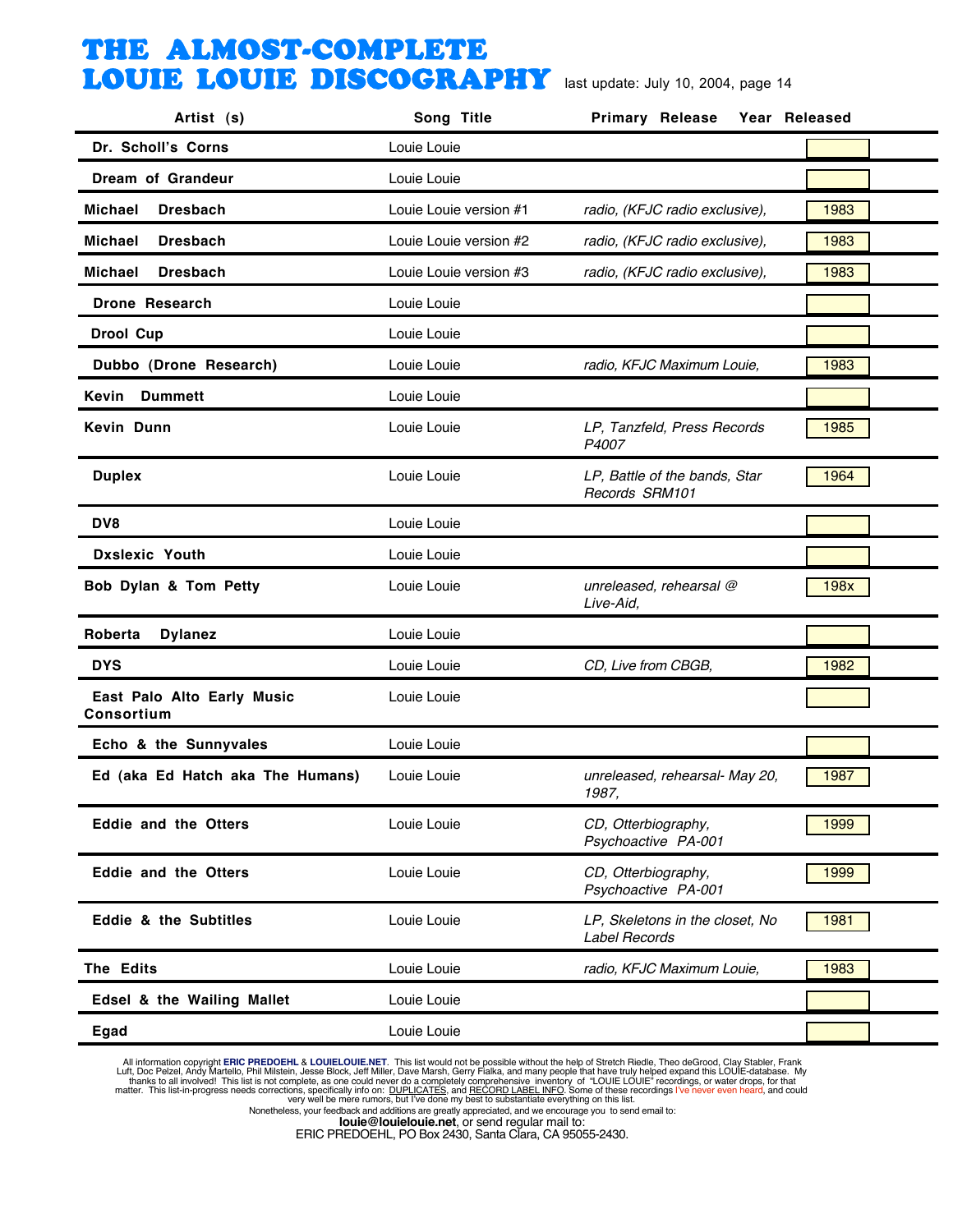| Artist (s)                     | Song Title                                             | <b>Primary Release</b><br>Year Released                                                           |       |
|--------------------------------|--------------------------------------------------------|---------------------------------------------------------------------------------------------------|-------|
| Walter Ego (Rick Davies)       | Louie Louie                                            | radio, KFJC Maximum Louie,                                                                        | 1983  |
| Eivol by David Richoux         | Louie Louie                                            |                                                                                                   |       |
| Roberto El Gato                | Louie Louie                                            | CD, First LOUIE LOUIE Spanish<br>Compilation, Louie Records Louie<br>009                          | 1997  |
| <b>Electric Dream</b>          | Louie Louie                                            |                                                                                                   |       |
| <b>Electronic Thanksgiving</b> | Louie Louie                                            |                                                                                                   |       |
| The Electrons                  | Louie Louie                                            |                                                                                                   |       |
| Los Elegantes                  | Luisa se va                                            | CD, Paso a Paso, Zafiro ZL-640                                                                    | 1985  |
| <b>Brad Elias</b>              | Louie Louie                                            | radio, KFJC Maximum Louie,                                                                        | 1983  |
| <b>Brad Ellis</b>              | Louie Louie                                            |                                                                                                   |       |
| Ellis Dios (Lou Rap)           | Louie Louie                                            | radio, KFJC Maximum Louie,                                                                        | 1983  |
| Jack Ely                       | Louie Louie (1985- Nevile mix) unreleased, 1985 studio | recording w/ Robbie Neville,                                                                      | 1985  |
| Jack Ely                       | Louie Louie- acapella phone                            | radio, (KFJC radio exclusive),                                                                    | 1983  |
| Jack (Ely) Eely & The Courtmen | Louie Louie '66                                        | 45 rpm, Louie Louie 66/ David's<br>Mood, Bang Records B-520                                       | 1966  |
| Jack Ely & the Courtmen        | Louie Louie live @ Seaside                             | unreleased, live recording @ EP<br>archives,                                                      | 1999  |
| Jack Ely & the Courtmen        | Louie Louie rehearsal @<br>Seaside                     | unreleased, live recording $@$ EP<br>archives.                                                    | 1999  |
| <b>Embarassed Neutrality</b>   | Louie Louie                                            |                                                                                                   |       |
| <b>Empty Boat People</b>       | The Last Louie                                         | cassette, ,                                                                                       |       |
| The Endless Summer Beach Band  | Louie Louie                                            | unreleased, live @Honolulu, 1986<br>w/ Mike Love, Dean Torrence,<br>Papa Doo Run Run, Ken Steiner | 1986  |
| The Epics                      | Louie Come Home                                        | 45 rpm, Give Me A Chance / Louie<br>Come Home, Zen 202                                            | 1965  |
| Ersatz                         | Louie Louie                                            |                                                                                                   |       |
| The Esquires                   | Louie Louie                                            | CD, Flashin' Red, Bacchus<br>Archives BA-04                                                       | 1964  |
| The Experience                 | Louie Louie                                            | LP, Experience, Vogue Records<br>SLVLX575                                                         | circa |
| <b>Experimental Artists</b>    | Louie Louie                                            |                                                                                                   |       |

All information copyright **ERIC PREDOEHL & LOUIELOUIE.NET**. This list would not be possible without the help of Stretch Riedle, Theo deGrood, Clay Stabler, Frank Luft, Doc Pelzel, Andy Martello, Phil Mislistin, Jesse Block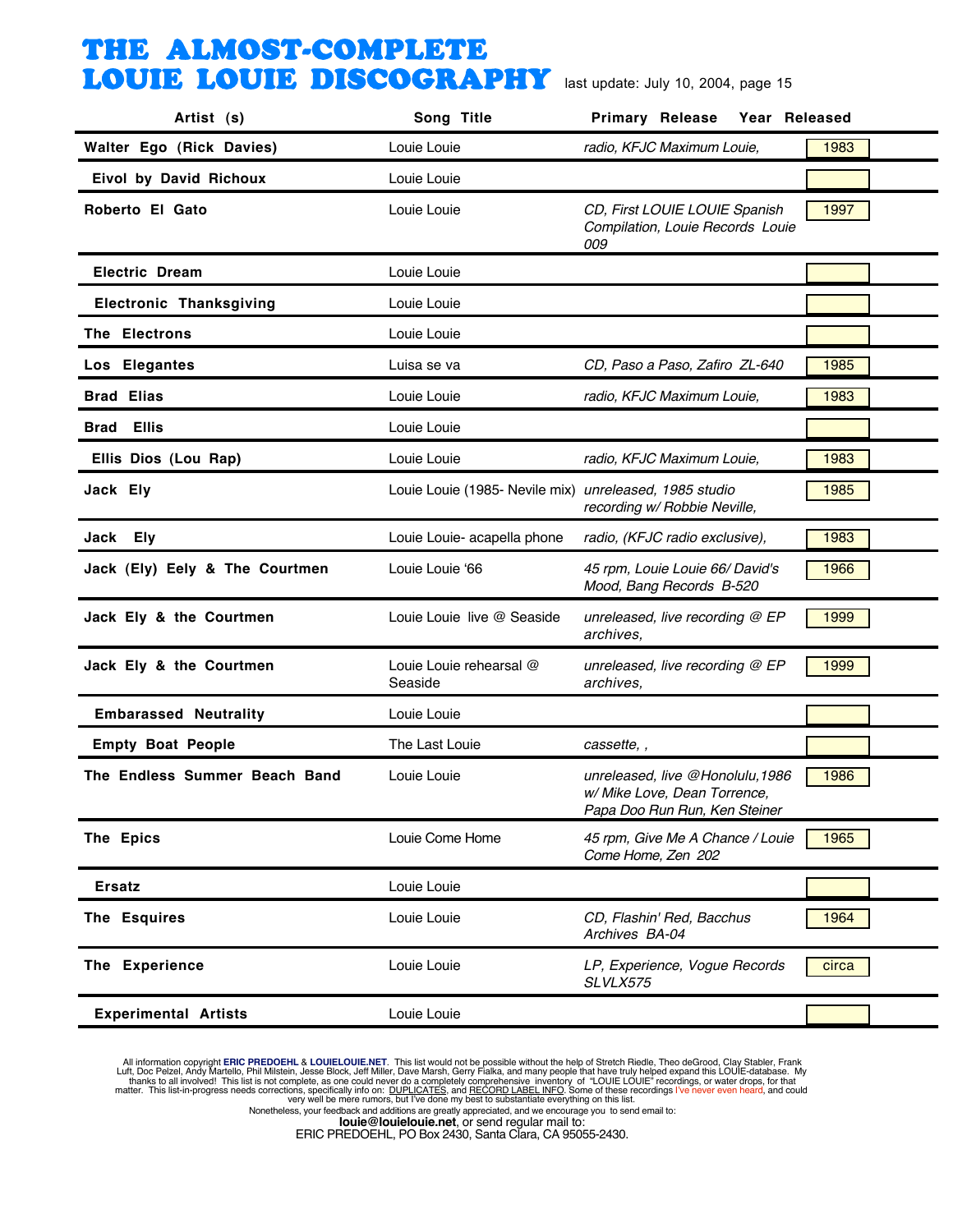| Artist (s)                                                             | Song Title                            | <b>Primary Release</b><br>Year Released                                    |      |
|------------------------------------------------------------------------|---------------------------------------|----------------------------------------------------------------------------|------|
| <b>Experimental Artists</b>                                            | Louie Louie (live from 2nd<br>studio) |                                                                            |      |
| The Exploding Pintos                                                   | Louie Louie                           |                                                                            |      |
| "F" Art Faggots                                                        | Louie Louie                           |                                                                            |      |
| The Fabulous Blue Jays (featuring<br>Tony Worsley)                     | Louie Louie                           | EP, Pathfinder & Jaywalker,<br>Sunshine QX 10.974                          | 1965 |
| <b>Faction</b>                                                         | Louie Louie                           | cassette,,                                                                 |      |
| Faction- CROSSED OFF????                                               | Louie Louie- CROSSED OFF?             |                                                                            |      |
| <b>Factory Floor</b>                                                   | Louie Louie                           |                                                                            |      |
| <b>Factory Pre-Sets</b>                                                | Louie Louie                           |                                                                            |      |
| Fake Stone Age                                                         | Louie Louie                           |                                                                            |      |
| The Falcons                                                            | Louie Louie                           | 45 rpm, Louie Louie / I'm That<br>Man, Phillips Records 333-527JF          | 1966 |
| The Falcons                                                            | Louie Louie (Dutch stereo)            | , (Dutch stereo),                                                          | 1966 |
| The Fall                                                               | Louie Louie                           | CD, Live 77, COG Sinister<br>COGVP114CD                                    | 1999 |
| Fang                                                                   | Louie Louie                           |                                                                            |      |
| Jane Farr                                                              | Louie Louie                           |                                                                            |      |
| The Fat Boys                                                           | Louie Louie (3:50)                    | CD, Coming Back Hard Again, Tin<br>Pan Apple / Mercury Records<br>835809-2 | 1988 |
| The Fat Boys                                                           | Louie Louie (5:42)                    | 12', , Tin Pan Apple URBX 26                                               | 1988 |
| Feel & the World Famous Optimists                                      | Louie Louie                           |                                                                            |      |
| The Feelies                                                            | Louie Louie                           | radio, KFJC Maximum Louie,                                                 | 1983 |
| The Feelies                                                            | Louie Louie                           | 45 rpm, Louie Louie, Jerden<br>Records 904                                 | 1968 |
| Feldee<br>Mark                                                         | Louie Louie                           |                                                                            |      |
| The Femme Fatales                                                      | Louie Louie                           | radio, KFJC Maximum Louie,                                                 | 1983 |
| <b>Figmo Unlimited</b>                                                 | Louie Louie                           |                                                                            |      |
| Fink Ployd (Rick Davies)                                               | The Dark Side Of Louie #1             | radio, KFJC Maximum Louie,                                                 | 1983 |
| Fink Ployd (Rick Davies)                                               | The Dark Side Of Louie #2             | radio, KFJC Maximum Louie,                                                 | 1983 |
| <b>Fischers' Creative</b><br><b>Shirley</b><br><b>Techniques Class</b> | Louie Louie                           | radio, (KFJC radio exclusive),                                             | 1983 |

All information copyright **ERIC PREDOEHL & LOUIELOUIE.NET**. This list would not be possible without the help of Stretch Riedle, Theo deGrood, Clay Stabler, Frank Luft, Doc Pelzel, Andy Martello, Phil Mislistin, Jesse Block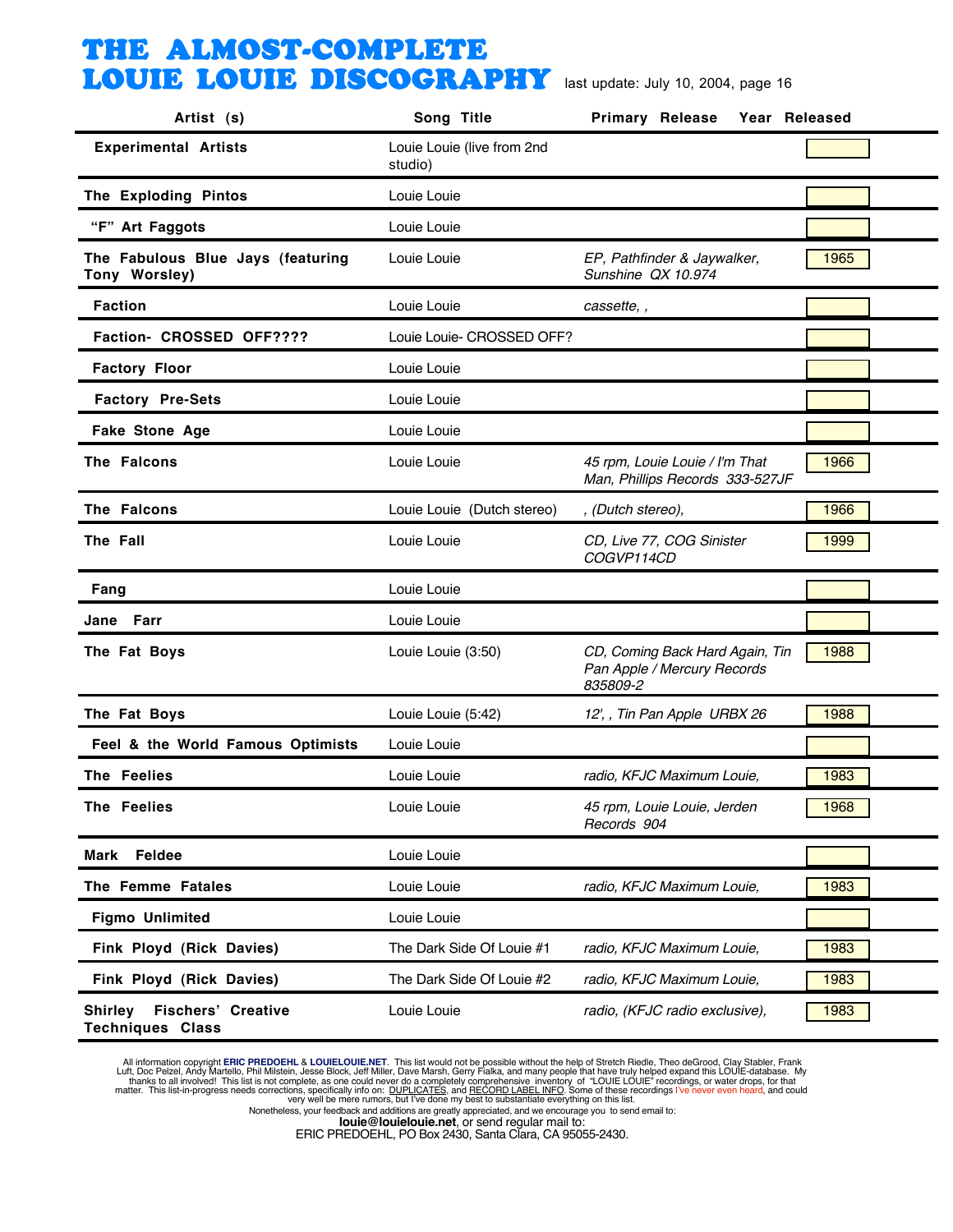| Artist (s)                                        | Song Title                       | <b>Primary Release</b><br>Year Released                                                        |      |
|---------------------------------------------------|----------------------------------|------------------------------------------------------------------------------------------------|------|
| <b>Fish Club</b>                                  | Louie Louie                      |                                                                                                |      |
| The Flamin Groovies                               | Louie Louie (Matrix)             | LP, Studio '70 (the Matrix<br>"rehearsal), Eva Records,<br>EVA12045;                           | 1984 |
| The Flamin Groovies                               | Louie Louie (Slow Death)         | LP, Slow Death Live (live @<br>Filmore West- June 30, 1971-<br>KSAN broadcast), Lolita Records | 1983 |
| The Flamin Groovies                               | Louie Louie (Still Shakin)       | LP, Still Shakin', Buddah Records<br><b>BDS5683</b>                                            | 1976 |
| The Flamin' Sideburns                             | Louie Louie                      | CD, First LOUIE LOUIE Spanish<br>Compilation, Louie Records Louie<br>009                       | 1997 |
| The Flash Back                                    | Louie Louie                      | cassette, ,                                                                                    | 1992 |
| Flash Cadillac and the Continental<br><b>Kids</b> | Louie Louie                      | motion picture, American Graffiti,<br>MCA Home Video VHS 66010                                 | 1973 |
| <b>Flavor</b>                                     | Louie Louie                      | CD, Shout! Rock 'n' Roll Party<br>Hits, Compose 9201-2                                         | 1989 |
| The Flippers                                      | Louie Louie                      | 45 rpm, Louie Louie / Don't Be<br>Sad, Karussell Records KFF 634                               | 1965 |
| The Flippers                                      | Louie Louie (Dalarna,<br>Sweden) |                                                                                                |      |
| <b>Floaters</b>                                   | Louie Louie (version 1)          |                                                                                                |      |
| <b>Floaters</b>                                   | Louie Louie (version 2)          |                                                                                                |      |
| <b>Flock of Haircuts</b>                          | Louie Louie                      |                                                                                                |      |
| <b>Flock of Meat</b>                              | Louie Louie                      |                                                                                                |      |
| A Flock of Vultures                               | Louie Louie                      |                                                                                                |      |
| <b>Floral Doilies</b>                             | Louie Louie                      |                                                                                                |      |
| <b>Flubber</b>                                    | Louie Louie Brainwash            |                                                                                                |      |
| <b>FNM Louie</b>                                  | Louie Louie                      |                                                                                                |      |
| Ed Foo Young                                      | Louie Louie                      |                                                                                                |      |
| The For Presidents                                | Louie Louie                      | CD-R, The For Presidents,                                                                      | 1988 |
| The Forget                                        | Louie Louie                      |                                                                                                |      |
| Louie Forgets                                     | Louie Louie                      |                                                                                                |      |
| Form                                              | Louie Louie                      |                                                                                                |      |

All information copyright **ERIC PREDOEHL & LOUIELOUIE.NET**. This list would not be possible without the help of Stretch Riedle, Theo deGrood, Clay Stabler, Frank Luft, Doc Pelzel, Andy Martello, Phil Mislistin, Jesse Block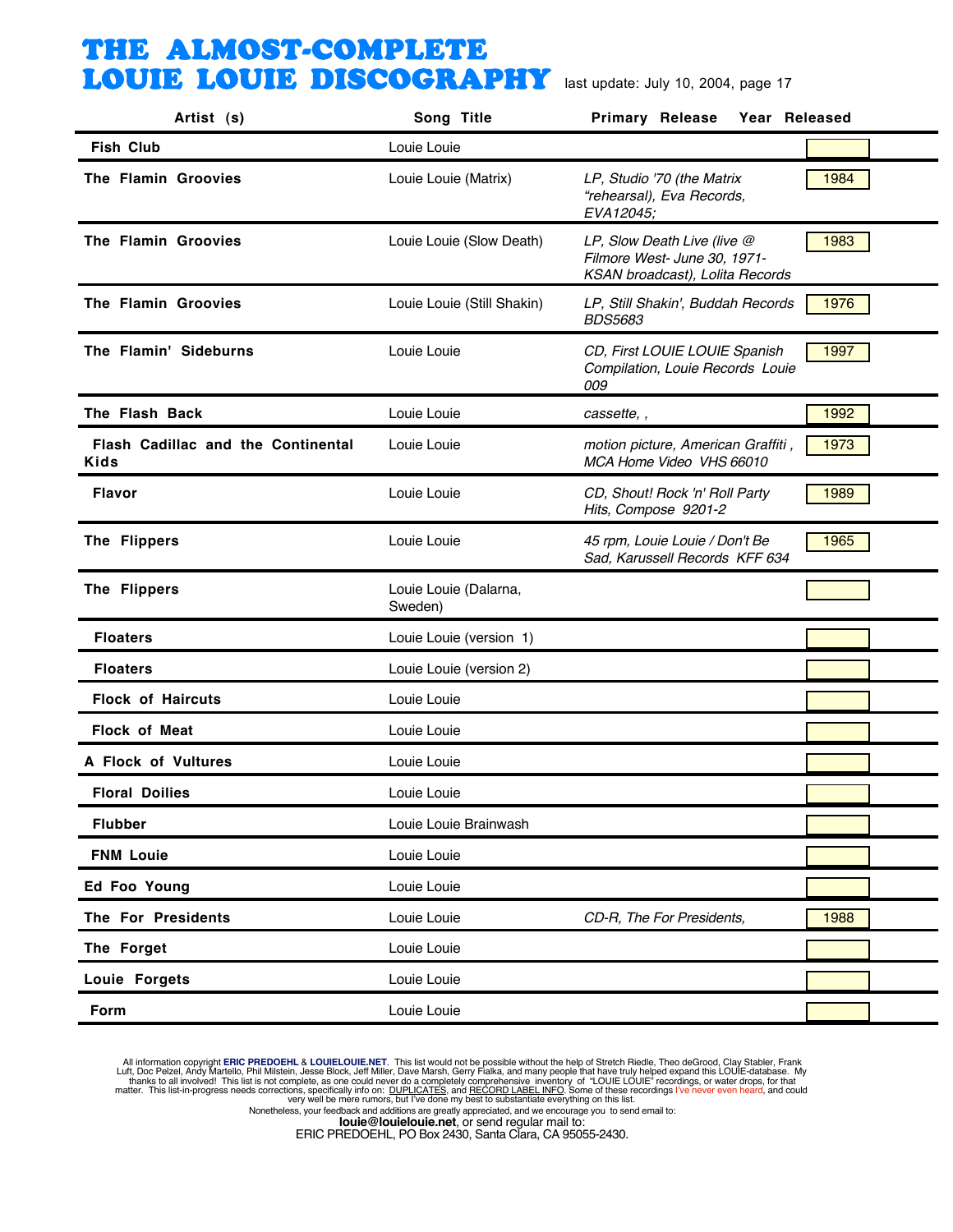| Artist (s)                              | Song Title                               | <b>Primary Release</b><br>Year Released                                  |      |
|-----------------------------------------|------------------------------------------|--------------------------------------------------------------------------|------|
| Pete Fountain                           | Louie Louie                              | LP, I've Got You Under My Skin,<br>Coral Records CRL 757488              | 1966 |
| Frankie & the Xerox Copiers             | Louie Louie                              |                                                                          |      |
| Fred & Alice in Season                  | Louie Louie (version 1)                  |                                                                          |      |
| Fred & Alice in Season                  | Louie Louie (version 2)                  |                                                                          |      |
| Freddie & the Whiners                   | Louie Louie                              |                                                                          |      |
| Nora Free                               | Louie Louie                              |                                                                          |      |
| <b>Ace Frehley</b>                      | Louie Louie                              | VHS, live performance on video-<br>July 29, 1995,                        | 1995 |
| Frenz Fried & the Frimo's               | Louie Louie                              | LP, Vernieuwd - nu nog beter!,<br>Hup Nonomono Records MET 102           | 1985 |
| Friar Tuck & His Psychedelic Guitar     | Louis Louis                              | LP, Friar Tuck And His<br>Psychedelic Guitar, Mercury<br>MG21111/SR61111 | 1967 |
| <b>Friday Night Music</b>               | Louie Louie (version 1)                  | radio, (KFJC radio exclusive),                                           | 1983 |
| <b>Friday Night Music</b>               | Louie Louie (version 2)                  | radio, (KFJC radio exclusive),                                           | 1983 |
| <b>Friday Night Music</b>               | Louie Louie (version 3)                  | radio, (KFJC radio exclusive),                                           | 1983 |
| Friday Night Music Orchestra            | Louie Louie                              | CD-R, limited edtion CD-R<br>giveaway from louielouie.net,               | 1983 |
| The Fugitives                           | Louie Louie                              | LP, The Fugitives at Dave's<br>Hideout, Hideout 1001                     | 1965 |
| The Bobby Fuller Four                   | Louie Louie / Farmer John /<br>Jenny Lee | LP, I Fought the Law, Eva<br>Records EVA12032                            | 1964 |
| <b>Fuppetts</b>                         | Louie Louie                              |                                                                          |      |
| Gainers                                 | Louie Louie                              |                                                                          |      |
| <b>Gang Bang</b>                        | Louie Louie                              |                                                                          |      |
| Gang of Guppies                         | Louie Louie                              |                                                                          |      |
| <b>Garage Doors</b>                     | Louie Louie                              |                                                                          |      |
| The Garagemen                           | Louie Louie Wave                         |                                                                          |      |
| Gary & the Gassers (can't read<br>this) | Louie Louie                              |                                                                          |      |
| Roberto el Gato                         | Louie Louie                              | CD, First LOUIE LOUIE Spanish<br>Compilation, Louie Records Louie<br>009 | 1997 |

All information copyright **ERIC PREDOEHL & LOUIELOUIE.NET**. This list would not be possible without the help of Stretch Riedle, Theo deGrood, Clay Stabler, Frank Luft, Doc Pelzel, Andy Martello, Phil Mislistin, Jesse Block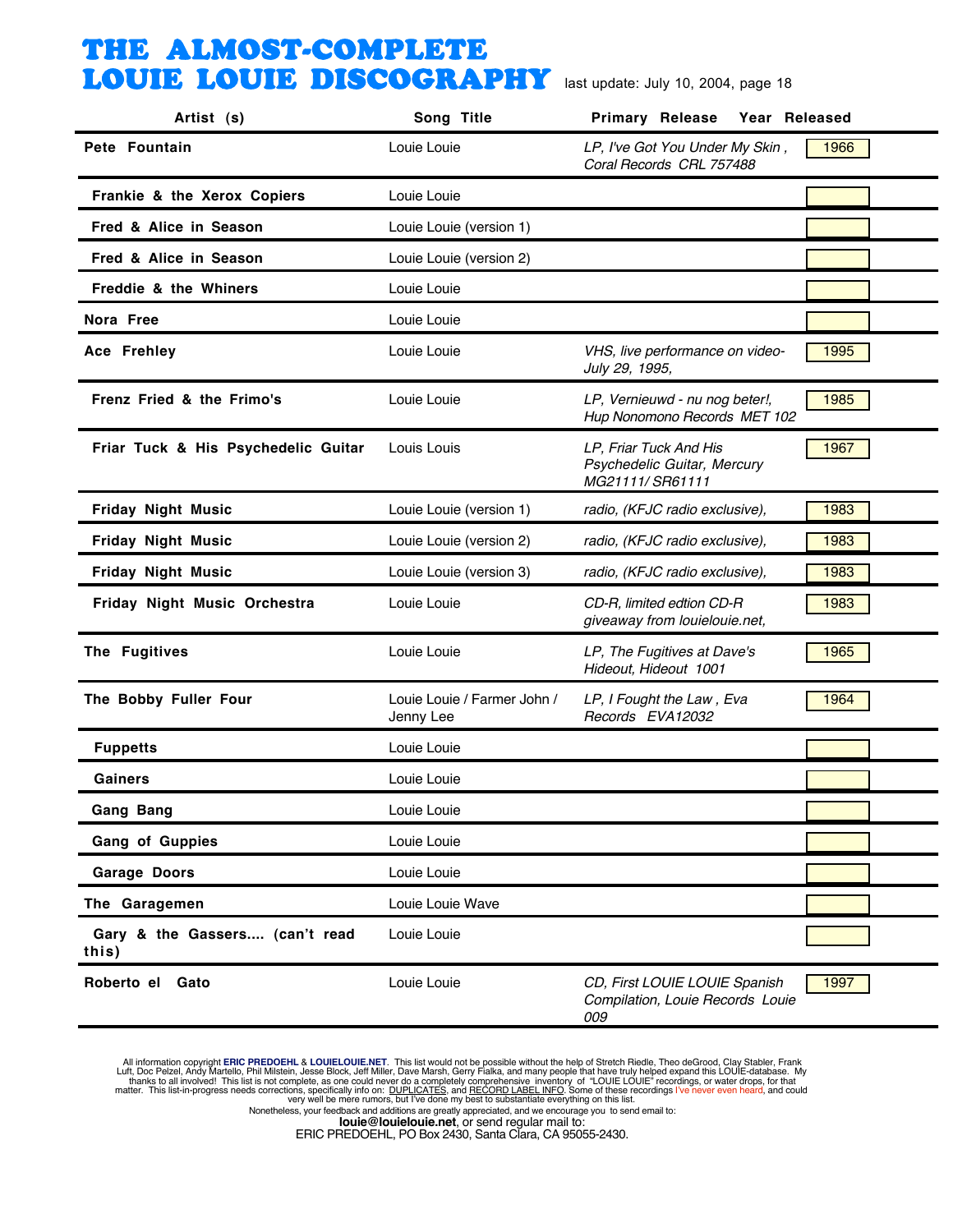| Artist (s)                                                    | Song Title                          | Year Released<br><b>Primary Release</b>                                       |      |
|---------------------------------------------------------------|-------------------------------------|-------------------------------------------------------------------------------|------|
| The GellCaps                                                  | Louie Louie                         | CD, Take Two, GellCaps label                                                  | 2000 |
| <b>Generic Zombies</b>                                        | Louie Louie                         |                                                                               |      |
| <b>Generic Zombies</b>                                        | Louie Louie                         |                                                                               |      |
| George & the Wonders                                          | Dub Louie                           | live radio, (live @ KFJC Maximum<br>LOUIE LOUIE- exclusive),                  | 1983 |
| George & The Wonders                                          | Dub Louie (Max Louie remix)         | CD-R, (KFJC Maximum Louie<br>remix),                                          | 1983 |
| Georgia & Those Guys                                          | Louie Louie                         |                                                                               |      |
| Gershwin                                                      | Louie Louie                         |                                                                               |      |
| Gidget & Ghandi                                               | Louie Louie                         | cassette, trash can audio,<br>courtesy of Phil Miilstein,                     | 1998 |
| <b>Girl Scout Herring</b>                                     | Louie Louie                         |                                                                               |      |
| <b>Girl Trouble</b>                                           | Louie Louie                         | 12' EP, Stomp and Shout and<br>Work It On Out!, Dionysus<br>Records ID 123318 | 1990 |
| Glare Gang                                                    | Louie Louie                         |                                                                               |      |
| Glovin & the Glovinettes                                      | Louie Louie                         |                                                                               |      |
| Go Lick Your Hojan                                            | Louie Louie                         |                                                                               |      |
| Goddo                                                         | Louie Louie                         | 45 rpm, , A&M AM 938                                                          | 1975 |
| Gollub<br>David                                               | Louie Louie (version 1)             |                                                                               |      |
| Gollub<br>David                                               | Louie Louie (version 2)             |                                                                               |      |
| Gone<br>Helen                                                 | Louie Louie                         |                                                                               |      |
| The Gourds                                                    | Louie Louie                         |                                                                               |      |
| The Grand Rapids High School<br><b>Cheerleaders Chipmunks</b> | Louie Louie                         | radio show, (live KOZY radio<br>broadcast),                                   |      |
| <b>Grandma's Rockers</b>                                      | Louie Louie                         | LP, Homemade Apple Pie And<br>Yankee Ingenuity, Fredlo 6727                   | 1967 |
| Grateful Dead                                                 | Louie Louie                         | bootleg LP, Smokin' Covers<br>Vol.2,                                          |      |
| The Grateful Dead                                             | Louie Louie (1970- Filmore<br>West) | unreleased, live at Filmore West-<br>June 7, 1970,                            | 1970 |
| The Grateful Dead                                             | Louie Louie (1988- Chicago)         | unreleased, live @ Chicago, April<br>13, 1988,                                | 1988 |

All information copyright **ERIC PREDOEHL & LOUIELOUIE.NET**. This list would not be possible without the help of Stretch Riedle, Theo deGrood, Clay Stabler, Frank Luft, Doc Pelzel, Andy Martello, Phil Mislistin, Jesse Block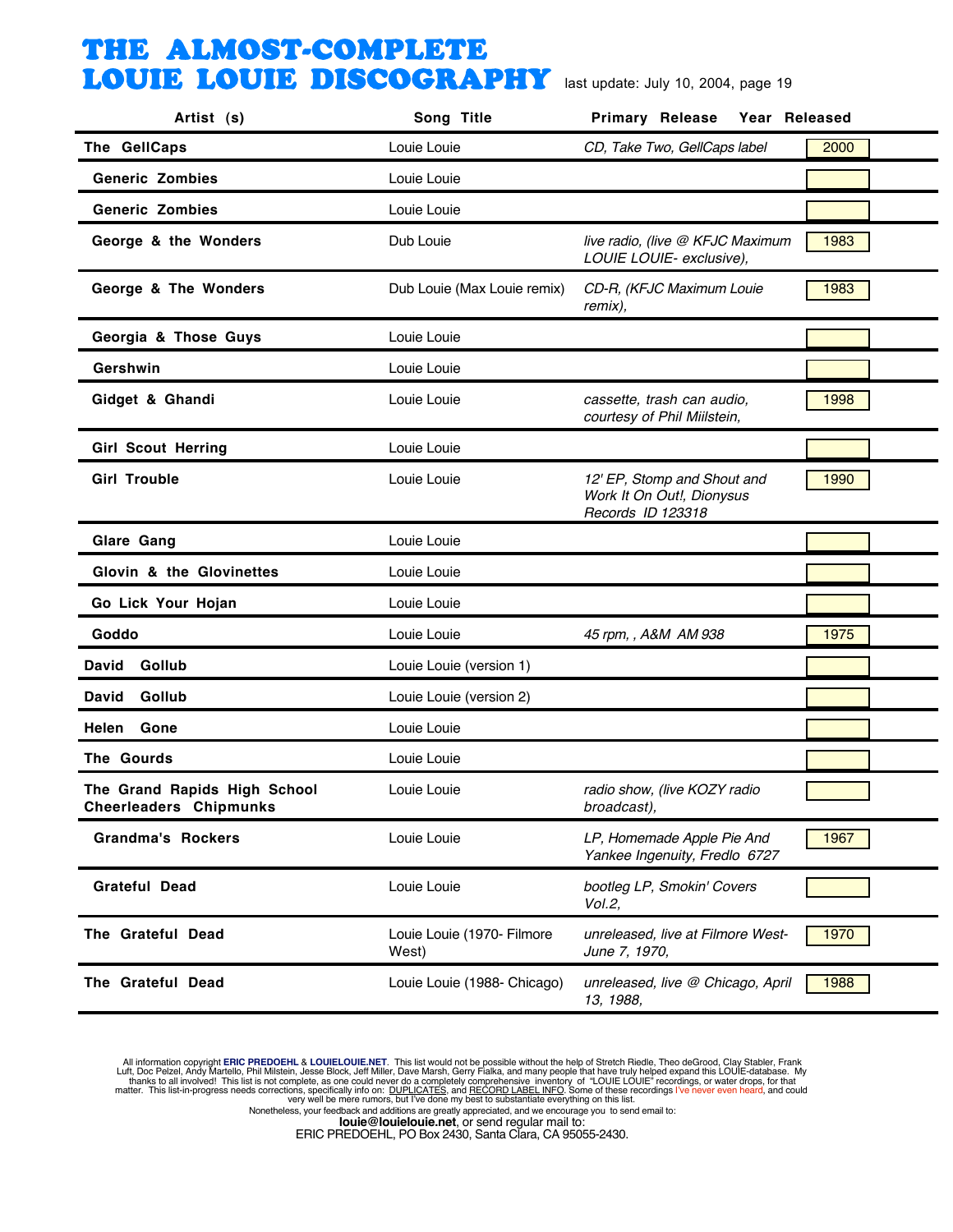| Artist (s)                                 | Song Title                    | Primary Release Year Released                                            |                  |
|--------------------------------------------|-------------------------------|--------------------------------------------------------------------------|------------------|
| The Grateful Dead                          | Louie Louie (1988- Irvine)    | unreleased, live @ Irvine, April<br>22, 1988,                            | 1988             |
| The Grateful Dead                          | Louie Louie (1988- Palo Alto) | unreleased, live @ Palo Alto, May<br>1, 1988,                            | 1988             |
| Curtis Gray (David Surkamp)                | Louie Louie                   | radio, KFJC Maximum Louie,                                               | 1983             |
| Thermos Greenwood & the Troubled<br>People | Louie Louie                   |                                                                          |                  |
| Grendal                                    | Louie Louie                   |                                                                          |                  |
| <b>Walter Grootaers</b>                    | Louie Louie                   |                                                                          | 1993             |
| <b>Walter Grootaers</b>                    | Louie Louie                   | 45 rpm, Ze is er weer vandoor' /<br>Louie Louie, Alora 917 032           | 1993             |
| David Gross & Bay Wolf                     | Louie Louie                   | cassette, May 12, 1988,                                                  |                  |
| David Gross & Planet Parts                 | Louie Louie                   | cassette, July 25, 1987,                                                 |                  |
| Guess Who                                  | Louie Louie                   | unreleased, live recording-<br>Winnipeg @ February 1966,                 | ??               |
| <b>Gun Club</b>                            | Louie Louie                   | cassette, Strasbourg on<br>November 20, 1984,                            | <b>FIND THIS</b> |
| Guru Josh                                  | Louie Louie                   | CD, Guru Josh, Deconstruction<br>Records 2358-2-R                        | 1990             |
| The Guttersluts                            | Talkshow Louie (1995)         | cassette, (self released<br>cassette),                                   | 1995             |
| <b>Half Wits</b>                           | Louie Louie                   |                                                                          |                  |
| <b>Happy Ending</b>                        | Louie Louie                   | CD, Smile for the Camera,<br>Suburbian Poser SPCD 1968-001               |                  |
| <b>Happy Feet</b>                          | Louie Louie                   |                                                                          |                  |
| <b>Happy Humanoids</b>                     | Louie Louie                   |                                                                          |                  |
| <b>Charlie Harper</b>                      | Louie Louie                   | , live w/ UK Subs, Sept 1981 @<br>Club 29,                               | 1981             |
| <b>Charlie Harper</b>                      | Louie Louie                   | LP, Stolen Property, Flicknife<br>Records SHARP 100                      | 1981             |
| <b>Kenny Harpers</b>                       | Louie Louie                   | CD, First LOUIE LOUIE Spanish<br>Compilation, Louie Records Louie<br>009 | 1997             |
| <b>Wilbert Harrison</b>                    | Louie Louie (2:52)            | 45 rpm, Louie Louie, Juggernaut<br>Records 70SUG405.                     | 1969             |

All information copyright **ERIC PREDOEHL & LOUIELOUIE.NET**. This list would not be possible without the help of Stretch Riedle, Theo deGrood, Clay Stabler, Frank Luft, Doc Pelzel, Andy Martello, Phil Mislistin, Jesse Block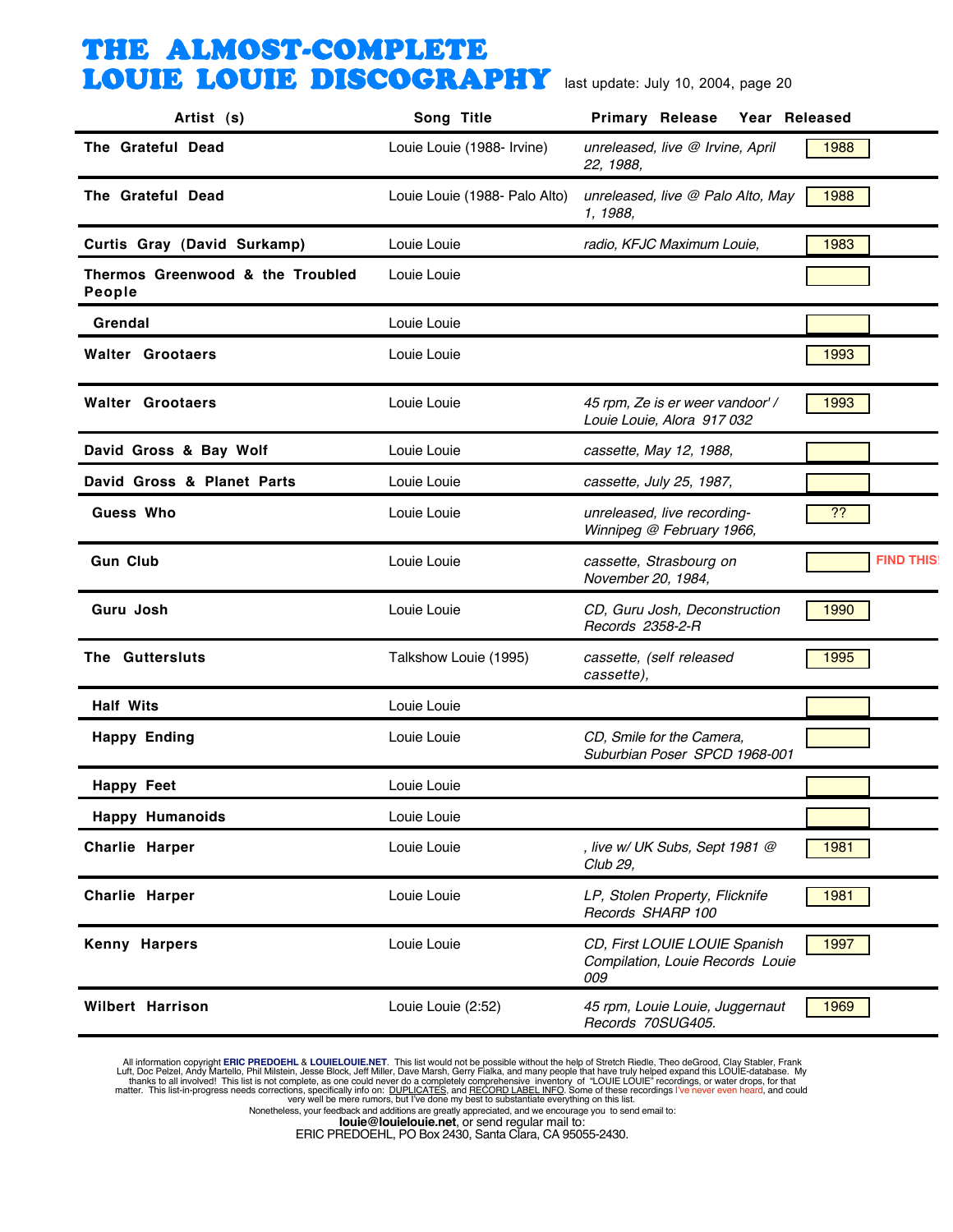| Artist (s)                                      | Song Title             | <b>Primary Release</b><br>Year Released                              |      |
|-------------------------------------------------|------------------------|----------------------------------------------------------------------|------|
| <b>Wilbert Harrison</b>                         | Louie Louie (5:11)     | LP, Let's Work Together, Sue<br>Records, SSLP 8801                   | 1969 |
| Joske Harry's                                   | Louie Louie            | CD,                                                                  | 1995 |
| Joske Harry's & The King Creoles                | Louie Louie            | 45 rpm, Louie Louie, Arsa<br>Records AR107                           | 197x |
| Doug Hayes & his Polka Party                    | Louie Louie            | radio, KFJC Maximum Louie,                                           | 1983 |
| Thee Headcoats                                  | Louie Louie            | 45 rpm, Louie Louie, Sympathy<br>For The Record Industry<br>SFTRI335 |      |
| Thee Headcoats                                  | Louie Louie            | CD, Brother is dead. but fly is<br>gone, Vinyl Japan ASKCD 70        | 1998 |
| (Heavy) Cruiser                                 | Louie Louie            | LP, Heavy Cruiser, Family<br><b>Production Records FPS 2706</b>      | 1972 |
| <b>Helium Heads</b>                             | Louie Louie            |                                                                      |      |
| Sherman (Hemsley)                               | Louie Louie            | LP/CD, Dance, JRS Records 7<br>3333 35815-2                          | 1992 |
| Hen Coupe 2                                     | Louie Louie            |                                                                      |      |
| Los Hermanos                                    | Louie Louie            |                                                                      |      |
| David Higginbotham's 3-year old son             | Louie Louie            | VHS, VHS exclusive for EP,                                           | 1998 |
| The Holiday Band                                | Louie Louie            | CD, Southern Soul Revue, Ripete<br>Records 2328                      | 2003 |
| Helen Holt & H.O.                               | Louie Louie            |                                                                      |      |
| Honey Ltd.                                      | Louie Louie            | 45 rpm, Louie Louie, LHI Records<br>1216                             | 196x |
| Honey Ltd. w/ Lee Hazelwood intro               | Louie Louie            |                                                                      |      |
| The Hoodoo Gurus w/ Cyril Jordan &<br>Roy Loney | Louie Louie            | unreleased, live @ San<br>Francisco, 1984,                           | 1984 |
| <b>Huntley</b><br>Hornback                      | Louie Louie            |                                                                      |      |
| House Wreckers (or Home<br>Wreckers?)           | Louie Louie            |                                                                      |      |
| Karen Howe & Leslie                             | Louie Louie- version 1 | radio, (KFJC radio exclusive),                                       | 1983 |
| Karen Howe & Leslie                             | Louie Louie- version 2 | radio, (KFJC radio exclusive),                                       | 1983 |
| Howlin' Jeff                                    | Louie Louie            |                                                                      |      |
| The Hub Cats                                    | Louie Louie            | radio, KFJC Maximum Louie,                                           | 1983 |

All information copyright **ERIC PREDOEHL & LOUIELOUIE.NET**. This list would not be possible without the help of Stretch Riedle, Theo deGrood, Clay Stabler, Frank Luft, Doc Pelzel, Andy Martello, Phil Mislistin, Jesse Block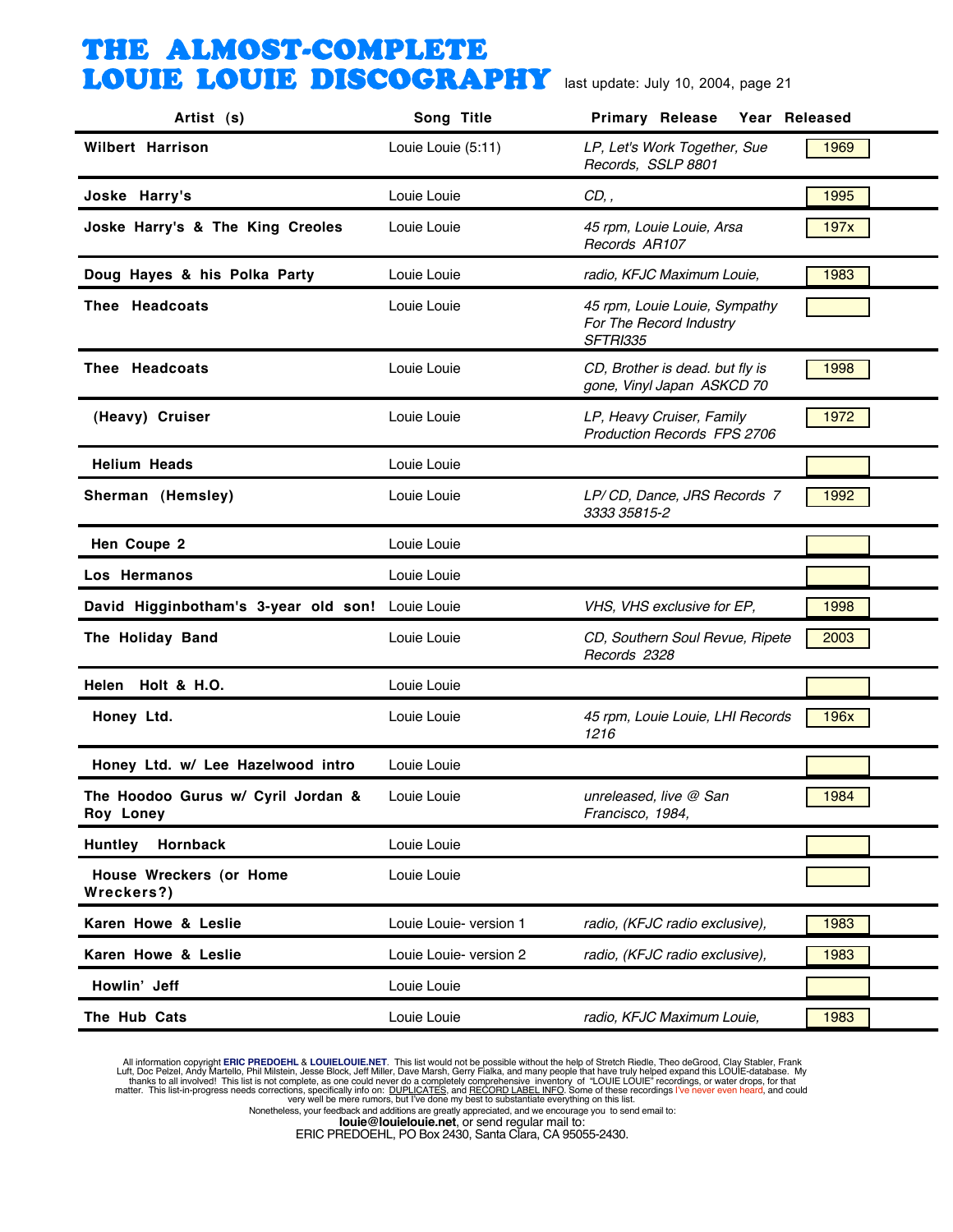| Artist (s)                               | Song Title                 | Year Released<br><b>Primary Release</b>                                              |      |
|------------------------------------------|----------------------------|--------------------------------------------------------------------------------------|------|
| Hugo & the Medium                        | Louie Louie                |                                                                                      |      |
| <b>Robert Hunter</b>                     | Louie Louie                | unreleased, live at Boarding<br>House, San Francisco,                                |      |
| Buster Hymen & the Flapps                | Louie Louie                |                                                                                      |      |
| I. Kadez                                 | Louie Louie                |                                                                                      |      |
| I Want It Now                            | Louie Louie                |                                                                                      |      |
| I Wobble Wobble                          | Louie Louie                |                                                                                      |      |
| The Idiot Winds Again                    | Louie Louie                |                                                                                      |      |
| Iggy Pop                                 | Louie Louie                | ??, Live in Canada.,                                                                 |      |
| Iggy Pop                                 | Louie Louie                | ??, Live in Phoenix, Arizona.,                                                       |      |
| Iggy Pop                                 | Louie Louie                | VHS, Kiss My Blood-Live @<br>Olympa, Paris 1991, Revenge<br>ME 112                   | 1991 |
| Iggy Pop                                 | Louie Louie                | television show, "The Late Show":<br>Nov. 23, 1993, BBC                              | 1993 |
| Iggy Pop                                 | Louie Louie                | CD, The Legendary Breaking<br>Point Tour,                                            |      |
| Iggy Pop                                 | Louie Louie                | VHS, Kiss My Blood, Revenge<br>ME 112                                                | 1992 |
| Iggy Pop                                 | Louie Louie                | CD, American Caesar, Virgin<br>Records America Inc V<br>2724383900220 or 7243 839002 | 1993 |
| Iggy Pop                                 | Louie Louie                | CD-4, Beside You, Virgin Records<br>(U.K.) VUSCD 77-7243 8 92268 2<br>9              | 1993 |
| Iggy Pop                                 | Louie Louie                | television show, Recorded live at<br>the Ancienne Belgique, Brussels,                | 2000 |
| Iggy Pop- Live @ Kabuki- CROSSED<br>OFF? | Louie Louie- CROSSED OFF?  |                                                                                      |      |
| Iggy & Stooges                           | Louie Louie                | LP, Metallic 'KO, Skydog<br>Records/Import/ JEM IMP 1015                             | 1976 |
| The Iguanas (w/ Iggy Pop)                | Louie Louie (instrumental) | CD, Jumpin' with the Iguanas,<br>Desirable Discs 36024036                            | 1995 |
| The Iguanas (w/ Iggy Pop)                | Louie Louie (vocals)       | CD, Jumpin' with the Iguanas,<br>Desirable Discs 36024036                            | 1995 |
| The Illusions                            | Louie Louie                | 10', The Illusions, Audio House                                                      | 1966 |

All information copyright **ERIC PREDOEHL & LOUIELOUIE.NET**. This list would not be possible without the help of Stretch Riedle, Theo deGrood, Clay Stabler, Frank Luft, Doc Pelzel, Andy Martello, Phil Mislistin, Jesse Block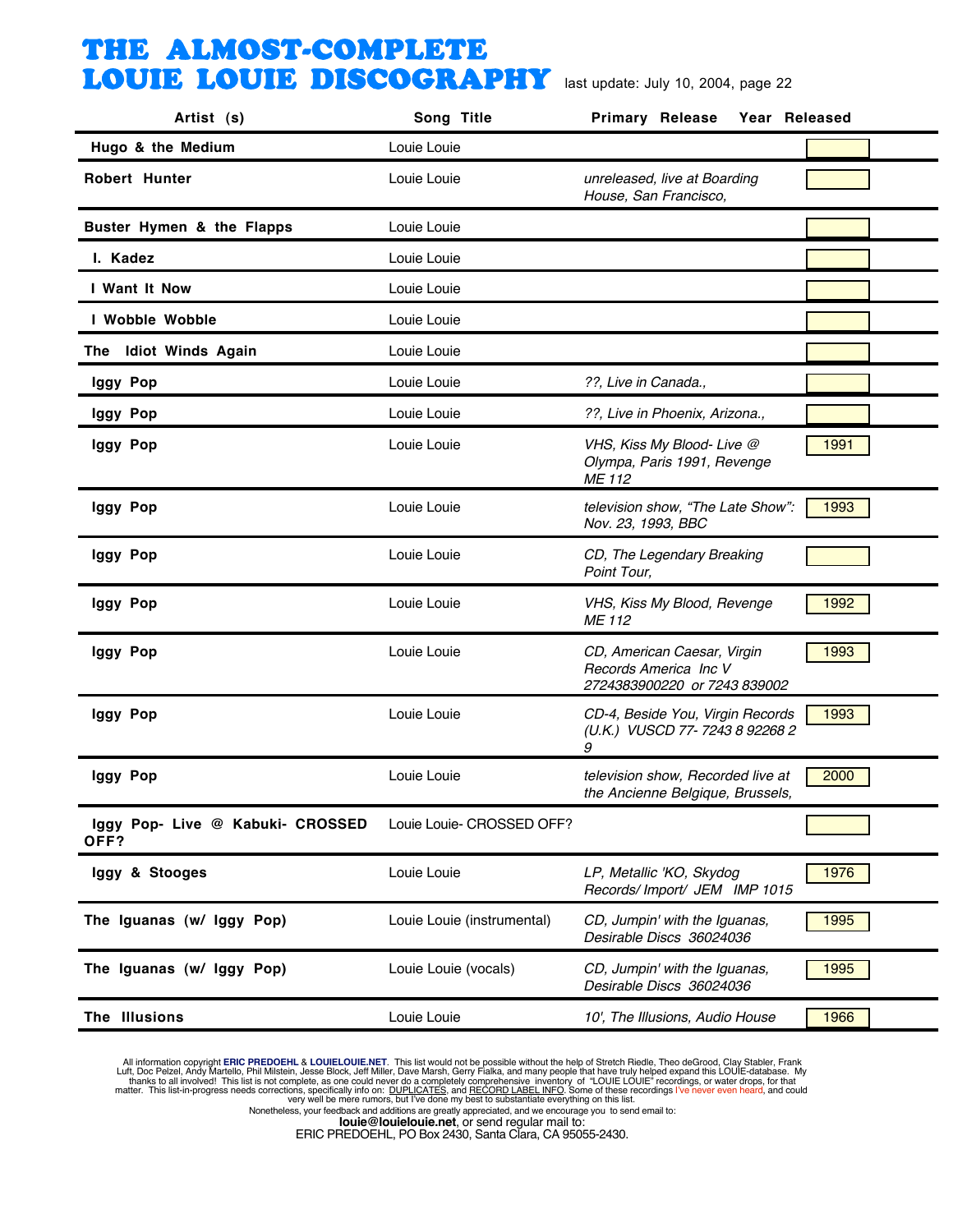| Artist (s)                                                              | Song Title              | <b>Primary Release</b><br>Year Released                                                |                  |
|-------------------------------------------------------------------------|-------------------------|----------------------------------------------------------------------------------------|------------------|
| Los Imposibles                                                          | Louie Louie             | CD, First LOUIE LOUIE Spanish<br>Compilation, Louie Records Louie<br>009               | 1997             |
| In Between Dreams                                                       | Louie Louie version 1   |                                                                                        |                  |
| In Between Dreams                                                       | Louie Louie- version 2  |                                                                                        |                  |
| The In-Crowd                                                            | Louie Louie             | 45 rpm, , Parlophone                                                                   | 1966             |
| Industrial Trash or Thrash                                              | Louie Louie (version 1) |                                                                                        |                  |
| Industrial Trash or Thrash                                              | Louie Louie (version 2) |                                                                                        |                  |
| <b>Inferiority Complex</b>                                              | Louie Louie             |                                                                                        |                  |
| <b>Influence</b>                                                        | Louie Louie             |                                                                                        |                  |
| Ing                                                                     | Louie Louie (version 1) |                                                                                        |                  |
| Ing                                                                     | Louie Louie (version 2) |                                                                                        |                  |
| Insomnia Squad                                                          | Louie Louie             |                                                                                        |                  |
| Intimate Apparel                                                        | Louie Louie             |                                                                                        |                  |
| Invaders From New Jersey                                                | Louie Louie             |                                                                                        |                  |
| The Invented-Thing Quartet                                              | Louie Louie             |                                                                                        | <b>FIND THIS</b> |
| <b>Invictas</b>                                                         | Louie Louie             | LP, A Go-Go Rec, Eva Records<br>EVA 12016 EVA 12016                                    |                  |
| Iron Buddha                                                             | Louie Louie             |                                                                                        |                  |
| <b>Ivory Ticklers</b>                                                   | Louie Louie             |                                                                                        |                  |
| Michael Jackson                                                         | Louie Louie             | , (is this the same MJ?),                                                              |                  |
| Jammin Band w/ Larry & the<br><b>Louiettes</b>                          | Louie Louie             |                                                                                        |                  |
| Jan & Dean                                                              | Louie Louie             | LP, Command Performance,<br>Liberty Records LST 7403                                   | 1965             |
| Bobby Jay and the Hawks                                                 | Louie Louie             | LP, The Watusi (Everybody's<br>Doing It- Volume 1), Warner Bros.<br>W 1562 (8929) MONO | mid 60s          |
| Jedi Knights                                                            | Louie Louie             |                                                                                        |                  |
| <b>Jeepsters</b>                                                        | Louie Louie             |                                                                                        |                  |
| The Jefferson Airplane w/ Jerry<br>Garcia (Family Dog at Great Highway) | Louie Louie             | , Family Dog @ Great Hwy, Sept<br>7, 1969,                                             | 1969             |
| Jenny & the Fish Heads                                                  | Louie Louie             |                                                                                        |                  |

All information copyright **ERIC PREDOEHL & LOUIELOUIE.NET**. This list would not be possible without the help of Stretch Riedle, Theo deGrood, Clay Stabler, Frank Luft, Doc Pelzel, Andy Martello, Phil Mislistin, Jesse Block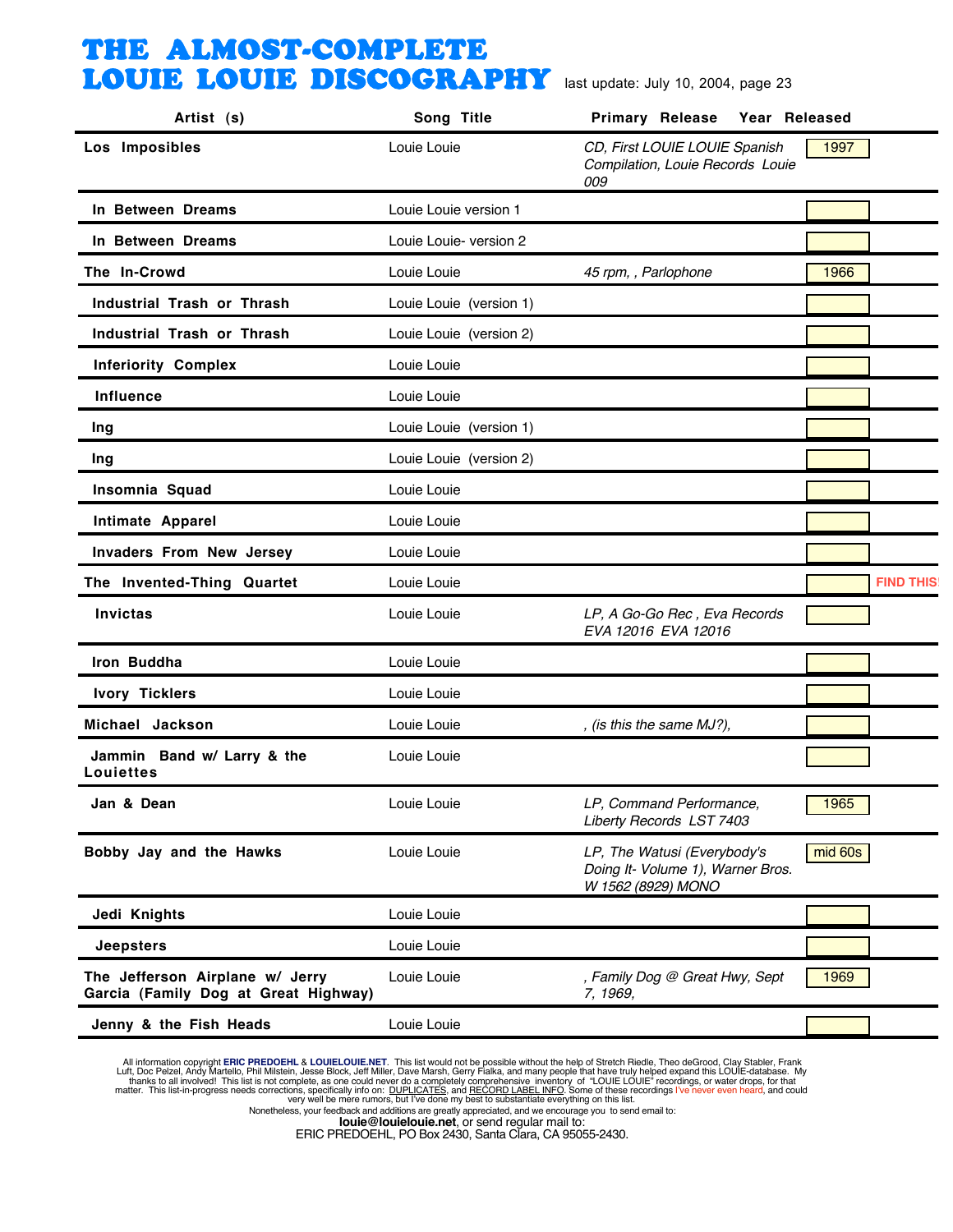| Artist (s)                               | Song Title                                              | <b>Primary Release</b><br>Year Released                                        |         |
|------------------------------------------|---------------------------------------------------------|--------------------------------------------------------------------------------|---------|
| Jerry & the Yenta                        | Louie Louie                                             |                                                                                |         |
| Joan Jett & the Blackhearts              | Louie Louie                                             | LP, I Love Rock n' Roll,                                                       |         |
| Jo(h)n the Postman                       | Louie Louie (slight return<br>vol.7)                    | 12', Puerile, Big Bent Records                                                 | 1977    |
| Jo(h)n the Postman                       | Louie Louie (version)                                   | LP, Puerile, Big Bent Records                                                  | 1977    |
| John & the Cupcakes                      | Louie Louie                                             |                                                                                |         |
| John the Postman                         | Louie Louie (slight return)                             | CD, John the Postman's Puerille,,<br>Overground Records 72CD                   | 1998    |
| John the Postman                         | Louie Louie (version)                                   | CD, John the Postman's Puerille,,<br>Overground Records 72CD                   | 1998    |
| Bird Johnson (David Surkamp Demo)        | Louie Louie                                             | radio, KFJC Maximum Louie,                                                     | 1983    |
| J.J.<br><b>Jones</b>                     | Louie Louie                                             | LP, Misty, Wyncote Records SW<br>9170                                          | mid 60s |
| Louie Joplin                             | Louie Louie                                             |                                                                                |         |
| Joske Harry's                            | Louie Louie                                             |                                                                                |         |
| Joske Harry's & The King Creoles         | Louie Louie                                             | 45 rpm,, Arsa Records AR107                                                    | 1964    |
| Joy Dog                                  | Louie Louie                                             |                                                                                |         |
| Jr. Cadillac                             | Louie Louie (regular)                                   | CD, Junior Cadillac Is Back,<br><b>Great Northwest Records</b><br>GNWRC 000002 | early   |
| Jr. Cadillac                             | Louie Louie (state song)                                | 12" EP, Louie Louie, KHIT FM-1-7                                               | 1986    |
| Jungle Louie                             | Louie Louie                                             |                                                                                |         |
| Karl & the PCs                           | Louie Louie                                             |                                                                                |         |
| Fred & Fred Kazoo Percussion<br>Ensemble | Kazoouie Louie                                          |                                                                                |         |
| The Keel Hauls (Rick Davies)             | Louie Louie (Popeye version) radio, KFJC Maximum Louie, |                                                                                | 1983    |
| Ken-Steve-Heidi-Ber†a                    | Louie Louie                                             |                                                                                |         |
| <b>Kids</b>                              | Louie Louie                                             | LP, Living in the 20th century,<br>Mercury 9198.526                            | 1979    |
| The Kids                                 | Louie Louie                                             | LP, Living in the 20th century,<br>Mercury 9198.526                            | 1979    |
| Kieve Jaycee                             | Louie Louie                                             |                                                                                |         |
| <b>Killer Pimps</b>                      | Louie Louie                                             |                                                                                |         |

All information copyright **ERIC PREDOEHL & LOUIELOUIE.NET**. This list would not be possible without the help of Stretch Riedle, Theo deGrood, Clay Stabler, Frank Luft, Doc Pelzel, Andy Martello, Phil Mislistin, Jesse Block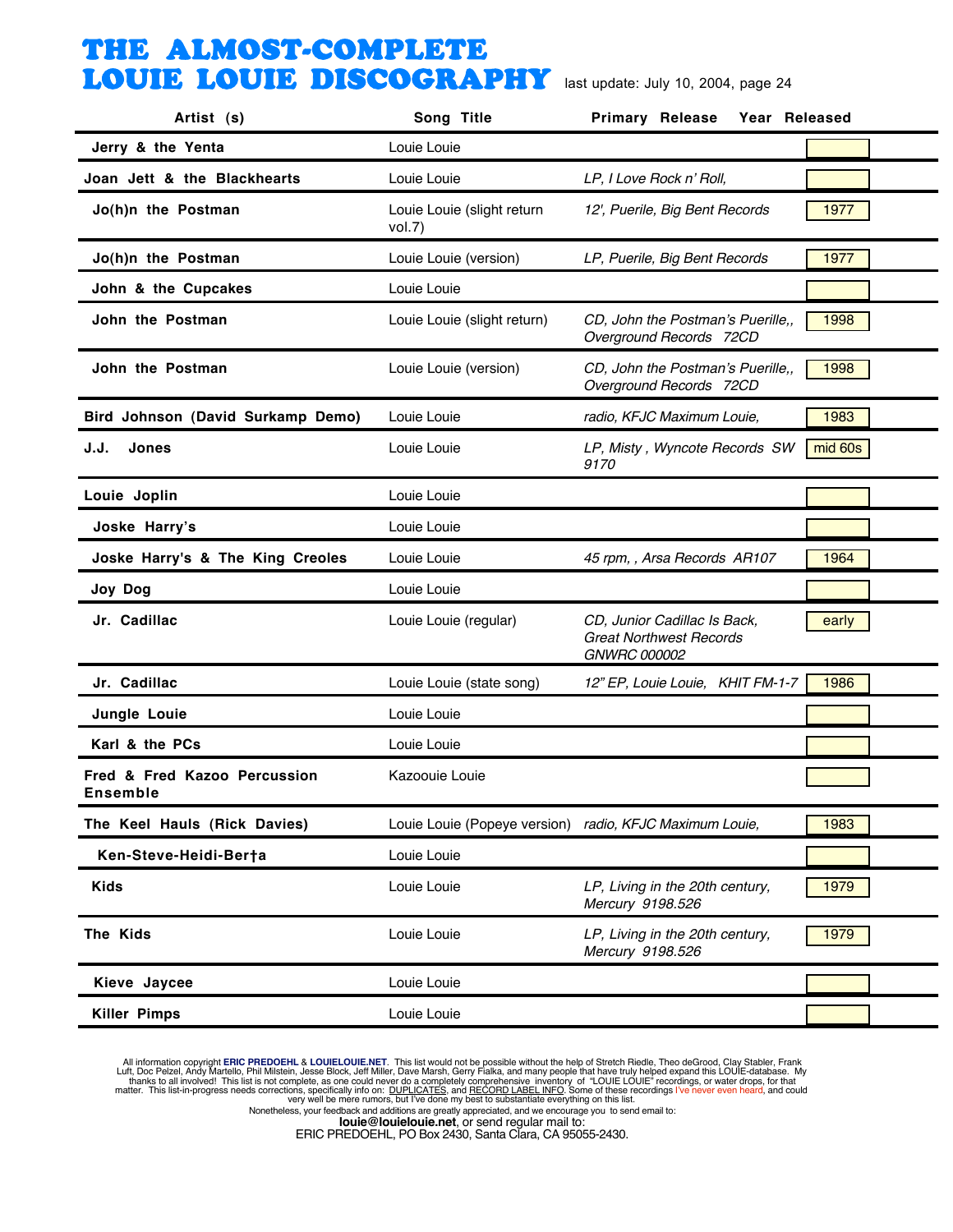| Artist (s)                     | Song Title                                                 | <b>Primary Release</b><br>Year Released                                                   |      |
|--------------------------------|------------------------------------------------------------|-------------------------------------------------------------------------------------------|------|
| King Louie & Mad Dog 3         | Louie Louie                                                |                                                                                           |      |
| King Midas (& The Muf(f)lers)  | Louie Louie                                                | 45 rpm, , Blue Plate Special<br>705051XB-02                                               | 1970 |
| King Midas & The Mufflers      | Louie Louie                                                | , 45; Blue Plate Special,                                                                 |      |
| The Kingsmen                   | Louie Louie                                                | television show, Red, White &<br>Rock (PBS show),                                         | 2002 |
| The Kingsmen                   | Louie Louie (1963 original)                                | 45 rpm, Louie Louie/ Haunted<br>Castle, Jerden 712                                        | 1963 |
| The Kingsmen                   | Louie Louie (1963-<br>"unreleased" live)                   | CD, Live & Unreleased, Jerden /<br>Great Northwest Music Co.<br><b>JRCD 7004</b>          | 1992 |
| The Kingsmen                   | Louie Louie (1964- phony live) LP, The Kingsmen in Person, | Wand WAND 657 WAND 657                                                                    | 1964 |
| The Kingsmen                   | Louie Louie (LL collection)                                | CD, The Louie Louie Collection,<br>Jerden Records JRCD 7011                               |      |
| The Kingsmen                   | Louie Louie (Shindig Video)                                | VHS, Shindig Video,                                                                       | 1964 |
| The Kingsmen                   | Louie Louie (Shivaree)                                     | television show, Shivaree' TV<br>show, no recod label                                     | 22   |
| The Kingsmen                   | Louie Louie (Wolfman Jack<br>intro)                        | 2LP, More American Graffiti, MCA<br>Records MCA2-8007                                     | 1975 |
| The Kingsmen (Jack Ely)        | Louie Louie (1976 version)                                 | LP, 60's Dance Party, Era<br>Records PBU 5000                                             | 1982 |
| The Kingsmen (Jack Ely)        | Louie Louie (Nashville 1980)                               | LP, 10 Big Hits Of The R&R Era,<br><b>Audio Encores Records</b><br>AE1-1006               | 1980 |
| The Kinks                      | Louie Louie                                                | , Live @ Santa Monica,                                                                    |      |
| The Kinks                      | Louie Louie                                                | LP, Kinksize, Reprise Records<br>RS 6158                                                  | 1965 |
| The Kinks                      | Louie Louie                                                | bootleg LP, Kriminal Kinks (Santa<br>Monica- 8/29/92), Trade Mark Of<br>Quality TMOQ 1883 | 1973 |
| <b>KISS</b>                    | Louie Louie                                                | unreleased, MTV Unplugged<br>sessions,                                                    | 199x |
| Knuke Rockne                   | Louie Louie                                                |                                                                                           |      |
| <b>Kranky Dick</b>             | Louie Louie                                                |                                                                                           |      |
| <b>Krapwurst (Rick Davies)</b> | Louie Louie                                                | radio, KFJC Maximum Louie,                                                                | 1983 |

All information copyright **ERIC PREDOEHL & LOUIELOUIE.NET**. This list would not be possible without the help of Stretch Riedle, Theo deGrood, Clay Stabler, Frank Luft, Doc Pelzel, Andy Martello, Phil Mislistin, Jesse Block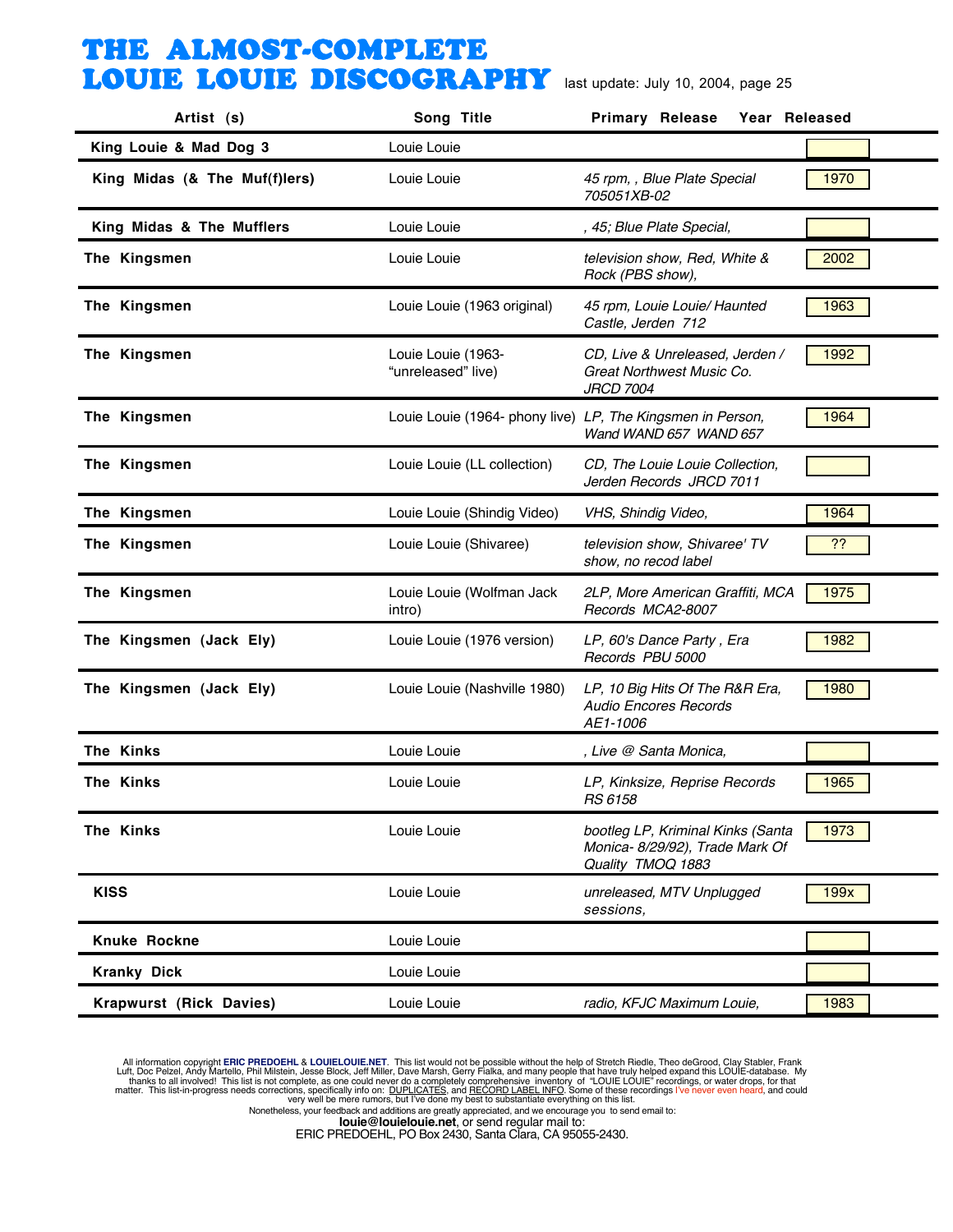| Artist (s)                           | Song Title             | <b>Primary Release</b><br>Year Released                     |            |
|--------------------------------------|------------------------|-------------------------------------------------------------|------------|
| Kristopher Krass & the Thrillseekers | Louie Louie            |                                                             |            |
| The Krell                            | Louie Louie            |                                                             |            |
| <b>Kronic Mind</b>                   | Louie Louie            |                                                             |            |
| <b>Kruegers</b>                      | Louie Louie            |                                                             |            |
| <b>LA-teens</b>                      | Louie Louie            |                                                             |            |
| Freddie Lactate & the Creamers       | Louie Louie            |                                                             |            |
| Tony Lane & The Fabulous Spades      | Louie Louie            | CD, Baby Please Don't Go,                                   |            |
| Jersey Lanes & the Gutterballs       | Louie Louie            |                                                             |            |
| The Last                             | Louie Louie            | LP, Best of Louie Louie, Rhino<br>Records RNEP 605          | 1983       |
| The Lat-Teens                        | Louie Louie            | LP, Smokey, Cotique C/CS 1013                               | <b>60s</b> |
| Latvians                             | Louie Louie            |                                                             |            |
| Lawerence Sanderson                  | Louie Louie            |                                                             |            |
| Le Radical Centralists               | Louie Louie (Atlanta)  | CD-R, Atlanta/ KFJC Maximum<br>LOUIE,                       | 1983       |
| League of Decency                    | Louie Louie            |                                                             |            |
| The League of Decency                | Louie Louie            |                                                             |            |
| Lebo                                 | Louie Louie            |                                                             |            |
| Lebo (Drone Research)                | Louie Louie            | radio, KFJC Maximum Louie,                                  | 1983       |
| Lebo Lebo                            | Louie Louie            |                                                             |            |
| Led Zeppelin                         | Louie Louie            | cassette, unreleased live show-<br>Seattle @ June 19, 1972, | 1972       |
| Led Zeppelin                         | Louie Louie            | bootleg LP, bootleg LP- Los<br>Angeles @ June 25, 1972.     |            |
| The Legendary Blues Band             | Louie Louie            |                                                             |            |
| Les Splootch                         | Louie Louie            | 45 rpm, , Studio JD records                                 | 1964       |
| Les Zéniths                          | Louie Louie            | 45 rpm, , Premiere PRE-825                                  | 1966       |
| Lew Lewis                            | Louie Louie            | 12', Canvey Island's Son,<br>Waterfront WTF 35              | 1986       |
| Lewie Lewis & the Losers             | Louie Louie- version 1 |                                                             |            |
| Lewie Lewis & the Losers             | Louie Louie version 2  |                                                             |            |
|                                      |                        |                                                             |            |

All information copyright **ERIC PREDOEHL & LOUIELOUIE.NET**. This list would not be possible without the help of Stretch Riedle, Theo deGrood, Clay Stabler, Frank Luft, Doc Pelzel, Andy Martello, Phil Mislistin, Jesse Block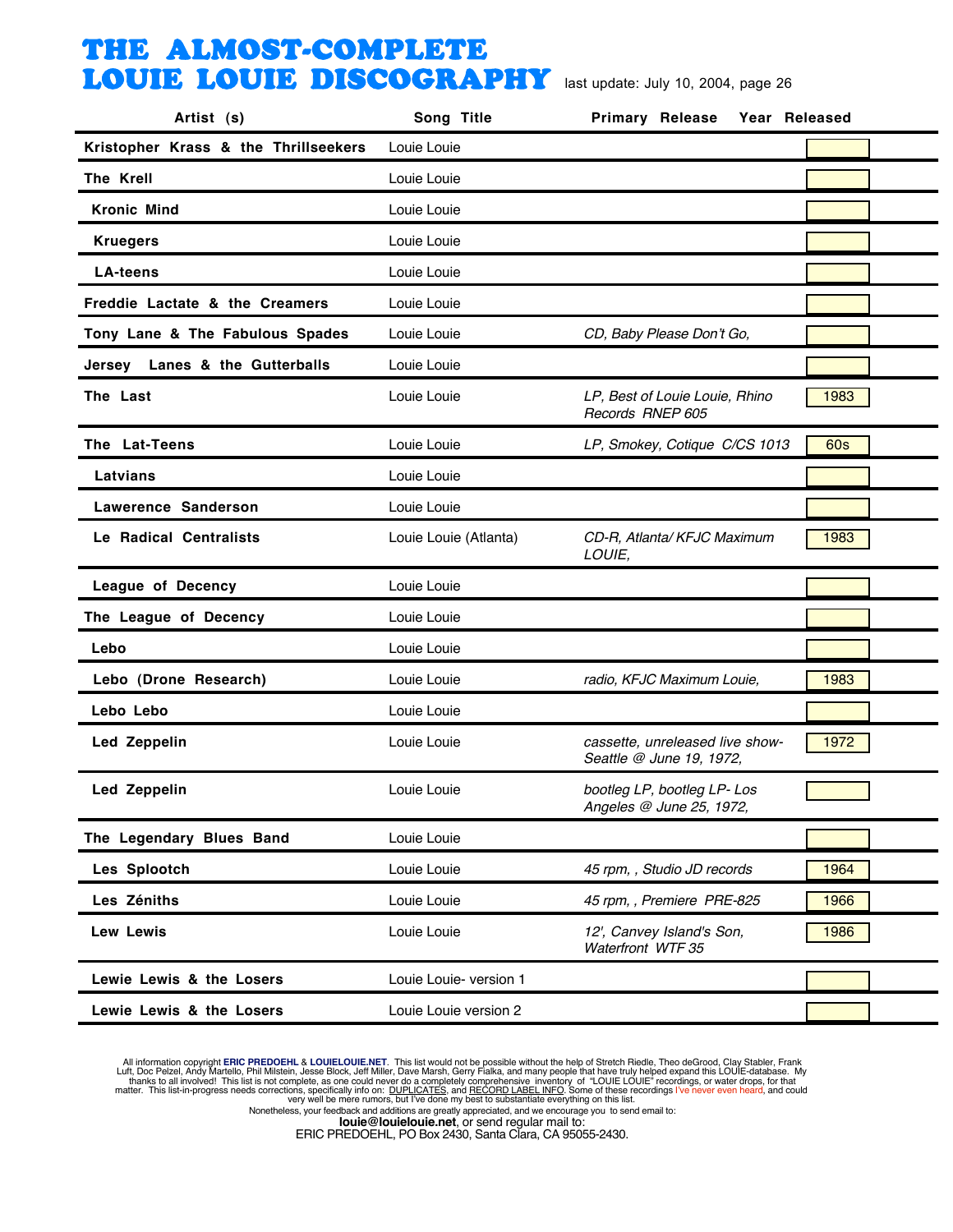| Artist (s)                                                           | Song Title  | <b>Primary Release</b><br>Year Released                                  |      |
|----------------------------------------------------------------------|-------------|--------------------------------------------------------------------------|------|
| Mr. Lew Lewis                                                        | Louie Louie | EP, Canvey Island's Son,<br>Waterfront WTF35                             |      |
| Lew Lewis & Reformer                                                 | Louie Louie | , live @ Dingwall's 1978,                                                | 1978 |
| Lewie Lewis & the Losers                                             | Louie Louie |                                                                          |      |
| The Lewtons                                                          | Louie Louie |                                                                          |      |
| Lil' Stevie & The House Bratz                                        | Louie Louie | , live @ Livermore, CA 1989,                                             | 1989 |
| Johnny Limbo & the Lugnuts                                           | Louie Louie | LP, Johnny Limbo & the Lugnuts,<br>Driving JL-1001                       |      |
| Mark Lindsay                                                         | Louie Louie | cassette, audience tape of<br>August 13, 1999 show in Santa<br>Cruz, CA, | 1999 |
| Little Bill (Engelhart) with the<br><b>Adventurers and Shalimars</b> | Louie Louie | 45 rpm, Louie Louie, Topaz<br>Records T-1305                             | 1960 |
| Little Lulu                                                          | Louie Louie |                                                                          |      |
| Little Nympho & the Spectonettes                                     | Louie Louie |                                                                          |      |
| Julie London                                                         | Louie Louie | LP, Yummy Yummy Yummy,<br>Liberty Records LST 7609                       | 1968 |
| Los Cause Blues Band (from Boston)                                   | Louie Louie |                                                                          |      |
| Lost In Translation                                                  | Louie Louie |                                                                          |      |
| Mychal Lotz                                                          | Louie Louie | 45 rpm, , DK 8033                                                        |      |
| Mary Lou                                                             | Louie Louie |                                                                          |      |
| Lou's Planet                                                         | Louie Louie |                                                                          |      |
| Louie X. Louie                                                       | Louie Louie |                                                                          |      |
| <b>Louie Brothers</b>                                                | Louie Louie |                                                                          |      |
| Louie Lou's Little League or Louie<br>Louie League                   | Louie Louie |                                                                          |      |
| Louie Louie & The Mad Dog 3                                          | Louie Louie | radio, KFJC Maximum Louie,                                               | 1983 |
| Louie (Mr. Bogus) at VFW                                             | Louie Louie |                                                                          |      |
| Louie & the Louites                                                  | Louie Louie |                                                                          |      |
| Louie & the Louites (Steve Zambora)                                  | Louie Louie |                                                                          |      |
| The Lucciano's Pee's                                                 | Louie Louie |                                                                          |      |
| Lucky & the Nighthawks                                               | Louie Louie |                                                                          |      |

All information copyright **ERIC PREDOEHL & LOUIELOUIE.NET**. This list would not be possible without the help of Stretch Riedle, Theo deGrood, Clay Stabler, Frank Luft, Doc Pelzel, Andy Martello, Phil Mislistin, Jesse Block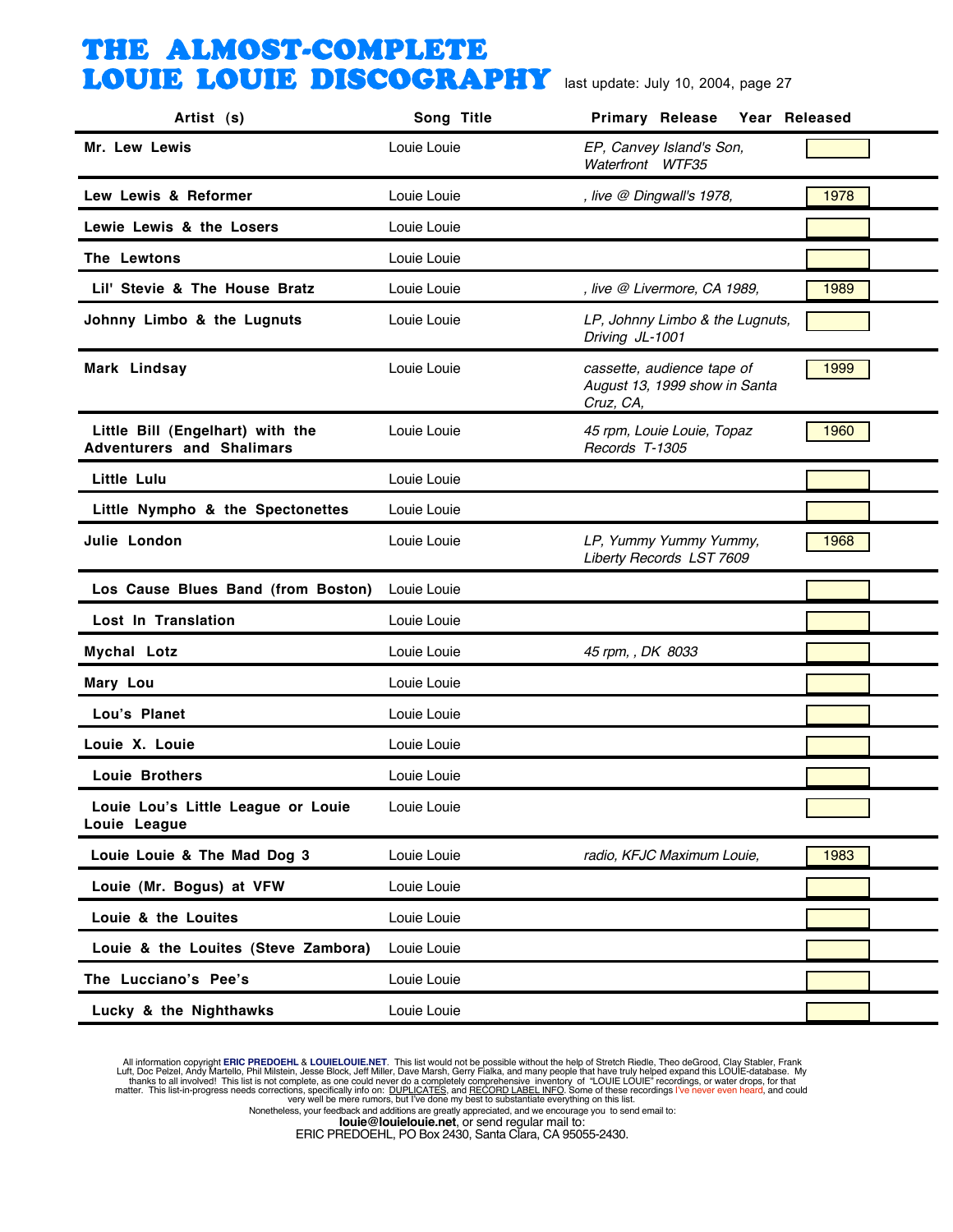| Artist (s)                                      | Song Title  | <b>Primary Release</b><br>Year Released                                  |      |
|-------------------------------------------------|-------------|--------------------------------------------------------------------------|------|
| Luke Warm Water                                 | Louie Louie |                                                                          |      |
| <b>Luxury Liner</b>                             | Louie Louie | CD, First LOUIE LOUIE Spanish<br>Compilation, Louie Records Louie<br>009 | 1997 |
| The Lyres                                       | Louie Louie | LP, Live at Cantone's, Pryct<br>Records PR 1003                          | 1987 |
| <b>MacAulay</b><br>Dave                         | Louie Louie |                                                                          |      |
| <b>Maddalena</b>                                | Lui Lui     | 45 rpm, Lui Lui, RCA Italiana<br>Records PM45-3413                       | 1967 |
| <b>Maddelena</b>                                | Lui Lui     |                                                                          | 1995 |
| Magazine 60                                     | Louie Louie | 12', , Barclay Records 200191                                            | 1981 |
| Magnitude 3                                     | Louie Louie | LP, Boost out with Magnitude 3,<br><b>Giant Claw</b>                     | 1995 |
| <b>Magno Rad Louie</b>                          | Louie Louie |                                                                          |      |
| Mal-Opus Translated By Father<br><b>Blassie</b> | Louie Louie |                                                                          |      |
| The Malibus                                     | Louie Louie | 10" acetate, ,                                                           |      |
| Mandy & the Psychotechnics                      | Louie Louie |                                                                          |      |
| Marks Bros.                                     | Louie Louie |                                                                          |      |
| The Marsadees                                   | Louie Louie | LP, The Marsadees, Justice JLP<br>150                                    | 1996 |
| The Martian Hairstylists                        | Louie Louie |                                                                          |      |
| <b>Material Witness (Rick Davies)</b>           | Louie Louie | radio, KFJC Maximum Louie,                                               | 1983 |
| <b>Scott Matthews</b>                           | Louie Louie | CD-R, (unreleased recording),                                            |      |
| The Dave Matthews Band                          | Louie Louie | bootleg CD, Tripping Covers,                                             | 1998 |
| Maureen Tucker                                  | Louie Louie | LP, Playin' Possum, Trash<br>Records TLP 1001                            | 1982 |
| <b>Maximum Apathy</b>                           | Louie Louie |                                                                          |      |
| <b>Maximum Drunkedness</b>                      | Louie Louie |                                                                          |      |
| Donna May & the Backfield Boys                  | Louie Louie |                                                                          |      |
| The Maytals (Toots & the)                       | Louie Louie |                                                                          |      |
| MC5                                             | Louie Louie | bootleg LP, Kick Copenhagen,<br>Lawn Mower Records MOW 11                | 1972 |

All information copyright **ERIC PREDOEHL & LOUIELOUIE.NET**. This list would not be possible without the help of Stretch Riedle, Theo deGrood, Clay Stabler, Frank Luft, Doc Pelzel, Andy Martello, Phil Mislistin, Jesse Block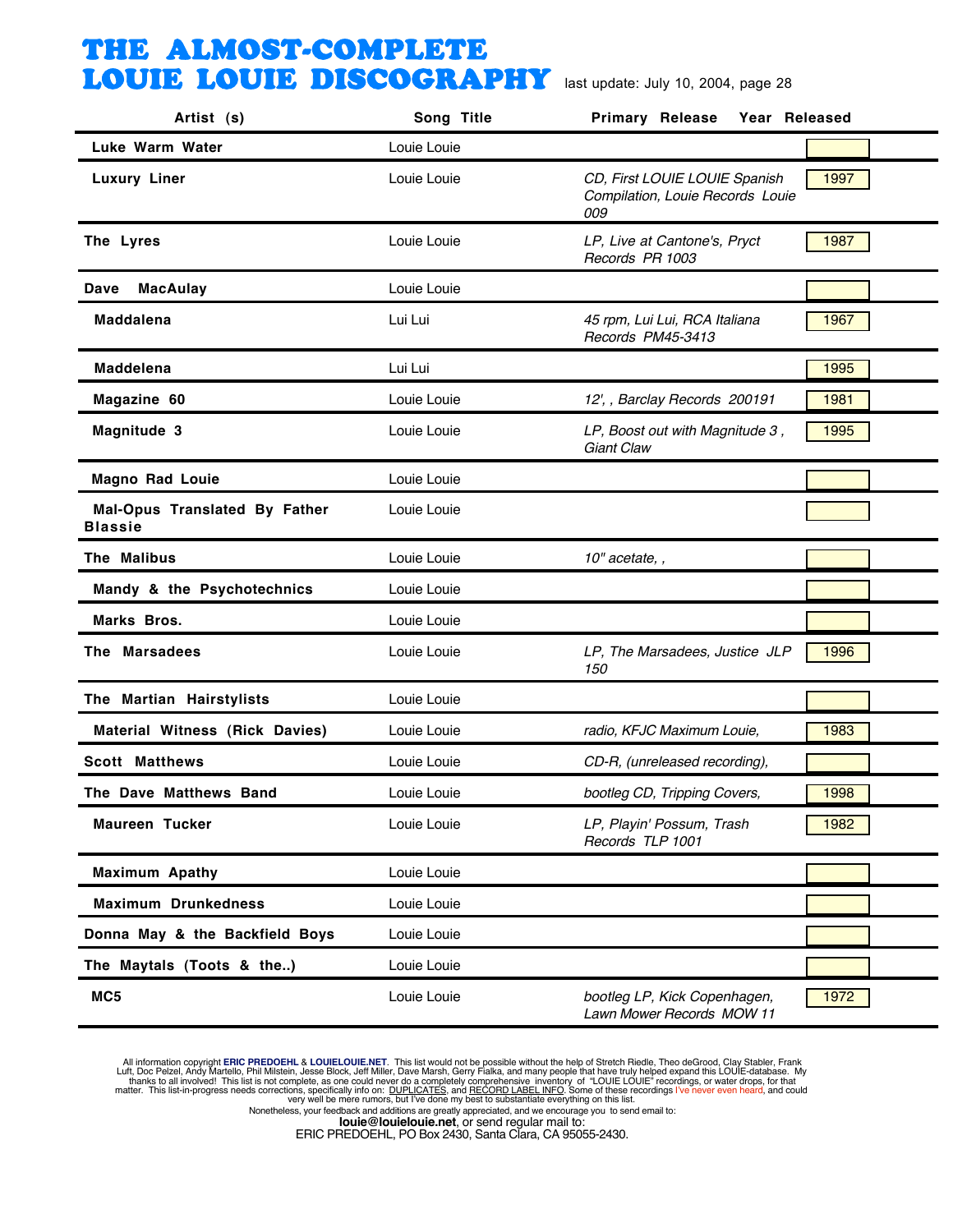| Artist (s)                   | Song Title             | <b>Primary Release</b><br>Year Released                                    |         |
|------------------------------|------------------------|----------------------------------------------------------------------------|---------|
| <b>McCallum</b><br>David     | Louie Louie            | LP, Music It's Happening Now!,<br>Capitol Records T 2651                   | mid 60s |
| <b>MCK</b> and the Surfettes | Louie Louie            | 12', Life's a beach, Music Force<br>Records 30694                          | 1988    |
| <b>MCK and the Surfettes</b> | Louie Louie- mix 1     | , EP; "Life's A Beach"; Music<br>Force Records 30694,                      | 1988    |
| <b>MCK and the Surfettes</b> | Louie Louie- mix 2     | , EP; "Life's A Beach"; Music<br>Force Records 30694,                      | 1988    |
| <b>MCK and the Surfettes</b> | Louie Louie- mix 3     | , EP; "Life's A Beach"; Music<br>Force Records 30694,                      | 1988    |
| <b>MCK and the Surfettes</b> | Louie Louie mix 4      | , EP; "Life's A Beach"; Music<br>Force Records 30694,                      | 1988    |
| <b>McNichol</b><br>Kristy    | Louie Louie            |                                                                            |         |
| <b>Meatles</b>               | Louie Louie            |                                                                            |         |
| <b>Meek Minus 2</b><br>The l | Louie Louie            |                                                                            |         |
| The Mellodramatics           | Louie Louie- version 1 | , EP; First American Records FA<br>1209,                                   | 1981    |
| The Mellodramatics           | Louie Louie- version 2 | , EP; First American Records FA<br>1209,                                   | 1981    |
| <b>Mellow Carp</b>           | Louie Louie            |                                                                            |         |
| The Mellowdramatics          | Louie Louie            | 12', , First American Records FA<br>1209                                   | 1981    |
| <b>Melon Karps</b>           | Louie Louie            |                                                                            |         |
| Men In Wool                  | Louie Louie            |                                                                            |         |
| Men On Base                  | Louie Louie            |                                                                            |         |
| Men w/o Louie                | Louie Louie            |                                                                            |         |
| The Meows                    | Louie Louie            | CD, First LOUIE LOUIE Spanish<br>Compilation, Louie Records Louie<br>009   | 1997    |
| The Messengers               | Louie Louie            | LP, LP; "The Messengers";<br>Records, RS 509, Rare Earth<br>Records RS 509 | 1969    |
| <b>Metaman</b>               | Louie Louie            | radio, KFJC Maximum Louie,                                                 | 1983    |
| Meth & the Burns             | Louie Louie            |                                                                            |         |
| Metu                         | Louie Louie            |                                                                            |         |

All information copyright **ERIC PREDOEHL & LOUIELOUIE.NET**. This list would not be possible without the help of Stretch Riedle, Theo deGrood, Clay Stabler, Frank Luft, Doc Pelzel, Andy Martello, Phil Mislistin, Jesse Block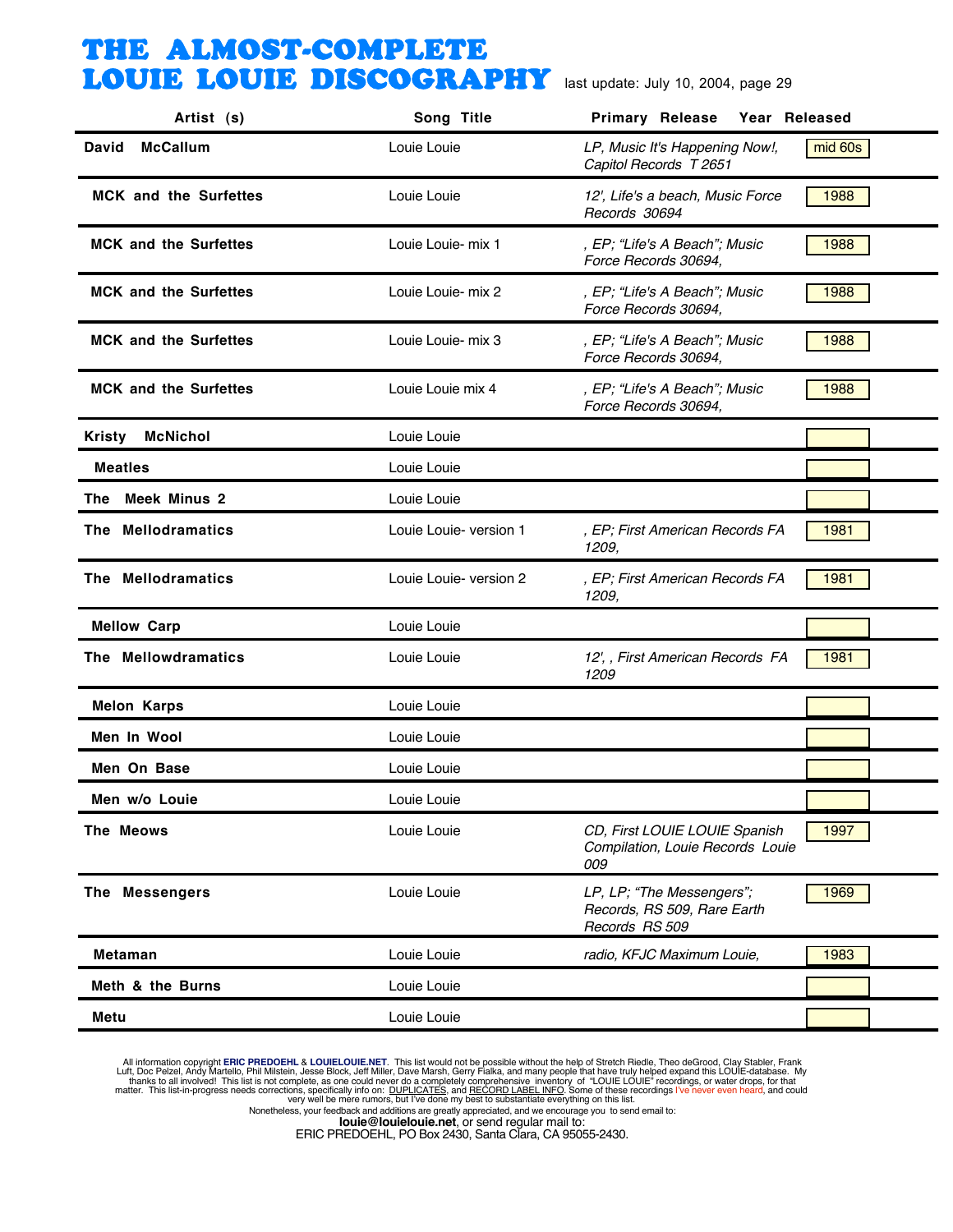| Artist (s)                                     | Song Title                 | Primary Release Year Released                                                            |       |
|------------------------------------------------|----------------------------|------------------------------------------------------------------------------------------|-------|
| Mick Lloyd's Nashville Music<br><b>Machine</b> | Louie Louie                | LP, Nostalgia, Music is Medicine                                                         | 1981  |
| Mike and The Bonds                             | Louis Louis                | CD w/book, Groupes Rock<br>Alsaciens 1960-1969, Charly<br>Records/ La Nuee Bleue SPD 101 | 1996  |
| <b>Mike the Robot</b>                          | Louie Louie 2000           |                                                                                          |       |
| J. Miller                                      | Louie Louie                |                                                                                          |       |
| James Miller                                   | Louis Louis                |                                                                                          |       |
| <b>Phil Milstein</b>                           | Louie                      | CD, America The Beautiful,<br><b>RRRrecords CD-14</b>                                    | 1994  |
| <b>Minus Four People</b>                       | Louie Louie                |                                                                                          |       |
| Misako & Michiko w/ Richard Berry              | Louie Louie                | live radio, (live @ KFJC Maximum<br>LOUIE LOUIE- exclusive),                             | 1983  |
| <b>Missing Links</b>                           | Louie Louie                | LP, At The 5 O'Clock Lounge,<br>Fleetwood                                                | 1966? |
| <b>Willie Mitchell</b>                         | Louie Louie                | LP, On Top, Hi Records SHL 32048                                                         | 1969  |
| <b>Mixed Revelations</b>                       | Louie Louie                |                                                                                          |       |
| <b>MJBs</b>                                    | Louie Louie                |                                                                                          |       |
| <b>Modern Mandolin Quartet</b>                 | The Louie-Louie Variations | CD, Twentieth Century Music of<br>the Americas, Windham Hill<br><b>WHCD 11135</b>        | 199x  |
| The Modern Mandolin Quartet                    | The Louie Louie Variations | CD, Pan-American Journeys,<br><b>Windham Hill</b>                                        | 1989  |
| Chester Molester (Drone Research)              | Louie Louie                | radio, KFJC Maximum Louie,                                                               | 1983  |
| The Moonlighters                               | Louie Louie                |                                                                                          |       |
| Jay Mor                                        | Louie Louie                |                                                                                          |       |
| Mort & J. J.                                   | Louie Louie                |                                                                                          |       |
| The Morticians                                 | Louie Louie                | 45 rpm, , Morticians Records 102                                                         | 1968  |
| The Mossville Green Jazz Band                  | Louie Louie                | MP3 via internet, ??,                                                                    |       |
| <b>Mothers Day</b>                             | Louie Louie version 1      | radio, (KFJC radio exclusive),                                                           | 1983  |
| <b>Mothers Day</b>                             | Louie Louie- version 2     | radio, (KFJC radio exclusive),                                                           | 1983  |
| <b>Mothers Day</b>                             | Louie Louie- version 3     | radio, (KFJC radio exclusive),                                                           | 1983  |
| <b>Mothers Day</b>                             | Louie Louie- version 4     | radio, (KFJC radio exclusive),                                                           | 1983  |

All information copyright **ERIC PREDOEHL & LOUIELOUIE.NET**. This list would not be possible without the help of Stretch Riedle, Theo deGrood, Clay Stabler, Frank Luft, Doc Pelzel, Andy Martello, Phil Mislistin, Jesse Block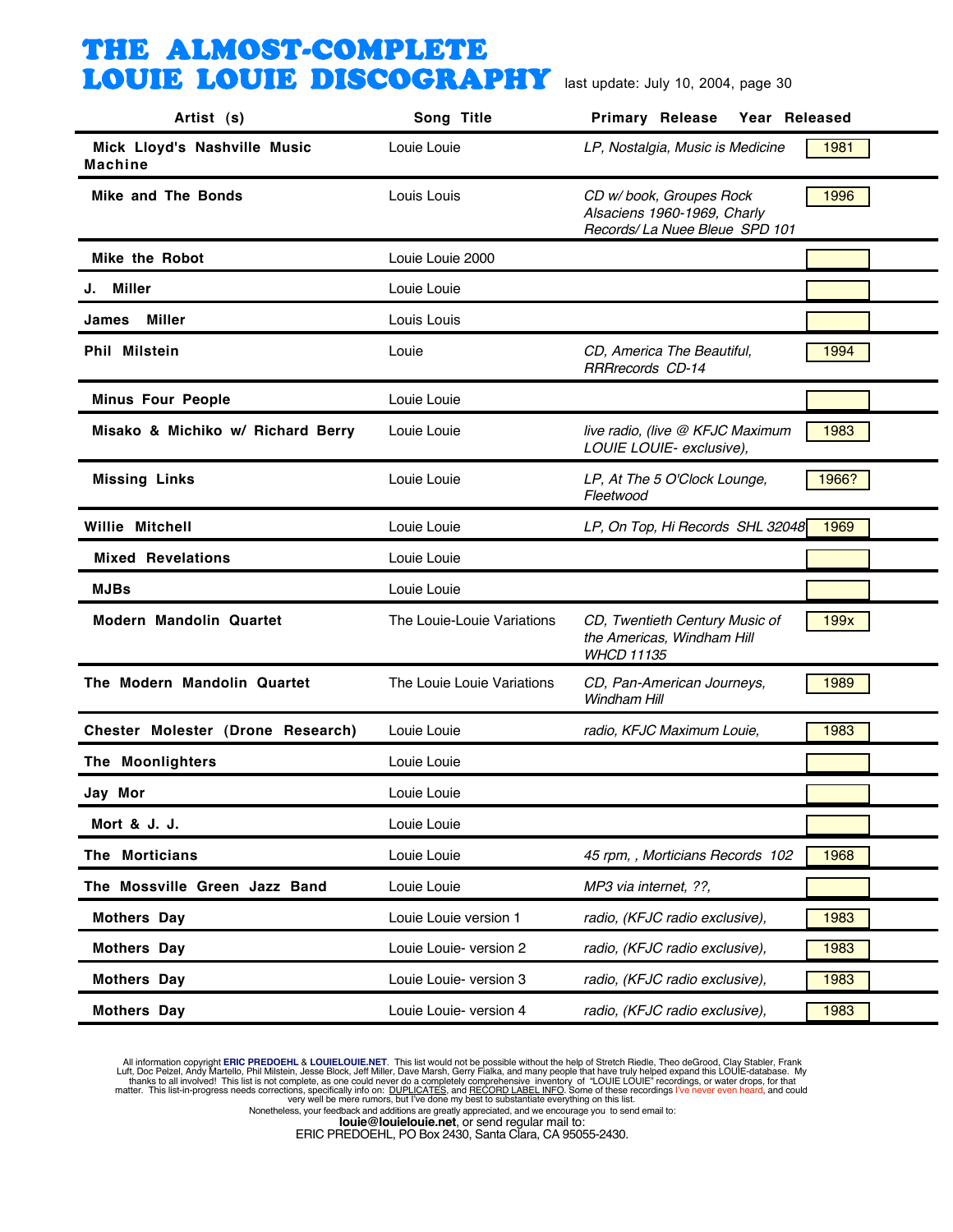| Artist (s)                         | Song Title                    | Primary Release<br>Year Released                                        |                  |
|------------------------------------|-------------------------------|-------------------------------------------------------------------------|------------------|
| The Mothers of Invention (Zappa)   | Louie Louie                   | LP, Uncle Meat, Bizarre/Reprise<br>Records 2MS2024                      | 1968             |
| Motivation Ø (Enigma Demo)         | Louie Louie                   | radio, KFJC Maximum Louie,                                              | 1983             |
| Motorhead                          | Louie Louie                   | 45 rpm, Louie Louie, Bronze<br>Records BRO 60                           | 1978             |
| <b>Motorhead</b>                   | Louie Louie                   | LP, LP version- 1977??,                                                 | 1977             |
| <b>Motorhead</b>                   | Louie Louie                   | LP, No Remorse, Bronze / Island<br>(Atco / Warner Bros.) 7<br>90233-1-H | 1984             |
| <b>Motorhead</b>                   | Louie Louie                   | CD, Lock Up Your Daughters,<br>Receiver Records Ltd. RRCD 130           | 1990             |
| Motorhead                          | Louie Louie (alternative)     | CD, Overkill (reissue), Dojo<br>Records                                 |                  |
| <b>Motorhead</b>                   | Louie Louie (BBC-TV)          | television show, TV; BBC "Top of<br>the Pops",                          | 1977             |
| <b>Motorhead</b>                   | Louie Louie (original single) | 45 rpm, , Bronze Records BRO 60                                         | 1978             |
| <b>Bob Mould</b>                   | Louie Louie                   | television show, Space Ghost:<br>Coast to Coast, Cartoon Network        | <b>FIND THIS</b> |
| <b>Mountain Current</b>            | Louie Louie                   | cassette, ,                                                             | 1970             |
| <b>Mouse</b>                       | Louie Louie                   | CD, Mirror Image, Future Legend<br>Records FLEG14.CD                    | 1999             |
| Mr. Hollywood & the Black & Whites | Louie Louie                   |                                                                         |                  |
| Mr. Jones                          | Smells Like Louie Louie       | MP3 via internet, riffage.com,                                          |                  |
| Mr. Swift & the MJB's              | Louie Louie                   |                                                                         |                  |
| Mr. Swift & the MJBs               | Louie Louie                   |                                                                         |                  |
| Mucus Membrane & the Phlemtones    | Louie Louie                   |                                                                         |                  |
| Mugs                               | Louie Louie                   |                                                                         |                  |
| (mystery band excerpt)             | Louie Louie                   | radio, 08/23/1983 (06:00) 06:00<br>am-09:10 am,                         |                  |
| The Mystery Band (Kingsmen)        | Louie Louie                   | CD, The Louie Louie Collection,<br>Jerden Records                       | 1964?            |
| (mystery band- not back announced) | Louie Louie                   | radio, KFJC -8/20/83 (12:00)<br>12:00 pm- 3:00 pm,                      |                  |
| (mystery band- not back announced) | Louie Louie                   | radio, KFJC -8/20/83 (15:00)<br>03:00 pm- 07:00 pm,                     |                  |

All information copyright **ERIC PREDOEHL & LOUIELOUIE.NET**. This list would not be possible without the help of Stretch Riedle, Theo deGrood, Clay Stabler, Frank Luft, Doc Pelzel, Andy Martello, Phil Mislistin, Jesse Block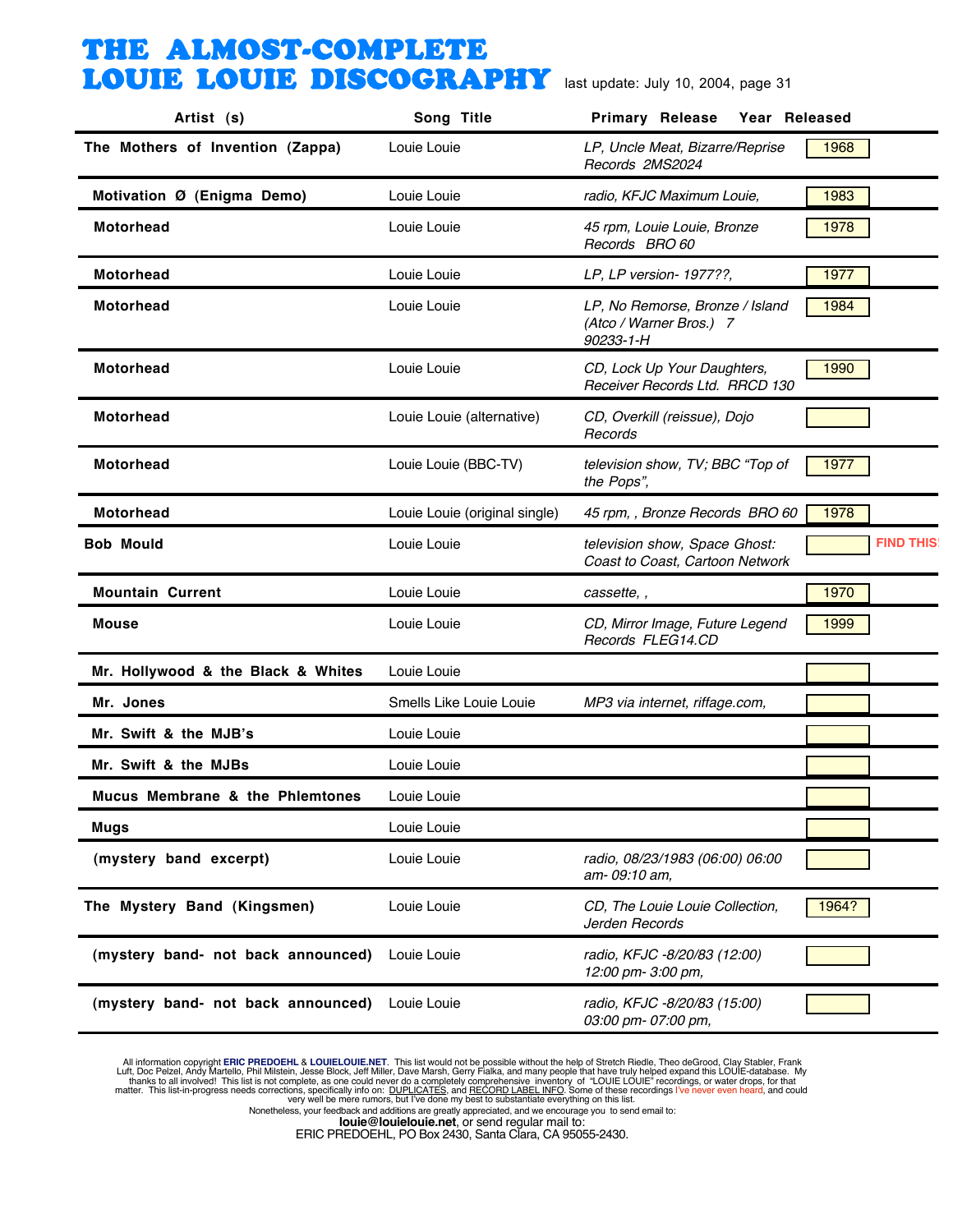| Artist (s)                           | Song Title              | <b>Primary Release</b><br>Year Released                                  |         |
|--------------------------------------|-------------------------|--------------------------------------------------------------------------|---------|
| (mystery band- not back announced)   | Louie Louie             | radio, KFJC -8/20/83 (15:00)<br>03:00 pm- 07:00 pm,                      |         |
| (mystery band- not back announced)   | Louie Louie             | radio, KFJC -8/20/83 (22:00)<br>10:00 pm- 12:00 am,                      |         |
| (mystery band- not back announced)   | Louie Louie             | radio, KFJC -8/20/83 (22:00)<br>10:00 pm- 12:00 am,                      |         |
| (mystery band- not back announced)   | Louie Louie             | radio, KFJC -8/20/83 (22:00)<br>10:00 pm- 12:00 am,                      |         |
| (mystery band- short noisy garage)   | Louie Louie             | radio, KFJC -8/20/83 (12:00)<br>12:00 pm- 3:00 pm,                       |         |
| (mystery band w/ noisy guitar solo)  | Louie Louie             | radio, KFJC -8/20/83 (12:00)<br>12:00 pm- 3:00 pm,                       |         |
| The Mystery Boys                     | Louie Louie             | 45 rpm, Louie Louie / Sixty<br>Minutes (w/ Tracks book),                 |         |
| Nano Femto                           | Louie Louie             |                                                                          |         |
| Nat & John                           | Louie Louie             | 45 rpm, Louie Louie, Charly<br>Records C92A                              | 19xx    |
| Natural High School Jazz Ensemble    | Louie Louie             |                                                                          |         |
| The Navahodads                       | Louie Louie             | CD, First LOUIE LOUIE Spanish<br>Compilation, Louie Records Louie<br>009 | 1997    |
| <b>Necators IV</b>                   | Louie Louie             | LP, Prime Cut, Sanders<br>Recordings G-1001                              | mid 60s |
| <b>Necropolis of Love</b>            | Louie Louie             |                                                                          |         |
| The Neighb'rhood Children            | Louie Louie             | LP/CD, Long Years In Space,<br>Sundazed Records LP 5023                  | 1997    |
| Sandy Nelson                         | Louie Louie             | LP, Boss Beat, Imperial Records<br>LP 12298                              | 1966    |
| Sandy (or Sandee?) Nelson            | Louie Louie             | LP, Boss Beat, Imperial Records<br>LP 12298                              | 1966    |
| The Neon Spores                      | Louie Louie             | live radio, live @ KFJC Surf's Up!,<br>May 23, 1992,                     |         |
| <b>New Babbit Embarrass Band</b>     | Louie Louie             | MP3 via internet,<br>http://www.isd2142.k12.mn.us/b<br>abbitt/band.html, | 2001    |
| <b>New New Louie Louie Minstrals</b> | Louie Louie (version 1) |                                                                          |         |
| <b>New New Louie Louie Minstrals</b> | Louie Louie (version 2) |                                                                          |         |

All information copyright **ERIC PREDOEHL & LOUIELOUIE.NET**. This list would not be possible without the help of Stretch Riedle, Theo deGrood, Clay Stabler, Frank Luft, Doc Pelzel, Andy Martello, Phil Mislistin, Jesse Block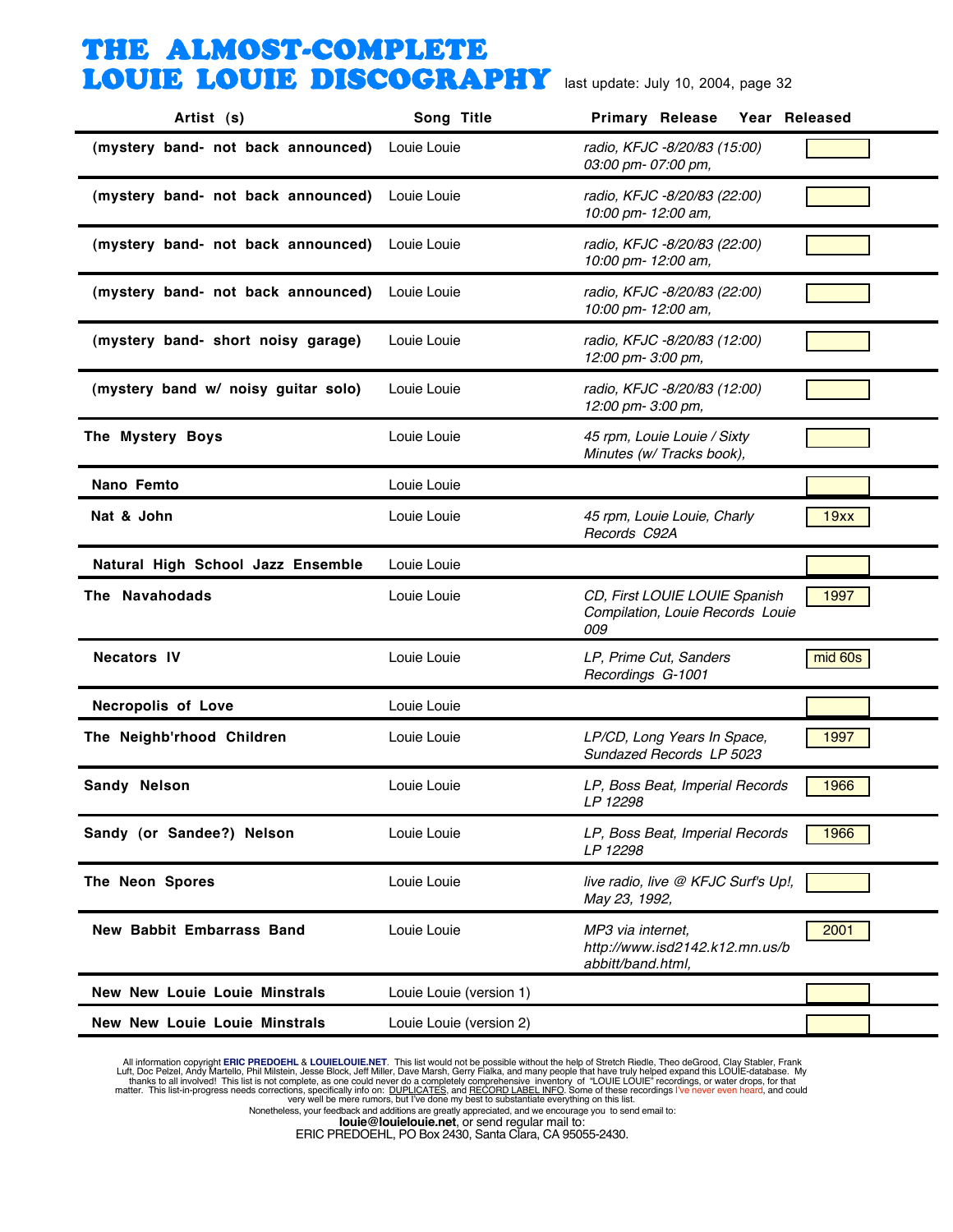| Artist (s)                                                             | Song Title              | <b>Primary Release</b><br>Year Released                                      |      |
|------------------------------------------------------------------------|-------------------------|------------------------------------------------------------------------------|------|
| <b>New New Louie Minstrals</b>                                         | Louie Louie             |                                                                              |      |
| The New Original Sonic Sound                                           | Louie Louie             | CD, New Original Sonic Sound, An<br>Book Record book record G-1              | 2000 |
| Nick & the Brain Donors                                                | Louie Louie             |                                                                              |      |
| The Nightriders                                                        | Louie Louie             | LP, Introducing The Nightriders,<br>Justice JLP 157                          | 1966 |
| The Nightshadows                                                       | Louie Louie             | CD, Vol.2 - The Little Phil Era<br>1964-1967, Hottrax<br>5125-60006-2        | 1997 |
| <b>No Land Band</b>                                                    | Louie Louie             |                                                                              |      |
| No Stems                                                               | Louie Louie (version 1) |                                                                              |      |
| No Stems                                                               | Louie Louie (version 2) |                                                                              |      |
| <b>No Stems</b>                                                        | Louie Louie (version 3) |                                                                              |      |
| No Stems                                                               | Louie Louie (version 4) |                                                                              |      |
| No Stems                                                               | Louie Louie (version 5) |                                                                              |      |
| No Stems                                                               | Louie Louie (version 6) |                                                                              |      |
| <b>Nomads</b>                                                          | Louie Louie             |                                                                              |      |
| The Nomads                                                             | Louie Louie             | CD, Shout- Northwest Killers<br>1964-1965, Norton 907                        | 2001 |
| M. Josephy Norman, Esq.                                                | Louie Louie             |                                                                              |      |
| Sojack<br>Notary                                                       | Louie Louie             |                                                                              |      |
| Notjustanotherjazband                                                  | Louie Louie             | unreleased, jazz w/ PieMan; aka<br>"Thursday Night Jazz" @ Sept 16,<br>1993, | 1993 |
| <b>NRBQ</b>                                                            | Louie Louie             | cassette, 'Variety Show,' live,<br>$'83 - '84,$                              | 1984 |
| <b>Matty Nuke</b>                                                      | Louie Louie             | radio, KFJC Maximum Louie,                                                   | 1983 |
| Matty Nuke Minus the Fallouts                                          | Louie Louie             |                                                                              |      |
| <b>Nuremberg Louie</b>                                                 | Louie Louie             |                                                                              |      |
| <b>Nutrition</b><br>Mal                                                | Louie Louie             |                                                                              |      |
| NXNW- Jack Ely, Mark Lindsay, Dave Louie Louie- acapella<br>Marsh, etc |                         | unreleased, conference panel-<br>Aug 1998,                                   | 1998 |

All information copyright **ERIC PREDOEHL & LOUIELOUIE.NET**. This list would not be possible without the help of Stretch Riedle, Theo deGrood, Clay Stabler, Frank Luft, Doc Pelzel, Andy Martello, Phil Mislistin, Jesse Block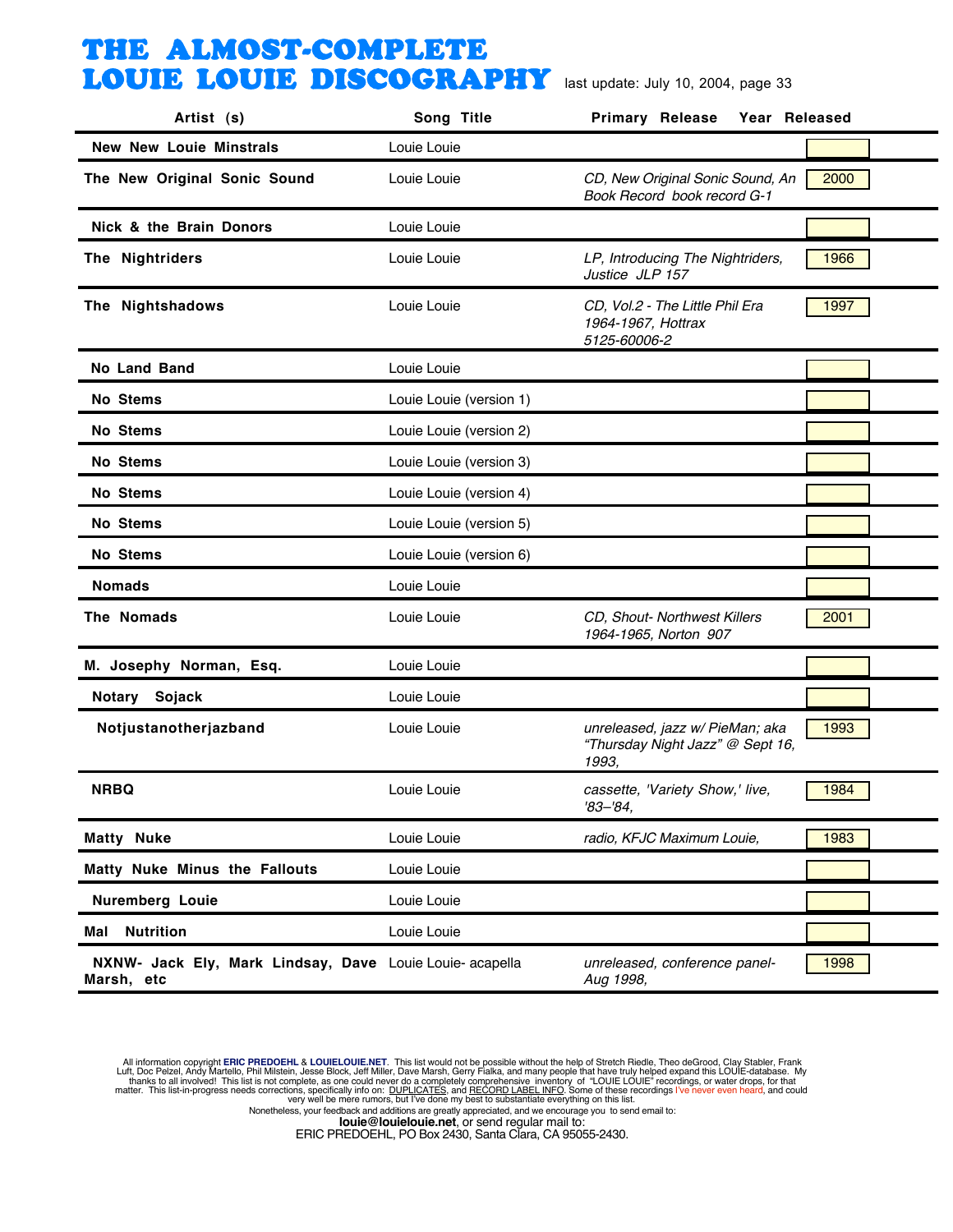| Artist (s)                       | Song Title                        | Year Released<br><b>Primary Release</b>                               |      |
|----------------------------------|-----------------------------------|-----------------------------------------------------------------------|------|
| John O'Hara and his Playboys     | Louie Louie                       | 45 rpm, Stampf-Kartoffeln<br>Tä-tä-rä / Louie Louie, Decca D<br>19552 |      |
| Oahu Tabernacle Choir            | Louie Louie                       |                                                                       |      |
| OBK (Our Brothers Keeper)        | Louie Louie                       | CD, Now, Icehouse Records IHR<br>9446                                 | 2001 |
| The Okra Underground             | Louie Louie                       |                                                                       |      |
| The Oldies & the Zeros           | Louie Louie                       |                                                                       |      |
| <b>OMTAA Marching Band</b>       | Louie Louie                       | MP3, MP3 from website,                                                | 199? |
| <b>One Shot Deal</b>             | Louie Louie                       |                                                                       |      |
| <b>Opus No Hopus</b>             | Louie Louie                       |                                                                       |      |
| Our Brothers Keeper              | Louie Louie                       | 45 rpm, Louie Louie / Harlem<br>Clown, King Records 6399 6399         | 1972 |
| The Outcasts                     | Louie Louie                       | LP, Battle of the Bands, Cicadelic<br>Records CICLP 990               | 1984 |
| <b>Outpatients</b>               | Louie Louie                       |                                                                       |      |
| <b>Outta Place</b>               | Louie Louie                       | 12' EP, We're outta place,<br>Midnight Records MIR 102                | 1984 |
| Ron Owens                        | Louie Louie                       |                                                                       |      |
| Oysters                          | Louie Louie                       |                                                                       |      |
| P.L Hats                         | Louie Louie                       |                                                                       |      |
| <b>P.R.I.</b>                    | Louie Louie                       |                                                                       |      |
| Pac Man at Work                  | Louie Louie                       |                                                                       |      |
| The Painful Discharge            | Louie Louie                       |                                                                       |      |
| Paleface Hank                    | Louie Louie                       | CD-R, Louie Louie,                                                    | 2001 |
| <b>Palmetto State</b>            | Louie Louie                       | KFJC, (live @ KFJC Maximum<br>LOUIE LOUIE- exclusive),                | 1983 |
| Parade Of Bacon #2 (Rick Davies) | Louie's Cafe Mix                  | radio, KFJC Maximum Louie,                                            | 1983 |
| Parade Of Bacon #3 (Rick Davies) | Louie's Jesus & Mary Chain<br>Mix | radio, KFJC Maximum Louie,                                            | 1983 |
| Parade of Bacon (Rick Davies)    | Louie Louie                       | radio, KFJC Maximum Louie,                                            | 1983 |
| Parade Of Bacon (Rick Davies)    | Louie's Nitrate Mix               | radio, KFJC Maximum Louie,                                            | 1983 |
| Paradox Technology               | Louie Louie                       |                                                                       |      |

All information copyright **ERIC PREDOEHL & LOUIELOUIE.NET**. This list would not be possible without the help of Stretch Riedle, Theo deGrood, Clay Stabler, Frank Luft, Doc Pelzel, Andy Martello, Phil Mislistin, Jesse Block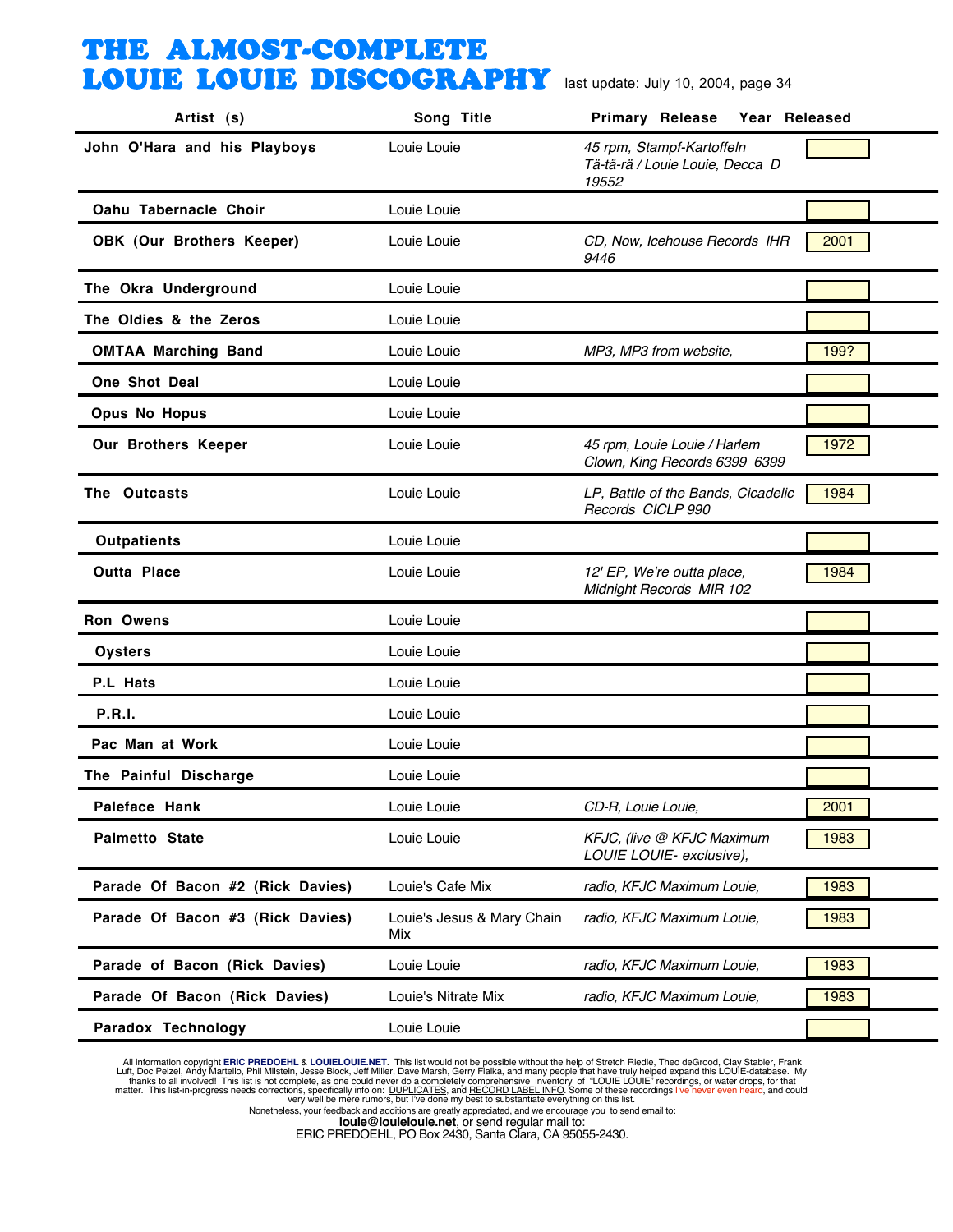| Artist (s)                                 | Song Title                        | Year Released<br><b>Primary Release</b>                             |      |
|--------------------------------------------|-----------------------------------|---------------------------------------------------------------------|------|
| <b>Ron Parker</b>                          | Louie Louie                       |                                                                     |      |
| Party                                      | Louie Louie                       |                                                                     |      |
| Patrick T. & Helen Holt                    | Louie Louie                       |                                                                     |      |
| Artie Patton                               | Louie Dramatic Reading            |                                                                     |      |
| Pea Brain & the Electric Soup              | Louie Louie                       |                                                                     |      |
| Warren Peace                               | Louie Louie                       | radio, KFJC Maximum Louie,                                          | 1983 |
| David Peel & Tom Acosta                    | Louie Louie                       | radio, KFJC Maximum Louie,                                          | 1983 |
| Pelican Lips & Proctologists               | Louie Louie                       |                                                                     |      |
| <b>Penetration</b>                         | Louie Louie                       |                                                                     |      |
| <b>Pepsi Generation</b>                    | Louie Louie                       |                                                                     |      |
| Fred & Fred Percussion Ensemble            | Louie Louie                       |                                                                     |      |
| Ray Perini                                 | Louie Louie                       | radio, KFJC Maximum Louie,                                          | 1983 |
| Dick Peterson of Kingsmen                  | Louie Louie                       | CD, Circle of Friends- Volume 1,<br><b>MainStreet Entertainment</b> | 1999 |
| Tom Petty and the Heartbreakers            | Louie Louie (Filmore- 1997)       | unreleased, Soundboard<br>recording live at the Fillmore.,          | 1997 |
| Tom Petty and the Heartbreakers            | Louie Louie (same as<br>Holland?) | LP, Straight into darkness,<br>Swingin' Pig TSP 078-2               | 1982 |
| Tom Petty & the Heartbreakers              | Louie Louie (Holland- 1982)       | bootleg CD, Louie Louie- Holland<br>@ Dec. 4, 1982, On Stage 12040  | 1982 |
| The Pharaohs (Richard Berry's old<br>band) | Louie Louie                       | VHS, DooWop show- Feb 97,                                           | 1997 |
| Phast Phreddie & Thee Precisions           | Louie Louie                       | live radio, (live @ KFJC Maximum<br>LOUIE LOUIE- exclusive),        | 1983 |
| Phast Phreddie & Three Presions            | Louie Louie                       |                                                                     |      |
| Phelps & the Plagarizers                   | Louie Louie                       |                                                                     |      |
| The Philly 'Pops' String Band              | Louie Louie                       |                                                                     |      |
| <b>Phlemist Foxes</b>                      | Louie Louie                       |                                                                     |      |
| Phono M.N.                                 | Louie Louie                       |                                                                     |      |
| <b>Pink Chunk</b>                          | Louie Louie                       | LP, Pink Chunk, Monster Wax<br>Records 79-120                       | 1979 |
| <b>Pink Chunks</b>                         | Louie Louie                       |                                                                     |      |

All information copyright **ERIC PREDOEHL & LOUIELOUIE.NET**. This list would not be possible without the help of Stretch Riedle, Theo deGrood, Clay Stabler, Frank Luft, Doc Pelzel, Andy Martello, Phil Mislistin, Jesse Block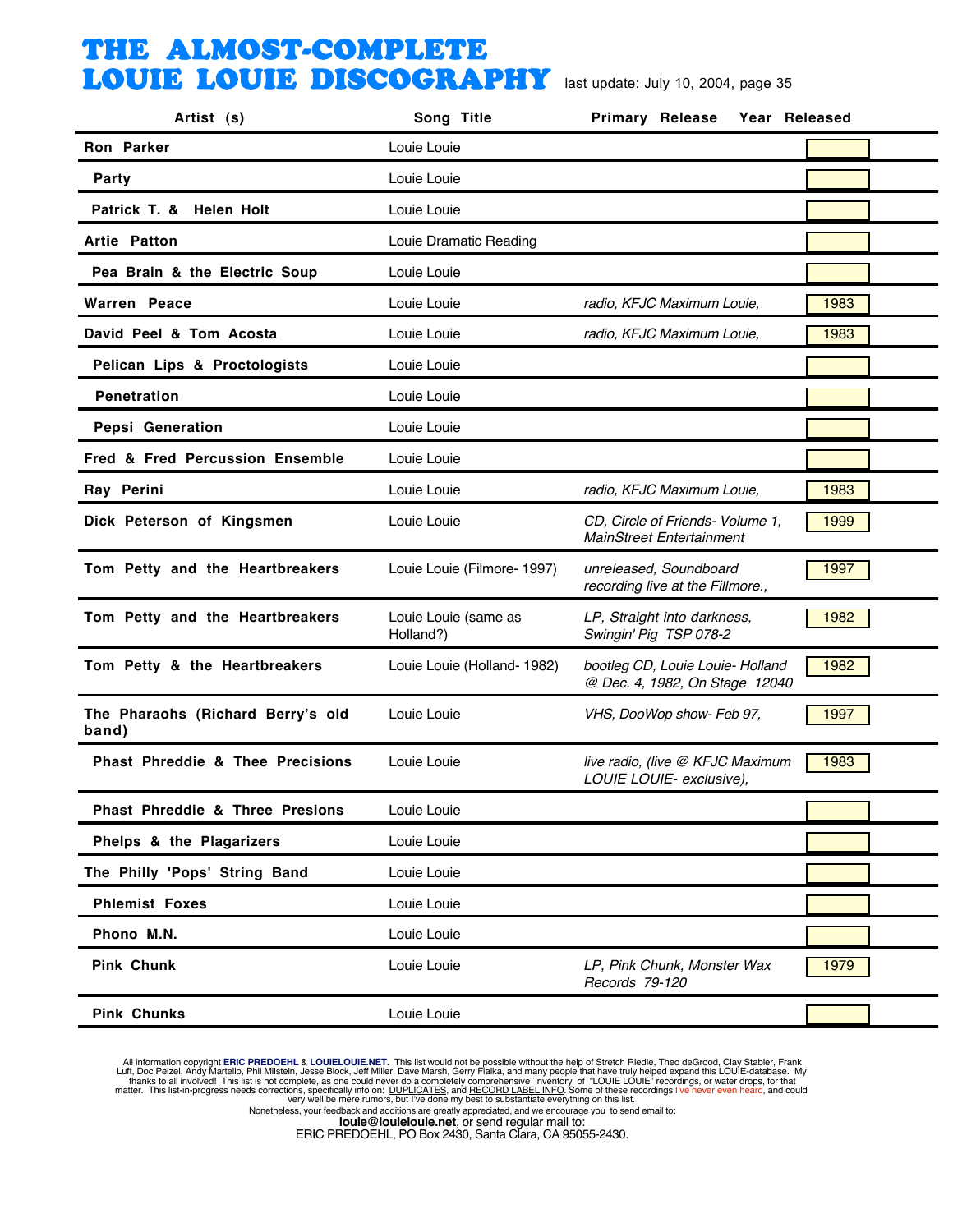| Artist (s)                         | Song Title                         | <b>Primary Release</b><br>Year Released                      |         |
|------------------------------------|------------------------------------|--------------------------------------------------------------|---------|
| <b>Pink Chunks</b>                 | Louie Louie                        |                                                              |         |
| The Pink Finks                     | Louie Louie (1965- single)         | 45 rpm, Louie Louie/ Got Love If<br>You Want It, Mojo MO/001 | 1965    |
| The Pink Finks                     | Louie Louie (live 1965)            | CD-R, live @ February 20, 1965,                              | 1965    |
| Pink Pussy & Peeping Tomcats       | Louie Louie                        |                                                              |         |
| <b>Pinker Tone</b>                 | Louie Louie                        | 45 rpm, , Force Records/Carrere<br>49905)                    | 1982    |
| <b>Pinkertone</b>                  | Louie Louie                        | , 45; Force Records / Carrere<br>49905.                      | 1982    |
| The Piranhas                       | Louie Louie                        | LP, Somethin' Fishy, Custom<br>Fidelity Records CF-1452      | mid 60s |
| <b>Placemats</b>                   | Louie Louie                        |                                                              |         |
| <b>Robert Plant</b>                | Louie Louie                        | CD, Wayne's World 2<br>(soundtrack), Reprise 9 45485-2       | 1993    |
| <b>Plastic Frank</b>               | Louie Louie                        |                                                              |         |
| <b>Plastic Medium</b>              | Louie Louie                        | live radio, 60 minute live KFJC<br>performance,              | 1983    |
| <b>Plastic Medium</b>              | Louie Louie                        | radio, KFJC Open Mike archives,                              | 1983    |
| <b>Plastic Medium</b>              | Louie Louie                        | live radio, (live @ KFJC Maximum<br>LOUIE LOUIE- exclusive), | 1983    |
| <b>Plimsouls</b>                   | Louie Louie                        |                                                              |         |
| <b>Steve Plunkett</b>              | Louie Louie Club Mix (4:48)        | CD, My attitude, Quality Records<br>15179                    |         |
| <b>Steve Plunkett</b>              | Louie Louie (original mix-<br>4:48 | CD, My attitude, Quality Records<br>15179                    |         |
| Steve Plunkett                     | Louie Louie Radio Mix (3:14)       | CD, My attitude, Quality Records<br>15179                    |         |
| <b>PNM String Quartet</b>          | Louie Louie                        |                                                              |         |
| Pool                               | Louie Louie                        |                                                              |         |
| The Pool                           | Louie Louie                        | radio, KFJC Maximum Louie,                                   | 1983    |
| Poop Soop Stiff & the Poodle Tones | Louie Louie                        |                                                              |         |
| Pow Wow                            | Louie Louie                        | CD, Regagnez Les Plaines,<br>Remark Records 511.964.2        | 1992    |

All information copyright **ERIC PREDOEHL & LOUIELOUIE.NET**. This list would not be possible without the help of Stretch Riedle, Theo deGrood, Clay Stabler, Frank Luft, Doc Pelzel, Andy Martello, Phil Mislistin, Jesse Block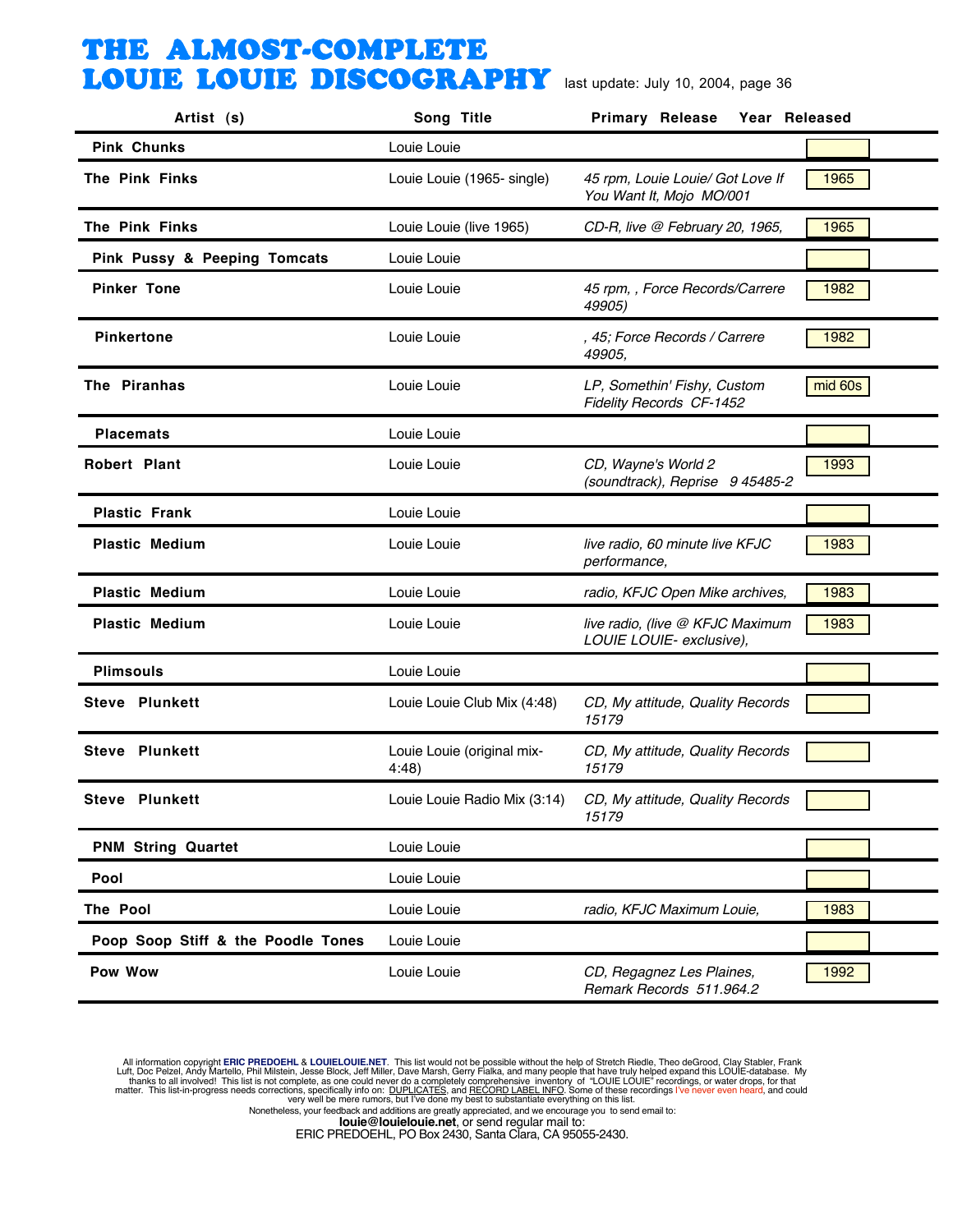| Artist (s)                             | Song Title            | <b>Primary Release</b><br>Year Released                                    |      |
|----------------------------------------|-----------------------|----------------------------------------------------------------------------|------|
| The Pre-Minstral Sisters               | Louie Louie           | unreleased, EP music video for<br>Meaning of Louie,                        | 1993 |
| <b>PRI</b>                             | Louie Louie           | KFJC archives, (private rectal<br>$itch?)$ ,                               | 1983 |
| <b>Prince Louie</b>                    | Louie Louie           |                                                                            |      |
| <b>Privilege</b>                       | Louie Louie           | 45 rpm, Louie Louie/ When a Man<br>Loves a Woman, Capitol 72673            | 1972 |
| <b>Professional Sound Environments</b> | Louie Louie           |                                                                            | 1983 |
| <b>Project Louie</b>                   | Louie Louie           | radio, KFJC Maximum Louie,                                                 | 1983 |
| The Psychotic Petunias                 | Louie Louie           | 45 rpm, , Mayhem Records<br>Mayhem 1                                       | 1978 |
| Johnny Purina & Dog Fight              | Louie Louie           |                                                                            |      |
| The Purple Helmets                     | Louie Louie           | LP, Ride Again, New Rose<br>Records Rose 160                               | 1988 |
| The Pyramids                           | Louie Louie           | LP, The Original Penetration,<br>Best Records BRS36501                     | 1964 |
| The Queers                             | Louie Louie / Love Me | 45 rpm, Louie Louie / Love Me (w/<br>"Shout at the Queers" LP), SFLS<br>27 | 2000 |
| R.B. Firebirds                         | Louie Louie           | KFJC, (live @ KFJC Maximum<br>LOUIE LOUIE- exclusive),                     | 1983 |
| R.E.M.                                 | Louie Louie           | LP, The Pop Dream, Easy Flyte<br>Records FLYTE 801                         | 1988 |
| R.I.F.                                 | Louie Louie           |                                                                            |      |
| Raid                                   | Louie Louie           |                                                                            |      |
| Ralph & Company                        | Louie Louie           |                                                                            |      |
| <b>Random Animal Parts</b>             | Louie Louie           |                                                                            |      |
| Ratsia                                 | Louie Louie           | 3LP, Metropolis, Johanna JHNK<br>2011                                      | 1980 |
| Raul & the Wind Tunnel                 | Louie Louie           |                                                                            |      |
| Raymond Clifton Jonathan               | Louie Louie           |                                                                            |      |
| <b>RB</b> Firebirds                    | Louie Louie           |                                                                            |      |
| The Readymades                         | Louie Louie           |                                                                            |      |
| Reagan Youth                           | Louie Louie           |                                                                            |      |

All information copyright **ERIC PREDOEHL & LOUIELOUIE.NET**. This list would not be possible without the help of Stretch Riedle, Theo deGrood, Clay Stabler, Frank Luft, Doc Pelzel, Andy Martello, Phil Mislistin, Jesse Block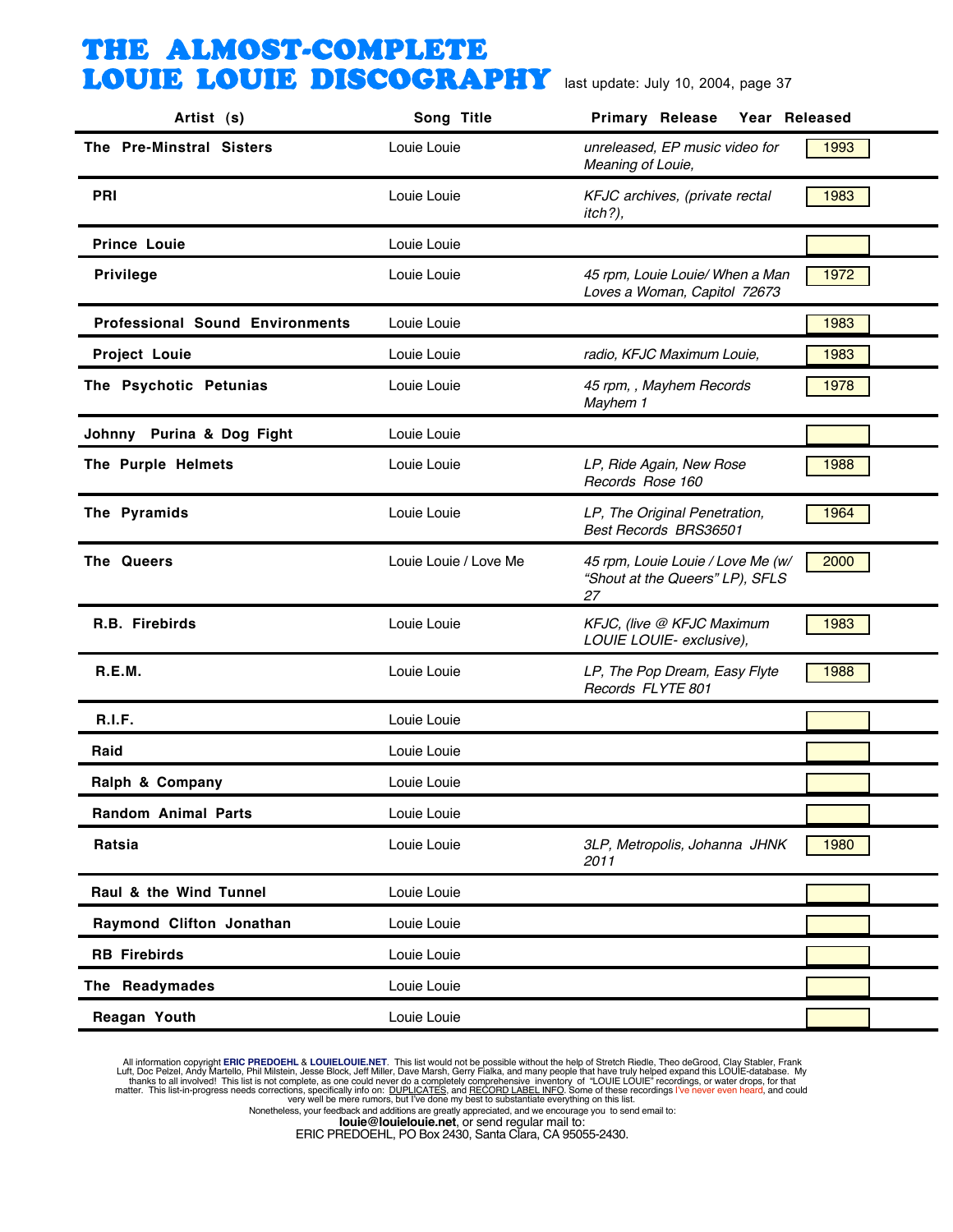| Artist (s)                         | Song Title                                       | <b>Primary Release</b><br>Year Released                                    |      |
|------------------------------------|--------------------------------------------------|----------------------------------------------------------------------------|------|
| The Really Eclectic String Quartet | Louie Louie                                      | CD, RESQ, Northeastern Records<br>NR 5009-CD                               | 1992 |
| Rebels & Infidels                  | Louie Louie                                      |                                                                            |      |
| <b>Recent Odor</b>                 | Louie Louie                                      |                                                                            |      |
| <b>Red Aunts</b>                   | Louie Louie                                      | cassette, Stephen Ronan's band,                                            |      |
| The Red Aunts                      | Louie Louie                                      | cassette, Stephen Ronan's band,                                            |      |
| The Red Aunts                      | Louie Louie (1980)                               | cassette, Stephen Ronan's band,                                            | 1980 |
| The Red Aunts                      | Louie Louie (live @ Club<br>Generic, SF- 1982)   | cassette, Stephen Ronan's band,                                            | 1982 |
| <b>The Red Aunts</b>               | Louie Louie (live @ Over the<br>Edge, KPFA 1982) | cassette, Stephen Ronan's band,                                            | 1982 |
| The Red Aunts                      | Louie Louie (live @ Over the<br>Edge, KPFA 1987) | cassette, Stephen Ronan's band,                                            | 1987 |
| The Red Aunts                      | Louie Louie (on @ Over the<br>Edge, KPFA 1982)   | cassette, Stephen Ronan's band,                                            | 1982 |
| <b>Red Dark Sweet</b>              | Louie Louie                                      |                                                                            |      |
| <b>Red Dark Sweet</b>              | Louie Louie                                      |                                                                            |      |
| <b>Red Loried Amazons</b>          | Louie Louie                                      |                                                                            |      |
| <b>Red Point</b>                   | Louie Louie                                      | EP, Brother Louie (Louie Louie),<br>Clever/ Carrere (France) 45 T/<br>8221 | 1983 |
| <b>Red Square</b>                  | Louie Louie                                      | LP, Best of Louie Louie 2, Rhino<br>Records R1 70515                       | 1989 |
| <b>Otis Redding</b>                | Louie Louie                                      | LP, Pain In My Heart, Atco<br>Records 33-161                               | 1965 |
| Helen Reddy Kilowatt               | Louie Louie                                      |                                                                            |      |
| Lou Reed                           | Louie Louie                                      | bootleg, live @ Bottom Line,<br>NYC, May 21, 1978,                         | 1976 |
| Louie Reed (parody)                | Louie Louie                                      | radio, KFJC exclusive parody,                                              | 1983 |
| Peter Reese and the Pages          | Louie Louie                                      | LP, Sampler, Beroton BTS 100                                               | 1965 |
| <b>Refundables</b>                 | Louie Louie                                      |                                                                            |      |
| Regulation                         | Louie Louie                                      |                                                                            |      |
| <b>REM</b>                         | Louie Louie                                      | bootleg CD, Rivers of Suggestion,<br>Chelsea Records (Germany)             | 1994 |

All information copyright **ERIC PREDOEHL & LOUIELOUIE.NET**. This list would not be possible without the help of Stretch Riedle, Theo deGrood, Clay Stabler, Frank Luft, Doc Pelzel, Andy Martello, Phil Mislistin, Jesse Block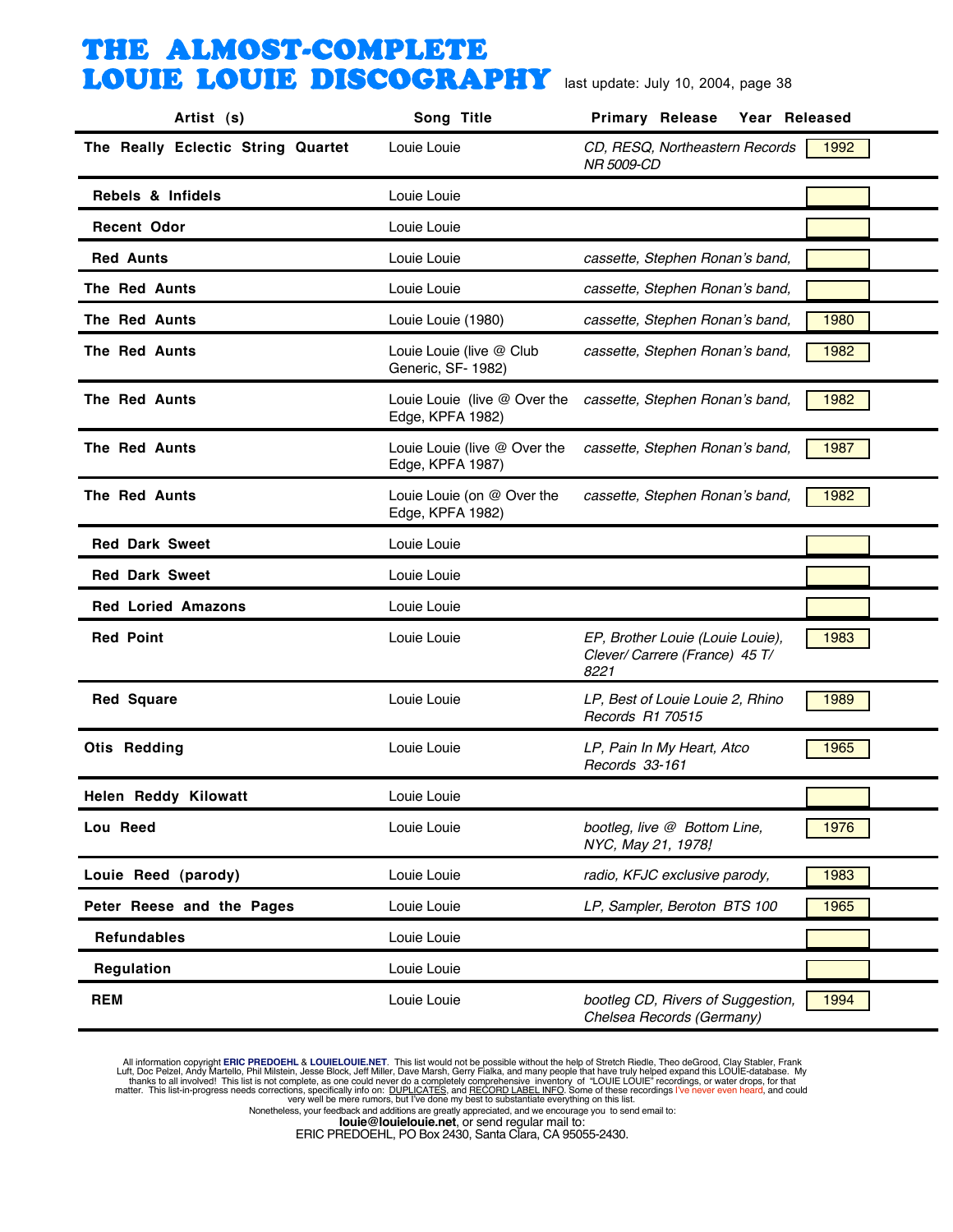| Artist (s)                                      | Song Title                                                 | Primary Release Year Released                                     |      |
|-------------------------------------------------|------------------------------------------------------------|-------------------------------------------------------------------|------|
| Line Renaud                                     | Louie Louie                                                | 45 rpm,, MGM Records K14500                                       | 1973 |
| John Reno                                       | Louie Louie                                                | CD, Total Renovation, Peilcan<br>Shorts JR9601                    | 2001 |
| <b>Rented Tux</b>                               | Louie Louie                                                | unreleased, live @ Monterey<br>County Fair, Oct. 1984,            | 1984 |
| <b>Retarded Youth</b>                           | Louie Louie                                                |                                                                   |      |
| <b>Return of Generic Zombies</b>                | Louie Louie                                                |                                                                   |      |
| Paul Revere and the Raiders                     | Louie Louie                                                | CD, The Louie Louie Collection,<br>Jerden Records JRCD 7011       |      |
| Paul Revere and the Raiders                     | Louie Louie                                                | LP / cassette, Rides again,<br>Hitbound Records 51-3013           | 1983 |
| Paul Revere and the Raiders                     | Louie Louie (Black Tulip<br>bootleg)                       | CD, Greatest Hits Live, Black<br>Tulip 263062                     | 1988 |
| Paul Revere and the Raiders                     | Louie Louie (generic live<br>version)                      | CD, Generic Rock & Roll / Live<br>(Not), Image Designs            |      |
| Paul Revere and the Raiders                     | Louie Louie (live!)                                        | LP, Here They Come!, Columbia<br>Records CL2307/C                 | 1965 |
| Paul Revere & the Raiders                       | Louie Louie (1963 original)                                | 45 rpm, Louie Louie, Sande<br>Records 101                         | 1963 |
| Paul Revere & The Raiders                       | Louie Louie (1987 video)                                   | VHS, The Last Madman of Rock &<br>Roll, MCA Home Video            | 1987 |
| Paul Revere & the Raiders                       | Louie Louie (fan club)                                     | LP, Special Edition,<br>Raider/America Records RA 682             | 1982 |
| Paul Revere & the Raiders                       | Louie Louie (fan club release) cassette, fan club release, |                                                                   | 1983 |
| Rey P. (Perrini?)                               | Louie Louie                                                |                                                                   |      |
| Rey & the Anchor People                         | Louie Louie                                                |                                                                   |      |
| <b>RHS Jazz Band</b>                            | Louie Louie                                                | bootleg CD, Saxophone quartet<br>from the Riverside High School., | 199? |
| Rhythm And Blues Inc.                           | Louie Louie                                                | 45 rpm, , Fontana TF 524                                          | 1965 |
| Kurt Riback & Michael Gore                      | Louie Louie                                                |                                                                   |      |
| Rice University Marching Band                   | Louie Louie                                                | LP, Best of Louie Louie, Rhino<br>Records RNEP 605                | 1983 |
| The Rice University Marching Owl<br><b>Band</b> | Louie Louie                                                | LP, (same as Rhino??- check<br>this), MOB Records MOB 121682      | 1982 |
| Dave Richards                                   | Louie Louie                                                |                                                                   |      |

All information copyright **ERIC PREDOEHL & LOUIELOUIE.NET**. This list would not be possible without the help of Stretch Riedle, Theo deGrood, Clay Stabler, Frank Luft, Doc Pelzel, Andy Martello, Phil Mislistin, Jesse Block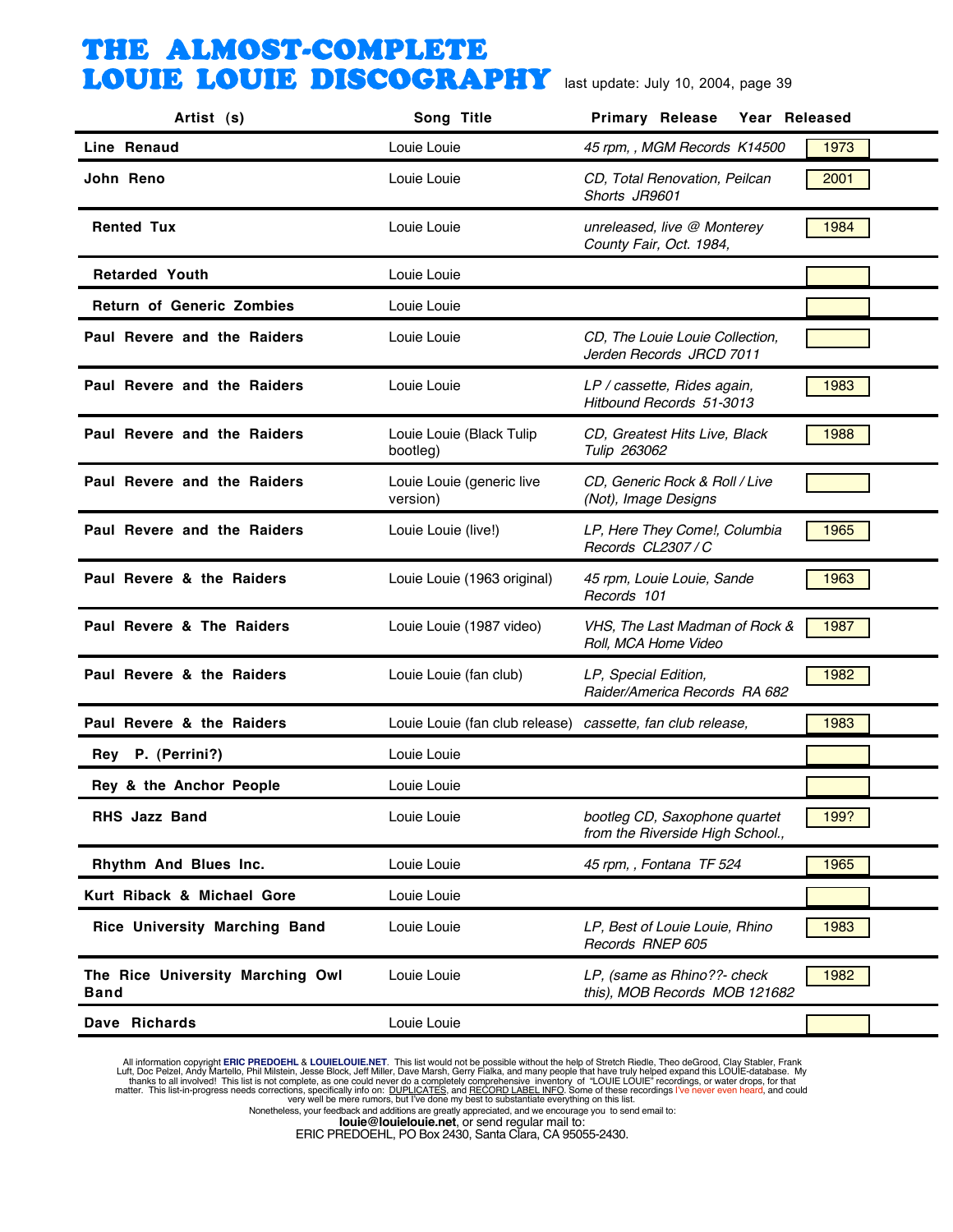| Artist (s)                        | Song Title              | <b>Primary Release</b><br>Year Released                                               |       |
|-----------------------------------|-------------------------|---------------------------------------------------------------------------------------|-------|
| Johathan Richman & the Baltimores | Louie Louie             | pre-recorded live, live<br>performance- KFJC exclusive,                               | 1983  |
| Rick & Brian                      | Louie Louie             |                                                                                       |       |
| <b>Ring of Truth</b>              | Louie Louie             |                                                                                       |       |
| The Ring Of Truth                 | Louie Louie (version 1) | radio, KFJC Maximum Louie,                                                            | 1983  |
| The Ring Of Truth                 | Louie Louie (version 2) | radio, KFJC Maximum Louie,                                                            | 1983  |
| The Ripp Tides                    | Louie Louie             | EP, Louie Louie, Surf Wax<br>Records 1001                                             | 1981  |
| <b>Ritual Aborticide</b>          | Louie Louie             | , "Jerry Lewis" (no idea??),                                                          |       |
| The Rivieras                      | Louie Louie             | LP, Campus Party, Riviera<br>Riviera 701                                              | 1965  |
| Rob & the Unemployed Youth        | Louie Louie             |                                                                                       |       |
| The Robbs                         | Louie Louie             | 45 rpm, Louie Louie, WR IT<br>Records 1340                                            | 1965? |
| Rockin' Robin Roberts (& Wailers) | Louie Louie             | 45 rpm, Louie Louie, Ettiquette<br>ET1                                                | 1961  |
| Robin And The Batmen              | Louie Louie             | 45 rpm, , Sara Sara 6614                                                              | 1966  |
| The Rock Bottom Remainders        | Louie Louie             | <b>VHS. Rock Bottom Remainders</b><br>(live May 25, 1992 @ Anaheim,<br>CA), BMG Video | 1999  |
| Goat Rockefeller (Tom Yeates)     | Louie Louie             | cassette, tape from Tom Yeates,                                                       | 1995  |
| The Rockin' Berries               | Louie Louie             | CD, Keep Right On, Cherry Red<br>CDGAFFER 10                                          | 1997  |
| Los Rockin Devils                 | Louie Louie             | 45 rpm, Los Sensacionales,<br>Orefon                                                  | 60s   |
| <b>Rockin' Robin Roberts</b>      | Louie Louie             | 45 rpm, , Etiquette Records ET1                                                       | 1961  |
| <b>Nuke Rockney</b>               | Louie Louie             | radio, KFJC Maximum Louie,                                                            | 1983  |
| Rocky & Hal                       | Louie Louie             | LP, Action After Midnight With<br>Rocky & Hal, T Records TLP<br>1002                  |       |
| <b>Fred Rogers</b>                | Louie Louie             |                                                                                       |       |
| The Rollicks                      | Louie Louie             | LP, Yeah Yeah Yeah, Elite<br>Spezial SOLP S-33-                                       | 1965  |
| S. Ronan as Bob Dylan             | Louie Louie             | cassette, (could this be Red<br>Aunts?),                                              |       |

All information copyright **ERIC PREDOEHL & LOUIELOUIE.NET**. This list would not be possible without the help of Stretch Riedle, Theo deGrood, Clay Stabler, Frank Luft, Doc Pelzel, Andy Martello, Phil Mislistin, Jesse Block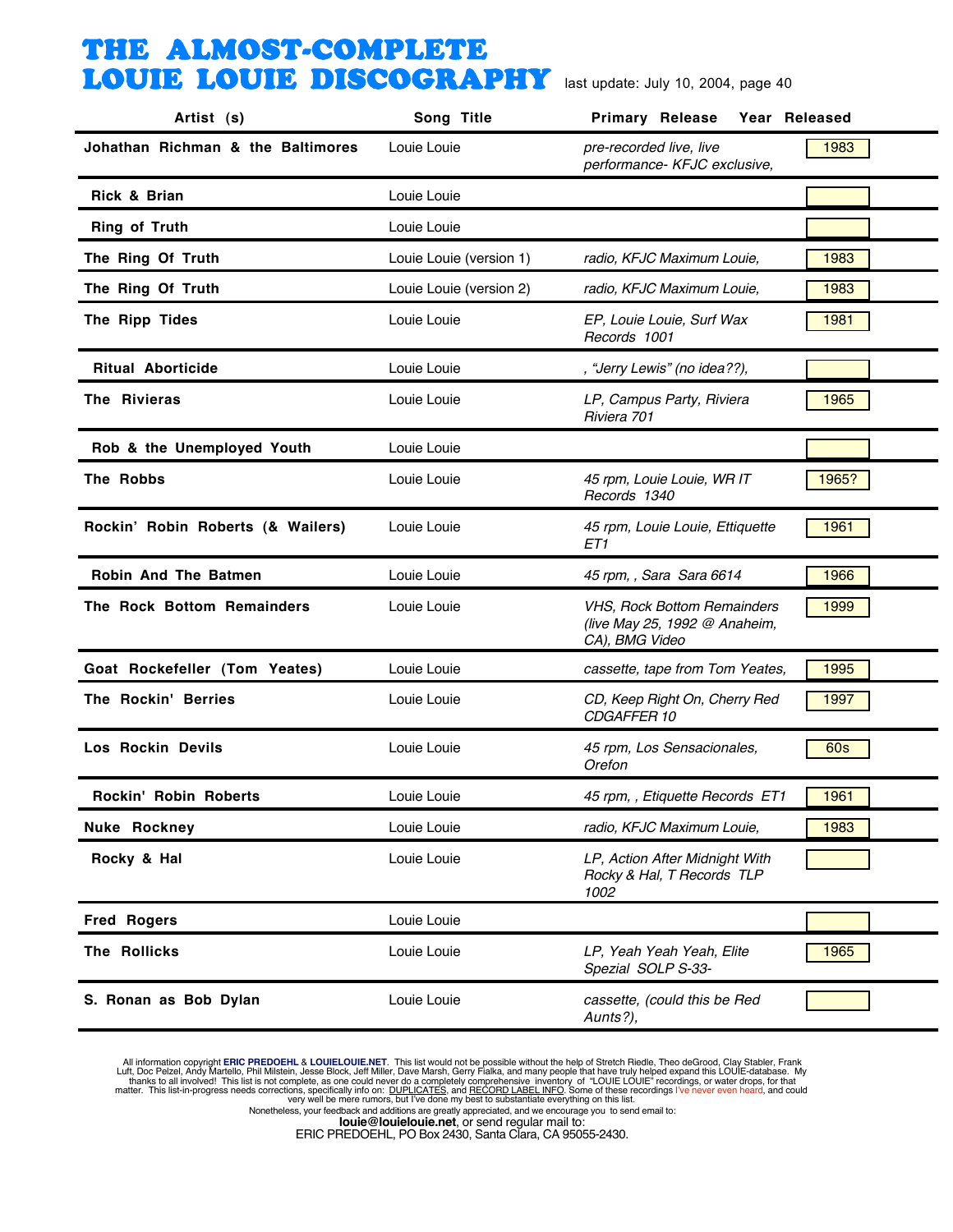| Artist (s)                     | Song Title                          | <b>Primary Release</b><br>Year Released                                  |      |
|--------------------------------|-------------------------------------|--------------------------------------------------------------------------|------|
| <b>Ronnie Ronnie</b>           | Louie Louie                         |                                                                          |      |
| The Roosters                   | Louie Louie                         | LP, Top Hits (compilation), Jacks<br>Beat Records BRLP 2001              | 1965 |
| Rhoda Root-a-rama & Phono Ma   | Louie Louie                         |                                                                          |      |
| The Rosebuds                   | Louie Louie                         | CD, First LOUIE LOUIE Spanish<br>Compilation, Louie Records Louie<br>009 | 1997 |
| Aaron Ross                     | Louie Louie                         |                                                                          |      |
| <b>Rush Hour</b>               | Louie Louie                         |                                                                          |      |
| <b>Sacred Vacuum Bombs</b>     | Louie Louie                         |                                                                          |      |
| Carl Sagan (phony)             | Louie Louie                         |                                                                          |      |
| <b>Salivation Army</b>         | Louie Louie                         |                                                                          |      |
| Samson & Foonley 2             | 'ouie 'ouie or Oui Oui              |                                                                          |      |
| Juan Sana & the Hot Rocks      | Louie Louie                         |                                                                          |      |
| The Sanctions                  | Louie Louie                         | 45 rpm, Louie Louie, Audiodisc<br>Acetate                                | 2000 |
| The Sandpipers                 | Louie Louie                         |                                                                          |      |
| The Sandpipers                 | Louie Louie                         | LP, Guantanamera, A&M<br>Records LP 117                                  | 1966 |
| The Sandpipers                 | Louie Louie (version 1-<br>Spanish) |                                                                          |      |
| The Sandpipers                 | Louie Louie (version 2-<br>Spanish) |                                                                          |      |
| Mongo Santamaria               | Louie Louie                         | LP, Hey! Let's Party!, Columbia<br>CL 2473                               | 1967 |
| Nick Sapphire & the Velvatones | Louie Louie                         |                                                                          | ┍    |
| Johnny Satan & the Love Tones  | Louie Louie                         |                                                                          |      |
| <b>Scandalist Sisters</b>      | Louie Louie                         |                                                                          |      |
| <b>Scandells</b>               | Louie Louie                         |                                                                          |      |
| Jorg Schlick & Megabody        | Louie Louie                         | 45 rpm, Wild Thing / Louie + LL,<br>Lieterwagen 19901917                 | 1990 |
| Jimmy Scortch & the Hashmarks  | Louie Louie                         |                                                                          |      |
| <b>Screaming Birds</b>         | Louie Louie                         |                                                                          |      |

All information copyright **ERIC PREDOEHL & LOUIELOUIE.NET**. This list would not be possible without the help of Stretch Riedle, Theo deGrood, Clay Stabler, Frank Luft, Doc Pelzel, Andy Martello, Phil Mislistin, Jesse Block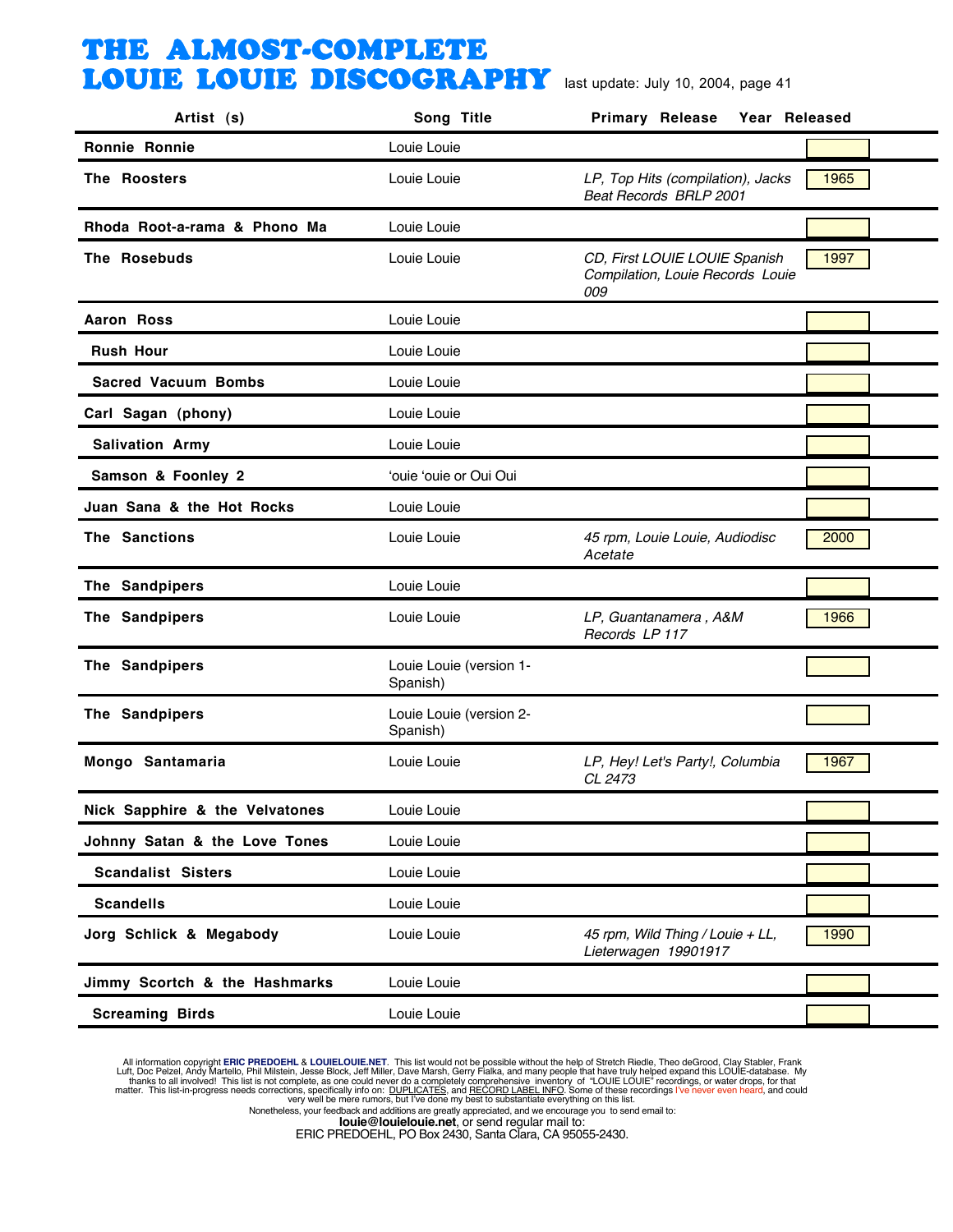| Artist (s)                | Song Title                                      | <b>Primary Release</b><br>Year Released                 |                                  |
|---------------------------|-------------------------------------------------|---------------------------------------------------------|----------------------------------|
| <b>Screaming Faucets</b>  | Louie Louie                                     |                                                         |                                  |
| The Seeburg Spotlite Band | Louie Louie                                     | 45 rpm, Louie Louie, Discoteen<br>Series 3009           | 1964                             |
| The Sentinals             | Louie Louie                                     | LP, Vegas Go Go, Sutton<br>Records SSU 338              | 1964                             |
| The Sentinels             | Louie Louie                                     | LP, Vegas Go-go, Sutton<br>Records, SSU338)             | 196x                             |
| Sequence One              | Louie Louie                                     | radio, KFJC Maximum Louie,                              | 1983                             |
| <b>Sequence Two</b>       | Louie Louie                                     | radio, KFJC Maximum Louie,                              | 1983                             |
| <b>Severed Limbs</b>      | Louie Louie                                     |                                                         |                                  |
| <b>Sewage Pumps</b>       | Louie Louie                                     |                                                         |                                  |
| Sha Na Na                 | Louie Louie                                     |                                                         |                                  |
| Sha Na Na                 | Louie Louie                                     | CD, The 25th anniversary<br>collection, Laurie Records  |                                  |
| The Shadows               | Louie Louie                                     | LP, Hit Parade With The<br>Shadows, Arc HP 23           | 1963                             |
| Paul Shaffer              | Louie Louie                                     | LP / CD, Coast To Coast, Capitol<br>Records C1-48288    | 1989                             |
| The Shags                 | Louis Louis                                     | 45 rpm, Louis Louis, Concert<br>Records 1078 or 1-78-65 | 1965                             |
| <b>Bud Shank</b>          | Louie Louie                                     |                                                         |                                  |
| The Shatters              | Louie Louie                                     | LP, , Welhaven A 639                                    | 1966                             |
| Francie Shaw              | Louie Louie- version #1-<br>echoey female voice | radio, (KFJC radio exclusive),                          | 1983                             |
| <b>Francie Shaw</b>       | Louie Louie- version 2- rock                    | radio, (KFJC radio exclusive),                          | 1983                             |
| Francie Shaw              | Louie Louie- version 3                          | radio, (KFJC radio exclusive),                          | $\overline{\phantom{0}}$<br>1983 |
| The Shockwaves            | Surfin' Louie                                   | LP, Best of Louie Louie 2, Rhino<br>Records R1 70515    | 1988                             |
| <b>Shredded Cheese</b>    | Louie Louie                                     |                                                         |                                  |
| <b>Shrimp Louie Louie</b> | Louie Louie                                     |                                                         |                                  |
| <b>Siamese Twins</b>      | Louie Louie                                     |                                                         |                                  |
| Silicon Psycho            | Louie Louie                                     |                                                         |                                  |
| Johnny Silverado          | Louie Louie                                     |                                                         |                                  |

All information copyright **ERIC PREDOEHL & LOUIELOUIE.NET**. This list would not be possible without the help of Stretch Riedle, Theo deGrood, Clay Stabler, Frank Luft, Doc Pelzel, Andy Martello, Phil Mislistin, Jesse Block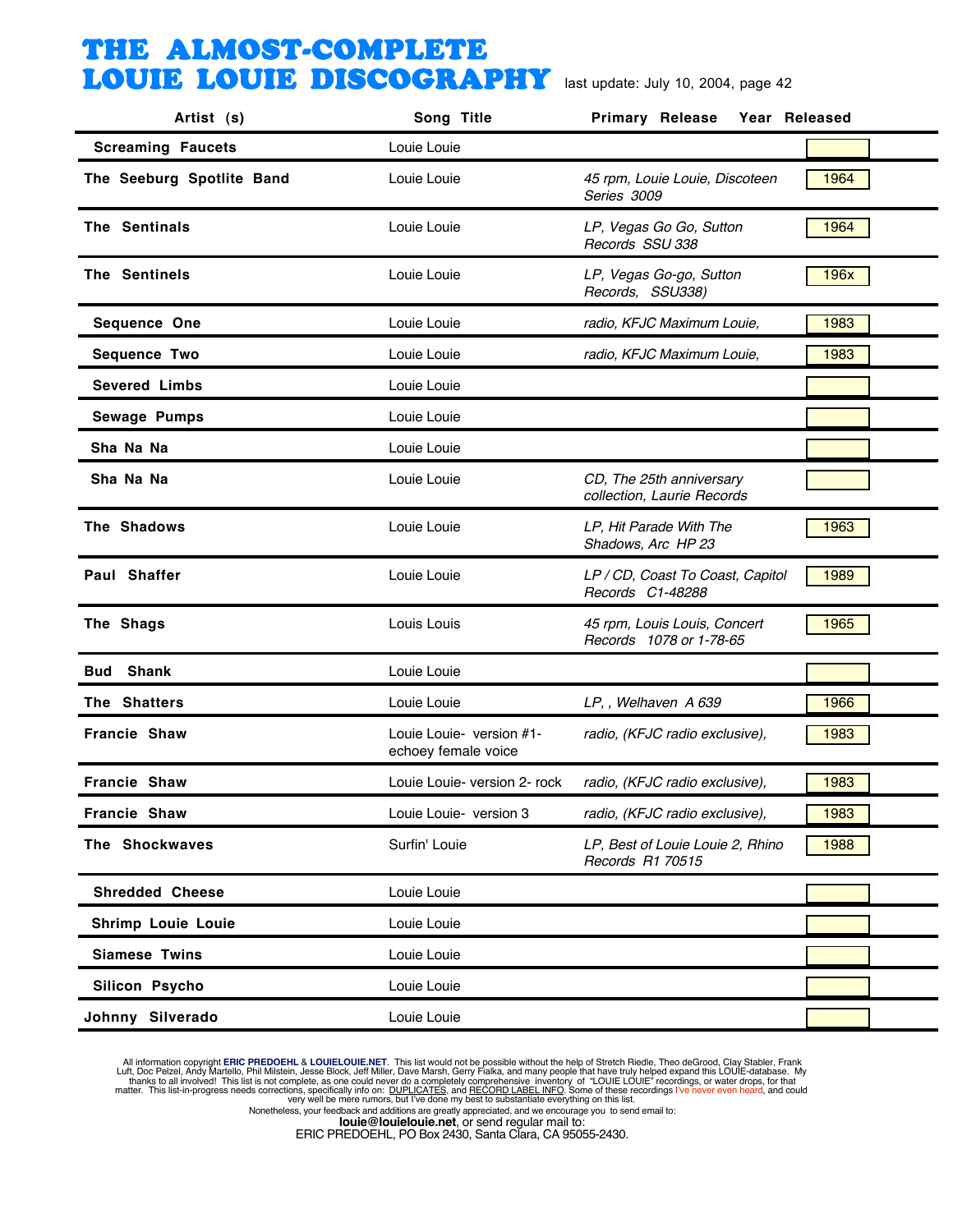| Artist (s)                     | Song Title  | <b>Primary Release</b><br>Year Released                                                   |  |
|--------------------------------|-------------|-------------------------------------------------------------------------------------------|--|
| Simba                          | Louie Louie | 45 rpm, Louie Louie / Movin, Fire<br>1971<br><b>FIR 100</b>                               |  |
| Sir Arthur                     | Louie Louie |                                                                                           |  |
| <b>Siren Sound</b>             | Louie Louie |                                                                                           |  |
| <b>Sisters Of Mercy</b>        | Louie Louie | LP, Possesion, Skeleton Songs<br>1983<br>Records Skelet 03                                |  |
| <b>Sisters Of Mercy</b>        | Louie Louie | LP, The Lights Shine Clear<br>1984<br>Through The Sodium Haze,<br>Merciful Release SM 002 |  |
| <b>Sisters Of Mercy</b>        | Louie Louie | LP, Tune In  Turn Off  Burn<br>1985<br>Out, no label                                      |  |
| Sisters Of Mercy               | Louie Louie | LP, Blood Money, S.O.M. 666<br>1985                                                       |  |
| Sisters Of Mercy               | Louie Louie | unreleased, Live (1985),<br>1985                                                          |  |
| <b>Skank Louie</b>             | Louie Louie |                                                                                           |  |
| <b>Skins</b>                   | Louie Louie |                                                                                           |  |
| <b>Slack</b>                   | Louie Louie | 1989<br>LP, Deep like space, C/Z Records<br>CZ011                                         |  |
| Slant Six                      | Louie Louie |                                                                                           |  |
| Slash & the DDs                | Louie Louie |                                                                                           |  |
| Sledge<br>Ricky                | Louie Louie |                                                                                           |  |
| The Sleepfarmers               | Louie Louie | CD, Benefit Of The Doubt,                                                                 |  |
| <b>Sliced Leg</b>              | Louie Louie |                                                                                           |  |
| Efram Slimbelist & the Juniors | Louie Louie |                                                                                           |  |
| <b>Smeagmas</b><br>The         | Louie Louie |                                                                                           |  |
| Patti Smith                    | Louie Louie | 1976<br>unreleased, live show-<br>Washington DC- 1976,                                    |  |
| Patti Smith                    | Louie Louie | unreleased, live at Boarding<br>House,                                                    |  |
| Patti Smith                    | Louie Louie | 1976<br>unreleased, live show- Roxy<br>1/30/76,                                           |  |
| Patti Smith                    | Louie Louie | unreleased, live show- 1978,<br>1978                                                      |  |
| Patti Smith                    | Louie Louie | unreleased, live show-<br>1976<br>Stockholm, Sweden 10/3/76,                              |  |
|                                |             |                                                                                           |  |

All information copyright **ERIC PREDOEHL & LOUIELOUIE.NET**. This list would not be possible without the help of Stretch Riedle, Theo deGrood, Clay Stabler, Frank Luft, Doc Pelzel, Andy Martello, Phil Mislistin, Jesse Block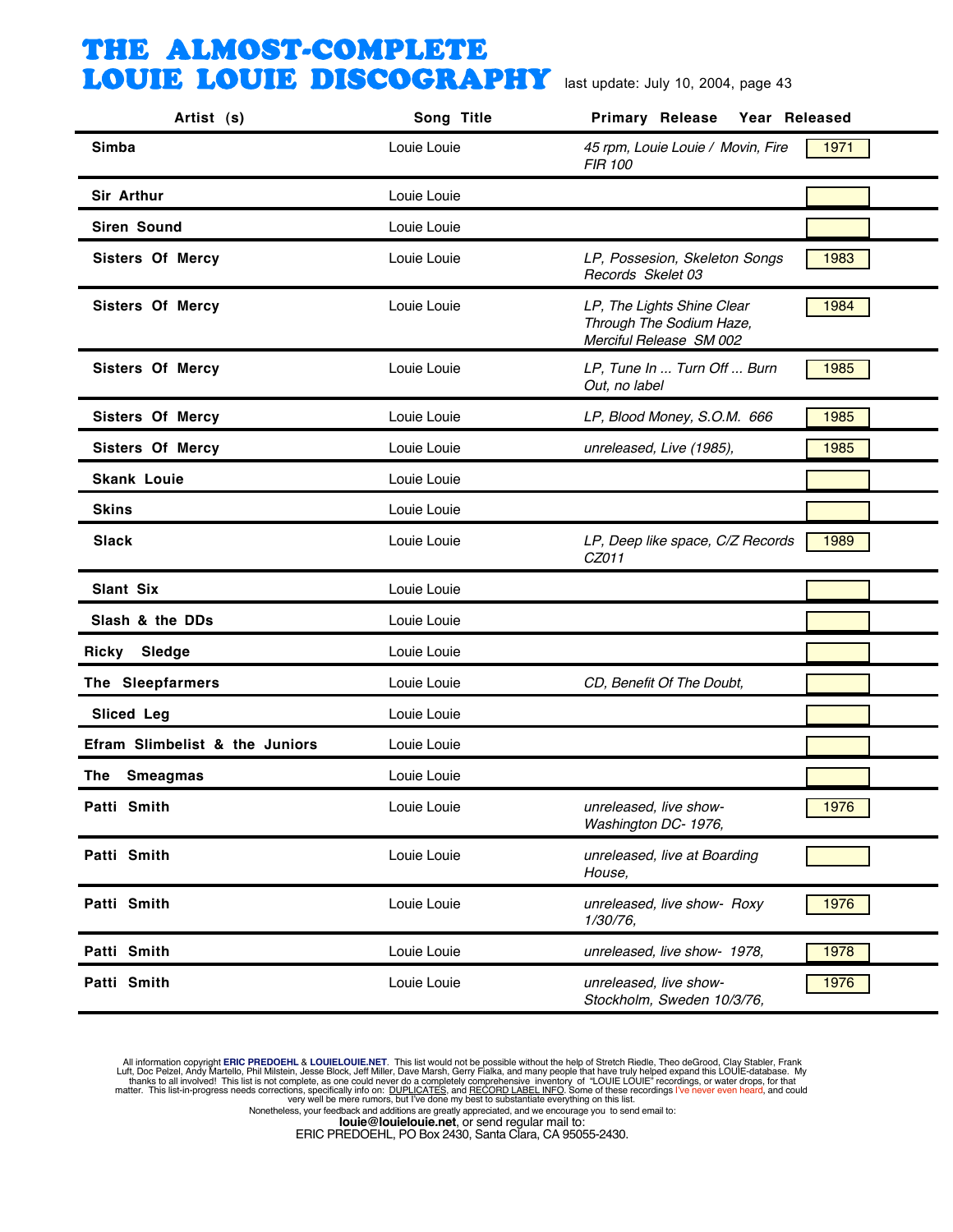| Artist (s)                        | Song Title                    | <b>Primary Release</b><br>Year Released                                               |      |
|-----------------------------------|-------------------------------|---------------------------------------------------------------------------------------|------|
| Patti Smith                       | Louie Louie                   | unreleased, live show- Bottom<br>Line, NY- 1975,                                      | 1975 |
| Howard Smith & the Anchor People  | Louie Louie                   |                                                                                       |      |
| The Sneakers                      | Louie Louie                   | CD, The First Trip,                                                                   | 1998 |
| The Someones                      | Louie Louie                   | 45 rpm, Under The Boardwalk /<br>Louie Louie, Sonet T 7196                            | 1965 |
| Somnambulists                     | Louie Louie                   |                                                                                       |      |
| The Sonics                        | Louie Louie (1966- Etiquette) | 45 rpm, Louie Louie, Etiquette<br>Records ET-23                                       | 1966 |
| The Sonics                        | Louie Louie (1980- Bomp)      | LP, Sinderella, Bomp Records<br><b>BLP 4011</b>                                       | 1980 |
| Sounds Orchestral                 | Louie Louie                   | 45 rpm, Louie Louie, Janus<br>Records J124                                            |      |
| Sour Belly Rapture or Larry       | Louie Louie                   |                                                                                       |      |
| Space Cadavers                    | Louie Louie                   |                                                                                       |      |
| <b>Sparking Godzillas</b>         | Louie Louie                   |                                                                                       |      |
| <b>Spectrum</b>                   | Louie Louie                   | CD, Spectrum Plays the Blues,<br>Volcano Records VR002                                | 1999 |
| Les Splootch                      | Louie Louie                   | 45 rpm, Louie Louie, Studio JD<br>records                                             | 1964 |
| Sporadic Angels                   | Louie Louie                   |                                                                                       |      |
| Alfanzo Springsteen               | Louie Louie                   |                                                                                       |      |
| <b>Bruce Springsteen</b>          | Louie Louie                   | CD, Lost And Live, KTS                                                                | 1978 |
| <b>Bruce Springsteen</b>          | Louie Louie                   | bootleg LP, Rockin Days,<br>Amazing Pig Records TAP 009                               | 1983 |
| The Squids                        | Louie Louie                   | CD, Sign Where?,                                                                      | 1998 |
| St. Elmo's Fire & Temporary Thing | Louie Louie                   |                                                                                       |      |
| The Standells                     | Louie Louie                   | LP, Recorded Live At P.J.'s-San<br>Francisco U.S.A. 1964, Liberty<br>Records LRP 3384 | 1964 |
| Marshall Stax                     | Louie Louie                   |                                                                                       |      |
| Steve & the Z                     | Louie Louie                   |                                                                                       |      |
| Steve W & His Mystery Synthesizer | Louie Louie                   | radio, KFJC -8/21/83 (15:00) 3:00<br>pm- 6:00 pm,                                     |      |

All information copyright **ERIC PREDOEHL & LOUIELOUIE.NET**. This list would not be possible without the help of Stretch Riedle, Theo deGrood, Clay Stabler, Frank Luft, Doc Pelzel, Andy Martello, Phil Mislistin, Jesse Block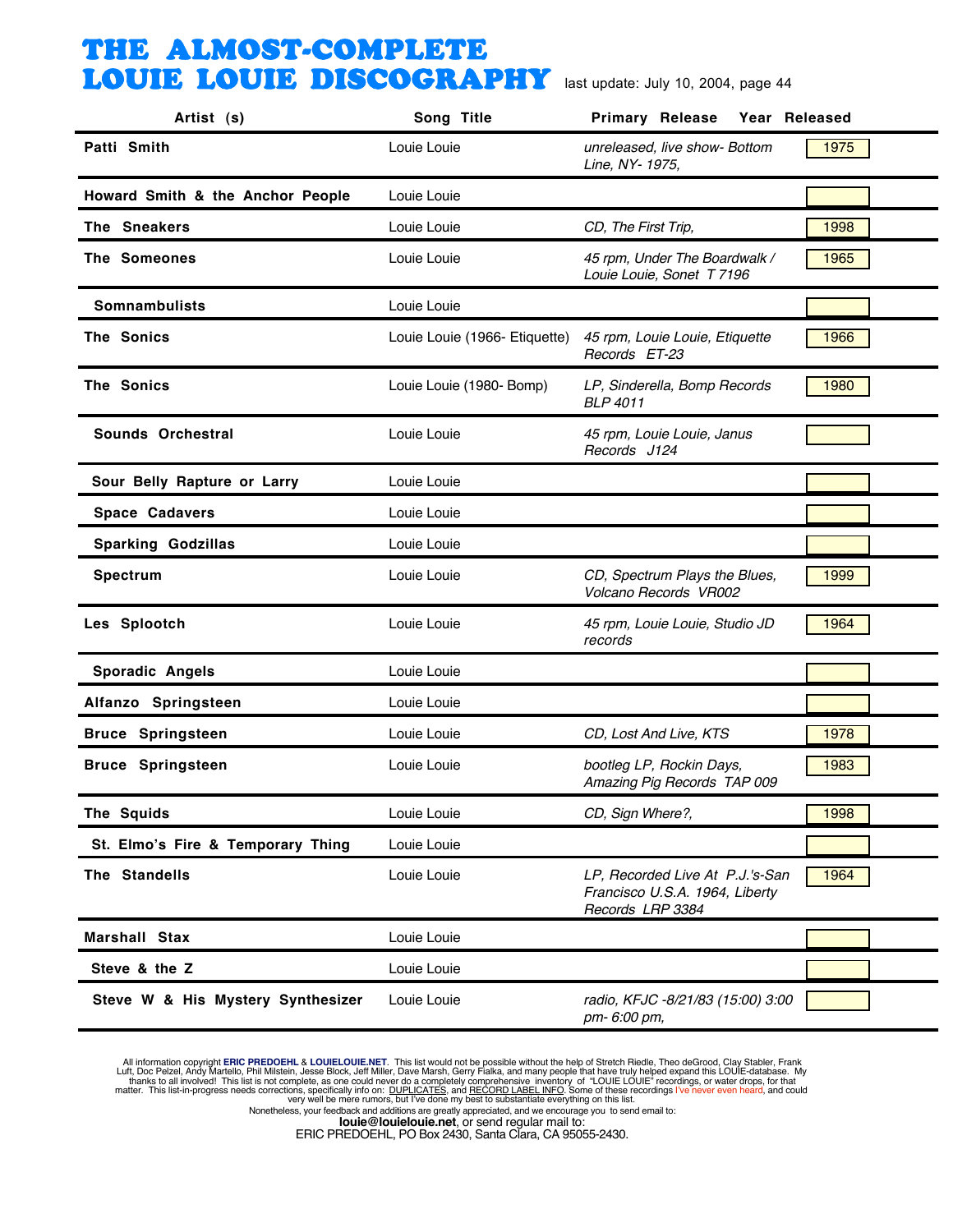| The Stevens<br>Louie Louie<br>radio, (KFJC radio exclusive),<br>1983<br>1983<br>The Stevens<br>Louie Louie<br>radio, (KFJC radio exclusive),<br>The Stevens<br>1983<br>Louie Louie<br>live radio, (live @ KFJC Maximum<br>LOUIE LOUIE- exclusive),<br>Stevie and the Satellites<br>LP, Live at the 7th Anniversary<br>1994<br>Louie Louie<br>Party, WQSR<br>Stiff & the Poodletones<br>Louie Louie<br><b>Stinking Gastropods</b><br>Louie Louie<br>1983<br>Stop the Keg<br>Louie Louie<br>radio, (KFJC radio exclusive),<br>Stop the Keg<br>Louie Louie<br>radio, (KFJC radio exclusive),<br>1983<br><b>Stray Gnats</b><br>Louie Louie<br>Stray Piranha<br>Louie Louie<br><b>Stupid Brothers</b><br>Louie Louie<br>1981<br><b>Stupid Set</b><br>Louie Louie<br>12', Soft Parade, MMMH Records<br>MMMH0001<br>The Sub-Mersians<br>Crack Louie<br>CD, Raw Love Songs From My<br>2000<br>Garage to Your Bedroom to Save<br>the Cave Train, Velvet Undertow<br>The Suburban Kids<br>1983<br>Louie Louie<br>KFJC, (live @ KFJC Open Mike-<br>exclusive archives),<br>Suburban's Puddles<br>Louie Louie<br>LP, I've Got Everything, CBS<br>1989<br>Henry Lee Summer<br>Louie Louie<br>Records Z 45124<br>Los Supersonicos<br>Louie Louie<br>1995<br>, (1995 version??),<br>Los Supersonics<br>Louie Louie<br>LP, Los Supersonics, DCA<br>Records DIC1001<br>The Surfaris<br>Louie Louie (1964- LP)<br>1964<br>LP, Hit City '64, Decca Records<br>DL-4487<br>The Surfaris<br>1983<br>Louie Louie (1983- Live LP)<br>LP, Surfaris Live, Koinkidink<br>Records KWK 102<br>The Surfaris<br>Louie Louie (live@ Boardwalk unreleased, live @ Santa Cruz<br>1992<br>1992)<br>Boardwalk, Sept 30 1992,<br>David Surkamp<br>Louie Louie<br>45 rpm, Louie Louie, Butt Records<br>1984<br>MGLS003 | Artist (s) | Song Title | <b>Primary Release</b><br>Year Released |  |
|----------------------------------------------------------------------------------------------------------------------------------------------------------------------------------------------------------------------------------------------------------------------------------------------------------------------------------------------------------------------------------------------------------------------------------------------------------------------------------------------------------------------------------------------------------------------------------------------------------------------------------------------------------------------------------------------------------------------------------------------------------------------------------------------------------------------------------------------------------------------------------------------------------------------------------------------------------------------------------------------------------------------------------------------------------------------------------------------------------------------------------------------------------------------------------------------------------------------------------------------------------------------------------------------------------------------------------------------------------------------------------------------------------------------------------------------------------------------------------------------------------------------------------------------------------------------------------------------------------------------------------------------------------------------------------------------------------------------------------------------------------------------------------|------------|------------|-----------------------------------------|--|
|                                                                                                                                                                                                                                                                                                                                                                                                                                                                                                                                                                                                                                                                                                                                                                                                                                                                                                                                                                                                                                                                                                                                                                                                                                                                                                                                                                                                                                                                                                                                                                                                                                                                                                                                                                                  |            |            |                                         |  |
|                                                                                                                                                                                                                                                                                                                                                                                                                                                                                                                                                                                                                                                                                                                                                                                                                                                                                                                                                                                                                                                                                                                                                                                                                                                                                                                                                                                                                                                                                                                                                                                                                                                                                                                                                                                  |            |            |                                         |  |
|                                                                                                                                                                                                                                                                                                                                                                                                                                                                                                                                                                                                                                                                                                                                                                                                                                                                                                                                                                                                                                                                                                                                                                                                                                                                                                                                                                                                                                                                                                                                                                                                                                                                                                                                                                                  |            |            |                                         |  |
|                                                                                                                                                                                                                                                                                                                                                                                                                                                                                                                                                                                                                                                                                                                                                                                                                                                                                                                                                                                                                                                                                                                                                                                                                                                                                                                                                                                                                                                                                                                                                                                                                                                                                                                                                                                  |            |            |                                         |  |
|                                                                                                                                                                                                                                                                                                                                                                                                                                                                                                                                                                                                                                                                                                                                                                                                                                                                                                                                                                                                                                                                                                                                                                                                                                                                                                                                                                                                                                                                                                                                                                                                                                                                                                                                                                                  |            |            |                                         |  |
|                                                                                                                                                                                                                                                                                                                                                                                                                                                                                                                                                                                                                                                                                                                                                                                                                                                                                                                                                                                                                                                                                                                                                                                                                                                                                                                                                                                                                                                                                                                                                                                                                                                                                                                                                                                  |            |            |                                         |  |
|                                                                                                                                                                                                                                                                                                                                                                                                                                                                                                                                                                                                                                                                                                                                                                                                                                                                                                                                                                                                                                                                                                                                                                                                                                                                                                                                                                                                                                                                                                                                                                                                                                                                                                                                                                                  |            |            |                                         |  |
|                                                                                                                                                                                                                                                                                                                                                                                                                                                                                                                                                                                                                                                                                                                                                                                                                                                                                                                                                                                                                                                                                                                                                                                                                                                                                                                                                                                                                                                                                                                                                                                                                                                                                                                                                                                  |            |            |                                         |  |
|                                                                                                                                                                                                                                                                                                                                                                                                                                                                                                                                                                                                                                                                                                                                                                                                                                                                                                                                                                                                                                                                                                                                                                                                                                                                                                                                                                                                                                                                                                                                                                                                                                                                                                                                                                                  |            |            |                                         |  |
|                                                                                                                                                                                                                                                                                                                                                                                                                                                                                                                                                                                                                                                                                                                                                                                                                                                                                                                                                                                                                                                                                                                                                                                                                                                                                                                                                                                                                                                                                                                                                                                                                                                                                                                                                                                  |            |            |                                         |  |
|                                                                                                                                                                                                                                                                                                                                                                                                                                                                                                                                                                                                                                                                                                                                                                                                                                                                                                                                                                                                                                                                                                                                                                                                                                                                                                                                                                                                                                                                                                                                                                                                                                                                                                                                                                                  |            |            |                                         |  |
|                                                                                                                                                                                                                                                                                                                                                                                                                                                                                                                                                                                                                                                                                                                                                                                                                                                                                                                                                                                                                                                                                                                                                                                                                                                                                                                                                                                                                                                                                                                                                                                                                                                                                                                                                                                  |            |            |                                         |  |
|                                                                                                                                                                                                                                                                                                                                                                                                                                                                                                                                                                                                                                                                                                                                                                                                                                                                                                                                                                                                                                                                                                                                                                                                                                                                                                                                                                                                                                                                                                                                                                                                                                                                                                                                                                                  |            |            |                                         |  |
|                                                                                                                                                                                                                                                                                                                                                                                                                                                                                                                                                                                                                                                                                                                                                                                                                                                                                                                                                                                                                                                                                                                                                                                                                                                                                                                                                                                                                                                                                                                                                                                                                                                                                                                                                                                  |            |            |                                         |  |
|                                                                                                                                                                                                                                                                                                                                                                                                                                                                                                                                                                                                                                                                                                                                                                                                                                                                                                                                                                                                                                                                                                                                                                                                                                                                                                                                                                                                                                                                                                                                                                                                                                                                                                                                                                                  |            |            |                                         |  |
|                                                                                                                                                                                                                                                                                                                                                                                                                                                                                                                                                                                                                                                                                                                                                                                                                                                                                                                                                                                                                                                                                                                                                                                                                                                                                                                                                                                                                                                                                                                                                                                                                                                                                                                                                                                  |            |            |                                         |  |
|                                                                                                                                                                                                                                                                                                                                                                                                                                                                                                                                                                                                                                                                                                                                                                                                                                                                                                                                                                                                                                                                                                                                                                                                                                                                                                                                                                                                                                                                                                                                                                                                                                                                                                                                                                                  |            |            |                                         |  |
|                                                                                                                                                                                                                                                                                                                                                                                                                                                                                                                                                                                                                                                                                                                                                                                                                                                                                                                                                                                                                                                                                                                                                                                                                                                                                                                                                                                                                                                                                                                                                                                                                                                                                                                                                                                  |            |            |                                         |  |
|                                                                                                                                                                                                                                                                                                                                                                                                                                                                                                                                                                                                                                                                                                                                                                                                                                                                                                                                                                                                                                                                                                                                                                                                                                                                                                                                                                                                                                                                                                                                                                                                                                                                                                                                                                                  |            |            |                                         |  |
|                                                                                                                                                                                                                                                                                                                                                                                                                                                                                                                                                                                                                                                                                                                                                                                                                                                                                                                                                                                                                                                                                                                                                                                                                                                                                                                                                                                                                                                                                                                                                                                                                                                                                                                                                                                  |            |            |                                         |  |
|                                                                                                                                                                                                                                                                                                                                                                                                                                                                                                                                                                                                                                                                                                                                                                                                                                                                                                                                                                                                                                                                                                                                                                                                                                                                                                                                                                                                                                                                                                                                                                                                                                                                                                                                                                                  |            |            |                                         |  |
|                                                                                                                                                                                                                                                                                                                                                                                                                                                                                                                                                                                                                                                                                                                                                                                                                                                                                                                                                                                                                                                                                                                                                                                                                                                                                                                                                                                                                                                                                                                                                                                                                                                                                                                                                                                  |            |            |                                         |  |

All information copyright **ERIC PREDOEHL & LOUIELOUIE.NET**. This list would not be possible without the help of Stretch Riedle, Theo deGrood, Clay Stabler, Frank Luft, Doc Pelzel, Andy Martello, Phil Mislistin, Jesse Block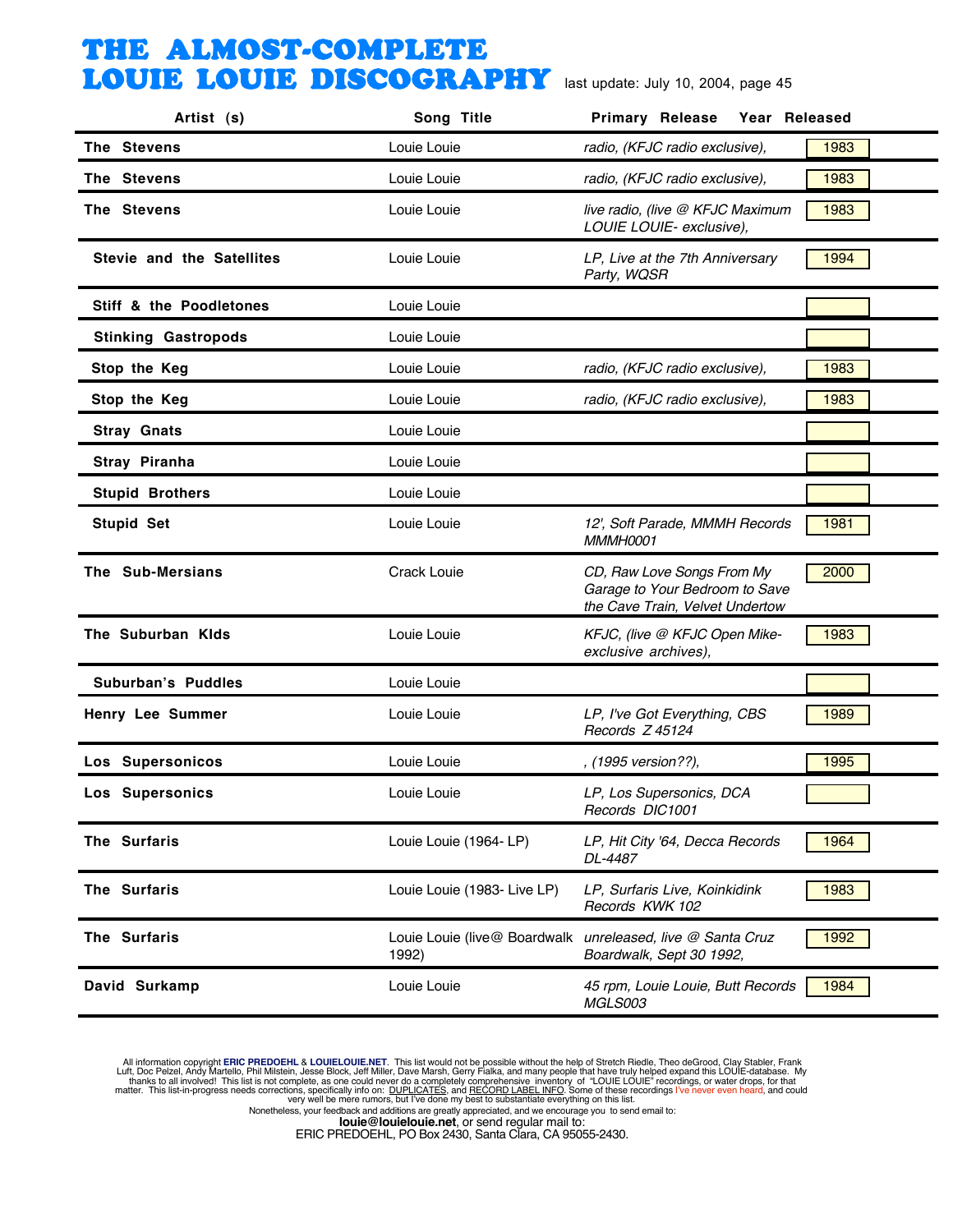| Artist (s)                     | Song Title                                                          | <b>Primary Release</b><br>Year Released                           |          |
|--------------------------------|---------------------------------------------------------------------|-------------------------------------------------------------------|----------|
| Alexander Surmont              | Da lui non hai / Louie Louie<br>(v.4- Italian version)              | cassette, ,                                                       | 2002     |
| Alexander Surmont              | Louie Louie (English version<br>#1-G-C-Dm)                          | cassette,                                                         | 2002     |
| Alexander Surmont              | Louie Louie (English version<br>#3- Richard Berry style<br>$G-F-C7$ | cassette,,                                                        | 2002     |
| Alexander Surmont              | Louie Louie (v.2- English w/<br>surf intro G-C-Dm)                  | cassette, ,                                                       | 2002     |
| Alexander Surmont              | Lowie Lowie/ Louie Louie<br>(v.5- Flemish version)                  | cassette,,                                                        | 2002     |
| <b>Swamp Rats</b>              | Louie Louie                                                         |                                                                   |          |
| The Swamp Rats                 | Louie Louie                                                         | LP, Disco Sucks, Keystone<br>Records K111541-39                   | 1979     |
| The Swamp Rats                 | Louie Louie (Clean 1966)                                            | , 1966 "Clean",                                                   | 1966     |
| The Swingin' Medallions        | Louie Louie                                                         | , 1967,                                                           | 1967     |
| The Swingin Medallions         | Louie Louie                                                         | LP, Double Shot (Of My Baby's<br>Love), Smash Records<br>SRS67083 | 1966     |
| The Swinging Medallions        | Louie Louie                                                         |                                                                   |          |
| The Syndicate Of Sound         | Louie Louie (1966)                                                  | unreleased, live @ Frontier<br>Village, San Jose, 1966,           |          |
| The Syndicate Of Sound         | Louie Louie (1991)                                                  | unreleased, live @ FX, San Jose,<br>May 31, 1991,                 | 1991     |
| The Syndicate Of Sound         | Louie Louie (flexi-disc)                                            | flexidisc, , Cream Puff War<br>Presents CPW 002                   | 1991     |
| System 9                       | Louie Louie                                                         |                                                                   |          |
| The Tahiti Airboys             | Louie Louie                                                         |                                                                   |          |
| The Tams                       | Louie Louie                                                         | LP, A Little More Soul, ABC<br>Records ABCS 627                   | late 60s |
| The Tams                       | Louie Louie remixed                                                 |                                                                   | 1964     |
| <b>Teddy &amp; Roughriders</b> | Louie Louie live @ Seaside                                          | VHS, live recording @ EP<br>archives,                             | 1999     |
| Denniz Tek                     | Louie Louie                                                         | , LP; "Denniz Tek"; Revenge<br>Records MIG 13,                    | 1974/198 |

All information copyright **ERIC PREDOEHL & LOUIELOUIE.NET**. This list would not be possible without the help of Stretch Riedle, Theo deGrood, Clay Stabler, Frank Luft, Doc Pelzel, Andy Martello, Phil Mislistin, Jesse Block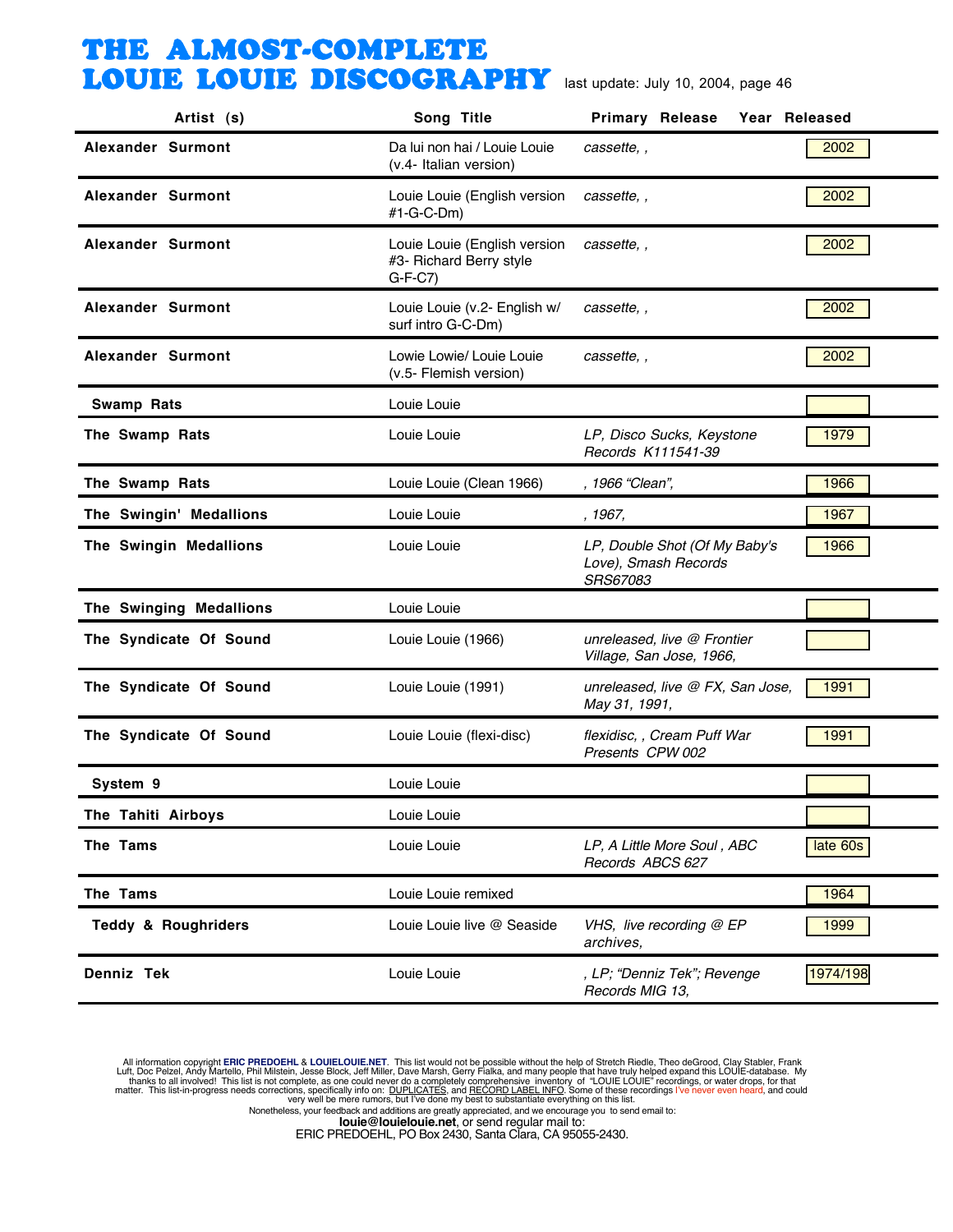| Artist (s)                    | Song Title                   | <b>Primary Release</b><br>Year Released                             |                  |
|-------------------------------|------------------------------|---------------------------------------------------------------------|------------------|
| Denniz Tek                    | Louie Louie                  | CD, Denniz Tek, Revenge<br>Records MIG 13                           | 1989             |
| <b>Temporary Thing</b>        | Louie Louie                  |                                                                     |                  |
| The Tempos                    | Louie Louie (1966 rehearsal) | , rehearsal @ March 1966,                                           | 1966             |
| The Tempos                    | Louie Louie (1967 release)   | LP, The Tempos, Crypt Records<br>010                                | 1987             |
| Pete Terrace                  | Louie Louie                  | LP, El Nuevo, Scepter Records<br>SS 539                             | mid 60s          |
| Tex, Don & Charlie            | Louie Louie                  | CD, What I Done To Her,                                             | <b>FIND THIS</b> |
| <b>That Goes There</b>        | Louie Louie                  |                                                                     |                  |
| That Goes There + Friends     | Louie Louie                  |                                                                     |                  |
| The Three Amigos              | Louie Louie                  | CD, Louie Louie, Inferno Records/<br><b>BIT Music CD 17</b>         | 1999             |
| The Three Amigos              | Louie Louie (3:41)           | CDS, , Inferno Records 210 2714                                     | 1999             |
| The Three Amigos              | Louie Louie (5:04)           | CDS, , Inferno Records 210 2714                                     | 1999             |
| Three Day Stubble             | Louie Louie                  | VHS, DUI (documentary),                                             |                  |
| The Throatless Brown Pelicans | Louie Louie                  |                                                                     | <b>FIND THIS</b> |
| The Thrusters                 | Louie Louie                  | cassette, live @ Catalyst, Santa<br>Cruz, Dec. 19, 1985,            | 1985             |
| The Thunderbolts              | Louie Louie                  | LP, The Thunderbolts, Sears<br><b>Recording Studios</b>             | 1965             |
| <b>Tiger Moon</b>             | Louie Louie (4:27)           | 12', , Vision Records VR 1205                                       | 1988             |
| <b>Tiger Moon</b>             | Louie Louie (8:31)           | 12', , Vision Records VR 1205                                       | 1988             |
| Tigermoon                     | Louie Louie- mix 1           | 12" EP, Louie Louie, Vision<br>Records VR 1205                      | 1988             |
| Tigermoon                     | Louie Louie- mix 2           | 12" EP, Louie Louie, Vision<br>Records VR 1205                      | 1988             |
| Tigermoon                     | Louie Louie- mix 3           | 12" EP, Louie Louie, Vision<br>Records VR 1205                      | 1988             |
| <b>Time</b>                   | Louie Louie                  |                                                                     |                  |
| Time Code / Tyme Code         | Louie Louie                  | 12', , Macola Records MRC0949                                       | 1986             |
| <b>Tiny Tim</b>               | Louie Louie                  | cassette, Stretch archives-<br>backstage recording @ Santa<br>Cruz, | 199x             |

All information copyright **ERIC PREDOEHL & LOUIELOUIE.NET**. This list would not be possible without the help of Stretch Riedle, Theo deGrood, Clay Stabler, Frank Luft, Doc Pelzel, Andy Martello, Phil Mislistin, Jesse Block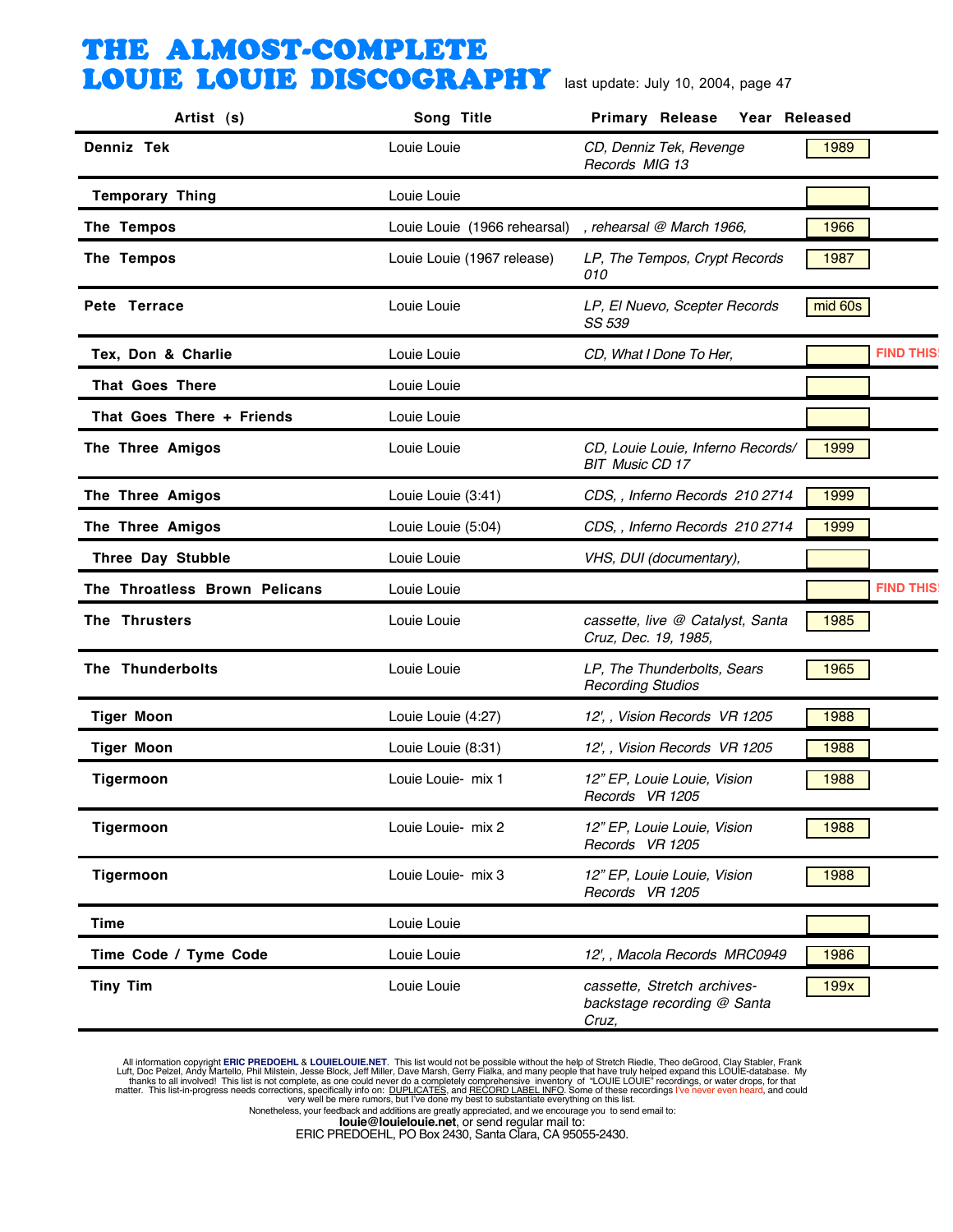| Artist (s)                                    | Song Title                          | Primary Release<br>Year Released                                            |      |
|-----------------------------------------------|-------------------------------------|-----------------------------------------------------------------------------|------|
| Tits & Ass                                    | Louie Louie                         |                                                                             |      |
| To the Jerks Across the Street                | Louie Louie (part 1)                |                                                                             |      |
| To the Jerks Across the Street                | Louie Louie (The Final<br>Chapters) |                                                                             |      |
| Toasted Teddy & the Brewer<br><b>Blowouts</b> | Louie Louie                         |                                                                             |      |
| <b>Tom Kats</b>                               | Louie Louie                         |                                                                             |      |
| <b>Tommy Dog</b>                              | Louie Louie                         | 45 rpm, , Sod Records TD3SOD3                                               | 1986 |
| Tommy's Magic Arse                            | Louie Louie                         | MP3, (internet website),                                                    |      |
| Tony Lane & the Fabulous Spades               | Louie Louie                         | LP, Introducing: Baby Please<br>Don't Go, Justice JLP 133                   | 1966 |
| Tooth & Mom                                   | Louie Louie                         |                                                                             |      |
| <b>Toots and The Maytals</b>                  | Louie Louie (4:25)                  | LP, Funky Kingston, Mango<br>Records MLPS 9330                              | 1975 |
| <b>Toots and The Maytals</b>                  | Louie Louie (5:47)                  | CD, Funky Kingston,                                                         |      |
| Toots & the Maytals                           | Louie Louie                         | LP, (which version?,                                                        | 1975 |
| Top of the Hill Daly City                     | Louie Louie                         | radio, (KFJC radio exclusive),                                              |      |
| The Topics                                    | Louie Louie                         | LP, Living Evidence, Topic<br>Records LP-1001-S                             | 1970 |
| The Tour                                      | Louie Louie                         | VHS, The Tour, SST records<br><b>SSTV 002</b>                               | 1985 |
| <b>Toxic Shock</b>                            | Louie Louie                         |                                                                             |      |
| <b>Tragic Mulattos</b>                        | Louie Louie                         |                                                                             |      |
| <b>Tragic Mullatto</b>                        | Louie Louie                         |                                                                             |      |
| <b>Travelling Mattes</b>                      | Louie Louie                         |                                                                             |      |
| <b>Treble Spankers</b>                        | Louie Louie                         | CD single, Red Hot Navigator /<br>Louie Louie, Polydor Records<br>577 960-2 | 1995 |
| <b>Trend Pigs</b>                             | Louie Louie                         |                                                                             |      |
| <b>Trends</b>                                 | Louie Louie                         |                                                                             |      |
| Trevor the Tongueless Wonder                  | Louie Louie                         |                                                                             |      |
| The Troggs                                    | Louie Louie                         | LP, From Nowhere, Page One<br>Records TL5355                                | 1966 |

All information copyright **ERIC PREDOEHL & LOUIELOUIE.NET**. This list would not be possible without the help of Stretch Riedle, Theo deGrood, Clay Stabler, Frank Luft, Doc Pelzel, Andy Martello, Phil Mislistin, Jesse Block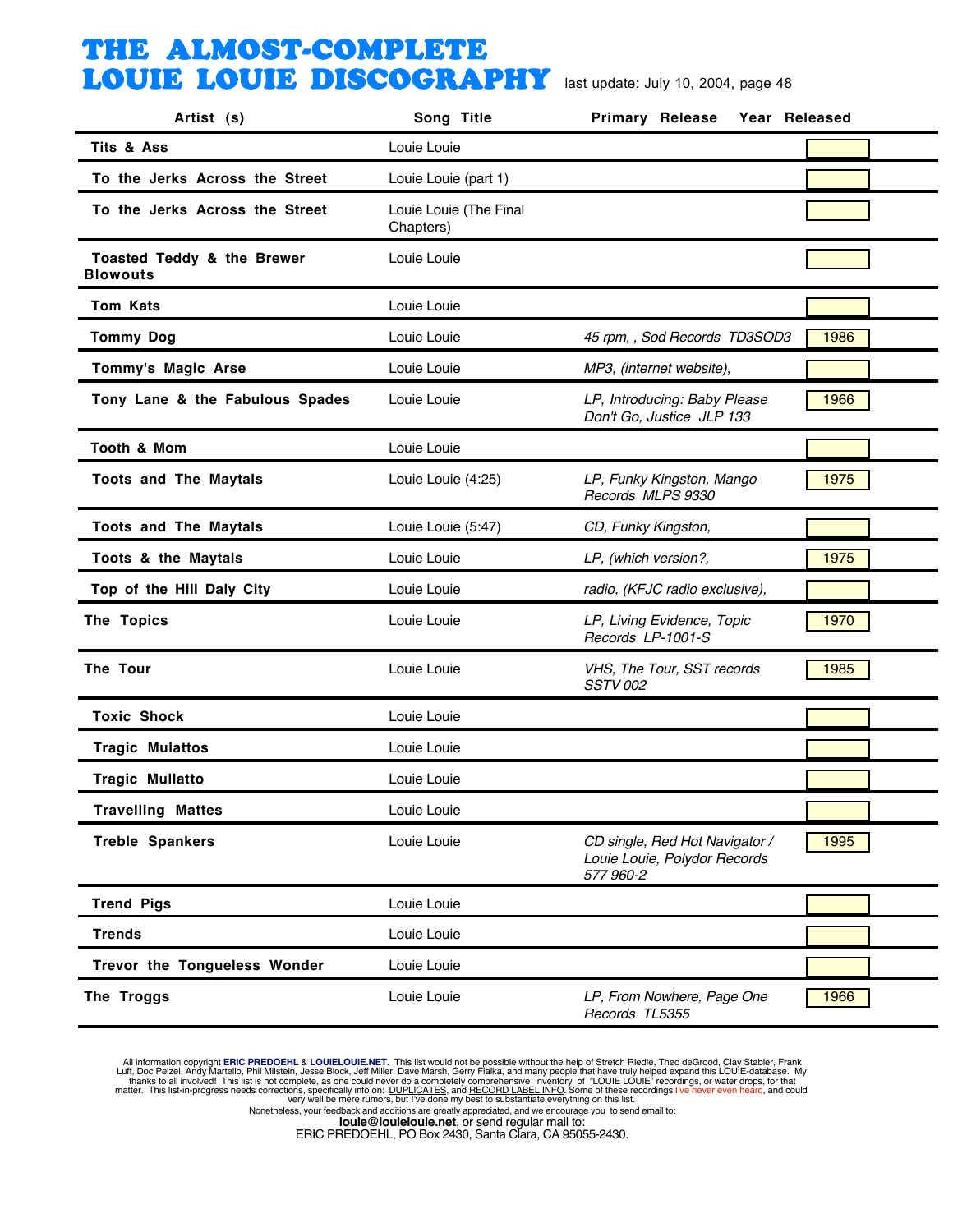| Artist (s)                                             | Song Title  | <b>Primary Release</b><br>Year Released               |          |
|--------------------------------------------------------|-------------|-------------------------------------------------------|----------|
| Trom & Yaj-Yaj                                         | Louie Louie |                                                       |          |
| <b>TSB</b>                                             | Louie Louie |                                                       |          |
| <b>Tu-Tus</b>                                          | Louie Louie |                                                       |          |
| Maureen (Moe)<br><b>Tucker</b>                         | Louie Louie | LP, Playing Possum, Trash<br>Records TLP 1001         | 1982     |
| The Tuks                                               | Louie Louie |                                                       |          |
| <b>Tulsa City Truckers</b>                             | Louie Louie |                                                       |          |
| Ike and Tina Turner                                    | Louie Louie | LP, Greatest Hits Vol. 2, Saja<br>Records 91224-2     | 1988     |
| <b>Turnpike Cruisers</b>                               | Louie Louie | , ?- "Sleaze attack at the edge<br>city drive in",    |          |
| The Turtles                                            | Louie Louie | unreleased, Milwaukee<br>Summerfest on July 4th 1991, | 1991     |
| <b>Tux Dentist</b>                                     | Louie Louie |                                                       |          |
| <b>Tux Dentist</b>                                     | Louie Louie | radio, KFJC Maximum Louie,                            | 1983     |
| Twist Off & the Caps                                   | Louie Louie |                                                       |          |
| Two Far Garage                                         | Louie Louie |                                                       |          |
| Tyme Code featuring Steve Sparling                     | Louie Louie | 12" EP, Louie Louie, Macola<br>Records MRC0949        | 1986     |
| <b>Typhoons</b>                                        | Louie Louie |                                                       |          |
| <b>Typhoons</b>                                        | Louie Louie |                                                       |          |
| <b>Ugly Boat People</b>                                | Louie Louie | , (haven't heard it yet),                             |          |
| ui                                                     | Louie Louie |                                                       |          |
| Unbearably Inconsiderate                               | Louie Louie |                                                       |          |
| The Underground All Stars                              | Louie Louie | LP, Extremely Heavy", Dot<br>Records DLP25964         | late 60s |
| Underground & the Shoe Shine Boys                      | Louie Louie |                                                       |          |
| University of Washington Husky<br><b>Marching Band</b> | Louie Louie | CD, (Best of the Northwest),<br>Jerden JRCD 7011      | 1994     |
| University of Washington Husky<br><b>Marching Band</b> | Louie Louie | CD, The Louie Louie Collection,<br>Jerden JRCD 7011   | 1989     |
| (unknown)                                              | Louie Louie | LP, (untitled), Valentine<br><b>Recording Studios</b> | 1966     |

All information copyright **ERIC PREDOEHL & LOUIELOUIE.NET**. This list would not be possible without the help of Stretch Riedle, Theo deGrood, Clay Stabler, Frank Luft, Doc Pelzel, Andy Martello, Phil Mislistin, Jesse Block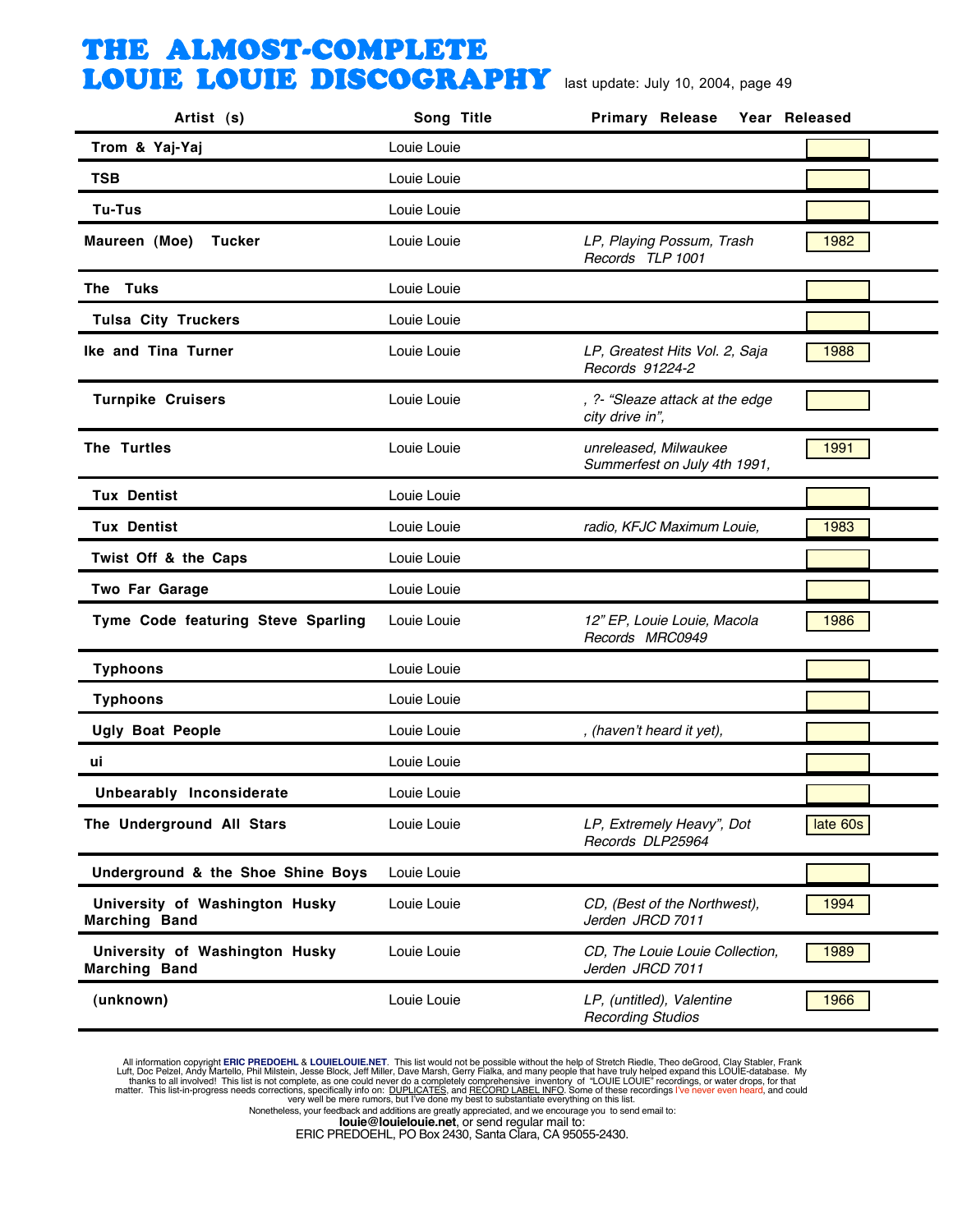| Artist (s)                                        | Song Title                        | <b>Primary Release</b><br>Year Released                                                            |         |
|---------------------------------------------------|-----------------------------------|----------------------------------------------------------------------------------------------------|---------|
| Unknown Band #1                                   | Louie Louie                       |                                                                                                    |         |
| Unknown Band #2                                   | Louie Louie                       |                                                                                                    |         |
| <b>Unlimited Discounts</b>                        | Louie Louie                       |                                                                                                    |         |
| <b>Unrelated Segments</b>                         | Louie Louie                       | , (talk to Jean-Marc from France),                                                                 | ??      |
| Urpie & the Coneheads                             | Louie Louie                       |                                                                                                    |         |
| Ursa Go Bears Moen                                | Louie Louie                       |                                                                                                    |         |
| <b>USC Trojan Marching Band</b>                   | Louie Louie                       | LP, Let The Games Begin, USC<br>Trojan label                                                       | 1984    |
| The Vacants                                       | Louie Louie                       | LP, Worthless Trash, Beat BEA<br>7095                                                              | 1977    |
| The Van-Dels                                      | Louie Louie                       | LP, House Party-Rockin' Sounds<br>From Boston's South Sho,<br>AA-058                               | 1965    |
| Vast Majority                                     | Louie Louie                       |                                                                                                    |         |
| The Vents                                         | Louie Louie                       |                                                                                                    |         |
| The Ventures                                      | Louie Louie (instructional)       | LP, Play guitar with the Ventures<br>Guitar Phonics- Volume 7, Liberty<br>Records LST 17507 or LRP | mid 60s |
| The Ventures                                      | Louie Louie (mono mix)            |                                                                                                    |         |
| The Ventures                                      | Louie Louie (Ventures A<br>Go-Go) | LP, The Ventures A Go-Go,<br>Dolton Records BST 8037                                               | 1965    |
| Vermiccelli Overdrive                             | Louie Louie                       |                                                                                                    |         |
| Vermine                                           | Louie Louie                       |                                                                                                    |         |
| The Vermon                                        | Louie Louie                       |                                                                                                    |         |
| The Vermon                                        | Louie Louie                       |                                                                                                    |         |
| The Vermon                                        | Louie Louie                       |                                                                                                    |         |
| The Viceroys                                      | Louie Louie                       |                                                                                                    |         |
| <b>Victims of Progress</b>                        | Louie Louie                       |                                                                                                    |         |
| Vigilante                                         | Louie Louie                       |                                                                                                    |         |
| The Viking Pirates                                | Louie Louie (version 1)           |                                                                                                    |         |
| The Viking Pirates                                | Louie Louie (version 2??)         |                                                                                                    |         |
| Johnny Vinegar & the Disposable<br><b>Douches</b> | Louie Louie                       |                                                                                                    |         |

All information copyright **ERIC PREDOEHL & LOUIELOUIE.NET**. This list would not be possible without the help of Stretch Riedle, Theo deGrood, Clay Stabler, Frank Luft, Doc Pelzel, Andy Martello, Phil Mislistin, Jesse Block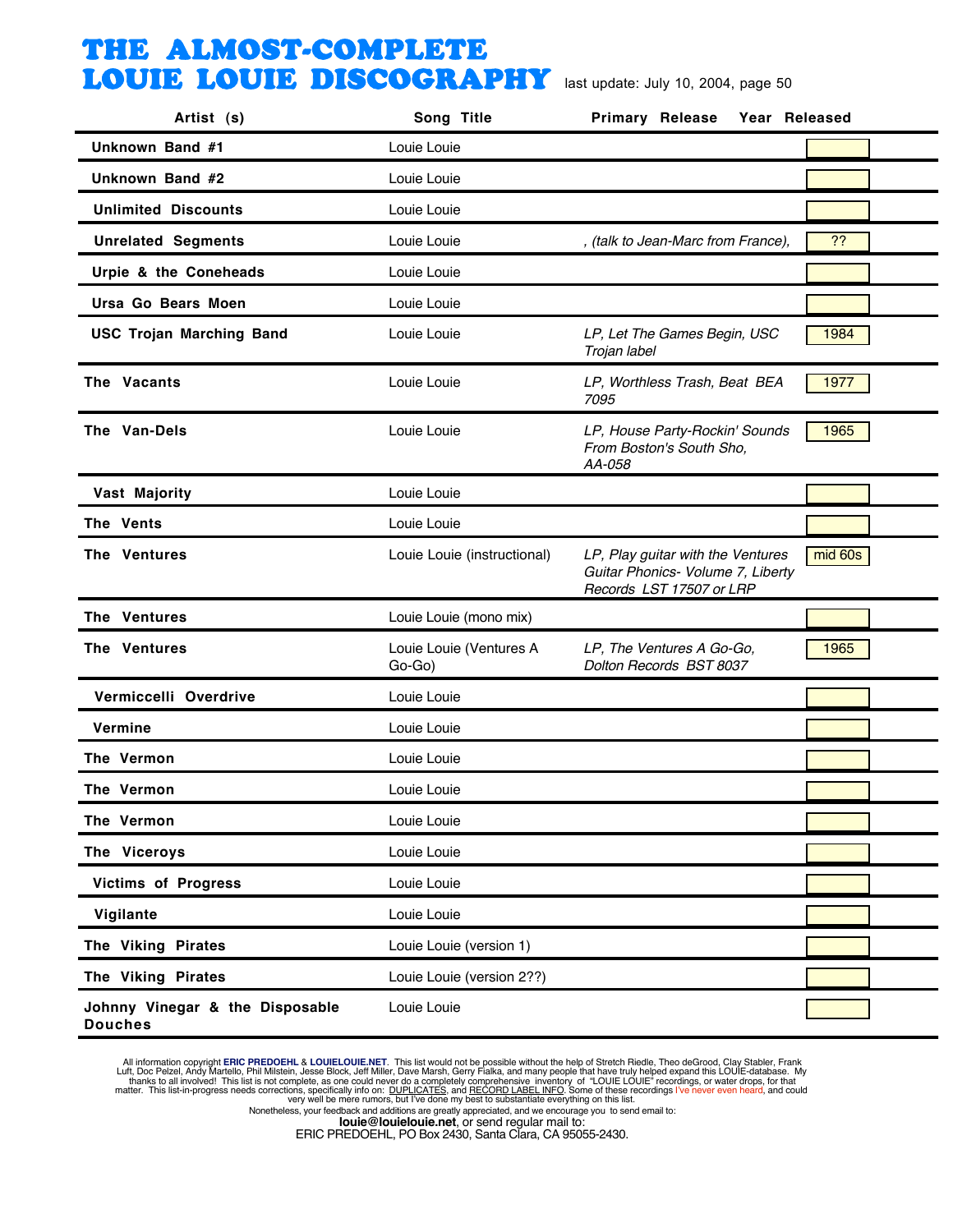| Artist (s)                                                               | Song Title                | <b>Primary Release</b><br>Year Released                       |      |
|--------------------------------------------------------------------------|---------------------------|---------------------------------------------------------------|------|
| <b>Visions</b>                                                           | Louie Louie               |                                                               |      |
| <b>Viva Section</b>                                                      | Louie Louie               |                                                               |      |
| Czar Vodkar                                                              | Louie Louie               |                                                               |      |
| Voice of Binky                                                           | Louie Louie               |                                                               |      |
| <b>VOX Guitar Self-Teacher</b>                                           | Louie Louie               | LP, VOX Guitar Self-Teacher,                                  | 196x |
| Chuck Wagon & the Wheels                                                 | Louie Louie- version 1    |                                                               |      |
| Chuck Wagon & the Wheels                                                 | Louie Louie- version 2    |                                                               |      |
| Chuck Wagon & the Wheels                                                 | Louie Louie- version 3    |                                                               |      |
| Chuck Wagon & the Wheels                                                 | Louie Louie- version 4    |                                                               |      |
| Chuck Wagon & the Wheels                                                 | Louie Louie- version 5    | , Live in 1980,                                               |      |
| The Wailers                                                              | Louie Louie               | LP, The Wailers and Company,<br>Etiquette Records ALB 22      | 1963 |
| The (Fabulous) Wailers                                                   | Louie Louie               | LP, Tall Cool One, Imperial<br>LP-9262                        |      |
| The Fabulous Wailers w/ Richard<br>Berry, Kingsmen, Bill Engelhart, etc. | Louie Louie jam           | unreleased, live Tacoma Dome<br>show-December 28,1983,        | 1983 |
| The Waistcoats                                                           | Louie Louie               | CD, Let It All Hang Out! Vol 1,<br>Alopecia Records WIGCD 012 | 1996 |
| Dick Walker and his Orchestra                                            | Louie Louie               | LP, Lucky 13 Hit Parade, RMP<br>Record Sales Co. ROK 800      |      |
| <b>Travis Wammack</b>                                                    | Louie Louie               | 45 rpm, Louie Louie, Atlantic<br>Records 45-2322              | 1966 |
| <b>Travis Wammack</b>                                                    | Louie Louie               | 45 rpm, Louie Louie, Atlantic<br>Records 45-2322              | 1966 |
| <b>Travis Wammack</b>                                                    | Louie Louie               | 45 rpm, Louie Louie, Atlantic<br>Records 45-2322              | 1966 |
| Wanabees                                                                 | Louie Louie               |                                                               |      |
| <b>Wandering Kind</b>                                                    | Louie Louie               | LP, Battle of the Bands,<br>Normandy NR30867                  | 1967 |
| War & Peace                                                              | Louie Louie               |                                                               |      |
| Ward 94                                                                  | Louie Louie (version 1)   |                                                               |      |
| Ward 94                                                                  | Louie Louie (version 2??) |                                                               |      |
| The Waybacks                                                             | Louie Louie               |                                                               |      |

All information copyright **ERIC PREDOEHL & LOUIELOUIE.NET**. This list would not be possible without the help of Stretch Riedle, Theo deGrood, Clay Stabler, Frank Luft, Doc Pelzel, Andy Martello, Phil Mislistin, Jesse Block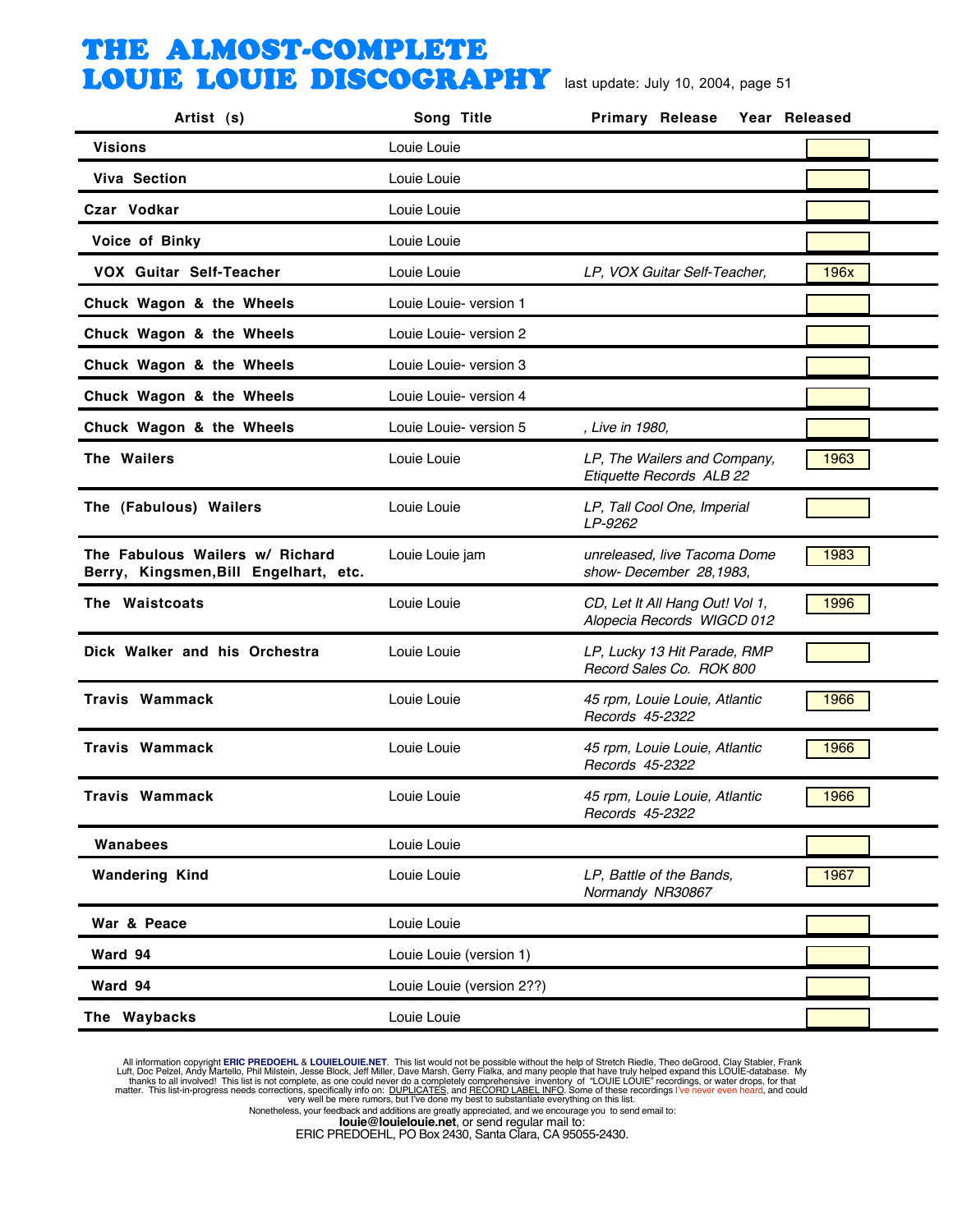| Artist (s)                                              | Song Title                | <b>Primary Release</b><br>Year Released                                 |      |
|---------------------------------------------------------|---------------------------|-------------------------------------------------------------------------|------|
| <b>WD 40</b>                                            | Louie Louie               |                                                                         |      |
| Week in the Veez                                        | Louie Louie               |                                                                         |      |
| Week in the Weez                                        | Louie Louie               |                                                                         |      |
| Wendy' Bears Child                                      | Louie Louie               |                                                                         |      |
| The West Coast Pop Art Experimental Louie Louie<br>Band |                           | CD, Volume 1, FIFO M-101                                                | 1997 |
| Whitcomb<br>lan                                         | Louie Louie               | LP, Sock Me Some Rock, Tower<br>Records ST 5100                         | 1967 |
| <b>Barry White</b>                                      | Louie Louie               | LP, Beware, Unlimited Gold/CBS<br>FZ 37176                              |      |
| <b>Barry White</b>                                      | Louie Louie               | 45 rpm, Louie Louie edit,<br>Unlimited Gold/CBS ZS5 02425<br>AA-AF      |      |
| <b>Barry White</b>                                      | Louie Louie               | LP, Beware!, Unlimited Gold<br>Records FZ 37176                         | 1981 |
| <b>Barry White</b>                                      | Louie Louie (12" version) | 12" EP, (EP edition),                                                   |      |
| <b>White Monkey</b>                                     | Louie Louie               |                                                                         |      |
| <b>White Slave Traders</b>                              | Louie Louie               |                                                                         |      |
| The Wig                                                 | Louie Louie               | LP, Live at the Jade Room, Texas<br>Archive Records TAR 3               | 1983 |
| <b>Wig Torture</b>                                      | Louie Louie               |                                                                         |      |
| <b>Wig Torture</b>                                      | Louie Louie               |                                                                         |      |
| <b>Wild Life</b>                                        | Louie Louie (version 1)   |                                                                         |      |
| Wild Life                                               | Louie Louie (version 2??) |                                                                         |      |
| Willy's Odd Socks                                       | Louie Louie               |                                                                         |      |
| Ron Wilson and the Surfaris                             | <b>Bagpipe Louie</b>      | cassette, Lost It In The Surf",<br><b>Bennett House Records BHR 116</b> | 1986 |
| Johnny Winter                                           | Louie Louie               | CD, A Lone Star Kind of Day,<br>Relix Records RRCD 2042                 | 1990 |
| Wolly & the Trademarks                                  | Louie Louie               |                                                                         |      |
| <b>Wonders of Science</b>                               | Louie Louie               |                                                                         |      |
| Wooly and the Trademarks                                | Louie Louie               |                                                                         |      |
| The Worried Students                                    | Louie Louie               |                                                                         |      |
|                                                         |                           |                                                                         |      |

All information copyright **ERIC PREDOEHL & LOUIELOUIE.NET**. This list would not be possible without the help of Stretch Riedle, Theo deGrood, Clay Stabler, Frank Luft, Doc Pelzel, Andy Martello, Phil Mislistin, Jesse Block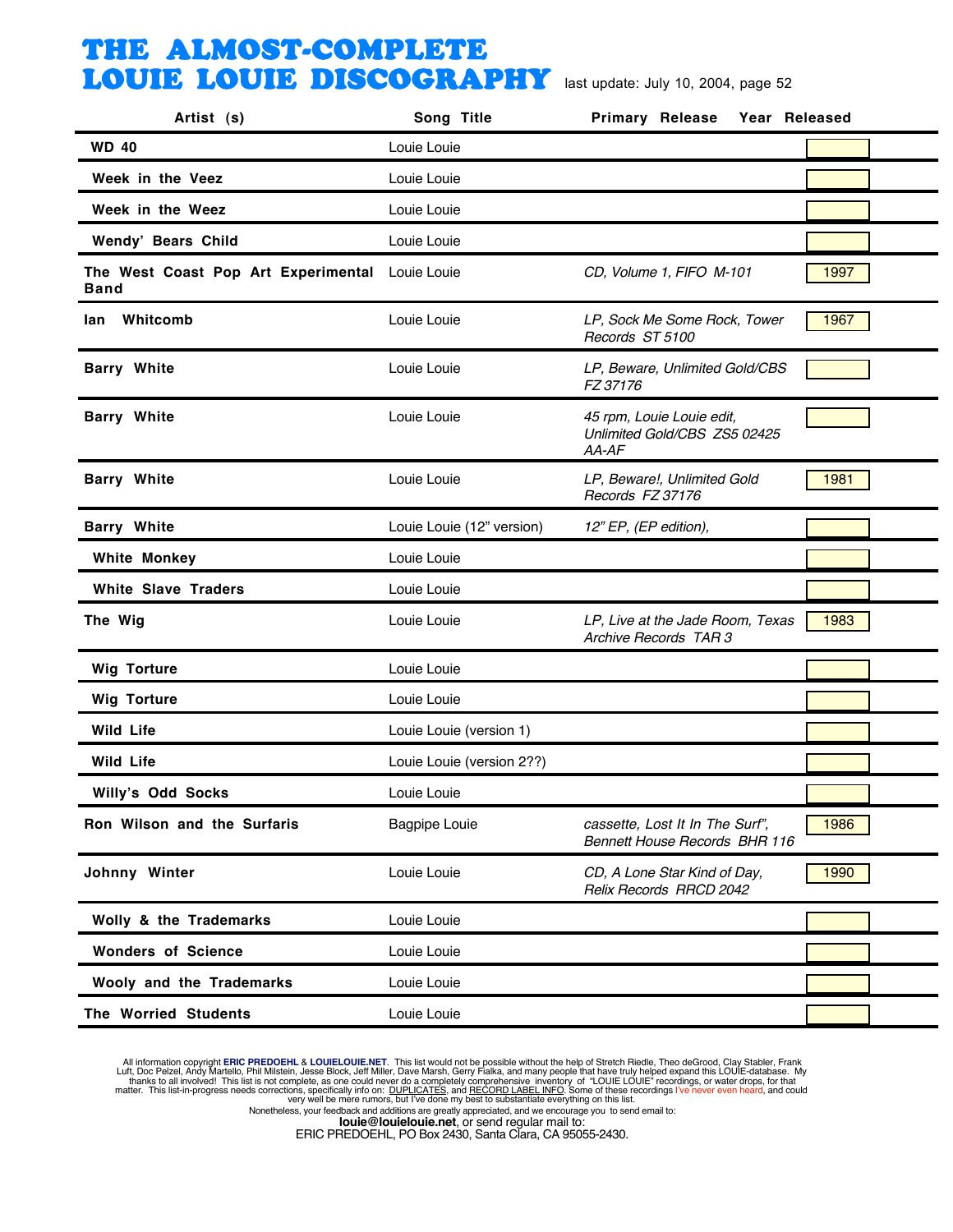| Artist (s)                                | Song Title                                         | Primary Release<br>Year Released                                                        |      |
|-------------------------------------------|----------------------------------------------------|-----------------------------------------------------------------------------------------|------|
| xx Fan Club (can't read this)             | Louie Louie                                        |                                                                                         |      |
| Tom Yamaroni Band                         | Louie Louie                                        |                                                                                         |      |
| Neil Young                                | Louie Louie (the telephone<br>version)             | live radio, (live @ KFJC Maximum<br>LOUIE LOUIE- exclusive),                            | 1983 |
| Young and Restless                        | Louie Louie                                        | CD, Something to get you hyped,<br>Pandisc Records PD-8809                              | 1990 |
| Young MC                                  | Louie Louie (12" mix)                              | 12' EP, Louie Louie - Coupe de<br>Ville soundtrack sampler,<br>Cypress Records CTI 1200 | 1990 |
| Young MC                                  | Louie Louie (soundtrack)                           | CD, Coupe de Ville- original<br>soundtrack, Cypress D2 71334                            | 1990 |
| Young & Restless                          | Louie Louie                                        | CD, Something to get you hyped,                                                         | 1990 |
| Z Screams                                 | Louie Louie                                        |                                                                                         |      |
| Zambini Brothers                          | Louie Louie                                        |                                                                                         |      |
| Frank Zappa                               | Plastic People/ Louie Louie<br>(February 13, 1969) | LP, You Can't Do That On Stage<br>Anymore- SAMPLER, Barking<br>Pumpkin D1 74213         | 1988 |
| Frank Zappa & the Mothers of<br>Invention | Louie Louie                                        | CD, Unmitigated Audacity, Rhino<br>R <sub>2</sub> 70540                                 | 1991 |
| Ken Zawacki                               | Louie Louie                                        |                                                                                         |      |
| Dave Zep                                  | Louie Louie                                        |                                                                                         |      |
| Eric Zep                                  | Louie Louie                                        |                                                                                         |      |
| Zep 4                                     | Louie Louie                                        |                                                                                         |      |
| Zero Non-Grata                            | Louie Louie                                        |                                                                                         |      |
| Kent Zimmerman                            | Louie Louie                                        |                                                                                         |      |
| Robbie Zimmerman                          | Louie Louie                                        |                                                                                         |      |
| Zimmermonster Dylanesque                  | Louie Louie #1                                     | radio, KFJC Maximum Louie,                                                              | 1983 |
| Zimmermonster Dylanesque                  | Louie Louie #2                                     | radio, KFJC Maximum Louie,                                                              | 1983 |
| Zodiac Arrest                             | Louie Louie                                        |                                                                                         |      |
| The Zodiacs                               | Louie Louie                                        | 45 rpm, , CNR 141.334                                                                   | 1976 |
| Zotz                                      | Louie Louie                                        |                                                                                         |      |
| Zru Vogue                                 | Louie Louie                                        |                                                                                         |      |

All information copyright **ERIC PREDOEHL & LOUIELOUIE.NET**. This list would not be possible without the help of Stretch Riedle, Theo deGrood, Clay Stabler, Frank Luft, Doc Pelzel, Andy Martello, Phil Mislistin, Jesse Block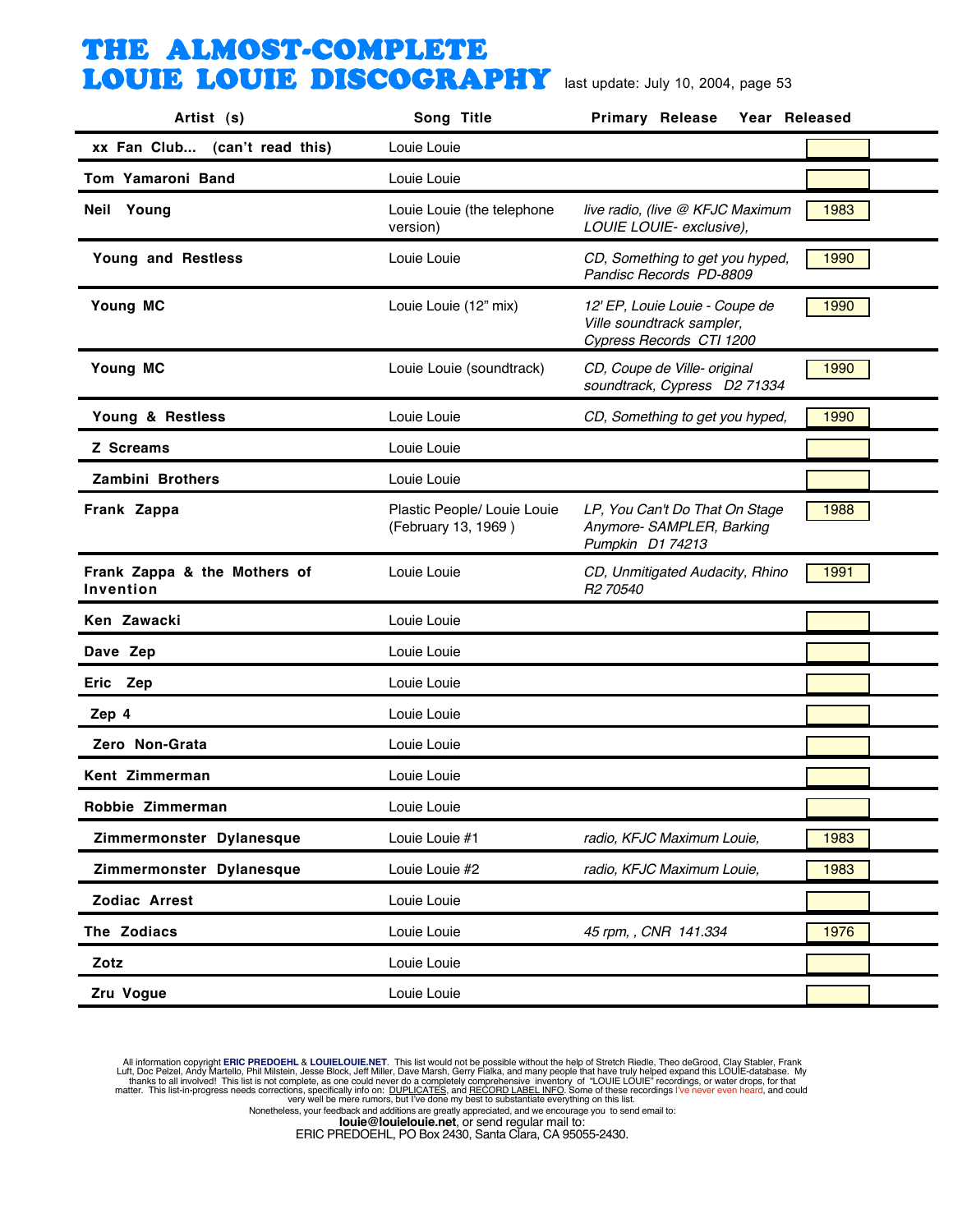| Artist (s)                         | Song Title                                              | <b>Primary Release</b><br>Year Released                                                    |       |
|------------------------------------|---------------------------------------------------------|--------------------------------------------------------------------------------------------|-------|
| <b>LOUIE MEDLEY</b>                |                                                         |                                                                                            |       |
| Africa                             | Louie Louie/ Ode to Billy Joe                           | LP, Music from 'Lil Brown, Ode<br>Records Z1244010                                         | 1960s |
| Joe Alcohol & the Hong Kong Knife  | Louie Louie / Have Love Will<br><b>Travel medley</b>    | EP, Unfortunate Mother Fucker,<br>Whiskey JAFC-001                                         | 1994  |
| <b>Bradley Bartel</b>              | What Do You Tell a Girl From<br>Nebraska                |                                                                                            |       |
| The Beatles                        | Louie Louie (in middle of jam<br>for GET BACK sessions) | bootleg CD, Jamming With<br>Heather, Bootleg BECD 001                                      |       |
| Big Wheeley & Whitewalls           | LL Party Medley (Hang On<br>Sloopy and Wild Thing)      | 45 rpm, Imagination / LL Party<br>Medley, Jet 32589-1                                      | 1989  |
| <b>Blasonic Flutters Flutta By</b> | In a Gada Da Louie                                      |                                                                                            |       |
| <b>Bloco Vomit</b>                 | Wild Thing/ Louie Louie                                 | CD, Play This Ya Bastard,<br>Mimouria RB 5741                                              | 2001  |
| The Brooklyn Boys                  | Baba O'Louie                                            | KFJC, (Maximum LOUIE),                                                                     | 1983  |
| The Chambers Brothers              | Hang On Louie                                           | radio, KFJC Maximum Louie,                                                                 | 1983  |
| The Cult                           | Wild thing / Louie Louie<br>medley                      | 12', Lil' devil, Beggars Banquet<br>Records BEG 188TD                                      | 1986  |
| <b>Deviant Schizoprenics</b>       | Louie Louie/ Twist & Shout                              |                                                                                            |       |
| <b>Film Noir</b>                   | Laundry Laundry / Wild Thing                            |                                                                                            | 1985  |
| <b>Half Japanese</b>               | Hall Of The Mountain<br>King/Louie Louie                | LP, Our solar system,<br>Iridescence Records K6                                            | 1981  |
| Thee Headcoats                     | Louie Louie - Where Did She<br>Roam                     | 45 rpm, Louie Louie - Where Did<br>She Roam, Sympathy For The<br>Record Industry SFTRI 335 | 1966  |
| Die Hornessen (Hornets)            | Louie Louie/ Vicious/ Wild<br>Thing                     | CD,,                                                                                       | 1995  |
| Die Hornissen                      | Louie Louie / Vicious /. Wild<br>Thing                  | LP, Spin Radio Underground<br>Program Promo Only,, NC 007U2                                | 1986  |
| Iggy Pop                           | Louie Louie / Hang On Sloopy bootleg CD, Nuggets,       |                                                                                            |       |
| Iggy Pop                           | Louie Louie / Hang On Sloopy                            | CD, We Are Not Talking About<br>Commercial Shit, Skydog<br>62255-2                         | 1993? |
| Jeff & the R.F.'s                  | Smells Like Louie Louie                                 | cassette, (tape from band),                                                                | 1996  |
| The Kinks                          | Early Chunky Medley                                     | LP, Then, Now and In Between,<br>Reprise PRO 328                                           | 1969  |

All information copyright **ERIC PREDOEHL & LOUIELOUIE.NET**. This list would not be possible without the help of Stretch Riedle, Theo deGrood, Clay Stabler, Frank Luft, Doc Pelzel, Andy Martello, Phil Mislistin, Jesse Block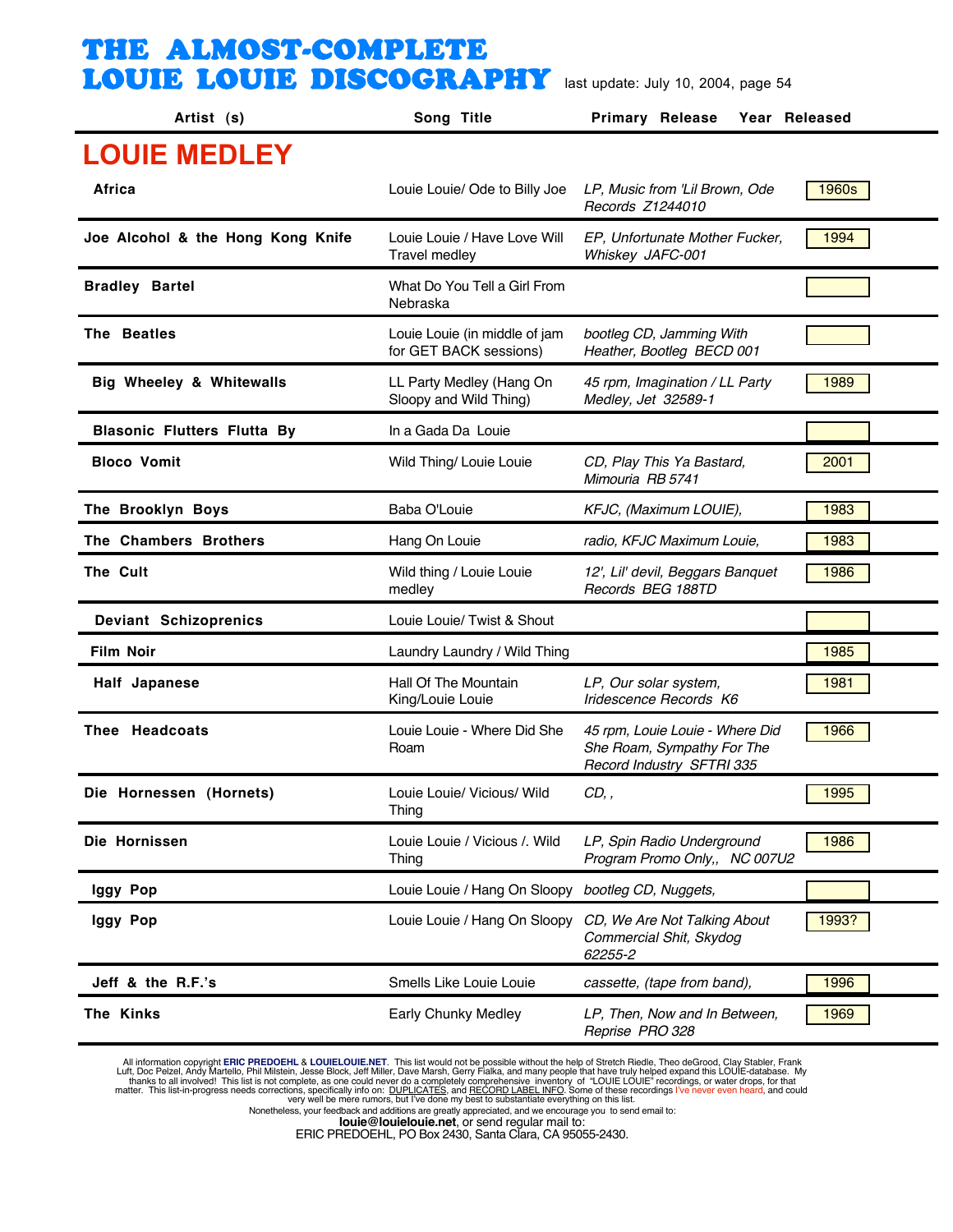| Artist (s)                        | Song Title                                               | <b>Primary Release</b><br>Year Released                                                           |      |
|-----------------------------------|----------------------------------------------------------|---------------------------------------------------------------------------------------------------|------|
| John Lennon                       | Louie Louie (part of medley)                             | bootleg CD, John Lennon's 31st<br>Birthday Party, Rockin Records<br>SLBP-01                       | 1971 |
| Die Lokalmatadore                 | Wir Hassen Die Ramones +<br>Uli, Uli                     | EP, Ey Keule + Mega Asis,<br>Teenage Rebel TR 096                                                 | 2000 |
| Lounge Brigade                    | Hi-Fi Collegiate Medley                                  | CD, Put Some Style In It,<br>Shanachie 5732                                                       | 1998 |
| (mystery Band- not backannounced) | Louie Louie/ Wild Thing                                  | radio, KFJC -8/20/83 (12:00)<br>12:00 pm- 3:00 pm,                                                |      |
| <b>Nails</b>                      | Get Off My Little Bit of Louie<br>Sloopy                 |                                                                                                   |      |
| The Nails                         | Get Off My Little Bit of LOUIE<br>Sloopy                 |                                                                                                   |      |
| The Promenaders                   | Louie Louie                                              | LP, Promenaders, Y Records Y31                                                                    | 1982 |
| <b>Sisters Of Mercy</b>           | Louie Louie medley                                       | LP, Rough Diamonds, Easy Flyte<br>Records Flight 140                                              | 1984 |
| <b>Sisters Of Mercy</b>           | Louie Louie medley                                       | LP, Cryptic Flowers, Metropol<br>Records                                                          | 1984 |
| <b>Sisters Of Mercy</b>           | Louie Louie medley                                       | LP, Ghost Riderz, Takrl Records<br>1402                                                           | 1985 |
| Patti Smith                       | Pale Blue Eyes / Louie Louie                             | LP, Teenage Perversity And<br>Ships In The Night, ZE/Anonym<br><b>Platten Spieler Records ZAP</b> | 1976 |
| Patti Smith                       | Pale Blue Eyes / Louie Louie                             | LP, Hard Nipples, Ze Anonym<br>Plattenspieler ZAP 7882                                            | 1976 |
| Dave Stewart and Barbara Gaskin   | Cast Your fate To The Wind /<br>Louie Louie              | CD, Spin, Rykodisk RCD 20213                                                                      | 1991 |
| <b>Johnny Thunders</b>            | Louie Louie / Hang on Sloopy LP, In Cold Blood, New Rose | rose 18                                                                                           | 1983 |
| <b>Johnny Thunders</b>            | Louie Louie / Hang On Sloopy LP, In Cold Blood, New Rose | Records Rose 18                                                                                   | 1983 |
| The Trashmen                      | <b>Farmer Louie</b>                                      | CD box set, Bird Call! - The Twin<br>Stomp Of The Trashmen,<br>Sundazed SC 11022                  | 1998 |
| The Troggs                        | Troggs on 45                                             | 12' EP, Troggs On 45, New Rose<br>NEW 8                                                           | 1982 |
| The Viceroys                      | Granny's Pad / Louie Louie /<br>Goin' back to Granny's   | LP, At Granny's Pad, Bolo<br>Records BLP 8000                                                     | 1963 |

All information copyright **ERIC PREDOEHL & LOUIELOUIE.NET**. This list would not be possible without the help of Stretch Riedle, Theo deGrood, Clay Stabler, Frank Luft, Doc Pelzel, Andy Martello, Phil Mislistin, Jesse Block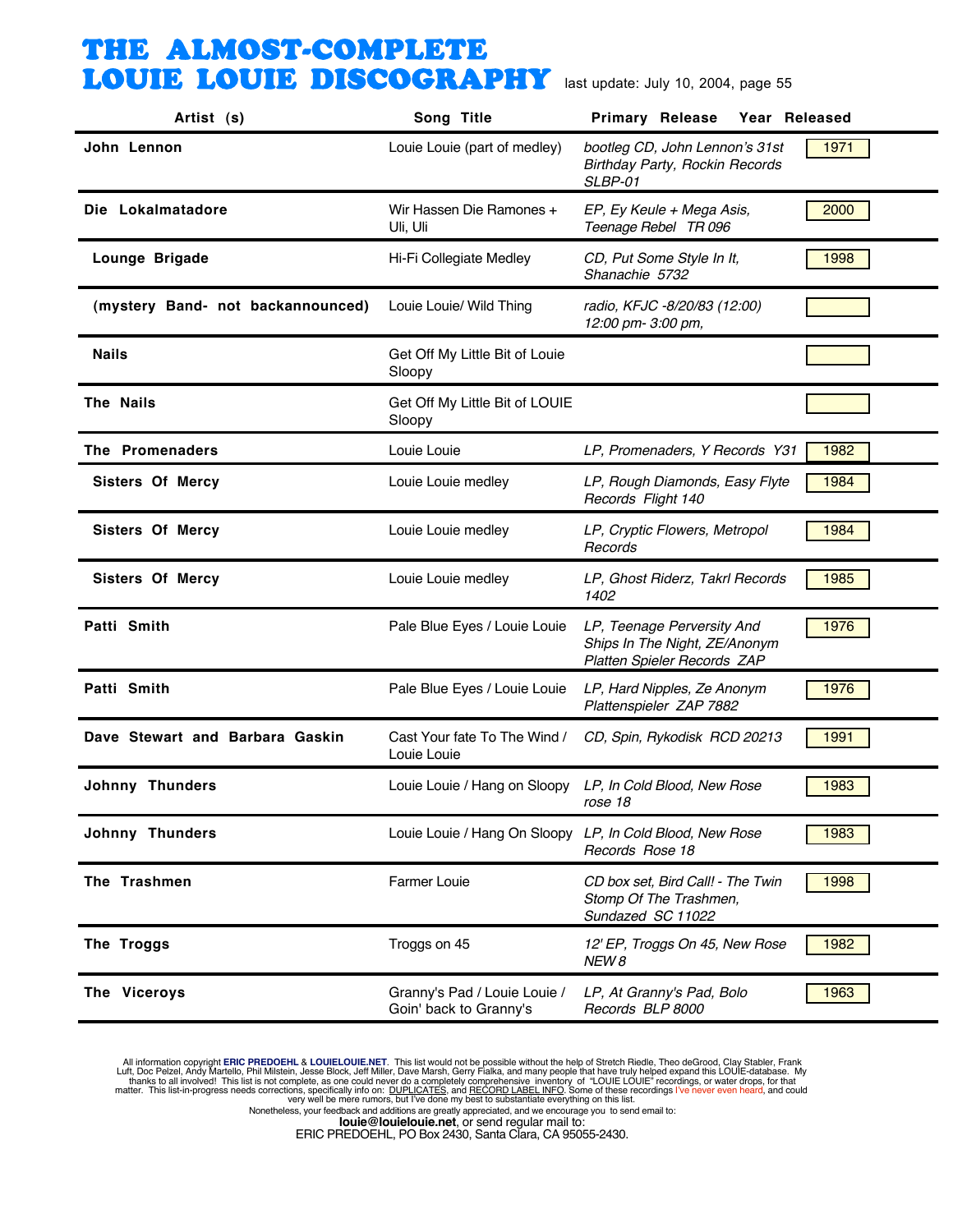| Artist (s)                        | Song Title                                     | <b>Primary Release</b><br>Year Released                                    |      |
|-----------------------------------|------------------------------------------------|----------------------------------------------------------------------------|------|
| <b>The Violent Femmes</b>         | Louie Louie/ Sloopy/ Wild<br>Thing             | pre-recorded live, live @ Bourbon<br>Street, Mt. View (exclusive),         | 1983 |
| The Wallets                       | Louie Louie-Gonznoi Polka                      | 12" EP, Catch a Falling Star,<br>Spiffoli 333                              |      |
| <b>Wig Torture</b>                | Louie Louie/ Wild Thing                        |                                                                            |      |
| Wig Torture & Wild Thing          | Louie Louie/ Wild Thing                        |                                                                            |      |
| Ron Wilson and the Surfaris       | Louie Louie/ Wild Thing/ Hang<br>On Sloopy     |                                                                            |      |
| <b>PRE-LOUIE</b>                  |                                                |                                                                            |      |
| <b>Fred Astaire</b>               | One for my baby (and one<br>more for the road) |                                                                            |      |
| <b>Chuck Berry</b>                | Havana Moon                                    | 45, You Can't Catch Me/ Havana<br>Moon, Chess/ Checker                     | 1956 |
| Nat King Cole                     | Calypso Blues                                  |                                                                            |      |
| John Lee Hooker                   | Louise                                         | 45 rpm, Louise / Groundhog<br>Blues, Chess 1482                            | 1951 |
| Louis Jordan and his Tympany Five | Run Joe                                        |                                                                            |      |
| Jimmy Preston                     | Chop Suey Louie                                | 45 rpm, Chop Suey Louie,<br>Gotham 160                                     | 1949 |
| <b>Henry Rollins</b>              | Crazy Lover                                    | CD, Hot Animal Machine,<br>Fundamental Music SAVE 24                       |      |
| <b>Frank Sinatra</b>              | One for my baby (and one<br>more for the road) |                                                                            |      |
| René Touzet                       | El Loco Cha Cha                                | 45 rpm, El Loco Cha Cha, GNP                                               | 1956 |
| <b>LOUIE CLONE</b>                |                                                |                                                                            |      |
| Abandoned                         | Come On Mary                                   |                                                                            |      |
| Davie Allan & the Phantom Surfers | <b>Sidewalk City</b>                           | CD, Skater Dater, Lookout                                                  | 1998 |
| <b>Chris Andrews</b>              | <b>Brown Eyes</b>                              |                                                                            |      |
| Stiv Bators                       | L.A. L.A.                                      | 10' EP, L.A. L.A. collection in<br>1992, Bomp! BLP 4046/10                 | 1992 |
| The Bristols                      | <b>Questions I Can't Answer</b>                | CD, Damaged Goods Cheap<br>Sampler Thingy, Damaged Goods<br>Damgood 144 cd | 2000 |

All information copyright **ERIC PREDOEHL & LOUIELOUIE.NET**. This list would not be possible without the help of Stretch Riedle, Theo deGrood, Clay Stabler, Frank Luft, Doc Pelzel, Andy Martello, Phil Mislistin, Jesse Block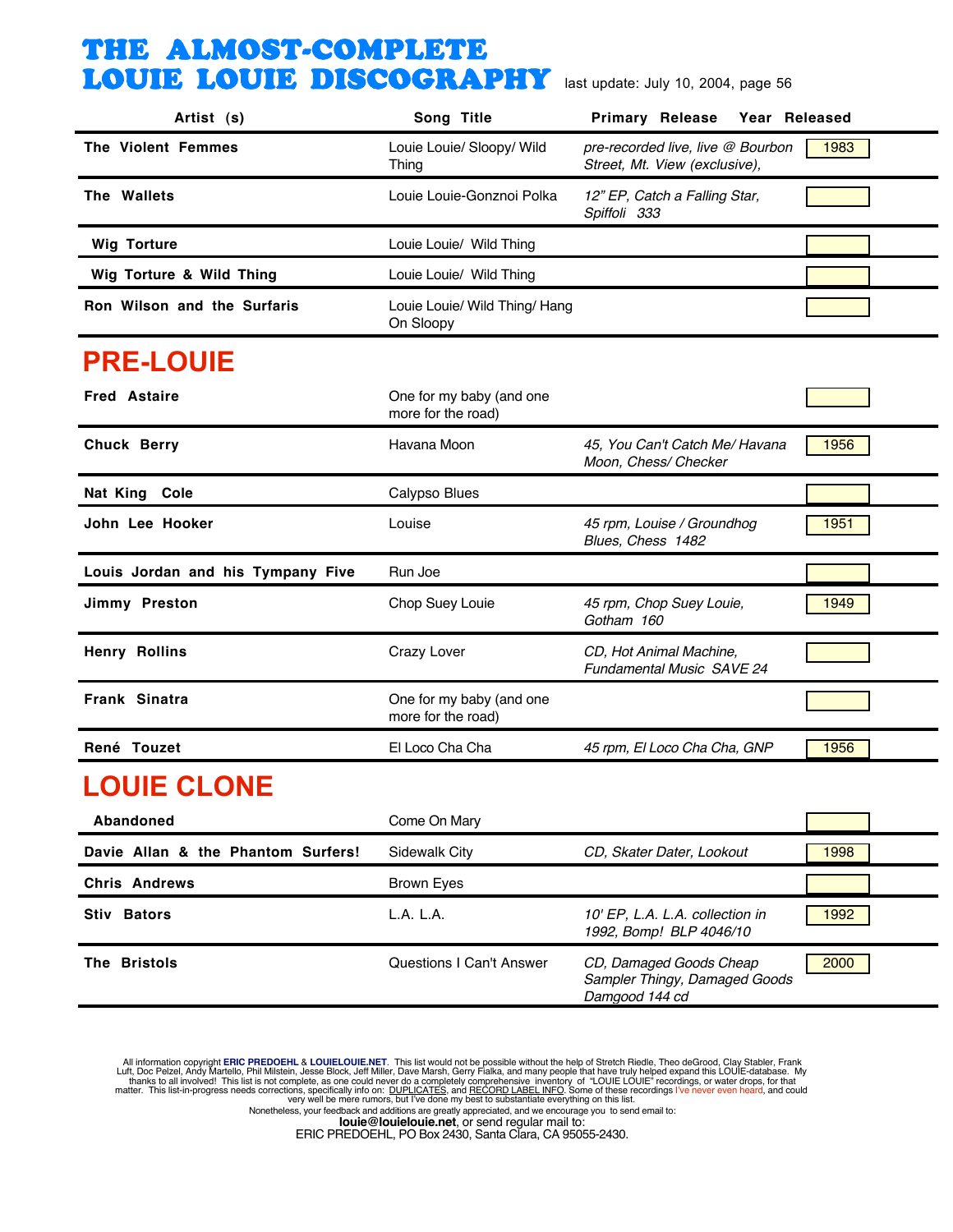| Artist (s)                                  | Song Title                          | <b>Primary Release</b><br>Year Released                                      |      |
|---------------------------------------------|-------------------------------------|------------------------------------------------------------------------------|------|
| Cramps                                      | I WANNA GET IN YOUR<br><b>PANTS</b> | CD, Look Mom No Head!,<br>Restless Records cd #72586                         |      |
| HB & The Checkmates                         | Louise Louise                       | , live @ Cascade Teen Club 1965,                                             | 1965 |
| <b>Hermanos Carrion</b>                     | Alu Aluai                           | LP, Lagrimas de Cristal Que<br>Manera de Perder, Dimsa<br>Records DML 8672   | 1971 |
| <b>I</b> Trappers                           | Lui Lui Non Ha                      | 45 rpm, Lui Lui Non Ha / Len<br>(Yesterday), CGD Records<br>ND9606           | 1965 |
| The Mothers Of Invention (Zappa)            | Plastic People (original)           | LP, Absolutely Free, Verve                                                   | 1967 |
| Mojo Nixon                                  | Christmas Christmas<br>(backstage)  | , EP exclusive- backstage @<br>Edge, Palo Alto,                              | 1990 |
| Mojo Nixon                                  |                                     | Christmas Christmas (studio) CD, Punk Rock Christmas, Rhino                  | 1995 |
| Rockin' Ramrods                             | Don't Fool with Fu Manchu           | 45 rpm, Don't Fool with Fu<br>Manchu/ Tears Melt the Stones,<br>Claridge 301 | 1965 |
| <b>Rockin Ramrods</b>                       | Play It.                            |                                                                              |      |
| The Vibrations                              | Dancin' Danny                       | 45 rpm, ,                                                                    |      |
| Frank Zappa                                 | Plastic People (Denver 1968)        | bootleg LP, ELECTRIC AUNT<br>JEMIMA,                                         |      |
| Frank Zappa                                 | Plastic People (live)               | , 72                                                                         |      |
| Frank Zappa                                 | <b>Ruthie Ruthie</b>                | CD, You can't do that on stage<br>anymore,                                   | 1988 |
| Frank Zappa & Mothers                       | Plastic People (which<br>version?)  |                                                                              |      |
| Frank Zappa & Mothers                       | Plastic People (which<br>version?)  |                                                                              |      |
| Frank Zappa (Mothers of Invention)          |                                     | Plastic People (1965- Filmore) LP, Mystery Disc, Barfko-Swill                | 1985 |
| (Frank Zappa & the) Mothers of<br>Invention | Plastic People (which<br>version?)  | , live 1969 recording,                                                       | 1969 |
| <b>RIFF SWIPE</b>                           |                                     |                                                                              |      |
| A.J. and the Savages                        | Long Long Time                      | 45, Long Long Time, Delaware<br>Records 50051                                | 1966 |
| Althea & The Memories                       | The Worst Record Ever Made          |                                                                              | 1966 |
| Atari Lynx                                  | "California Games" intro            | video game, California Games,                                                |      |

All information copyright **ERIC PREDOEHL & LOUIELOUIE.NET**. This list would not be possible without the help of Stretch Riedle, Theo deGrood, Clay Stabler, Frank Luft, Doc Pelzel, Andy Martello, Phil Mislistin, Jesse Block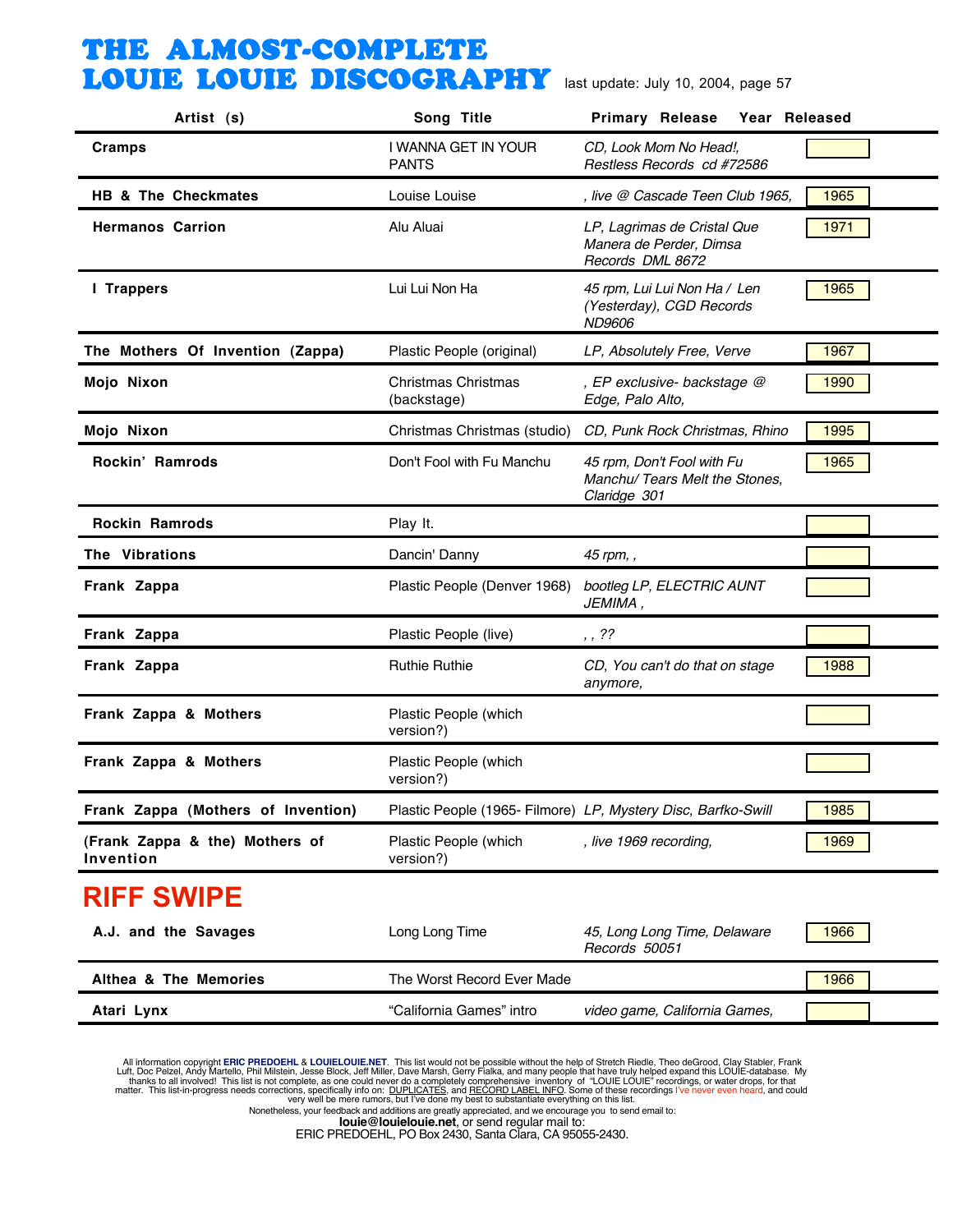| Artist (s)                         | Song Title                                     | <b>Primary Release</b><br>Year Released                     |                |
|------------------------------------|------------------------------------------------|-------------------------------------------------------------|----------------|
| Captain Beefheart & Frank Zappa    | Flap Top                                       | Sam With The Showing Scalp LP, Bongo Fury, Warner Brothers  | 1975           |
| <b>Boston</b>                      | More Than A Feeling                            |                                                             |                |
| The Chessmen                       | You Can't Catch Me                             | 45, You Can't Catch Me, Phalanx<br>1018                     | 1966           |
| Jordan Christopher & the Wild Ones | <b>Wild Thing</b>                              | , , U.A.                                                    | 1965           |
| Don & The Goodtimes                | Long Green                                     |                                                             |                |
| Jack (Ely) Eely & The Courtmen     | David's Mood                                   | 45 rpm, Louie Louie 66/ David's<br>Mood, Bang Records B-520 |                |
| The Express                        | Long Green                                     |                                                             | 1966           |
| <b>Fallen Angels</b>               | <b>Bad Woman</b>                               | 45, Bad Woman, Eceip 1003                                   | 1970           |
| <b>Futurama</b>                    | Theme from 'Futurama'                          | television show, , Fox Network                              | 1998           |
| Heinz                              | <b>Questions I Can't Answer</b>                |                                                             | 1960s          |
| The Hollies                        | You Know He Did                                | EP,                                                         |                |
| <b>Hoodoo Gurus</b>                | <b>Hypocrite Blues</b>                         |                                                             |                |
| <b>Illusions</b>                   | The Outcast                                    |                                                             |                |
| <b>Wendy James</b>                 | I Don't Care                                   |                                                             |                |
| Janis Joplin                       | Piece of My Heart                              |                                                             |                |
| Anna Karina                        | <b>Roller Girl</b>                             | EP, Anna, Philips                                           |                |
| The King Bees                      | I Want My Baby Back                            | 45, I Want My Baby Back,<br>Pyramid 6-6217                  | 1966           |
| The Kingsmen                       | Long Green                                     | 45, Long Green, Wand                                        | 1965           |
| Bob Marley & The Wailers           | Mr. Brown                                      |                                                             |                |
| The McCoys                         | Hang On Sloopy                                 | 45, Hang On Sloopy, Bang                                    | $\boxed{1965}$ |
| Mother of Invention (Frank Zappa)  | The Return Of The Son Of<br>The Monster Magnet | LP, Freak Out, Verve                                        | 1966           |
| The Mothers Of Invention (Zappa)   | Son Of Suzy Creamcheese                        | LP, Absolutely Free, Verve                                  | 1967           |
| The Nightcaps                      | Tell My Baby                                   | EP, Tell My Baby, Vettis 16465                              | 1966           |
| <b>Nirvana</b>                     | Smells Like Teen Spirit                        |                                                             |                |
| The Nomads                         | From Zero Down                                 | 45, From Zero Down, Tornado 159                             | 1967           |
| <b>Ohio Express</b>                | Beg, Borrow & Steal                            | 45 rpm, Beg, Borrow & Steal,                                |                |

All information copyright **ERIC PREDOEHL & LOUIELOUIE.NET**. This list would not be possible without the help of Stretch Riedle, Theo deGrood, Clay Stabler, Frank Luft, Doc Pelzel, Andy Martello, Phil Mislistin, Jesse Block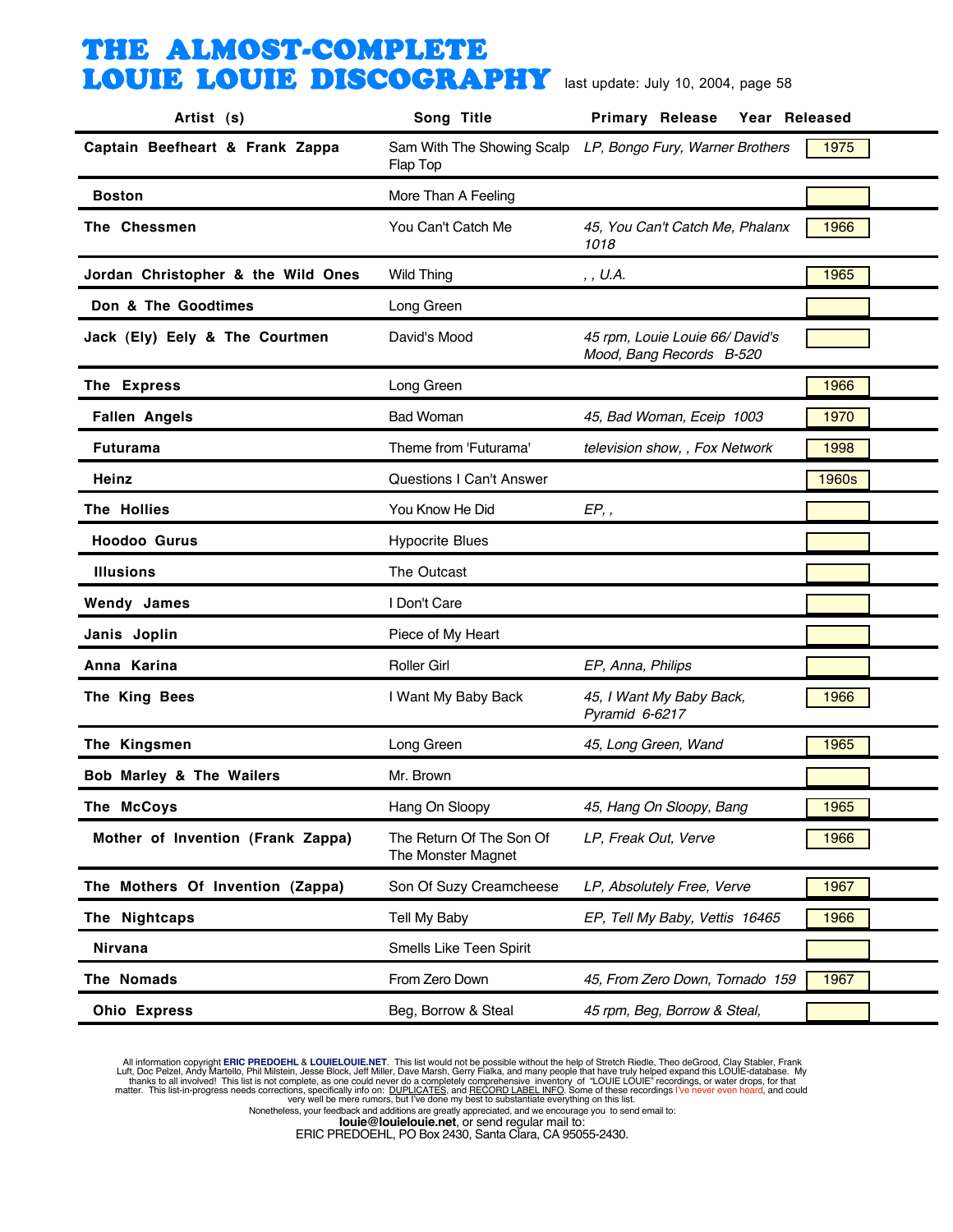| Artist (s)                     | Song Title                                            | Year Released<br><b>Primary Release</b>                                                  |       |
|--------------------------------|-------------------------------------------------------|------------------------------------------------------------------------------------------|-------|
| The Pretenders                 | Sense of Purpose                                      | CD, packed", Sire 1-26219                                                                | 1988  |
| The Rare Breed                 | Beg, Borrow & Steal                                   |                                                                                          | 1960s |
| The Raymarks                   | The Work Song                                         |                                                                                          | 1964  |
| Revere and the Raiders<br>Paul | Just Like Me                                          |                                                                                          |       |
| The Royal Guardsmen            | Snoopy vs. The Red Barron                             |                                                                                          | 1966  |
| The Talismen                   | She Was Good                                          | 45, She Was Good, Julian J-105                                                           | 1966  |
| The Treez                      |                                                       | Only As Long As You Want It 45, Only As Long As You Want It,<br>Harlequin Records 660725 | 1966  |
| The Wilde Knights              | Just Like Me                                          |                                                                                          | 1965  |
| Frank Zappa                    | Dupree's Paradise                                     | CD, YOU CAN'T DO THAT ON<br>STAGE ANYMORE, VOL. 2,<br>Rykodisc                           | 1988  |
| Frank Zappa                    | Florentine Pogen                                      | bootleg LP, ANYWAY THE WIND<br>BLOWS,                                                    | 1991  |
| Frank Zappa                    | Florentine Pogen (Best<br>Band)                       | CD, THE BEST BAND YOU<br>NEVER HEARD IN YOUR LIFE,<br><b>Barking Pumpkin</b>             | 1991  |
| Frank Zappa                    | Florentine Pogen (original)                           | LP, One Size Fits All, Warner<br><b>Brothers</b>                                         | 1975  |
| Frank Zappa                    | Food Gathering in<br>Post-Industrial America,<br>1992 | CD, Yellow Shark, Ryko                                                                   | 1993  |
| Frank Zappa                    | Jesus Thinks You're A Jerk                            | CD, Broadway the Hard Way,<br>Ryko RCD 40096                                             | 1989  |
| Frank Zappa                    | <b>Magic Fingers</b>                                  | CD, YOU CAN'T DO THAT ON<br>STAGE ANYMORE, VOL. 6, Ryko                                  | 1992  |
| Frank Zappa                    | Smell My Beard                                        | LP, YOU CAN'T DO THAT ON<br>STAGE ANYMORE, VOL. 4,<br>Rykodisc                           | 1991  |
| Frank Zappa                    | The Adventures Of Greggery<br>Peccary                 | LP, Studio Tan, Warner Brothers                                                          | 1978  |
| Frank Zappa                    | When Irish Eyes Are Smiling                           | CD, THE BEST BAND YOU<br>NEVER HEARD IN YOUR LIFE,<br><b>Barking Pumpkin</b>             | 1991  |
| Frank Zappa & Mothers          | Lumpy Gravy (excerpt)                                 | LP, Lumpy Gravy,                                                                         |       |

All information copyright **ERIC PREDOEHL & LOUIELOUIE.NET**. This list would not be possible without the help of Stretch Riedle, Theo deGrood, Clay Stabler, Frank Luft, Doc Pelzel, Andy Martello, Phil Mislistin, Jesse Block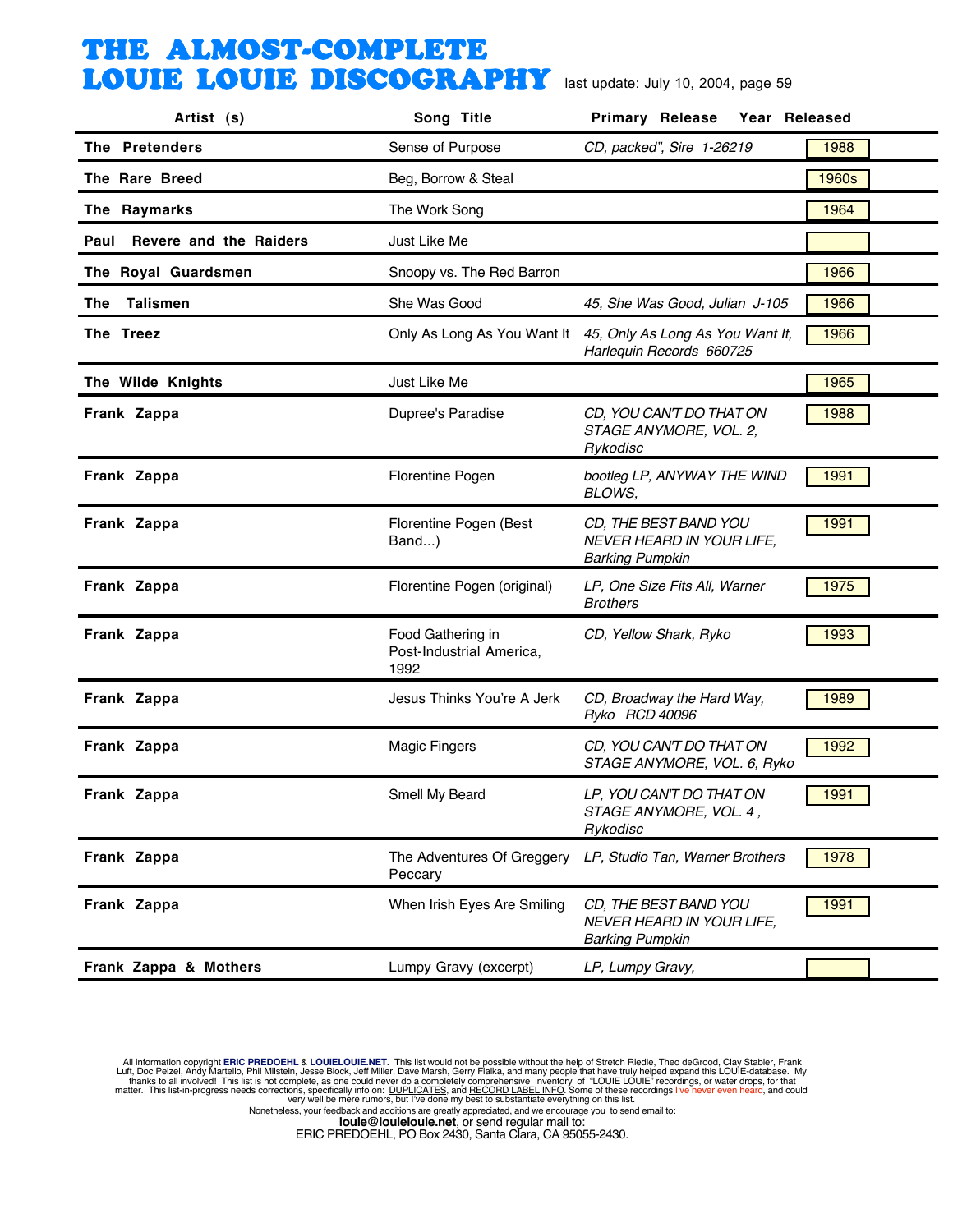| Artist (s)                                 | Song Title                         | <b>Primary Release</b><br>Year Released                                      |       |
|--------------------------------------------|------------------------------------|------------------------------------------------------------------------------|-------|
| <b>LYRIC QUOTE</b>                         |                                    |                                                                              |       |
| The Brooklyn Boys                          | Louie Now                          | radio, (KFJC radio exclusive),                                               | 1983  |
| The Brooklyn Boys                          | Ludwig Ludwig                      | radio, (KFJC radio exclusive),                                               | 1983  |
| The Cramps                                 | Garbage Man                        | LP, Songs the Lord Taught Us,<br>IRS / A&M                                   | 1980  |
| The Impossibles                            | <b>Halle LOUIE Chorus</b>          | LP, Best of Louie Louie, Rhino<br>Records RNEP 605                           | 1983  |
| Frank Zappa                                | Opening Night at Studio Z          | LP, Mystery Disc, Barfko-Swill                                               | 1985  |
| <b>LOUIE GO HOME</b>                       |                                    |                                                                              |       |
| A-bones                                    | Louie Go home                      |                                                                              |       |
| The Chambermen                             | Louie Go home                      |                                                                              | 1965? |
| The Chesterfield Kings(w/ Mark<br>Lindsay) | Louie Go Home (live)               | 45 rpm, Where Do We Go From<br>Here/ Louie Go Home (live),<br>Sundazed S 146 | 1999  |
| Jack Ely & the Courtmen                    | Louie Go Home                      | 45 rpm, Louie Go Home / Ride<br>Ride Baby, Bang Records B-534                | 1965  |
| Jones (Bowie) & Kingbees<br>Davey          | Louie Louie Go Home                | 45 rpm, Louie Louie Go Home,                                                 |       |
| <b>Missing Lynx</b>                        | Louie Go home                      |                                                                              |       |
| <b>Mussies</b>                             | Louie Go home                      |                                                                              |       |
| Paul Revere and the Raiders                | Louie Go home (original<br>single) | 45, , Columbia Records                                                       | 1963  |
| Paul Revere and the Raiders                | Louie Go home (psych<br>version)   |                                                                              |       |
| Paul Revere & the Raiders                  | Louie Go Home                      | 45 rpm, Louie Louie Go Home,                                                 |       |
| The Who                                    | Lubie (Come Back Home)             | CD, My Generation, Brunswick<br>WHO 2000.65                                  | 2000  |
| Danny Zella and the Zell Rocks             | Louie Go Home                      | 45 rpm, Zebra + Youngster Meets<br>Monster /Louie Go Home, Norton<br>EP 050  |       |
| <b>BROTHER LOUIE</b>                       |                                    |                                                                              |       |
| (Peter) Beckett                            | <b>Brother Louie</b>               | CD-2, Brother Louie, Curb<br>Records CURBD-068                               | 1991  |

All information copyright **ERIC PREDOEHL & LOUIELOUIE.NET**. This list would not be possible without the help of Stretch Riedle, Theo deGrood, Clay Stabler, Frank Luft, Doc Pelzel, Andy Martello, Phil Mislistin, Jesse Block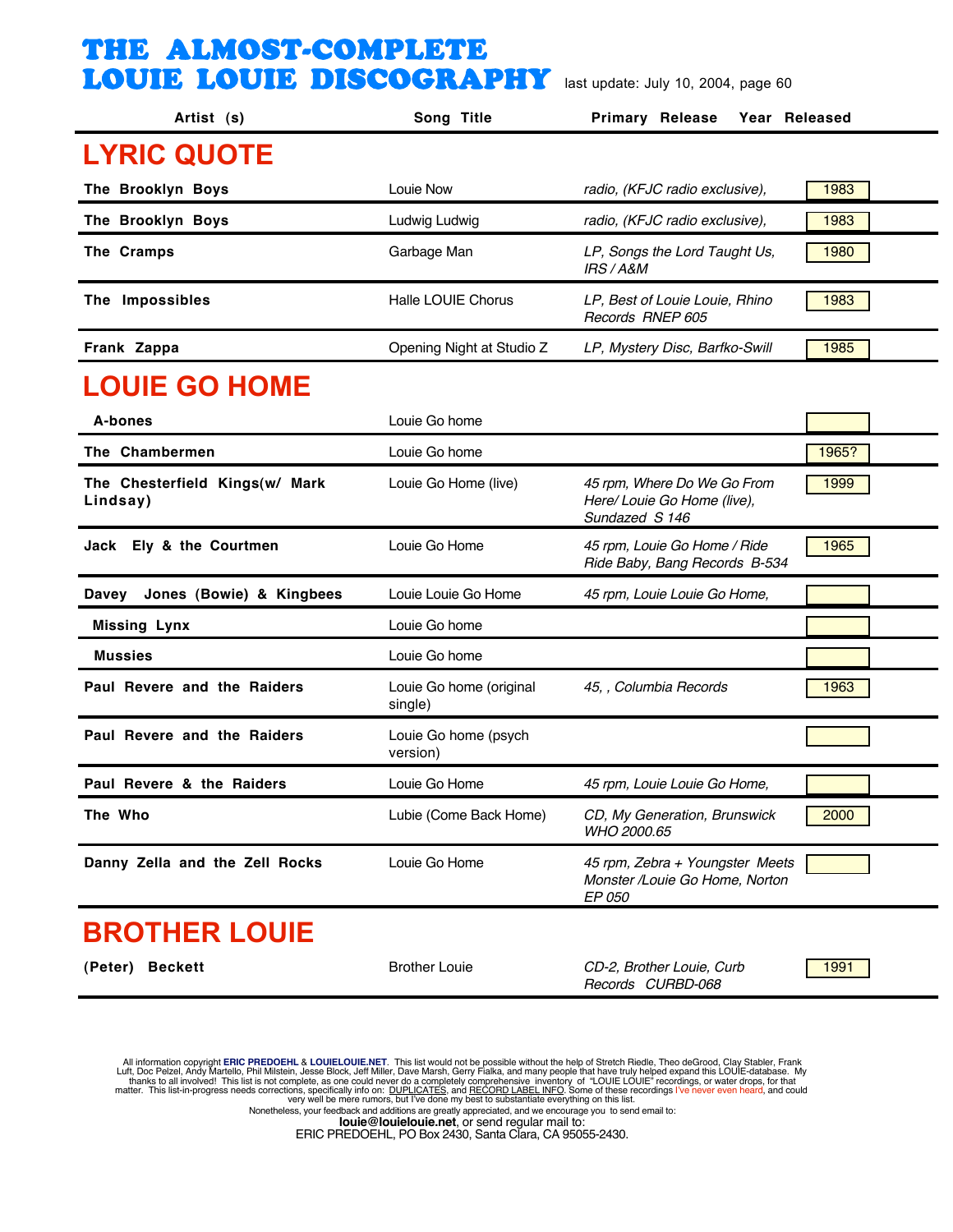| Artist (s)                      | Song Title                                     | Primary Release Year Released                                                                       |               |
|---------------------------------|------------------------------------------------|-----------------------------------------------------------------------------------------------------|---------------|
| <b>Hot Chocolate</b>            | <b>Brother Louie</b>                           | LP, Cicero Park, Big Tree<br>Records / Atlantic BT 89503                                            | 1972          |
| lan Lloyd & the Stories         | <b>Brother Louie</b>                           | LP, LIVE!- August 1974, KSAN<br>Radio                                                               | 1974          |
| Louie Louie                     | <b>Brother Louie</b>                           | CD, Let's Get Started, Reprise 9<br>42501-2                                                         | 1993          |
| Sonny & Cher                    | <b>Brother Louie</b>                           | television show, TV Show,                                                                           |               |
| The Stories                     | <b>Brother Louie</b>                           | LP, About Us, Kama Sutra KSBS<br>2068                                                               | 1973          |
| The Undisputed Truth            | <b>Brother Louie</b>                           | LP, Down To Earth,                                                                                  |               |
| <b>LOUIE SEQUEL</b>             |                                                |                                                                                                     |               |
| Richard<br><b>Berry</b>         | Have Love Will Travel                          | 45 rpm, Have Love Will Travel, Flip                                                                 |               |
| <b>Richard Berry</b>            | <b>Rock Rock Rock</b>                          | 45, , Flip 321                                                                                      | 1956          |
| <b>Bow Wow Wow</b>              | Louis Quatorze                                 | EP, The Last of the Mohicans,<br>RCA CPL 1-4314                                                     | 1982          |
| The dB's                        | Huey, Dewey and LOUIE<br><b>LOUIE</b>          | CD, Paris Avenue, Monkey Hill<br>MON 6122-2                                                         | 1994          |
| Jack Ely and the Courtmen       | <b>Ride Ride Baby</b>                          | 45, Louie Go Home / Ride Ride<br>Baby, Bang Records B-534                                           |               |
| Jack (Ely) E. Lee & the Squires | Love That Louie                                | 45 rpm, Love That Louie/<br>Octavepuss, RCA Victor<br>47-8452                                       | 1965          |
| Thee Headcoats                  | Louie Riel                                     | 45, Louie Riel /Nardwuar vs.<br>Pierre Beron (interview) + Don't<br>Try and Tell Me., Nardwuar CLEO | 1993          |
| <b>NRBQ</b>                     | Captain Lou                                    |                                                                                                     | 1986          |
| <b>The Pretenders</b>           | Louie Louie                                    | LP, Pretenders II, Sire SRK 3572                                                                    | $\sqrt{1981}$ |
| <b>LOUIE PSYCH</b>              |                                                |                                                                                                     |               |
| 3rd Ear                         | Skye Louie                                     |                                                                                                     |               |
| 3rd Ear                         | Spaced Louie                                   |                                                                                                     |               |
| Ken Abyss                       | Psyché Rock - Metal Time<br><b>Machine Mix</b> | CD, Métamorphose, Philips 456<br>294-2                                                              | 1997          |
| Aletha & The Memories           | The Worst Record In The<br>World               |                                                                                                     |               |

All information copyright **ERIC PREDOEHL & LOUIELOUIE.NET**. This list would not be possible without the help of Stretch Riedle, Theo deGrood, Clay Stabler, Frank Luft, Doc Pelzel, Andy Martello, Phil Mislistin, Jesse Block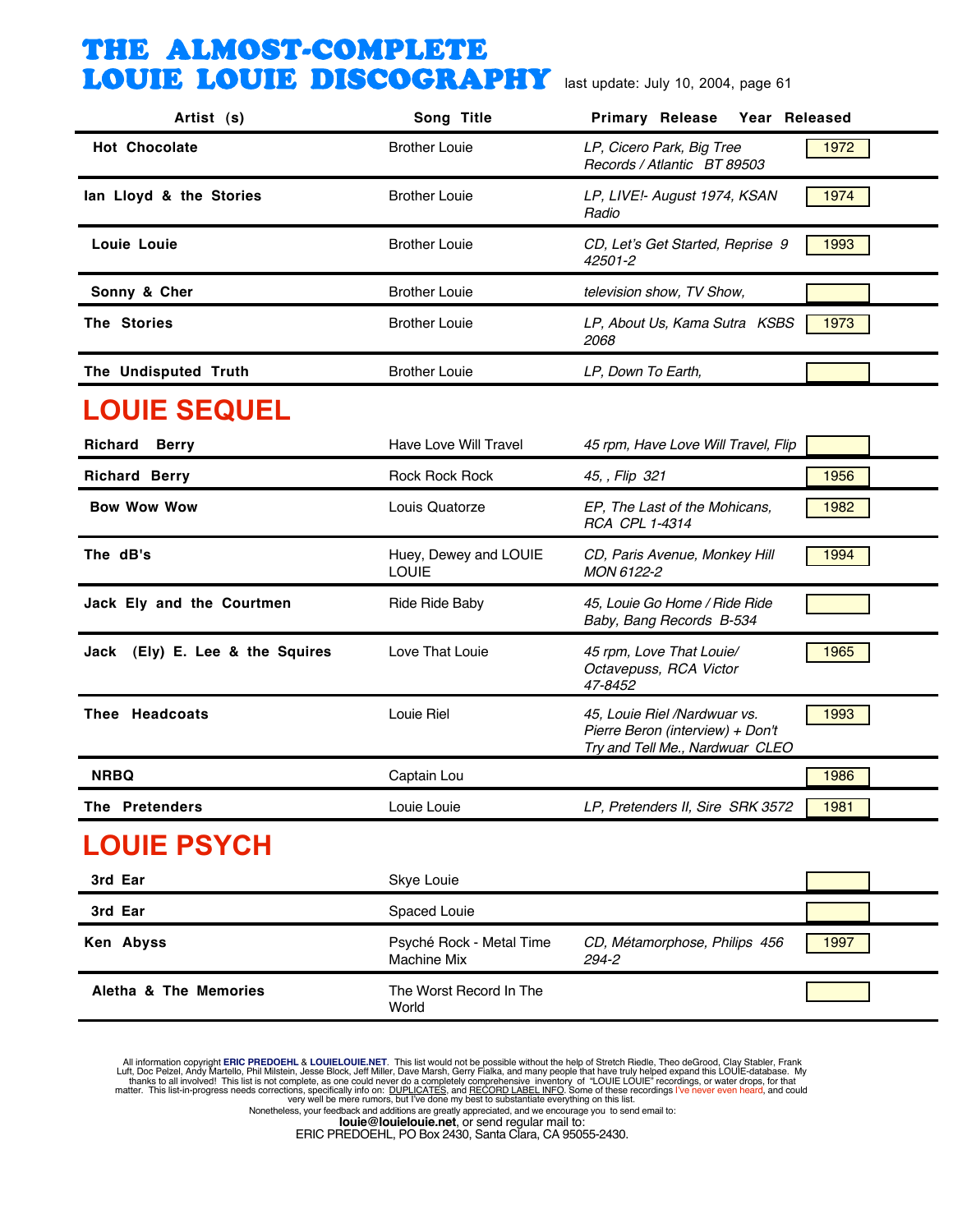| Artist (s)                                          | Song Title                                       | <b>Primary Release</b><br>Year Released                                  |      |
|-----------------------------------------------------|--------------------------------------------------|--------------------------------------------------------------------------|------|
| Blackhands (Billy Childish)                         | Louie Riel (studio version)                      | CD, Native American Sampler - A<br>History 1983-1993, Sub Pop SB<br>2068 | 1993 |
| Childish & The Blackhands<br><b>Billy</b>           | Louie Riel (live in<br>Netherlands)              | LP, Hoodoo Party, Hangman's<br>Daughter SCRAG-3LP                        | 1994 |
| Coldcut                                             | Psyché Rock - Psyched Out                        | CD, Métamorphose, Philips 456<br>294-2                                   | 1997 |
| Coldcut's Computer + Hex                            | Psyché Rock - Chopped Up                         | CD, Métamorphose, Philips 456<br>294-2                                   | 1997 |
| Elektricni Orgazam                                  | Lui Lui                                          | LP, Distorzija, Jugoton LSY-63246                                        | 1986 |
| F                                                   | Louie Louie- white noise                         |                                                                          |      |
| <b>Fatboy Slim</b>                                  | Psyché Rock - Malpaso Mix                        |                                                                          |      |
| <b>Fatboy Slim</b>                                  | Psyché Rock - Malpaso<br><b>Radio Edit</b>       |                                                                          |      |
| Faust                                               | (not called "Louie Louie" but<br>is $LL$ )       | LP, (details unclear- tip of hat to<br>Phil Milstein),                   | 197x |
| Ernst Gruntfelter & the Hanover<br><b>Hangovers</b> | Louie Louie From the Hearts<br>of Space Invaders |                                                                          |      |
| The Guttersluts                                     | Pinball Louie (1989)                             | cassette, (self released<br>cassette),                                   | 1989 |
| Thee Headcoats                                      | Louie Louie - Where Did She<br>Roam              |                                                                          |      |
| Pierre Henry & Michel Colombier                     | Psyché rock                                      | LP, Psyché rock,                                                         | 1968 |
| Pierre Henry & Michel Colombier                     | Psyché Rock (2:35)                               | LP, Messe Pour Le Temps<br>Present,                                      | 1968 |
| The Imposter                                        | Louie Louie in the Twilight<br>Zone              |                                                                          |      |
| Louie Come Lately                                   | Psycho Louie                                     |                                                                          |      |
| William Orbit                                       | Psyché Rock - The Invisible<br>Mix               | CD, Métamorphose, Philips 456<br>294-2                                   | 1997 |
| Psychedeliasmith                                    | Fixyjointy                                       | EP, 12" English dance mix by Fat<br>Boy Slim,                            | 199x |
| Unknown (Arkansas Man?)                             | Louie Louie<br>(industrial-sounding)             |                                                                          |      |
| Unknown (Arkansas Man?)                             | Louie Louie (space jam)                          |                                                                          |      |
| Les Yper-Sound                                      | Psyché Rock                                      | EP, , Fontana 460 233                                                    | 1968 |

All information copyright **ERIC PREDOEHL & LOUIELOUIE.NET**. This list would not be possible without the help of Stretch Riedle, Theo deGrood, Clay Stabler, Frank Luft, Doc Pelzel, Andy Martello, Phil Mislistin, Jesse Block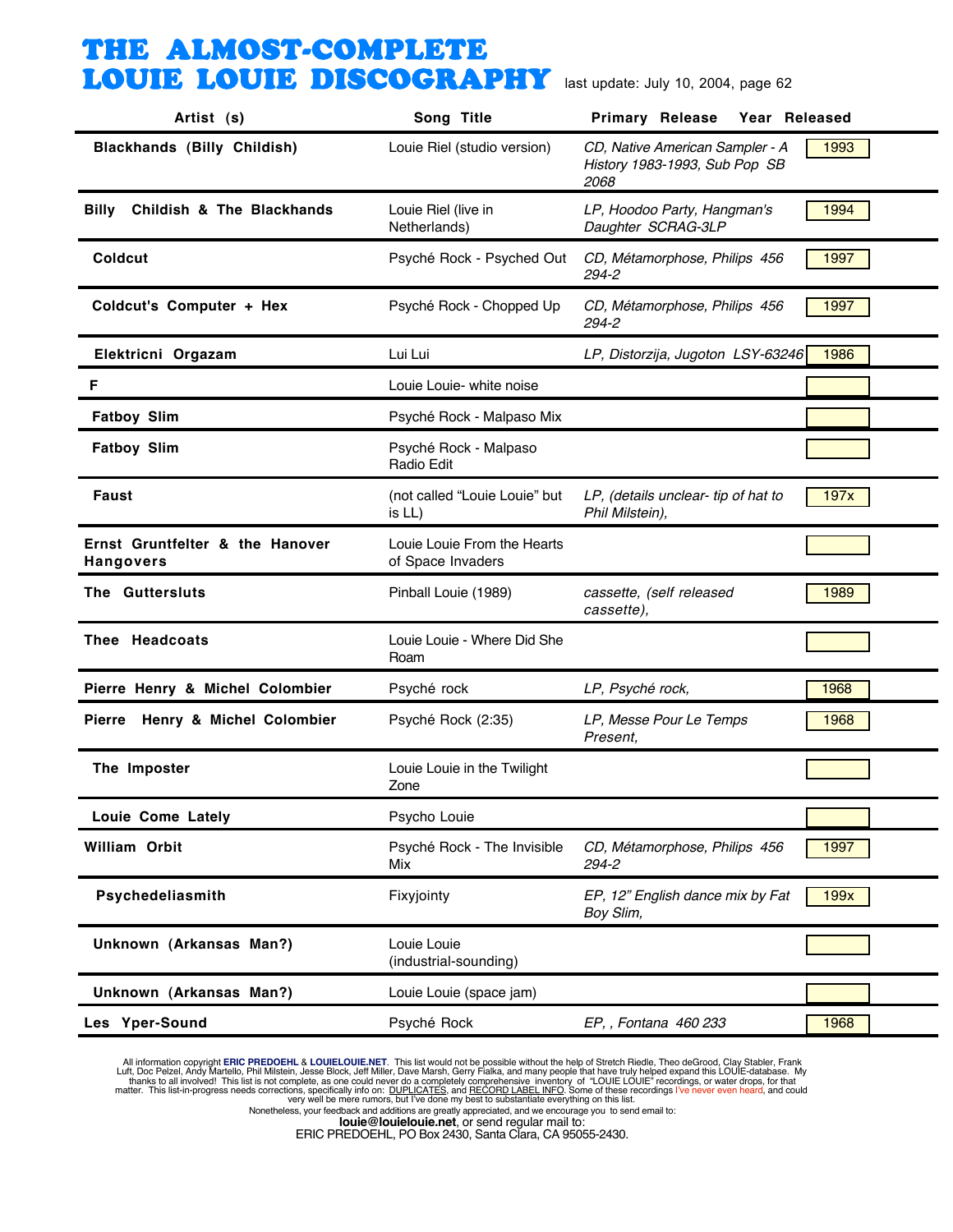| Artist (s)                                           | Song Title                                | <b>Primary Release</b><br>Year Released                                               |                  |
|------------------------------------------------------|-------------------------------------------|---------------------------------------------------------------------------------------|------------------|
| <b>LOUIE PARODY</b>                                  |                                           |                                                                                       |                  |
| Steve Dahl                                           | Lewinsky Lewinsky #1                      |                                                                                       | <b>FIND THIS</b> |
| Steve Dahl                                           | Lewinsky Lewinsky #2                      |                                                                                       | <b>FIND THIS</b> |
| some woman on Howard Stern                           | <b>Hooters Hooters</b>                    | radio /TV broadcast, Win FREE<br><b>Breast Implants Contest,</b>                      |                  |
| <b>LOUIE MENTION</b>                                 |                                           |                                                                                       |                  |
| Foreigner                                            | Headknocker                               | LP, Foreigner, Atlantic SD 19109                                                      |                  |
| John Prine                                           | Lake Marie                                | CD, Lost Dogs and Mixed<br>Blessings, Oh Boy! OBR 013CD                               |                  |
| <b>LOUIE BASTARD</b>                                 |                                           |                                                                                       |                  |
| California Cooler                                    | Commercial                                |                                                                                       |                  |
| lan Curtis                                           | announcement                              |                                                                                       |                  |
| Daffy Dave                                           | Pharoah Pharoah                           | CD, Git Down & Funny!, Daffy<br>Dave CD#112461                                        | 2001             |
| Dead Milkmen                                         | Depression Day Diner                      |                                                                                       |                  |
| The Ebineeser Scrooge Appreciation<br><b>Society</b> | Hang On Rudolph                           | CD, Seasonal Favorites Volume<br>1, Various Artists, Double Crown<br>DCCD09           | 2000             |
| Eels                                                 | Mr E's Beautiful Blues                    |                                                                                       |                  |
| <b>ELO</b>                                           | Summer and Lightning                      |                                                                                       |                  |
| <b>Fourteen Iced Bears</b>                           | <b>Summer Nights</b>                      |                                                                                       |                  |
| <b>Freddy</b>                                        | Million dollars                           |                                                                                       |                  |
| <b>Wally George</b>                                  | Wal-ly! Wal-ly!                           | 12" EP, Wal-ly! Wal-ly!, Rhino<br>Records RNEP 612                                    |                  |
| <b>Buddy</b><br><b>Hackett</b>                       | <b>Buddy Hackett sings Looey</b><br>Looey | 45 rpm, "Buddy Hackett sings<br>Looey Looey", Laurel 1017;<br>2:11; (sub #LO-7W-2095) | 196x?            |
| Hair                                                 | Believe in Claude                         |                                                                                       |                  |
| HB & the Checkmates                                  | Louise Louise                             | 45 rpm, Louise Louise, Lavender<br>Records R1936-1                                    | 1966             |
| <b>Headcoatees</b>                                   | Davey Crocket                             |                                                                                       |                  |
| <b>Intense Mutilation</b>                            | Chew Me, Chew Me                          | CD, Safe Sex, New Renaissance<br>Records                                              | 1989             |

All information copyright **ERIC PREDOEHL & LOUIELOUIE.NET**. This list would not be possible without the help of Stretch Riedle, Theo deGrood, Clay Stabler, Frank Luft, Doc Pelzel, Andy Martello, Phil Mislistin, Jesse Block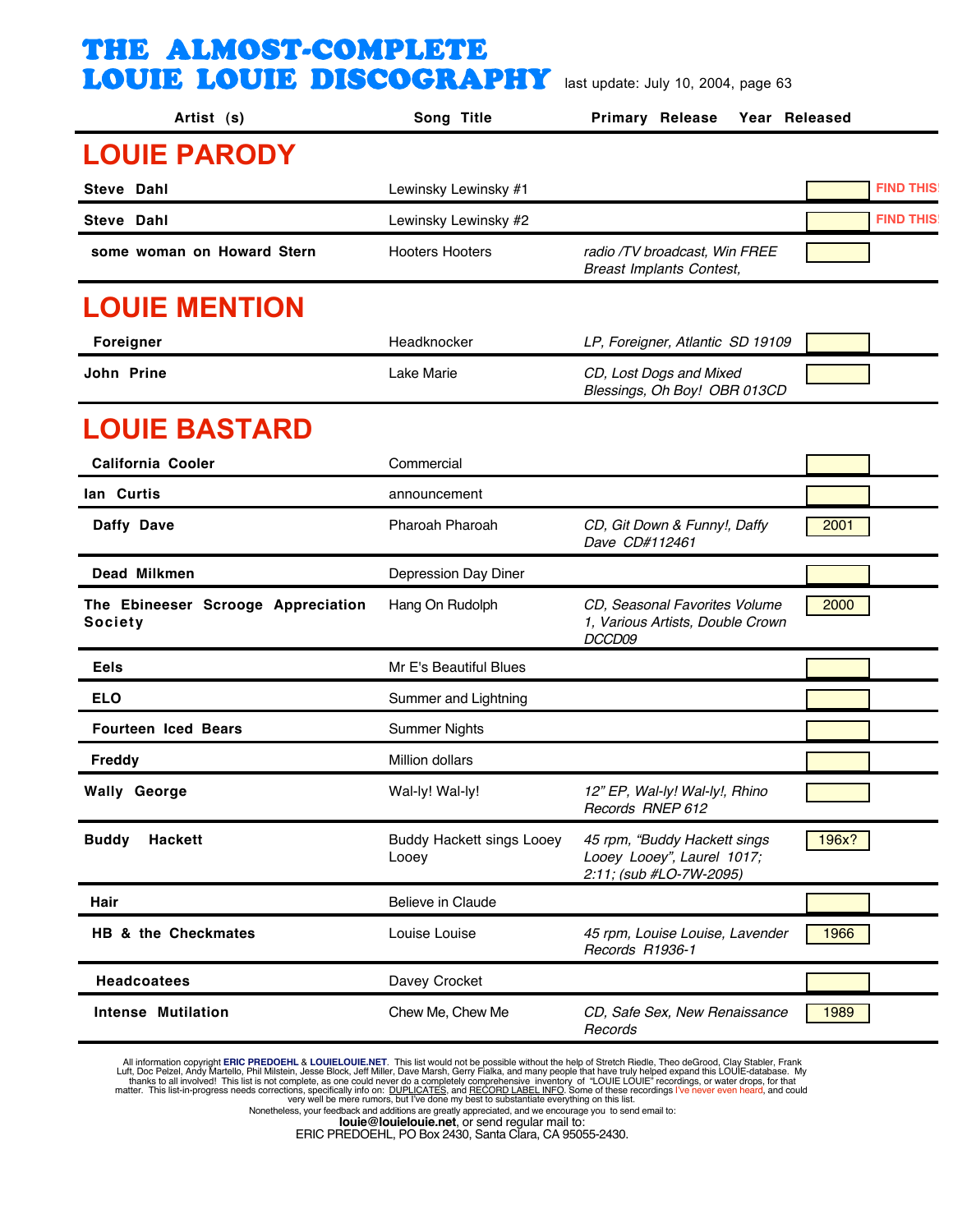| Artist (s)                      | Song Title               | <b>Primary Release</b><br>Year Released                                                     |      |
|---------------------------------|--------------------------|---------------------------------------------------------------------------------------------|------|
| Paul Kienitz                    | Shock the Louie          | MP3 via internet, ,                                                                         | 2001 |
| King Louies Court               | King Louies Glue         |                                                                                             |      |
| Dave Lewis                      | David's Mood, part 3     | 45 rpm, David's Mood, part 3,                                                               |      |
| Dave Lewis                      | Davids Mood 2            |                                                                                             |      |
| The Little River Band           | St. Louis                | CD, The Farnham Years, EMI<br>Electrola CDP 538                                             | 198x |
| <b>Lugless Booth</b>            | Louie Louie Got Married  | cassette, ,                                                                                 | 1986 |
| Mano Negra                      | <b>Bragg Jack</b>        |                                                                                             |      |
| Mark Markham                    | Goin Back To Marlboro    |                                                                                             |      |
| Steve Miller                    | The Joker                |                                                                                             |      |
| <b>Mondays Mondos</b>           | I'm crying               |                                                                                             |      |
| Mutha Funkin                    | Say it again             | 12', Say it again, Smack Smack 1                                                            | 1999 |
| <b>Newbeats</b>                 | <b>Bad Dreams</b>        |                                                                                             |      |
| Pierre Annelyse                 | Tourne-toi               |                                                                                             |      |
| Johathan Richman                | Parties in the USA       | CD, I, Johathan, Rounder CD 9036                                                            | 1992 |
| <b>Rovin Flames</b>             | I can't                  |                                                                                             |      |
| <b>Searchers</b>                | Sweets For My Sweet      |                                                                                             |      |
| Sega                            | California Games         |                                                                                             |      |
| Jose Segue & the Flying Lizards | Louis Louis              | cassette, (KFJC exclusive),                                                                 | 1983 |
| Shepherds Heard                 | I know                   |                                                                                             |      |
| Slim Jim                        | Lillie Lillie            | 45 rpm, Lillie Lillie / Theme From<br>Lillie Lillie, Laurie 3226                            |      |
| Slim Jim                        | Theme from Lillie Lillie | 45 rpm, Lillie Lillie / Theme From<br>Lillie Lillie, Laurie 3226                            | 1964 |
| <b>Sound Extraction</b>         | I Feel Like Crying       |                                                                                             |      |
| <b>Spiders</b>                  | Hey Boy                  |                                                                                             |      |
| <b>Stains</b>                   | Now And Then             |                                                                                             |      |
| <b>Swingin Medallions</b>       | Idaho Jane               |                                                                                             |      |
| The Tentacles                   | Louie Louie Got Married  | 45 rpm, The Touch/ Louie Louie<br>Got Married, This Is The<br>International Pop Underground |      |

All information copyright **ERIC PREDOEHL & LOUIELOUIE.NET**. This list would not be possible without the help of Stretch Riedle, Theo deGrood, Clay Stabler, Frank Luft, Doc Pelzel, Andy Martello, Phil Mislistin, Jesse Block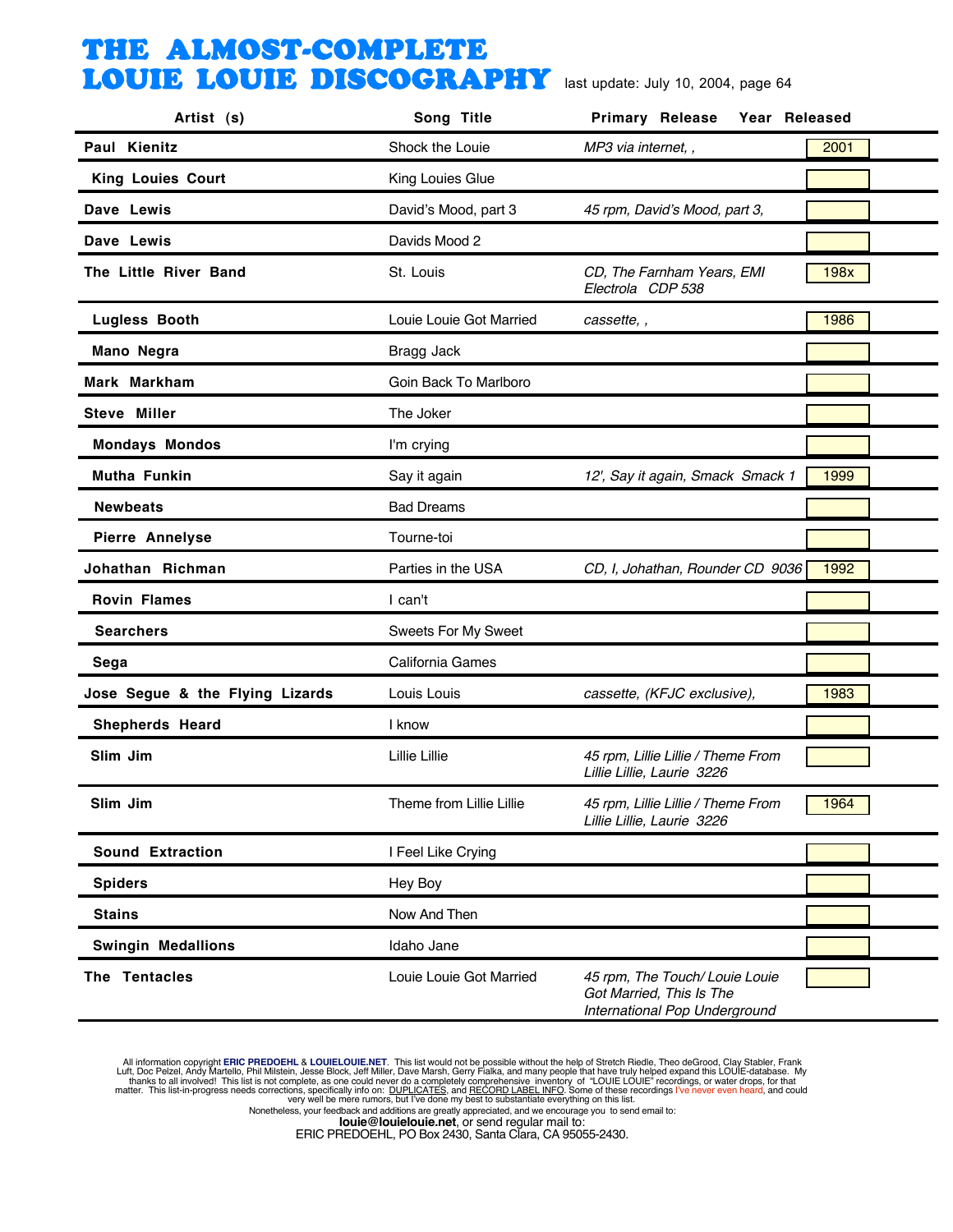| Artist (s)                                                                                          | Song Title                                     | <b>Primary Release</b>                                                                | Year Released |
|-----------------------------------------------------------------------------------------------------|------------------------------------------------|---------------------------------------------------------------------------------------|---------------|
| <b>Tigermen</b>                                                                                     | <b>Tiger Girl</b>                              |                                                                                       |               |
| John Travolta & Olivia Newton John                                                                  | <b>Summer Nights</b>                           |                                                                                       |               |
| <b>Tyme Code</b>                                                                                    | Village House Stomp (12"<br>version)           | 12" EP, Village House Stomp,                                                          |               |
| <b>Tyme Code</b>                                                                                    | Village House Stomp (7"<br>version)            | 45 rpm, Village House Stomp,                                                          |               |
| Venga Boys                                                                                          | Shalalalala.                                   |                                                                                       |               |
| <b>Walking Seeds</b>                                                                                | Louie Louie Louie                              | LP / CD, Upwind of Disaster,<br>Downwind of Atonement",<br>Communion/ Skyclad Records | 1988          |
| Wire                                                                                                | <b>Feeling Called Love</b>                     |                                                                                       |               |
| Young Men                                                                                           | Go                                             |                                                                                       |               |
| <b>MYSTERY LOUIE</b>                                                                                |                                                |                                                                                       |               |
| Los American's                                                                                      | Anna Mi Amor                                   | LP, Los American's, Dimsa<br>DML-8364                                                 | 1966          |
| Anthony Apton                                                                                       | Louie Louie Before<br>Skimboards               |                                                                                       |               |
| Ayajt Sodager                                                                                       | Louie Louie Chaliay                            |                                                                                       |               |
| <b>Blues Butchers</b>                                                                               | Louie Blewie                                   |                                                                                       |               |
| Jane Bond & the Undercovermen                                                                       | Summer, Sex, & Louie                           |                                                                                       | 1995          |
| Boy Kadin & Swinging Beepknickers                                                                   | I gotta right to sing the Louie<br>Louie Blues |                                                                                       |               |
| The Brooklyn Boys                                                                                   | Louie Mutants                                  | radio, (KFJC radio exclusive),                                                        | 1983          |
| The Brooklyn Boys w/ Reverend<br>Washington Lemon Jefferson & the<br><b>Mighty Clouds of Phelgm</b> | Heaven                                         | Louie Louie in Baptist Sunday radio, (KFJC radio exclusive),                          | 1983          |
| <b>Bud Moon Fan Club</b>                                                                            | Echo Beached                                   |                                                                                       |               |
| <b>Bud Moon Fan Club</b>                                                                            | Just Beached                                   |                                                                                       |               |
| Celia                                                                                               | Thoroughly Modern Louie                        | radio, KFJC Maximum Louie,                                                            | 1983          |
| Raymond Clifton Johnston                                                                            | Louie's Lounge #1                              | radio, KFJC Maximum Louie,                                                            | 1983          |
| Raymond Clifton Johnston                                                                            | Louie's Lounge #2                              | radio, KFJC Maximum Louie,                                                            | 1983          |
| The Computer Nerds                                                                                  | Boot It Louie                                  | radio, KFJC Maximum Louie,                                                            | 1983          |
| Da Monz                                                                                             | Surfer Louie (panned 4 track)                  | cassette, (panned 4 track),                                                           | 1989          |

All information copyright **ERIC PREDOEHL & LOUIELOUIE.NET**. This list would not be possible without the help of Stretch Riedle, Theo deGrood, Clay Stabler, Frank Luft, Doc Pelzel, Andy Martello, Phil Mislistin, Jesse Block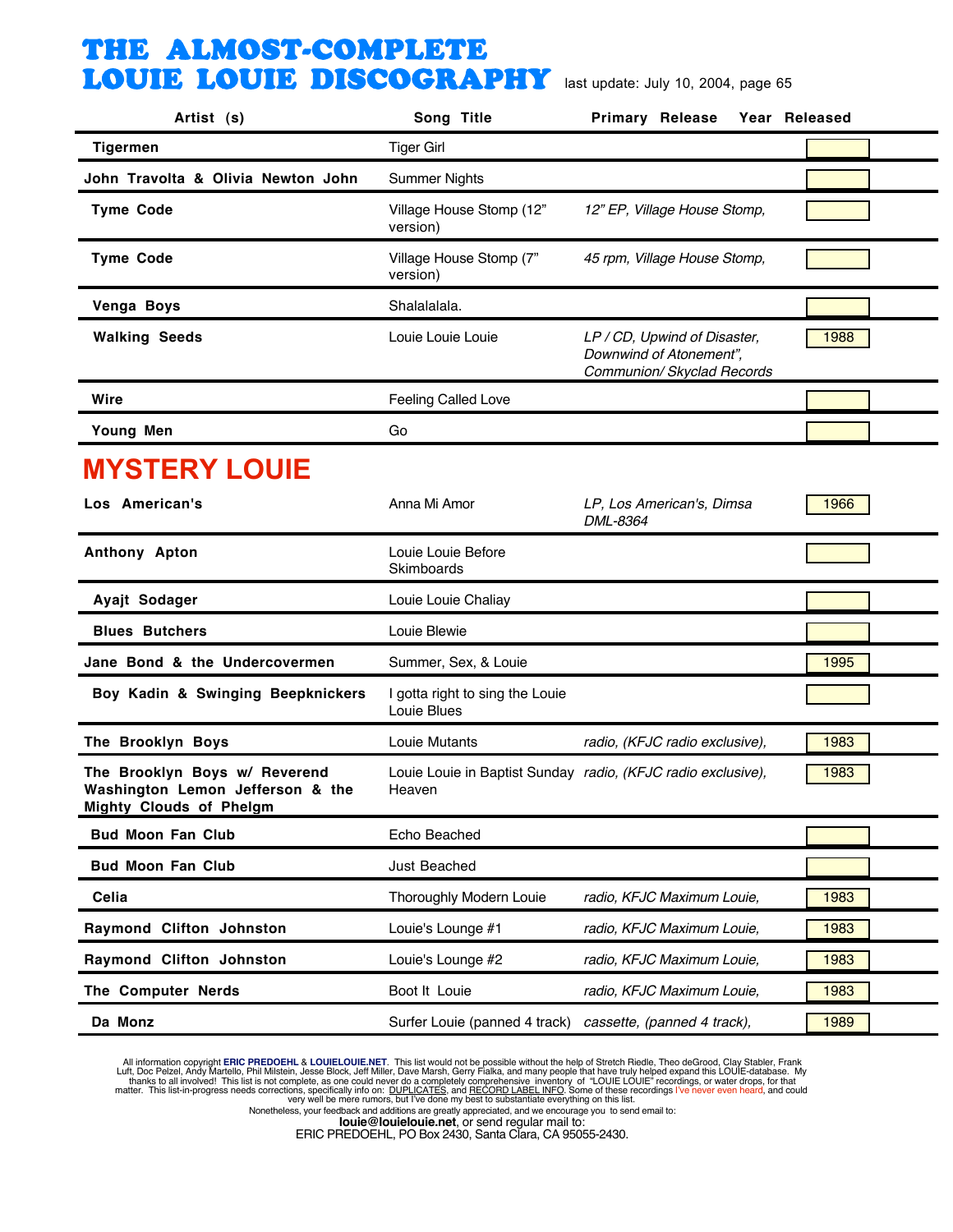| Artist (s)                                                               | Song Title                                                     | <b>Primary Release</b>         | Year Released |
|--------------------------------------------------------------------------|----------------------------------------------------------------|--------------------------------|---------------|
| Alan Dale                                                                | Sample Louie #2                                                | radio, KFJC Maximum Louie,     | 1983          |
| Alan Dale                                                                | Sample Louie (max Louie final CD-R, KFJC Maximum Louie<br>mix) | re-mix.                        | 1983          |
| Das Nick                                                                 | Louise Louise                                                  | radio, (KFJC radio exclusive), | 1983          |
| Celia<br><b>Debose</b>                                                   | Thoroughly Modern Louie                                        |                                |               |
| Dr. Rhythm & The Goofy Dix                                               | Theme From Louie                                               | radio, KFJC Maximum Louie,     | 1983          |
| <b>Drone Research</b>                                                    | Electronique Louie                                             | radio, KFJC Maximum Louie,     | 1983          |
| <b>Earwax Trumpet Trio</b>                                               | Eiuol, Eiuol                                                   |                                |               |
| Ed & the Kings                                                           | Lui Lui                                                        |                                |               |
| <b>Exit 100</b>                                                          | Louie Frantic                                                  | $12"$ EP, ,                    |               |
| <b>Expectant Fathers</b>                                                 | A Boy Named Louie Louie                                        |                                |               |
| Experimental Artists Attempt"to find<br>LOUIE LOUIE singers @ Albertsons | Louie Louie                                                    |                                |               |
| <b>Fumagation</b>                                                        | Psycho Louie                                                   |                                |               |
| <b>Gang Bang</b>                                                         | Ganga Louie                                                    |                                |               |
| <b>Gang Bang</b>                                                         | <b>Screwy Lewie</b>                                            |                                |               |
| <b>Gang Bangs</b>                                                        | <b>Tit Louie</b>                                               |                                |               |
| Gang Green & the Amputators                                              | Screwy Louie                                                   |                                |               |
| <b>Hipster</b>                                                           | Like Louie Louie                                               |                                |               |
| Horrible Haji Habu                                                       | Fat Little Girl w/ the Dot on<br>Her Head                      |                                |               |
| Howlin' Jeff                                                             | Louie's Boogie                                                 | radio, KFJC Maximum Louie,     | 1983          |
| Howlin Jeff                                                              | Louie's Boogie #2 (Surf Mix)                                   | radio, KFJC Maximum Louie,     | 1983          |
| Hush                                                                     | Louise Louise                                                  |                                |               |
| The Imposters                                                            | Yankee Doodle Louie Louie                                      |                                |               |
| King Wimpy Meets Sammy Lorenzo in<br>the Battle of the Louies            | The Battle of the Louies                                       |                                |               |
| The Krell                                                                | Luigi Luigi                                                    |                                |               |
| Harvey Robert Kubernik                                                   | The Story of Louie Louie                                       |                                | 1995          |
| Lou Kazoo or Louie Kazooie                                               | Louie Kazooie                                                  |                                |               |
| Mark Felde                                                               | X- Mrs. Louie's Louie                                          |                                |               |

All information copyright **ERIC PREDOEHL & LOUIELOUIE.NET**. This list would not be possible without the help of Stretch Riedle, Theo deGrood, Clay Stabler, Frank Luft, Doc Pelzel, Andy Martello, Phil Mislistin, Jesse Block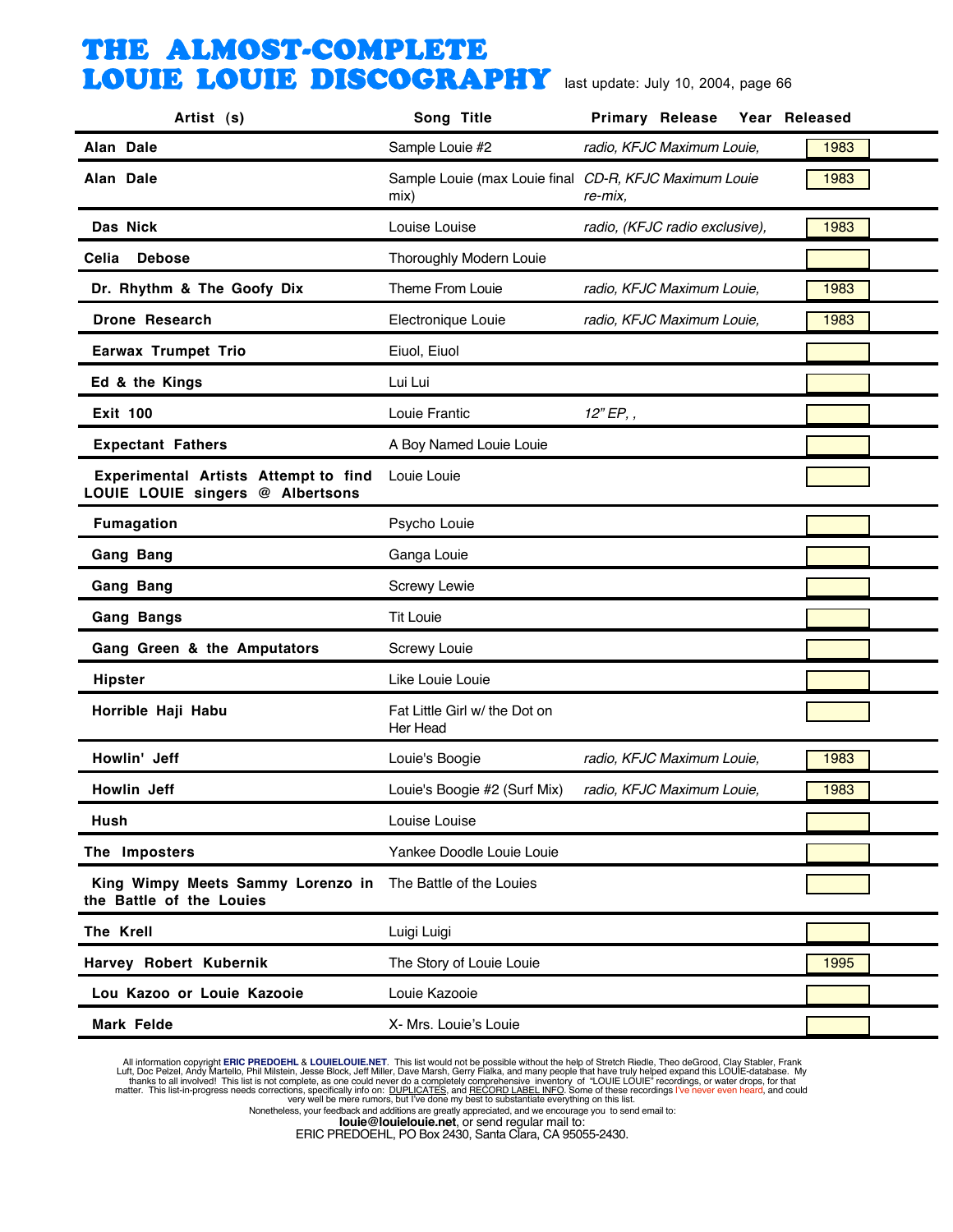| Artist (s)                           | Song Title                                              | <b>Primary Release</b><br>Year Released                        |      |
|--------------------------------------|---------------------------------------------------------|----------------------------------------------------------------|------|
| The Mystics                          | Louis                                                   | 45 rpm, Louis / The Floater,<br><b>Balkan Recording Studio</b> | 1964 |
| Nicki Teen                           | <b>Elmer Fudd's Favorites</b><br><b>Featuring LOUIE</b> |                                                                |      |
| <b>Players</b><br>Les                | Si C'etait Elle                                         | LP, Si C'etait Elle, Polydor<br>Records PPN 1879               |      |
| <b>Rare Bird</b>                     | Times                                                   | LP, Times ??,                                                  |      |
| The Raymarks                         | Louise                                                  |                                                                | 1964 |
| <b>The Red Aunts</b>                 | Beat Box Louie (1984)                                   | cassette, Stephen Ronan's band,                                | 1984 |
| <b>Retarded Reagan Youth</b>         | Louis Louis                                             |                                                                |      |
| <b>Rick Pini</b>                     | Crab Louie Louie                                        |                                                                |      |
| Rod & The Serlings                   | Louie's Twilight Zone                                   | radio, KFJC Maximum Louie,                                     | 1983 |
| The Runabouts                        | Skyjack                                                 | 45 rpm, Skyjack, Mode Records                                  |      |
| Juan Sana                            | 2 Hot Rocks Dylan                                       |                                                                |      |
| Juan Sana                            | 2 Hot Rocks Lou Reed                                    |                                                                |      |
| Juan Sana & Hot Roks                 | Jewie Louie                                             |                                                                |      |
| <b>Francie Shaw</b>                  | Louie Planet                                            | radio, (KFJC radio exclusive),                                 | 1983 |
| The Shlepty Organ                    | Louie Slippery Louie                                    |                                                                |      |
| Shrimp Cocktail (Vince Guiraldi)     | Shrimp Louie                                            | radio, KFJC Maximum Louie,                                     | 1983 |
| The Shy Ones                         | 12 Months Later                                         |                                                                |      |
| The Soft Jews                        | <b>Optimistic Louie</b>                                 | radio, KFJC Maximum Louie,                                     | 1983 |
| The Soft Jews                        | Optimistic Louie #1                                     |                                                                |      |
| The Soft Jews                        | Optimistic Louie #2                                     | radio, KFJC Maximum Louie,                                     | 1983 |
| Ed Solomen                           | <b>Beatle Flying Saucer</b>                             |                                                                |      |
| Sophia's Bambino                     | Luigi Luigi                                             |                                                                |      |
| Strange M'Butu                       | Louie Louie & Religious Farm<br>Version                 |                                                                |      |
| <b>Tazmanian Tim &amp; Taz Tones</b> | Louie Comes To Port                                     |                                                                |      |
| <b>Tazmanian Tim &amp; Taz Tones</b> | Louie Goes West                                         |                                                                |      |
| <b>Twits</b>                         | No It's Fred                                            |                                                                |      |

All information copyright **ERIC PREDOEHL & LOUIELOUIE.NET**. This list would not be possible without the help of Stretch Riedle, Theo deGrood, Clay Stabler, Frank Luft, Doc Pelzel, Andy Martello, Phil Mislistin, Jesse Block